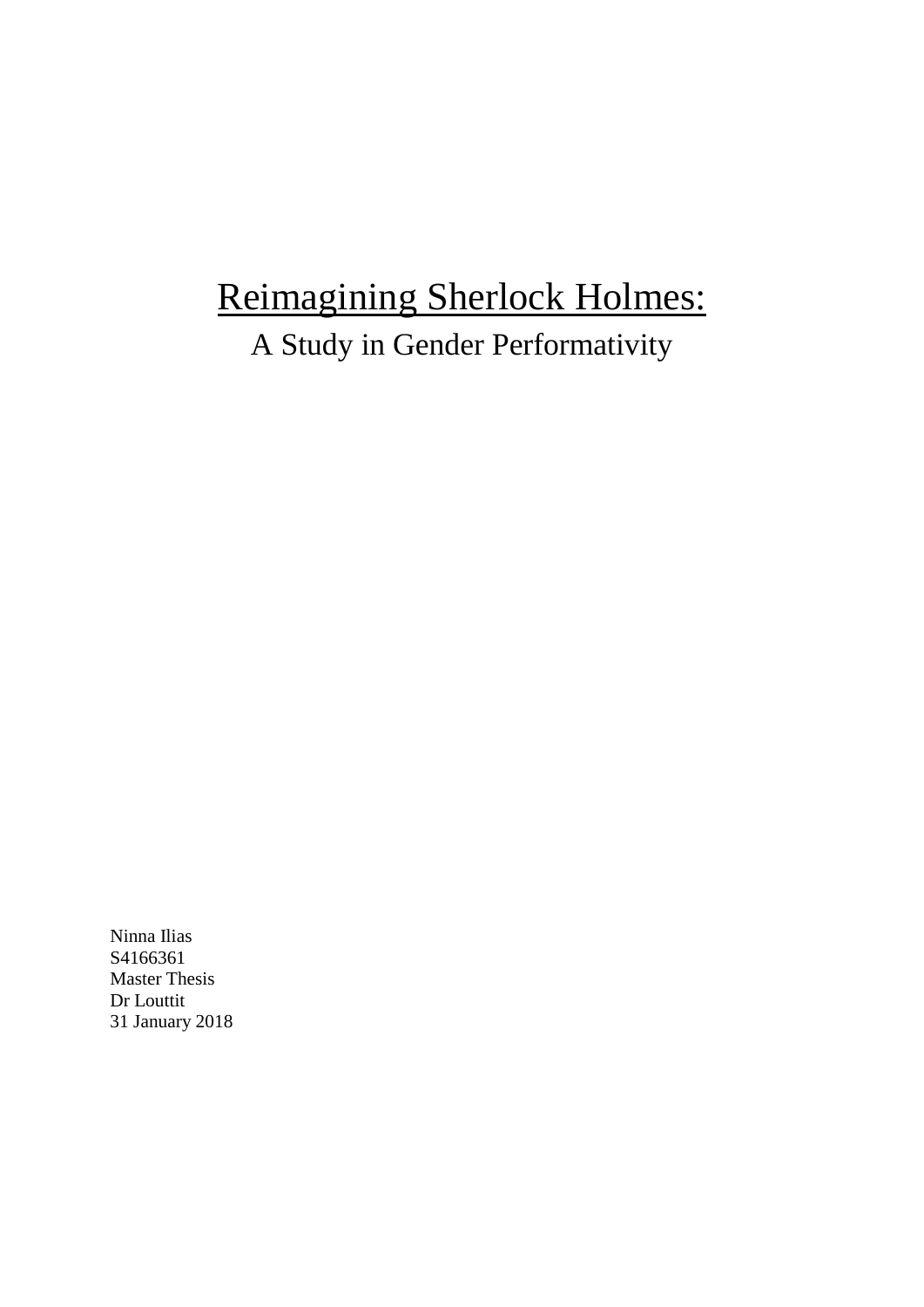#### Abstract

De verhalen van Sir Arthur Conan Doyle zijn al ontelbare keren opnieuw bekeken en opnieuw verteld. Er is echter nog geen onderzoek gedaan naar het vergelijken en contrasteren van de genderprestaties in Doyle's werken en geassocieerde fanfictions. Dit onderzoek richt zich op het analyseren van gender performativiteit in geselecteerde korte verhalen van Arthur Conan Doyle en kijkt ook naar de performatieve gender in de fanfiction teksten waarin gender op opmerkelijke manieren wordt uitgevoerd. Dit onderzoek schetst onder meer de narratologische mogelijkheden die fanfiction biedt en de manier waarop het al bestaande verhalen reconstrueert en herinterpreteert. Bovendien wordt de genderperformativiteitstheorie van Judith Butler toegepast op de bestaande werken van Doyle in een close reading van "A Scandal in Bohemia", waarbij zowel de conventionele als onconventionele genderprestaties van de personages in het korte verhaal worden verkend. De fanfiction titels "Equivalence" en de *Body of Evidency*-reeks worden ook onderzocht aan de hand van Butler's gender performativiteitstheorie. Vervolgens heeft dit onderzoek analyse gedaan naar fanfiction-praktijken zoals genderswapping en Omega!verse, waarin genderidentiteit en genderkwesties op innovatieve manieren worden gepresenteerd. Door de gender-performativiteitstheorie toe te passen op het werk van Doyle en de geselecteerde fanfiction-titels, wordt het duidelijk dat, hoewel het werk van Doyle ook onconventionele genderprestaties bevat, fanfiction beter in staat is om gendernormen in het traditionele verhaal op innovatieve manieren te bekritiseren.

Trefwoorden: Sherlock Holmes, Arthur Conan Doyle, fanfiction, Judith Butler, gender performativity, gender performance, gender identiteit, gender, narratologie.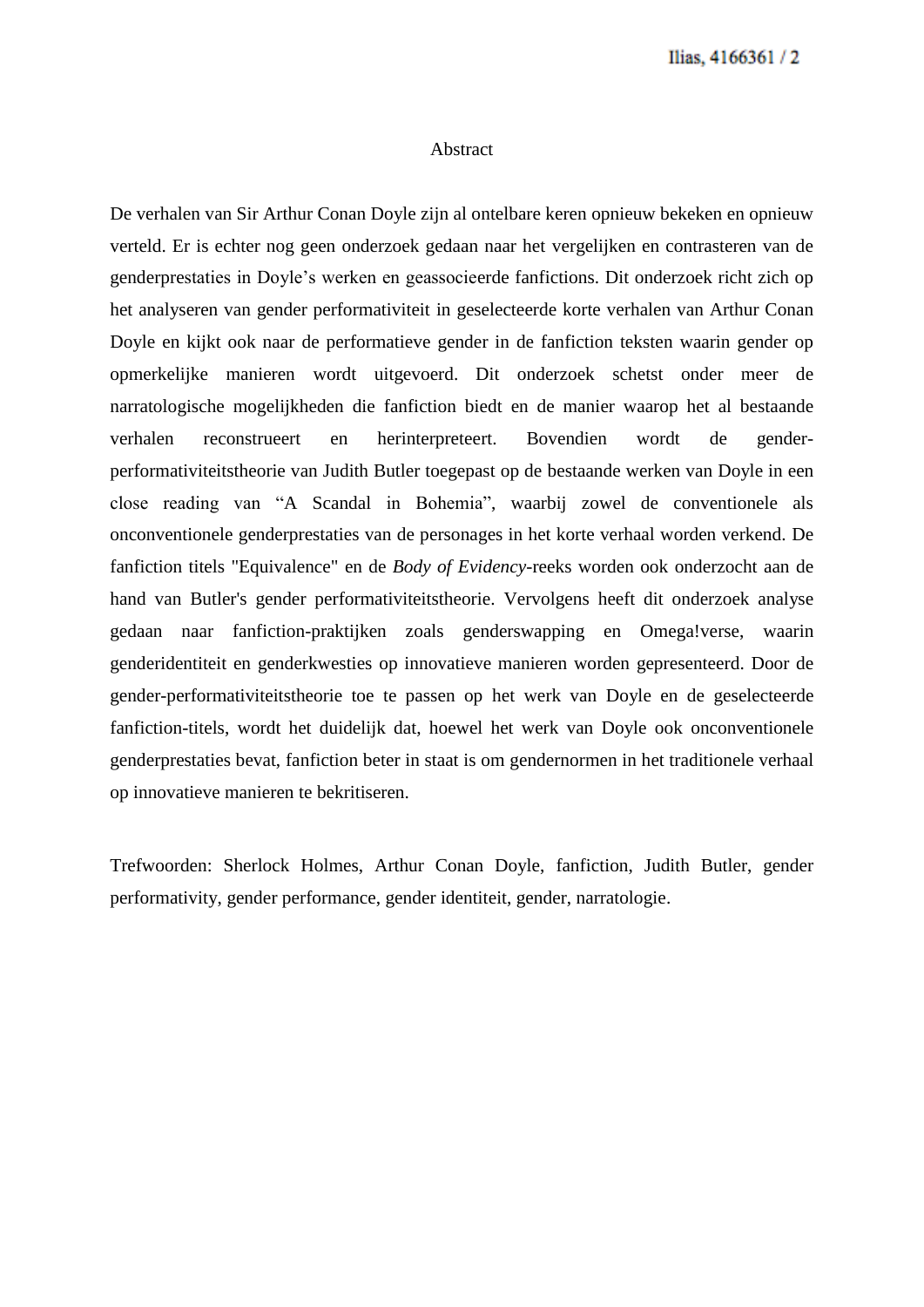#### Abstract

Sir Arthur Conan's works featuring Sherlock Holmes have been reimagined and retold countless times. There has not yet been a study comparing and contrasting the gender performance in Doyle's works and subsequent fanfiction written about the character of Sherlock Holmes, however. This research examines gender performativity in selected short stories from Doyle's works as well as the gender performance of characters in fanfictions titles wherein gender is performed in notable ways. This research delineates the narratological possibilities of fanfiction and the way it reconstructs and reinterprets established narrative frameworks. Additionally, Judith Butler's gender performativity theory is applied to Doyle's canonical works in a close textual analysis of "A Scandal in Bohemia", exploring the conventional versus unconventional gender performances of the characters in the short story. Introductory's fanfiction "Equivalence" and Ishmael's *Body of Evidence* series are also examined through the lens of Butler's gender performativity theory, which is also applied to reinterpreted transgender narratives. Subsequently, this research also explores fanfiction conventions such as genderswapping and the Omega!verse, which showcase innovative ways of presenting gender identity and gendered power issues. By applying Judith Butler's gender performativity theory on Doyle's canon and the selected fanfiction titles, it becomes evident that while Doyle's canon does contain unconventional gender performances, the narratological possibilities of fanfiction allow characters to better challenge and criticise established gender norms in the traditional narrative and perform gender in innovative ways.

Keywords: Sherlock Holmes, Arthur Conan Doyle, fanfiction, Judith Butler, gender performativity, gender performance, gender identity, gender, narratology.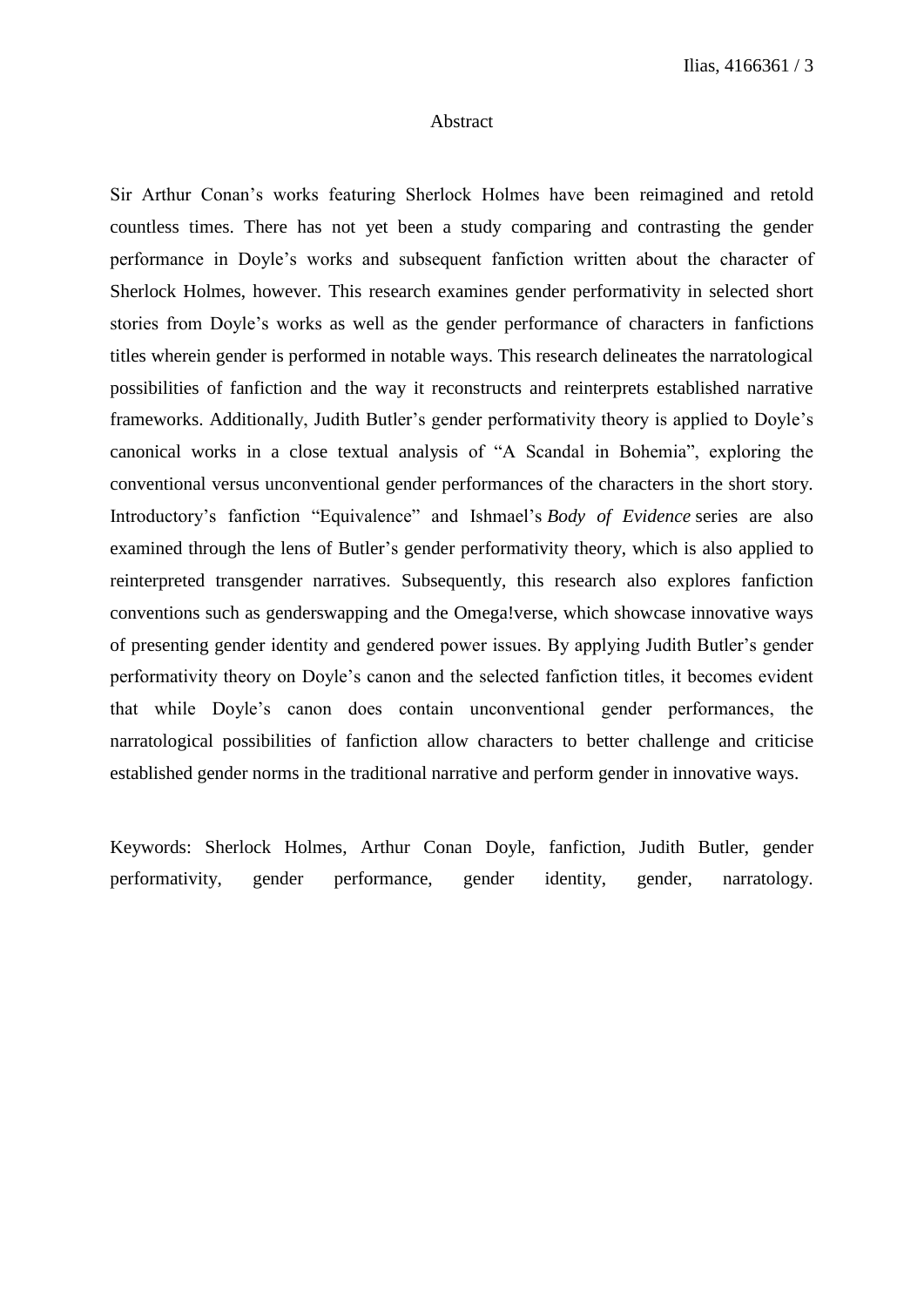# **Table of Contents**

| 1.3 Different Forms of Fanfiction and Its Narratological Possibilities 16        |
|----------------------------------------------------------------------------------|
| 1.4 Fanfiction: the Deconstruction and Transformation of Original Material  23   |
|                                                                                  |
|                                                                                  |
|                                                                                  |
|                                                                                  |
|                                                                                  |
|                                                                                  |
| 2.5 Close Textual Analysis: Gender In Context (A Scandal in Bohemia Analysis) 40 |
|                                                                                  |
|                                                                                  |
|                                                                                  |
|                                                                                  |
|                                                                                  |
|                                                                                  |
|                                                                                  |
|                                                                                  |
|                                                                                  |
|                                                                                  |
|                                                                                  |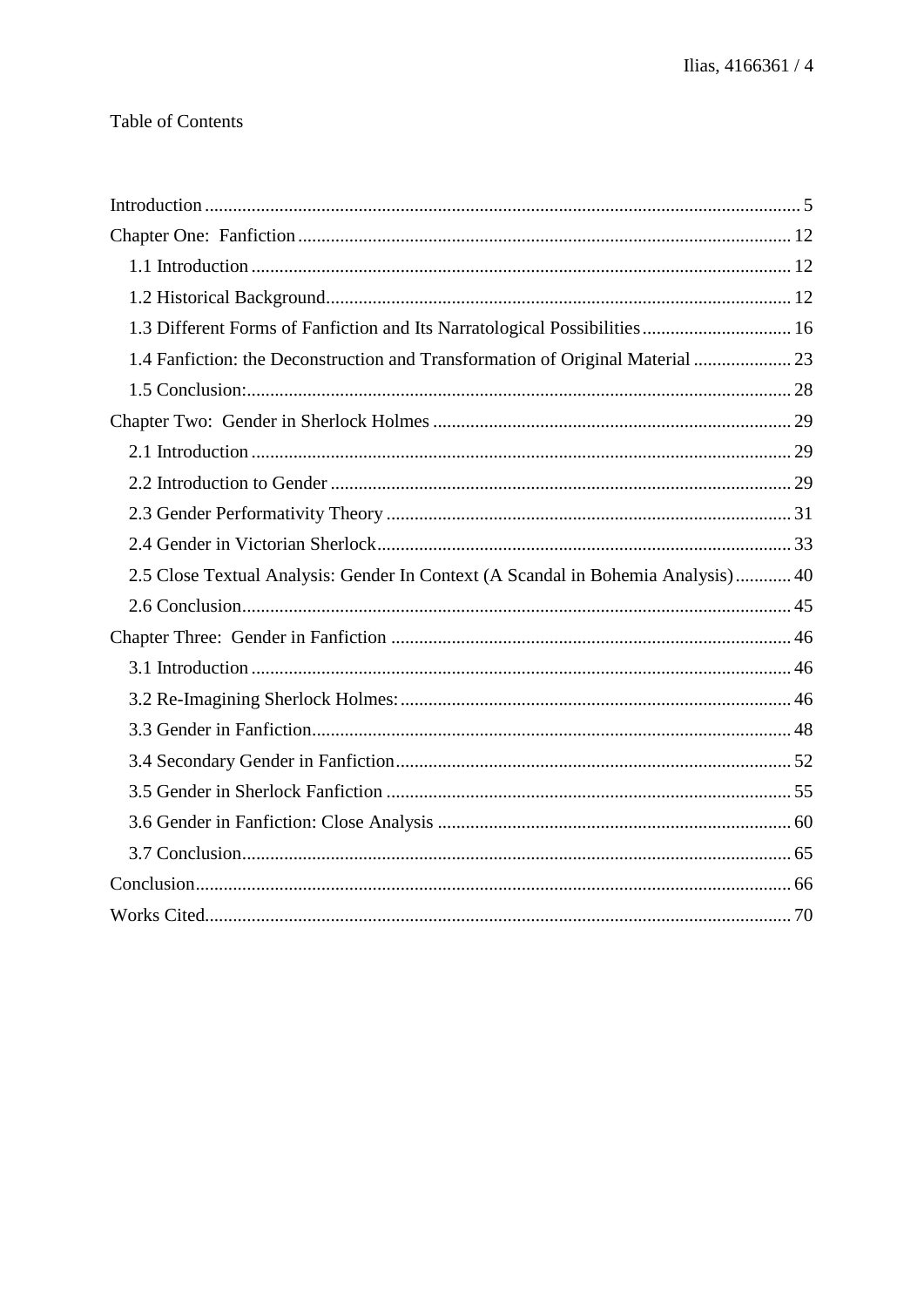#### Introduction

Sir Arthur Conan Doyle's (1859-1930) oeuvre contains historical novels such as *Micah Clarke* (1889) and *The White Company* (1891) that he personally regarded in high literary esteem; despite this fact, Doyle is best known for his series of works based around the fictional character of detective Sherlock Holmes (Burrow 309). Soon after the publication of the first novel *A Study in Scarlet* in 1887*,* the main protagonist, Sherlock Holmes, began gaining the interest of the reading public. In their introduction to *The Sir Arthur Conan Doyle Reader: From Sherlock Holmes to Spiritualism*, Jeffrey Meyers and Valery Meyers state that Holmes' rise in popularity particularly grew after the mass distribution of the Holmes short stories in *The Strand Magazine* (xiv), the first short story "A Scandal in Bohemia" having been published in 1891. The character's popularity grew to such heights that the reading public of the Holmes books were no longer satisfied with being passive consumers of fiction. The author, for example, states in "The Great Break" to have received many letters addressed to Holmes or Watson, requesting autographs or even "considerable offers . . . for Holmes to examine and solve various family mysteries" (Doyle 84).

The contemporary readers' level of involvement and interest in the fictional detective's life is noted by scholar Anne Jamison in the introduction to her book *Fic: Why Fanfiction is Taking Over the World*, in which Jamison contends that "Sherlock Holmes fueled the imaginations of the first fanfic fandom" (4). Consequently, the Holmesians, as the fans originally liked to call themselves, became known as one of the first communities of people to actively engage with the source material (Jamison 42). The reading public's attachment to the fictional detective was especially clear after the public outcry following publication of "The Final Problem" in 1893, depicting Holmes' fall to death into the Reichenbach Falls in Switzerland. Doyle expresses in his biographical *Sir Arthur Conan Doyle: Memories and Adventures* that he sensed he "was in danger of being entirely identified with what [he] regarded as a lower stratum of literary achievement" and as a result felt "determined to end the life of [his] hero" (99). His dedicated readers, however, did not take well to this development. Obituaries appeared for the fictional character and people wore black in mourning, while others took matters into their own hands by "bringing Holmes to life in other ways: on the stage and in parodies and pastiches—some fully legal, some merely unchallenged" (Jamison 42), quickly seeing the creation of fanzines, pastiches, and a myriad of other forms of adaptations and retellings of the adventures of the fictional detective.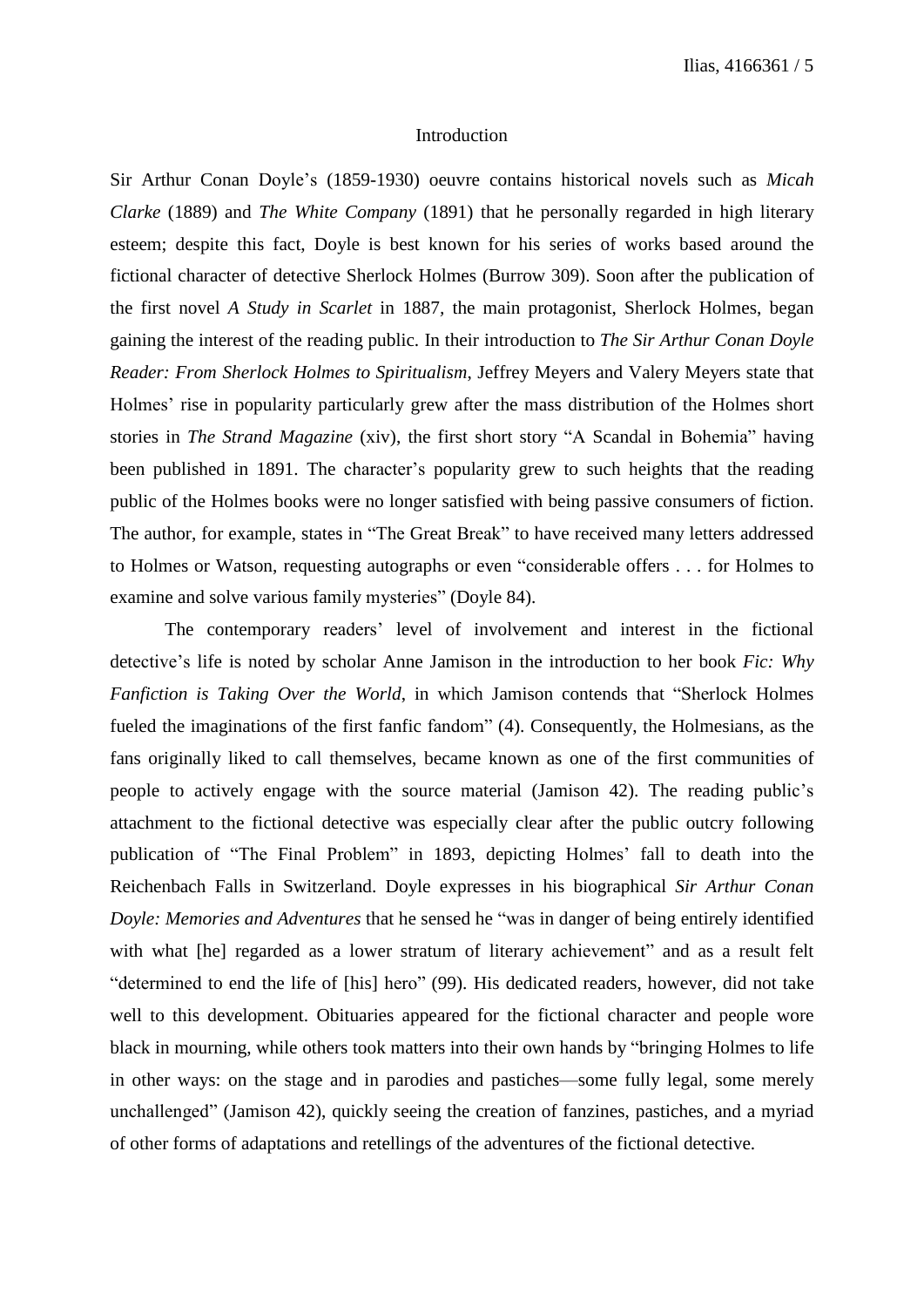Once stories such as the Holmes works get picked up by creators or producers, they do not stay fixed; what follow are retellings or adaptations in the form of stage plays such as Charles Marowitz's *Sherlock's Last Case* (1984) or more contemporary television adaptations like the BBC's *Sherlock* (2010)*.* However, alongside these types of retellings, there is also another way of increasing the longevity of the Holmes books: namely writing in the form of fanfiction. While often spelled as fan fiction in academic papers, and frequently abbreviated to 'fanfic' or 'fic' within online fan communities, the term that will be used for the rest of this thesis is 'fanfiction'. Fanfiction is, as its name suggests, fiction that is written by fans of a particular work. This applies to fiction that is written based on already existing source material, whether this is literature, a visual novel or Japanese manga, or other forms of media such as films, TV-series, games, and so forth. Bronwen Thomas defines fanfiction as "refer[ing] to stories produced by fans based on plot lines and characters either from a single source text or else a 'canon' of works" (1). However, scholars Karen Hellekson and Kristina Busse's *Fan Fiction and Fan Communities in the Age of the Internet* point out that "[m]ost definitions emphasize the amateur aspect, the community that surrounds the production, dissemination, and consumption of fan fiction . . . [a]s such, fan fiction is defined as much by its context as its content" (26). Fans have continuously, as well as passionately, defended the value of fanfiction whether they are dedicated readers, members of the fan community, or authors of fan-written texts themselves.

In addition to these fan-centred definitions of fanfiction, Hellekson and Busse also discuss Abigail Derecho's "Archontic Literature: A Definition, a History, and Several Theories of Fan fiction", which proposes a definition that "delimits fan fiction as a concept by placing it in relation to modern concepts of authorship" (26). Derecho's definition places fanfiction alongside existing authorship terms. This definition is not just applicable to contemporary works, however, but could also be applied to canonical texts as early as the Arthurian Legends and Homer's epic poems. Applying the concept that "[t]he tradition of derivative works (artistic creations which are rooted in other people's art) is as old as literature itself" (Barenblat 172) subsequently demonstrates that fanfiction has been present for as long as those historically canonical texts have existed.

Applying Derecho's definition of fanfiction, Aja Romano, a reporter for *The Daily Dot* newspaper, compiled a list of historical novels and other acclaimed works of literature that belong within these parameters of fanfiction in her blog post titled "I'm Done Explaining Why Fanfic Is Okay." This list was written in response to authors such as Dianna Gabaldon, who argue that fanfiction is illegal and immoral (Gabaldon). Gabaldon herself has since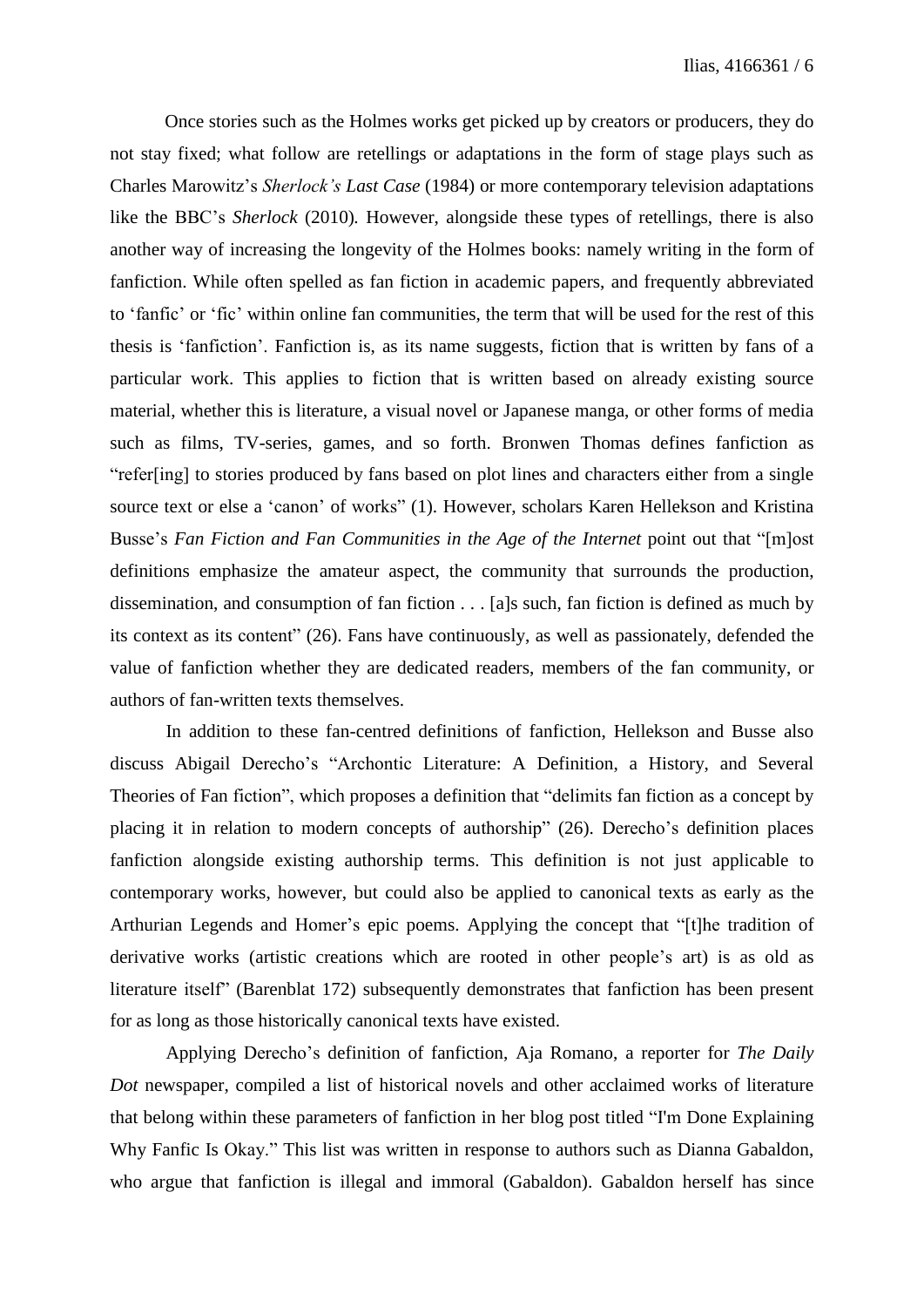deleted her blog post regarding fanfiction, but keeps a fanfiction policy on her official site stating that she is "not comfortable with fan-fiction" ("Diana's Fan Fiction Policy"). Romano points out that Gabaldon and others who share her opinion have "summarily dismissed as criminal, immoral, and unimaginative each of the following Pulitzer Prize-winning writers and works," proceeding to list works including Jane Smiley's novel *A Thousand Acres* (1991)*,* a modernised retelling of Shakespeare's *King Lear*, as well as J.M. Coetzee's *Foe* (1986), a novel that "uses the narrative of Robin Crusoe [*sic*] to explore issues of power and colonialism," among a multitude of others ("I'm Done Explaining Why Fanfic Is Okay"). In the foreword to *Fic: Why Fanfiction Is Taking over the World*, Lev Grossman states that "[f]ans have been engaging in illicit, unsanctioned interactions with other people's characters and stories since at least the nineteenth century," providing the example of a letter Jane Austen's niece wrote to Austen's *Pride and Prejudice* (1813) character Georgiana Darcy (xii). Grossman also mentions J.M. Barrie's works, later named pastiches, containing Doyle's characters Sherlock Holmes and John Watson (xii), and goes back even further by referring to Virgil's borrowing of Homer's *Iliad* character Aeneas and placing him in *Aeneid* (xiv). Grossman argues that "fanfiction isn't just an homage to the original – it's subversive and perverse and boundary-breaking, and it always has been" (xii). Fanfiction, then, has technically existed as a parallel field to canonically renowned texts within the field of literature, one that often overlaps and coincides. Romano and Grossman, among others, portray fanfiction in a literary context, and point out the literary value of the tradition of reworking and retelling canonically acclaimed works of literature.

The literary value of fanfiction is also contended by scholars Karen Hellekson and Kristina Busse's *Fan Fiction and Fan Communities in the Age of the Internet,* which is a compilation of scholarly essays pertaining to different aspects of fanfiction and its surrounding fan community. In the introductory chapter, Hellekson and Busse observe that Derecho's essay "posits fan fiction as a practice that offers marginalized groups, especially women, a tool for social criticism in opposition of hierarchical notions of ownership" (26). Outside of the rules and regulations of published works, fanfiction forms a way in which narratives are given voice that marginalised groups would otherwise not be able to express. Furthermore, in recent years there has been growing academic interest in the literary value of fanfiction. Fanfiction, as part of the interdisciplinary field of Fan Studies, has become a subject that is worth critical response as well as academic research, as evidenced by the steadily growing number of academic works focusing on the literary possibilities of fanfiction.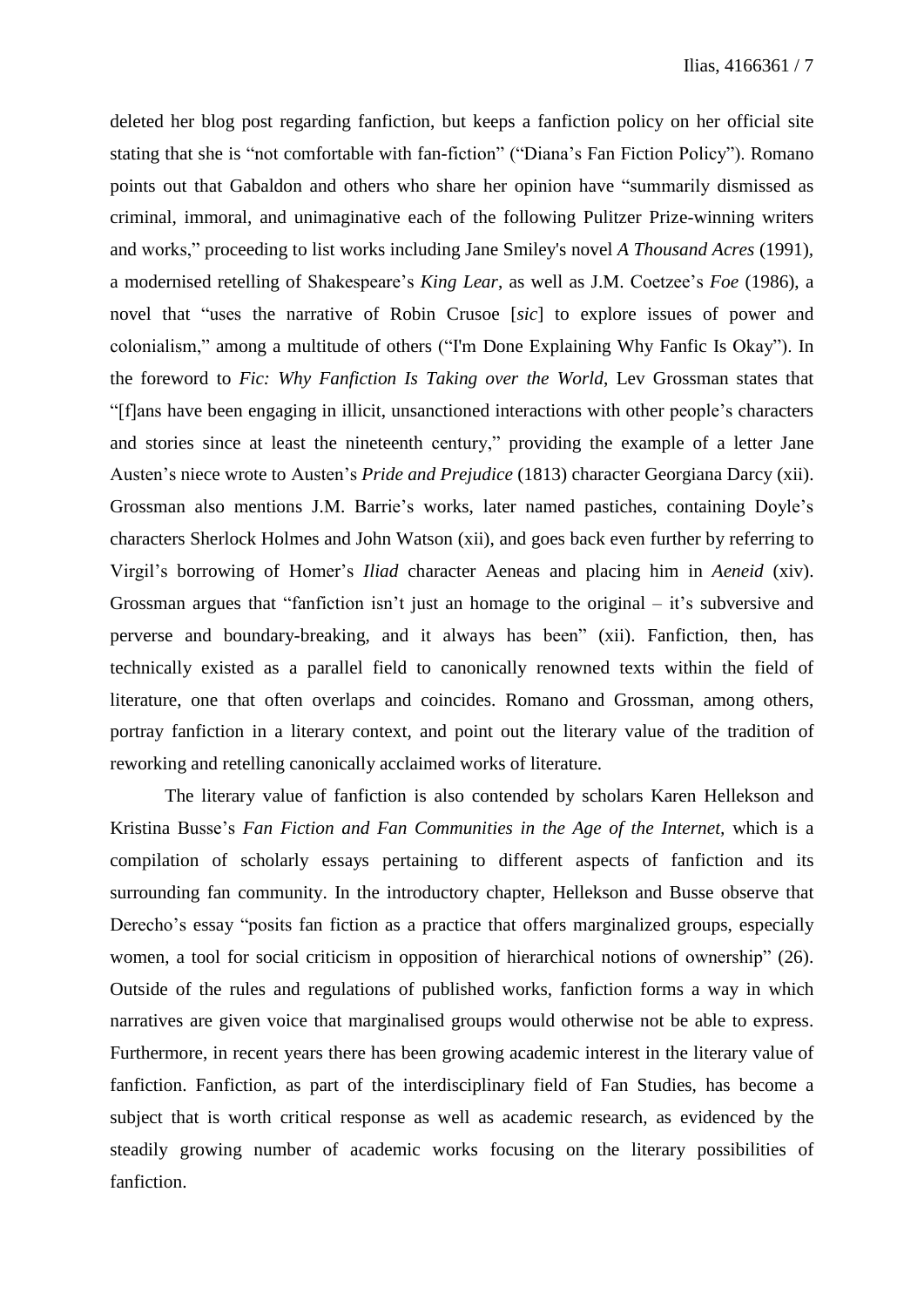An example of the increasing literary value of fanworks is *Transformative Works and Cultures*, "a peer-reviewed academic journal that seeks to promote scholarship on fanworks and practices" ("About the OTW"). *Transformative Works and Cultures* is part of the Organisation for Transformative Works, frequently abbreviated to OTW, which is a fandominitiated and volunteer-run non-profit organisation aiming to preserve fan culture and provide access to fanworks (Coppa 306). One of the ways in which the OTW offers access to fanworks is by hosting an archive for fans to safely upload their transformative content. The creation of a safe haven for fanworks became necessary because the niche market that fandoms or fan writing communities have created is possibly lucrative, and could be tapped into. There have been several attempts to do so, in fact: Amazon launched Kindle Worlds in 2013 and Chris and David Williams, for example, ran a commercially owned fanfiction archive. By submitting the works of fanfiction, however, the author would forfeit the rights to their story, allowing them to be commercially sold by third parties (Baker-Whitelaw). Instances such as this triggered the creation of an own archive for fans, aptly called the Archive of Our Own, a "fan-created, fan-run, non-profit, non-commercial archive for transformative fanworks" ("Archive of Our Own").

Fanfiction has a history of reworking and reshaping traditional frame narratives, and with it comes an exploration of topics not originally present in the source material. The Sherlock Holmes fandom, with its roots as one of the first large literary fandoms alongside fans of Jane Austen (Derecho 62; Jamison 42), has seen its share of stories exploring unconventional topics (Jamison 42). Fanfiction enables marginalised groups to present their experiences without the burden of representation, and it allows their individual voices to be heard and celebrated. The presentation of gender roles and instances of cross-dressing in the Holmes stories, as well as implicit questions surrounding the gender performance of the characters, has prompted many fan writers to explore the gender identity of these characters in fanfiction.

Scholars such as Hellekson and Busse, who have written extensively on the current field of fanfiction, examine such fanfictions in *Fan Fiction and Fan Communities in the Age of the Internet: New Essays*. Kristina Busse and Alexis Lothian later specifically analyse gender-related fanfiction conventions in "Bending Gender: Feminist and (Trans)Gender Discourses in the Changing Bodies of Slash Fan Fiction", providing a close reading of multiple fanfictions featuring regendered characters. Consequently, there is existing research in the field of fanfiction on the theme of gender identity and gendered performances in fanfiction. The theme of gender within Doyle's canonical Sherlock Holmes series has also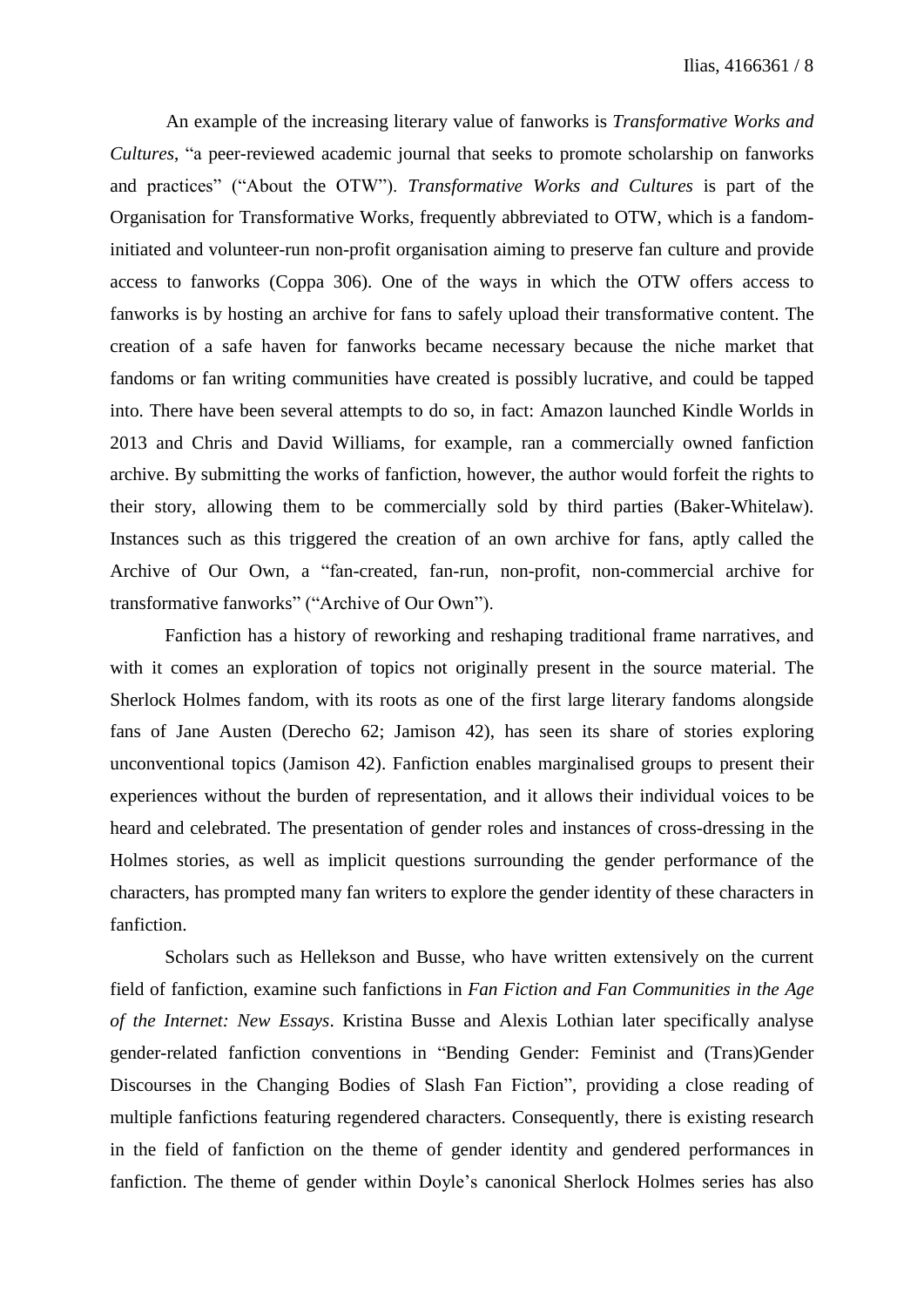been examined. Critics such as Julia Hound and Christopher Redmond, for example, have analysed gender roles within Doyle's works featuring Sherlock Holmes. Round's "Out of House and Holmes", for instance, explores the elements of masculinity present in Sherlock Holmes, whereas Redmond points out the "Holmes stories [that] are of women who need rescuing or helping" (82) and discusses the role of women in the context of sexual elements present in the canonical Holmes works in his *In Bed with Sherlock Holmes: Sexual Elements in Arthur Conan Doyle's Stories of the Great Detective*. There is also research that combines the two fields: an analysis of gender within Sherlock Holmes fanfictions has been done, for example, by Ann McClellan's "Redefining Genderswap Fan Fiction: A Sherlock Case Study". There has yet to be an analysis that compares and contrasts the gender performance within the canonical series featuring Sherlock Holmes and its corresponding fanfiction, however. This thesis sets out to fill that gap, and contribute to the existing research in both fields. Therefore, the purpose of this research is to question the way in which the theme of gender identity is explored within fanfiction based on the fictional character of Sherlock Holmes, and how this compares to the characters' gender performance within the context of their original narrative framework.

This thesis will answer this question by presenting a comparative analysis of the gender performance in Arthur Conan Doyle's works surrounding the life of Sherlock Holmes and fanfiction written on the character of Sherlock Holmes. Therefore, fanfiction written about Arthur Conan Doyle's Holmes stories will be compared and contrasted with the original text material, with a particular emphasis on the exploration of gender identity and gender performance. By doing so, this thesis will also examine the characteristics of the field of fanfiction and its narratological possibilities as well as the way in which gender is presented within written fanworks. Though there is no singular methodology for comparative research, comparative theory will be used to study the fanfiction and analyse its relation to the original work it was based on. By using comparative analysis, the Holmes stories will be placed next to the fanfiction in order to examine the differences and similarities of the written texts. This thesis will be focused on fanfiction written about Arthur Conan Doyle's series of works surrounding the life of Sherlock Holmes, particularly fanfiction that deals with the topic of gender. From Doyle's written body of work, there will be a close textual analysis of the short story "A Scandal in Bohemia" as well as a selection of other relevant short stories such as "A Case of Identity" (1891), "The Adventure of the Speckled Band" (1892), "The Disappearance of Lady Frances Carfax" (1911), "The Adventure of the Mazarin Stone" (1921), as well as others.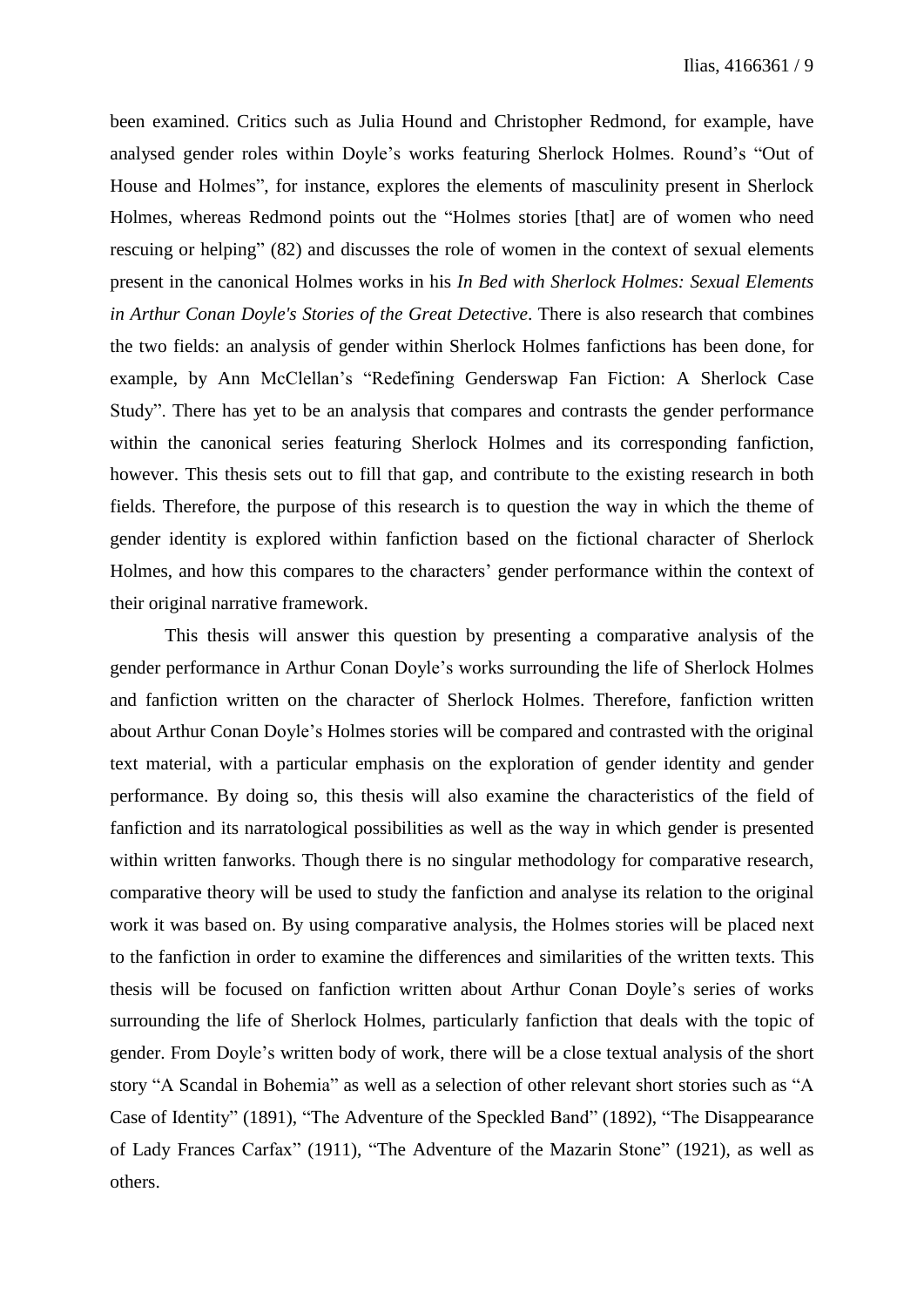These short stories were chosen for the thematic elements they contain pertaining to gender identity and gender roles. The chosen stories also form the selection of primary sources for this thesis, along with a body of fanfiction spanning ten titles as well as a close reading of Introductory's fanfiction "Equivalence" and Ishmael's *Body of Evidence* fanfiction series. While the selected fanfictions vary in length and narrative framework, they are chosen for their exploration of gender identity or for confronting unconventional gender performance. Specific fanfiction texts such as Fresne's "Gordian" and Darkest\_bird's "A Fold in the Universe" also showcase an innovative way of presenting gender identities and offer social commentary other societal issues regarding gendered power struggles.

For the theoretical framework, this thesis will mainly be using Judith Butler's gender performativity theory in *Gender Trouble* and "Performative Acts and Gender Constitution: An Essay in Phenomenology and Feminist Theory": this will form a central part of the theory that will be used and applied to the primary sources during the comparative analysis. The analysis will include terminology and definitions surrounding gender identity and gendered representation within gender studies, as well as the social and cultural constructions of gender roles. Furthermore, theories that are referenced in the multidisciplinary field of fan studies will also be used to examine fanfiction texts, particularly analyses and assorted essays on fanfiction in Anne Jamison's *Fic: Why Fanfiction Is Taking over the World* and Kristina Busse and Karen Hellekson's *Fan Fiction and Fan Communities in the Age of the Internet: New Essays* and various of Busse's other works detailing the narratological possibilities of fanfiction. The narrative theory will be in the background, however, with the main focus being the way in which gender identity is performed by the characters and expressed within the narrative. Moreover, this research will be comparing thematic gender elements present in Doyle's canonical works featuring Sherlock Holmes and contrasting this with the gender performance of the characters in the resulting fanfiction. This thesis will examine the way in which fanfiction goes beyond the themes present within the source material and is capable of producing an innovating narrative framework that often deals with problematic social issues that most mainstream fiction shies away from. The terminology that will be discussed as a result of the chosen fanfiction titles includes gendered identities beyond habitual categories, e.g. genderfluid, transgender, or people who are agender; this terminology is used in scholarly works detailing the current fandom conversation about the topic of gender.

This thesis consists of five chapters, each with a varying number of sub-chapters. This thesis will adhere to a comparative chapter structure, meaning that there will be a separate chapter focusing on the chosen Doyle stories, another chapter on the selected fanfiction, and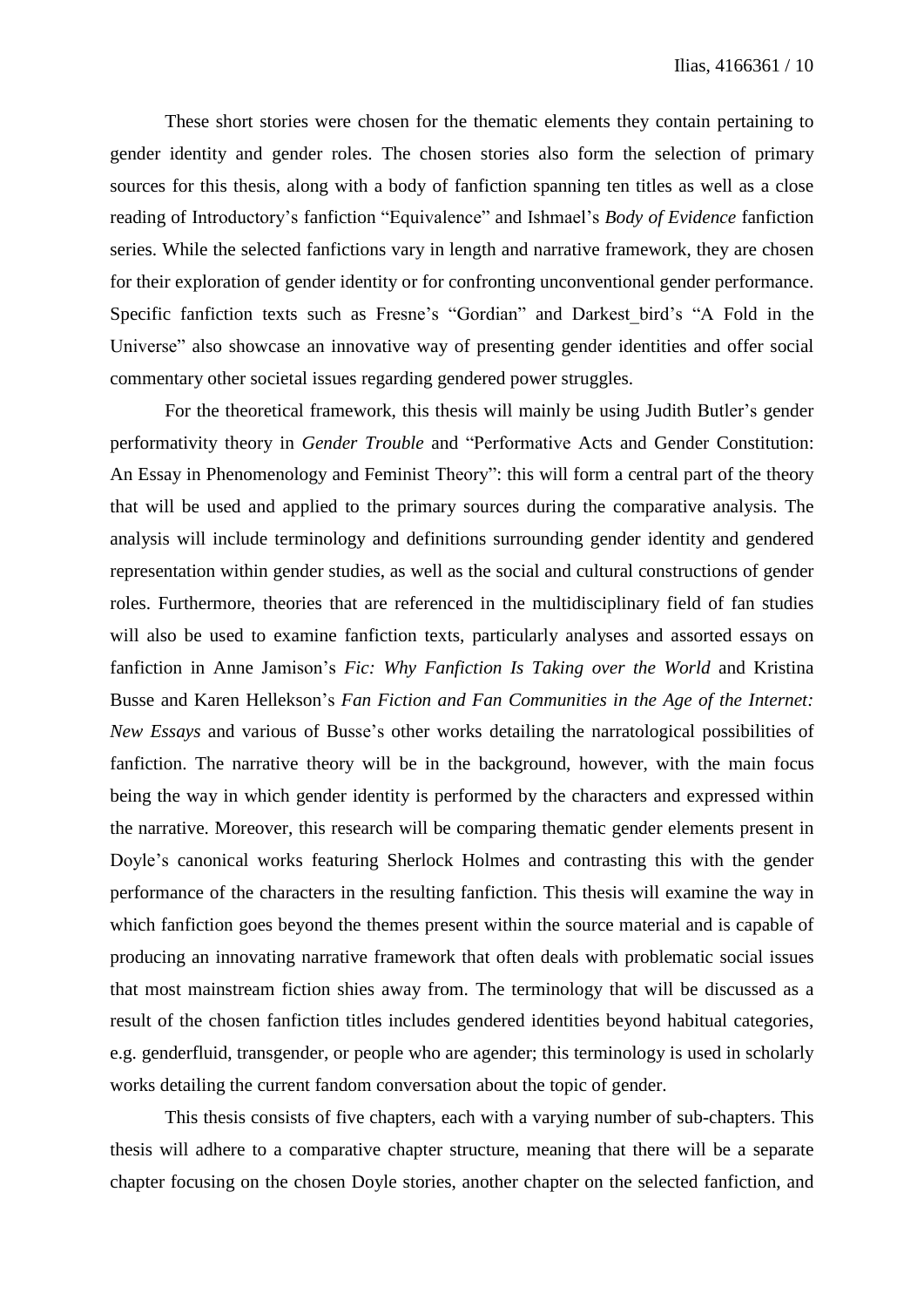this chapter will then be followed by a comparative chapter in which Doyle's short stories and related fanfiction will be compared and contrasted. The very first chapter, however, will introduce fanfiction and its related terminology.

The first chapter forms a general exploration of the literary possibilities of fanfiction, detailing the forms that fanfiction can take as well as the various conventions used as its narrative framework and the way this has evolved. Furthermore, it will include the historical background of fanfiction within the context of the Sherlock Holmes stories and opens the conversation about gender identity as well as the way fanfiction currently works within the boundaries of fandom. This chapter builds the foundation for the terminology and theory used in the following chapters, and forms the groundwork for the rest of this thesis.

The second chapter introduces gender theory. It explores the way in which the theme of gender is discussed within the works featuring Sherlock Holmes and which elements within the chosen short stories gave way to such an interpretation. The chapter furthermore applies Judith Butler's gender performativity theory, specifically in the case of a close reading of "A Scandal in Bohemia".

The third chapter examines the exploration of gender within fanfiction written on the character of Sherlock Holmes. By doing so, the transformative nature and narratological possibilities of fanfiction will also be examined, using fandom discourses on the topic of gender identity. This chapter will furthermore discuss unconventional gender performance within the fandom-created sub-genre Omega!verse, examining the thinly veiled metaphor for gendered power struggles and the politics of the female body. It will also provide a close reading of the gender performances in five chosen fanfiction titles.

The final chapter combines the findings of the previous chapters by comparing and contrasting to the way in which the theme of gender is presented within the chosen Sherlock Holmes short stories, and how this is reflected on and relates to the resulting fanfiction. By applying Judith Butler's performativity theory to Arthur Conan Doyle's series of work surrounding the life of Sherlock Holmes, particularly focusing on the short story "A Scandal in Bohemia", and fanfiction that is based on the character of Sherlock Holmes, it will become evident that while Doyle does present characters with unconventional gender performances, fanfiction authors create innovative ways of performing gender outside of the traditional narrative framework.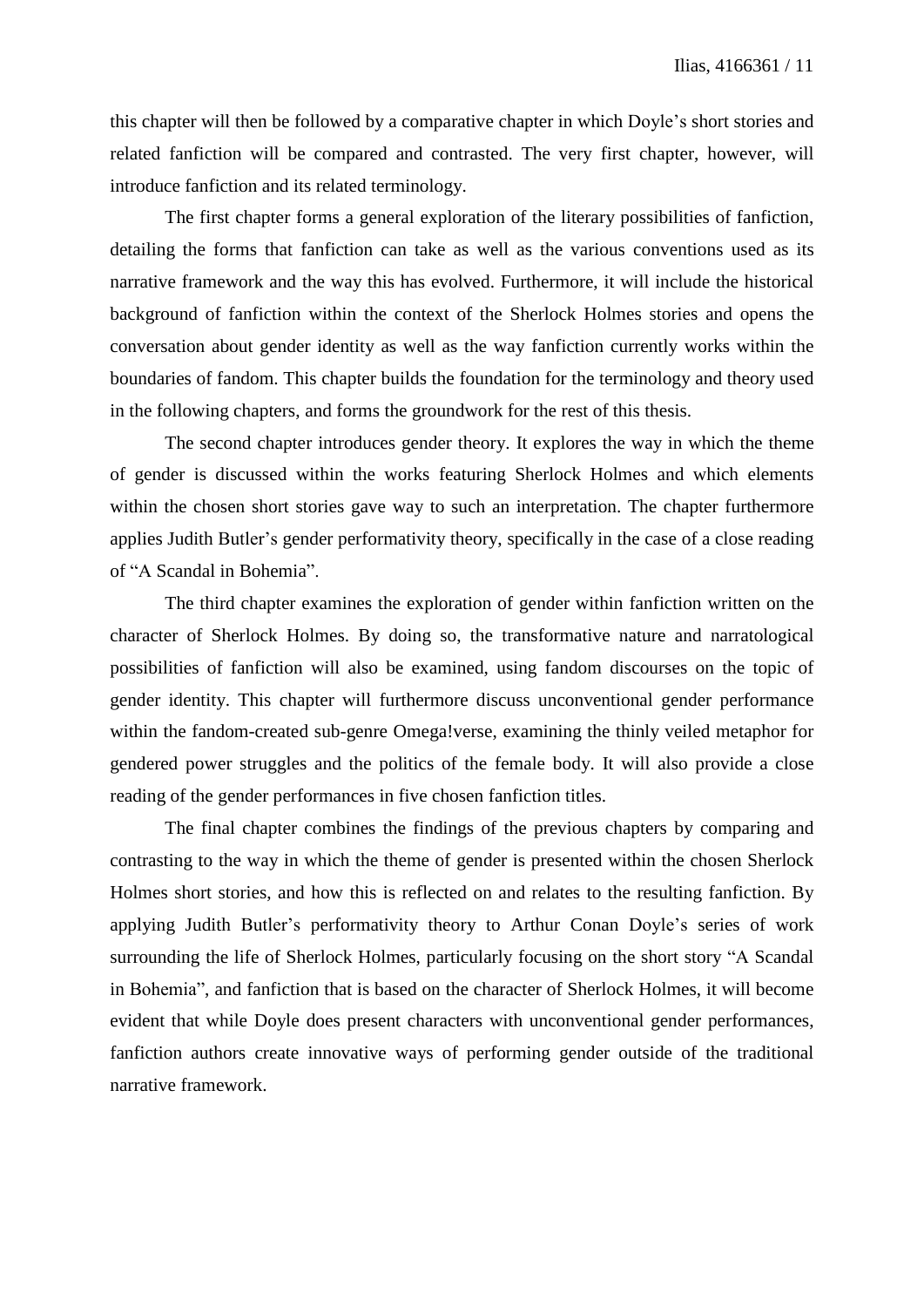# Chapter One: Fanfiction

## 1.1 Introduction

Fictional characters are continuously taken apart and examined, and subsequently put back together entirely anew; minor characters are pulled to the forefront of the narrative and given detailed backstories, particular scenes in novels and films and other media get subverted, rewritten and retold. All of this is made possible within the innovative narrative framework of fanfiction. This chapter examines the narratological possibilities of fanfiction and what this allows fanfiction authors to do by first giving an account on the historical background of fanfiction and then delineating the various forms fanfiction can take. Moreover, this chapter highlights the ways in which fanfiction deconstructs and transforms existing works, allowing fanfiction authors to implement changes to established narratives. These changes include a transformation of gender identity, for instance. This will form the foundation upon which the rest of the chapters build. By examining the reinterpretation and reworking of existing characters and settings in fanfiction, it becomes evident that the narratological possibilities of fanfiction give fan authors the opportunity to challenge elements such as gender identity in the traditional narrative framework.

## 1.2 Historical Background

Fanfiction, when taken to mean "the imaginative interpolations and extrapolations by fans of existing literary worlds" (Hellekson and Busse 6), is not an entirely new phenomenon created in the twenty-first century. Francesca Coppa, for example, argues in "Writing Bodies in Space: Media Fan Fiction as Theatrical Performances" that "the creative expansion of extant fictional worlds is an old-age practice" (226). The tradition of borrowing characters, and at times entire fictional settings, has been in place ever since literature itself started being written (Barenblat 172). Homer's *The Iliad* and *The Odyssey*, for example, formed the inspiration for Virgil's *The Aeneid*, whose version of Hell was in turn used as the basis for Dante's *Inferno*. Even before the written tradition of sharing and reinterpreting stories, however, oral traditions ensured the preservation of cultural and historical material through oral storytelling (Tonkin 203-4). These stories were passed down through generations, from word to mouth, causing slight alterations with each retelling. In fact, "[f]or most of human history, it would be taken for granted that a great story would take many different forms,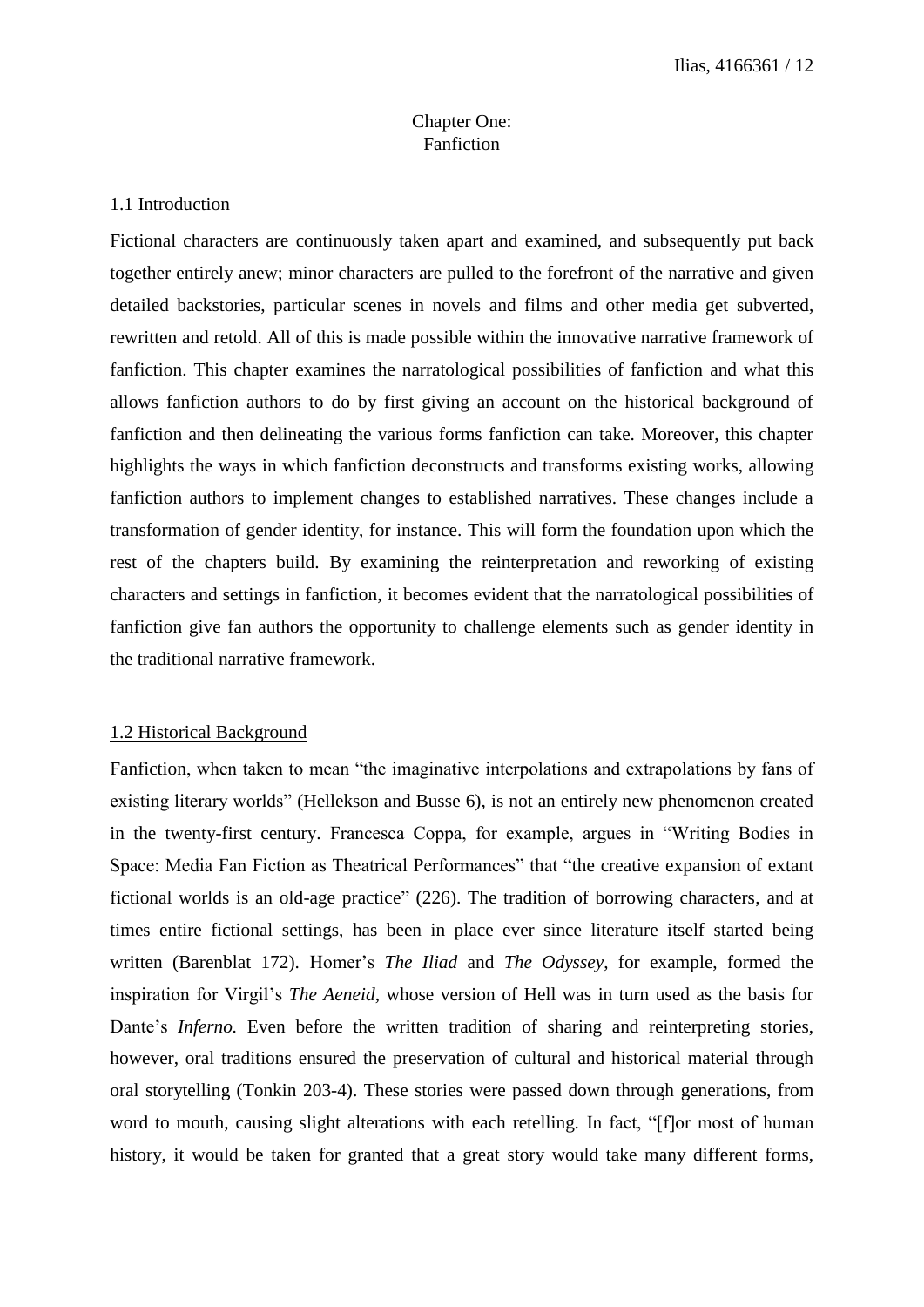enshrined in stain glass windows or tapestries, told through printed words or sung by bards and poets, or enacted by traveling performers" (Jenkins). Each subsequent retelling could provide new elements to established narratives, leading to countless further reimaginations. Written traditions, too, see the retelling of an original story from a different perspective or by shifting the story's focus.

This shifting focus can result in the exploration of an already existing minor character, for example. Focusing on minor characters and foregrounding their particular narrative is frequently done within literary tradition. Sir Tom Stoppard, for instance, shifted the focus of Shakespeare's *Hamlet* by exploring the minor characters Rosencrantz and Guildenstern and their exploits in his play *Rosencrantz and Guildenstern are Dead*. A review by critic Richard R. Cuyler notes that "the wings in *Hamlet* have become the main stage of *Rosencrantz and Guildenstern are Dead"* (551). Stoppard's play takes place in the background of *Hamlet*, as it were, running parallel to the original with other *Hamlet* characters occasionally making an appearance.

Another example of focusing on a minor character in an already existing novel is Charlotte Brontë's *Jane Eyre.* Brontë likely took inspiration from Jane Austen's *Emma*, where the minor character of Jane Fairfax with bleak prospects would have been destined to be a governess if she did not make a good marriage match. Brontë's *Jane Eyre* explores the plight of Jane being a governess with little fortune, and tells the story of her marrying Edward Fairfax Rochester. As such, Brontë's *Jane Eyre* could be interpreted as the exploration of Austen's minor character Jane Fairfax. Scholar Jocelyn Harris argues in her article "Jane Austen, Jane Fairfax, and Jane Eyre" that Brontë made several "corrections" (99) to Jane's portrayal in *Emma,* altering and improving Jane's character in the process of making her a protagonist in her own novel. Brontë's work has, in turn, formed the inspiration for further retellings. While critics such as Diane Simmons believe that Jamaica Kincaid's *Lucy* seems to draw on *Jane Eyre* as well, for example, scholar David Yost argues that the novel instead acts as a postcolonial reworking of Brontë's *Vilette* (141). Another novel which "expands and improves upon" an established minor character in *Jane Eyre* is Jean Rhys' *Wide Sargasso Sea*, published in 1966, which portrays a "feverish reimagining" of Brontë's character Bertha Mason, Edward Rochester's first wife (Grossman xi). In other words, Rhys too participates in the literary tradition of retelling established narratives by expanding and reimagining Bertha Mason's life in a prequel to *Jane Eyre*.

Fanfiction adheres to the same principles as these literary retellings: it reimagines and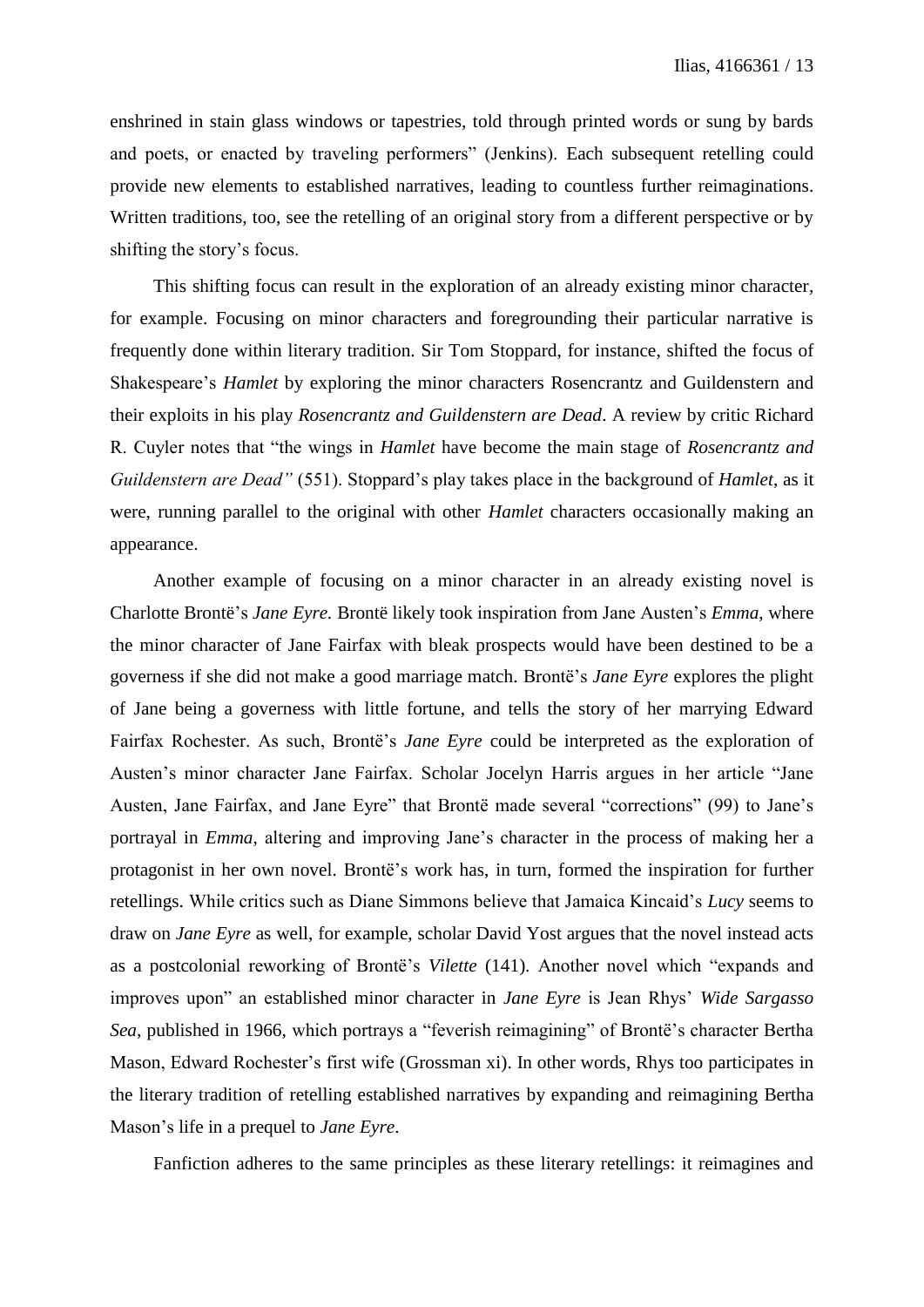reworks the original narratives. Rachel Barenblat notes that the source work and its narrative framework are "explored, remixed, and interpreted" (172), which makes fanfiction suitable to be described as a transformative work. Busse concurs and explains in the introduction of her article "In Focus: Fandom and Feminism" that "transformative works take existing artefacts and add to or alter them to create a new message or meaning" (104), a definition issued by the United States Supreme Court (Barenblat 172). When fans took matters in their own hands and deconstructed and altered their cherished stories, "they seized, as revolutionaries do, the means of production" (Grossman xi), and they were not the first to do so:

> There's a reason Virgil was never sued by the estate of Homer for borrowing Aeneas from the *Iliad* and spinning him off in the *Aeneid*. Fictional characters and worlds were shared resources. For all its radically new implications and subversions, fanfiction also represents the swinging back of the pendulum towards that older way of thinking. When *Star Trek* fans published *Spockanalia*, they weren't just discovering a new way to tell stories. They were helping us all to remember a very old one. (Grossman xiv)

Long before *Spockanalia* and the distribution of fanzines made by fans, however, fans of the beloved character of Sherlock Holmes were "engaged in very much the same project: the breaking down of a long-standing state of affairs that made stories and characters the exclusive province of their authors, and that locked readers and viewers into a state of mute passivity" (Grossman xi).

In the article "Transformative Work: Madras and Fanfiction", Rachel Barenblat argues that despite the fact that "the tradition of derivative works (artistic creations which are rooted in other people's art) is as old as literature itself," that which truly "makes fanfiction unlike Virgil's retelling of Homer or Alice Randall's *The Wind Done Gone* (which recasts and reframes Margaret Mitchell's *Gone With The Wind)* is that fanfiction arises within the context of community" (172). While it is possible that fanfiction can be written as a solitary venture, in addition to some fans that are unaware that what they have written could even be classified as fanfiction, writing fanfiction outside of a community is nevertheless a rare occurrence. Most commonly, fanfiction is born out of a fan community as "that community's primary form of commentary," one which creates a "communal conversation" (Barenblat 173). Fans use the sharing of stories as a form of social commentary not only on the original material, but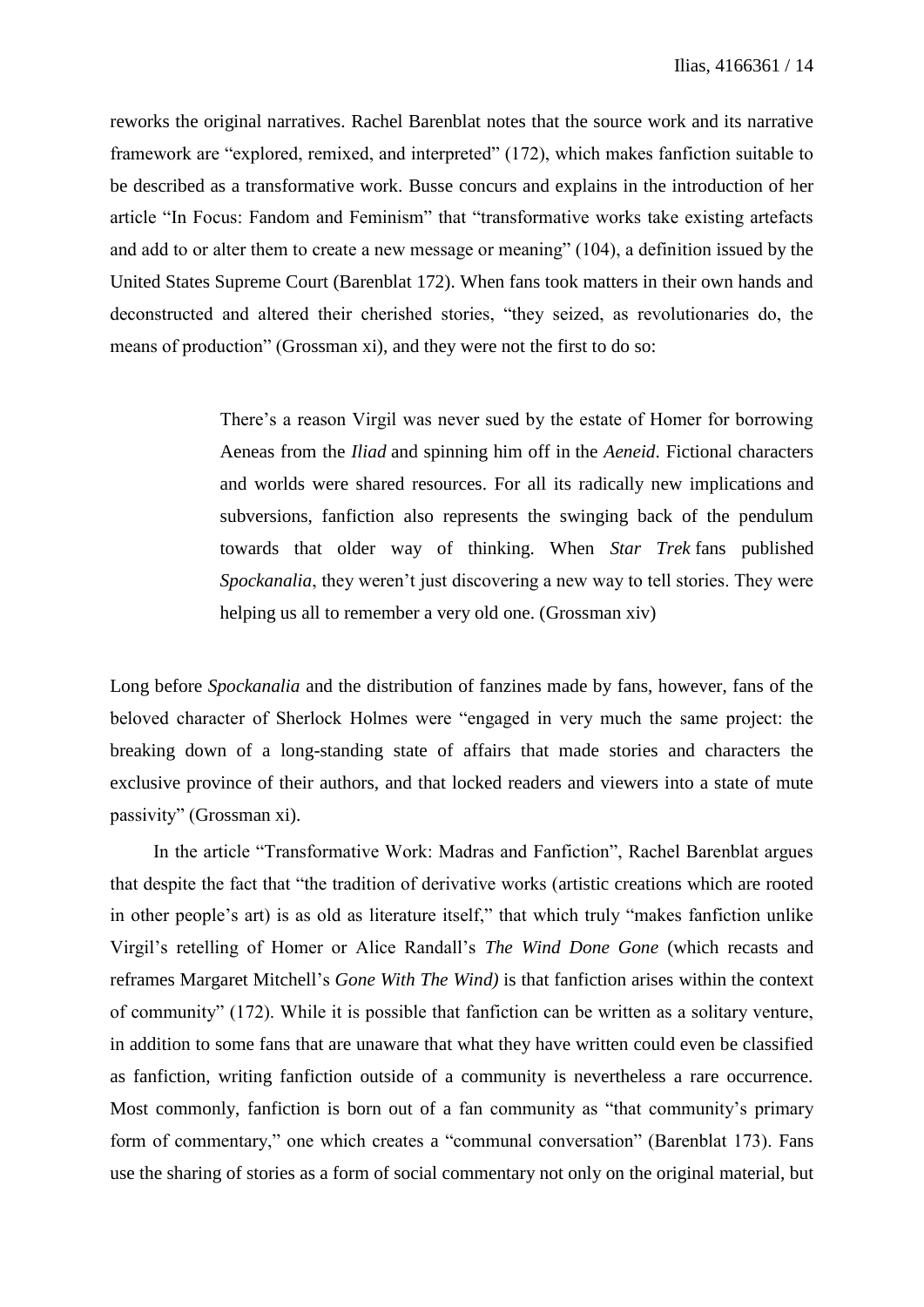also as a way of inspiring and encouraging their fellow fans to produce creative work within the community. A fan community is often referred to as a 'fandom', which is short for fanatical domain. Of the countless fandoms that currently exist, Sherlock Holmes is widely regarded as "[t]he first fanwriting fandom, and one that's going stronger today than ever" (Jamison 39).

The original collection of works surrounding the fictional life of detective Sherlock Holmes, written by Sir Arthur Conan Doyle between the years of 1887 and 1947, is comprised out of 4 novellas and 56 short stories. After the publication of the first two novels *A Study in Pink* (1887) and *The Sign of Four* (1890) saw only moderate success*,* Arthur Conan Doyle turned to the serialisation of his future work (Jamison 40). The rest of the Holmes stories started being published in *The Strand Magazine,* "best remembered as the magazine in which the stories of Sherlock Holmes first appeared," where Doyle's works "enjoyed commercial success from the first" (Ziegler 256). Aside from the official stories published by Doyle, however, there exists a vast amount of additional material. There is an extraordinary amount of Holmesian literature available that comprises out of a combination of fan-produced work as well as professionally published material. Anne Jamison argues that "Sherlock Holmes fuelled the imaginations of the first fanfic fandom; the mimeograph was to become the engine of fanwriting publications and distribution for decades," in *Fic! Why Fanfiction Is Taking Over the World* (4). The amount of extra-canonical work written in the Holmesian universe includes the publications of literary pastiches, celebrating Doyle's work and the character of Sherlock Holmes, among which are the famous Nicolas Meyer's *The Seven-Percent Solution* (1974), Carole-Nelson Douglas' *Good Night, Mr. Holmes* (1990), and Lyndsay Faye's *Dust and Shadow* (2009). There are countless other Sherlock Holmes pastiches, but whether or not the additional fiction written in the Holmes universes were written by fans or professional authors with credentials, the extra-canonical works could all fall under the umbrella term of fanfiction.

The interest in Sherlock Holmes and his fictional detective work carries on well into this day and age. Michael Chabon's *The Final Solution: A Story of Detection*, published in 2004, depicts the character of Sherlock Holmes as a retired beekeeper solving yet another mystery, though the novella takes care not to explicitly mention Holmes' name. Aside from published homages to Holmes and his adventures, there are fanfiction authors that transform the traditional narrative framework of the original work; fanfiction excels at experimenting with narrative form, deconstructing the original and reframing it to reflect current values.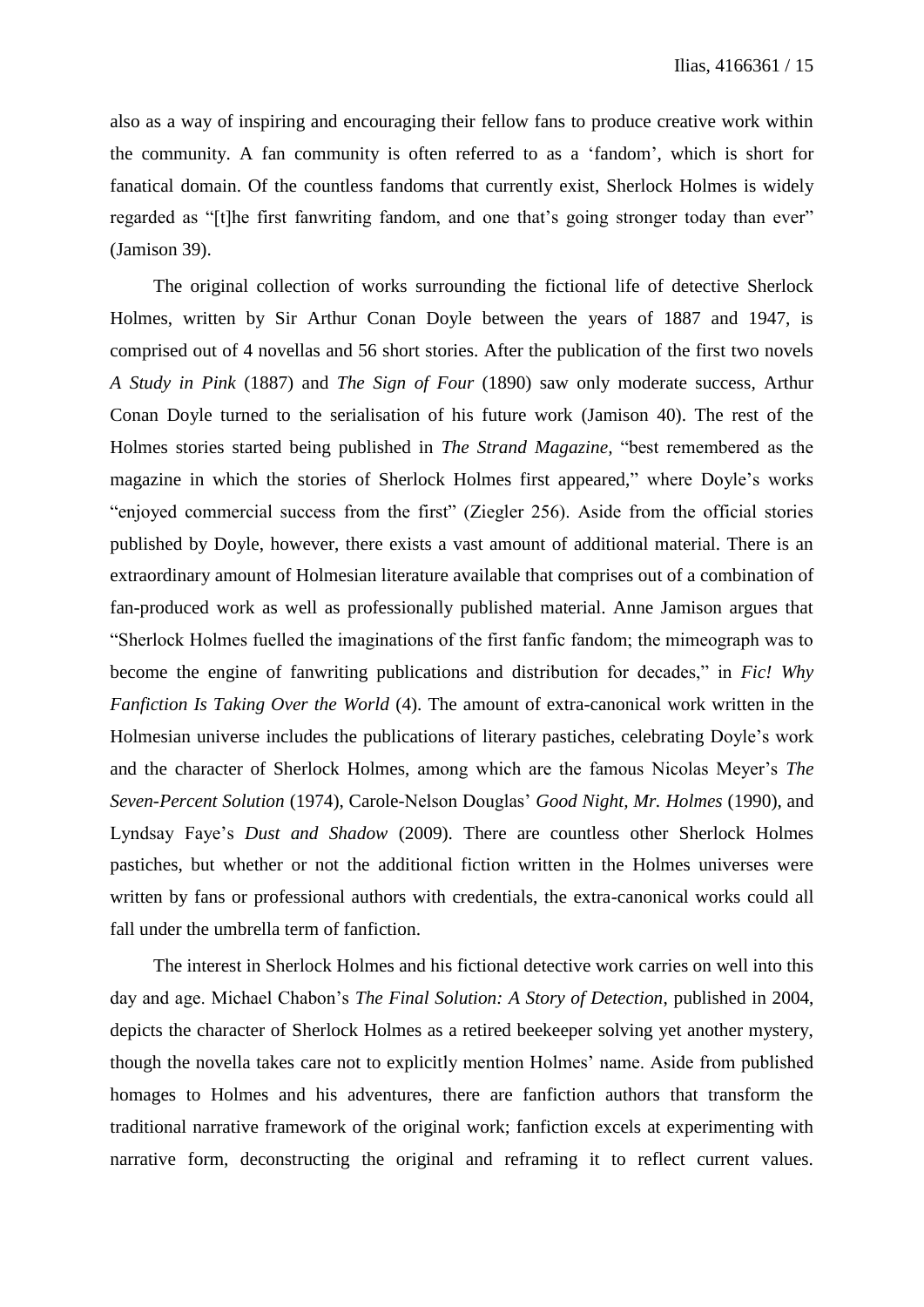Throughout the emergence of new retellings upon new adaptations of the Sherlock Holmes series, fans continue to produce fanfictions in response to each new reworking, telling their own stories. Here, Sherlock fans continued to do what *Star Trek* fans achieved with the publication of *Spockanalia*: they "dared to raise their voices and speak back . . . [in] the language of the narrative — just as Rhys spoke back to Brontë and Stoppard spoke back to Shakespeare" (Grossman xi). This resulted in fanfiction authors "assert[ing] the rights of storytellers to take possession of characters and settings from other people's narratives and tell their own tales about them -- expand and build upon the original, and, when they deem it necessary, to tweak it and optimize it for their own purposes" (Grossman xii).

#### 1.3 Different Forms of Fanfiction and Its Narratological Possibilities

The ways in which fanfiction authors take possession of an established narrative vary depending on the author and what they wish to achieve. There are a multitude of forms that transformative fanworks can take. There are no strict rules or boundaries that these creative works are obligated to conform to, which has resulted in a large variety of formats that fanworks can adopt. These formats are not restricted to written work, though that is the most common one. Fanworks can take forms ranging from literature, artwork, or even audio. Examples include written fanfiction, fan art and graphics, fan videos, fan comics such as zines or Japanese doujinshi, and even audio recordings of fanfiction, called podfics. The focus of this thesis, however, is on written manifestations of fanworks, which on their own also offer a limitless amount of possibilities.

Due to the fact that fanfiction is not bound to the same expectations of published novels, it allows writers of fanfiction the freedom to shape the text's narratological framework and its content to their own liking. As scholars Kristina Busse and Alexis Lothian state in "Bending Gender: Feminist and (Trans)Gender Discourses in the Changing Bodies of Slash Fan Fiction", "[f]an fiction . . . creates a canvas where writers, unrestricted by commercial impetus, can explore characters and worlds already familiar to and beloved by their readers (106). Therefore, the author is able to experiment not only with different types of writing styles and techniques, but also with the length and chronological content of the text. That is not to say that a published novel is unable to experiment with chronology or narrative framework. Published novels, however, do not categorise themselves as "a revision of, a continuation of, or an insertion into, a prior narrative" as fanfiction does (Derecho 66). Derecho goes on to say that novels can, however, indicate that they are revising, continuing,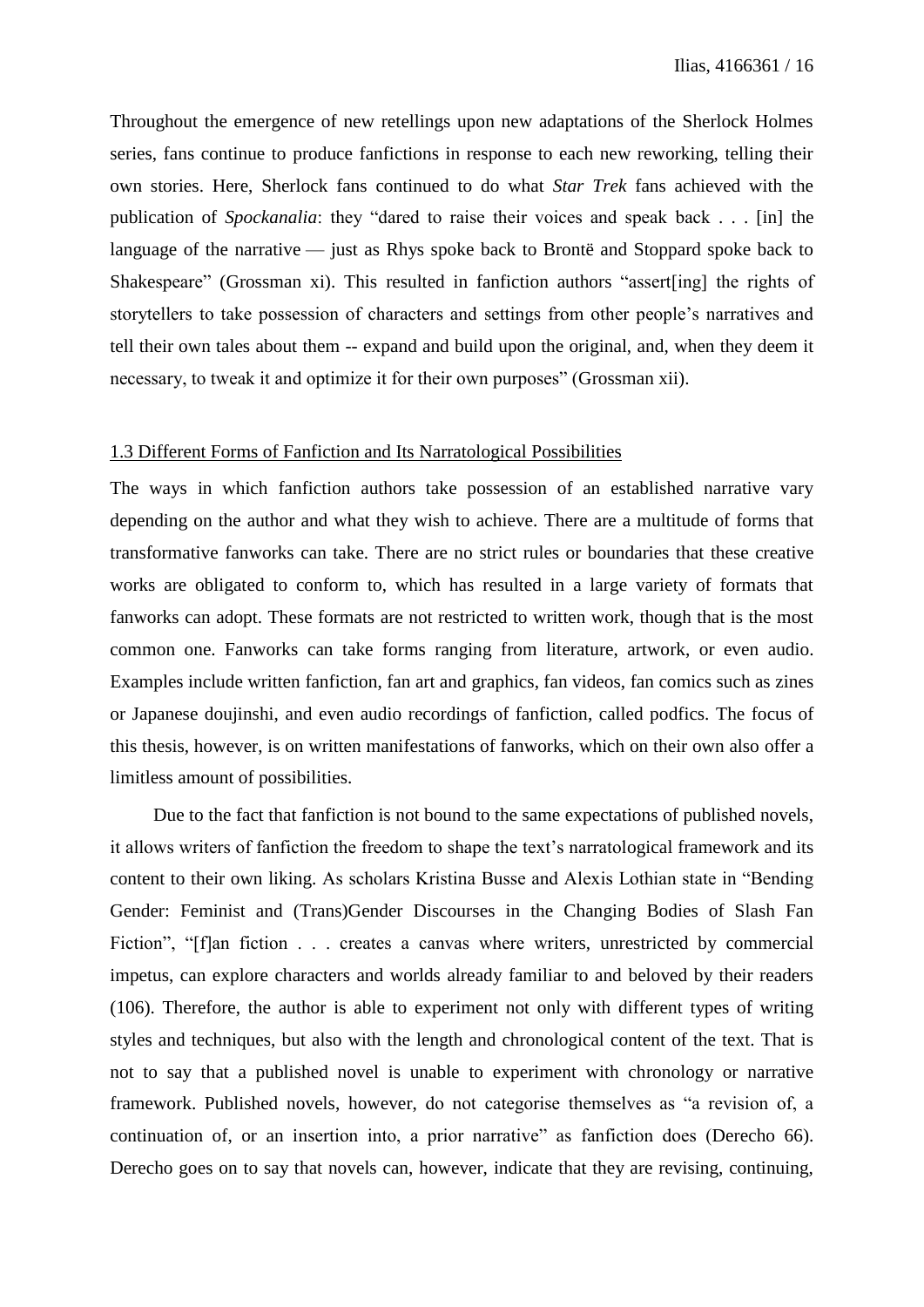or inserting a new narrative into a prior one through the use of their title. The title of Stoppard's play explicitly indicates that the focus will be on Shakespeare's characters Rosencrantz and Guildenstern, while J.M. Coetzee's *Foe* is a portmanteau of Crusoe and Friday's names (66). The history of novels is long and complex, however, and "[i]n approaching the novel . . . we are faced internally with the fluidity of its boundaries and externally with its particular relationship to life. . . . There is no such thing as *the* novel" (Bluestone 7-8). A novel's length can also vary greatly from a written series of books, a published short story, or a poetry collection, to anything in between. The ways in which fanfiction experiments with these aspects of length, chronology and framework stretches the boundaries beyond what we have been able to see in published material, however. A published novel, for example, must typically contain a beginning, middle, and an end. Aside from that, novels also frequently need a type of world building. The readers of original narratives are treading on unfamiliar territory; the characters need introducing, the setting needs to be built, and relationships need to be constructed. Fanfiction, on the other hand, deals with a fictional universe that the intended audience is already familiar with. Fanfiction is not bound to the same obligation of laying down the foundations for the reader, because this basic foundation already exists. The basics are all established: the characters, setting, and plot. Additionally, they also have an established readership; namely, fellow fans of the original work.

It is at this point that the writer of fanfiction can choose what to focus on, and which aspects of the established work the fanfiction author wishes to deconstruct, reimagine, or add to the original. As such, fanfiction based on an original work can for example choose to create a prequel for this story; much like Rhys' *Wide Sargasso Sea* forms a prequel to Charlotte Brontë's *Jane Eyre.* Fanfiction authors Jaida Jones and Rave wrote "The Shoebox Project", for instance, which acts as a prequel to the *Harry Potter* (1997-2007) series by J.K. Rowling. It features the Marauder Era and follows a group of teenage wizards, one of whom becomes the father of Harry Potter, through their high school years in the 1970s. Conversely, a fanfiction author can also choose to write a sequel and expand the storyline from the moment the original narrative ends. Unwilling or perhaps unable to let go of the original series, countless *Harry Potter* fans wrote stories taking place after the seventh instalment of the series. It has led to what could potentially be described as its own sub-genre: Hogwarts Eighth year fanfictions, in which the students go back for another school year after the war. Sequels to original works can take many other fandom-specific forms as well, however. There is a vast amount of next-generation fanfiction in the Harry Potter fandom, for instance, which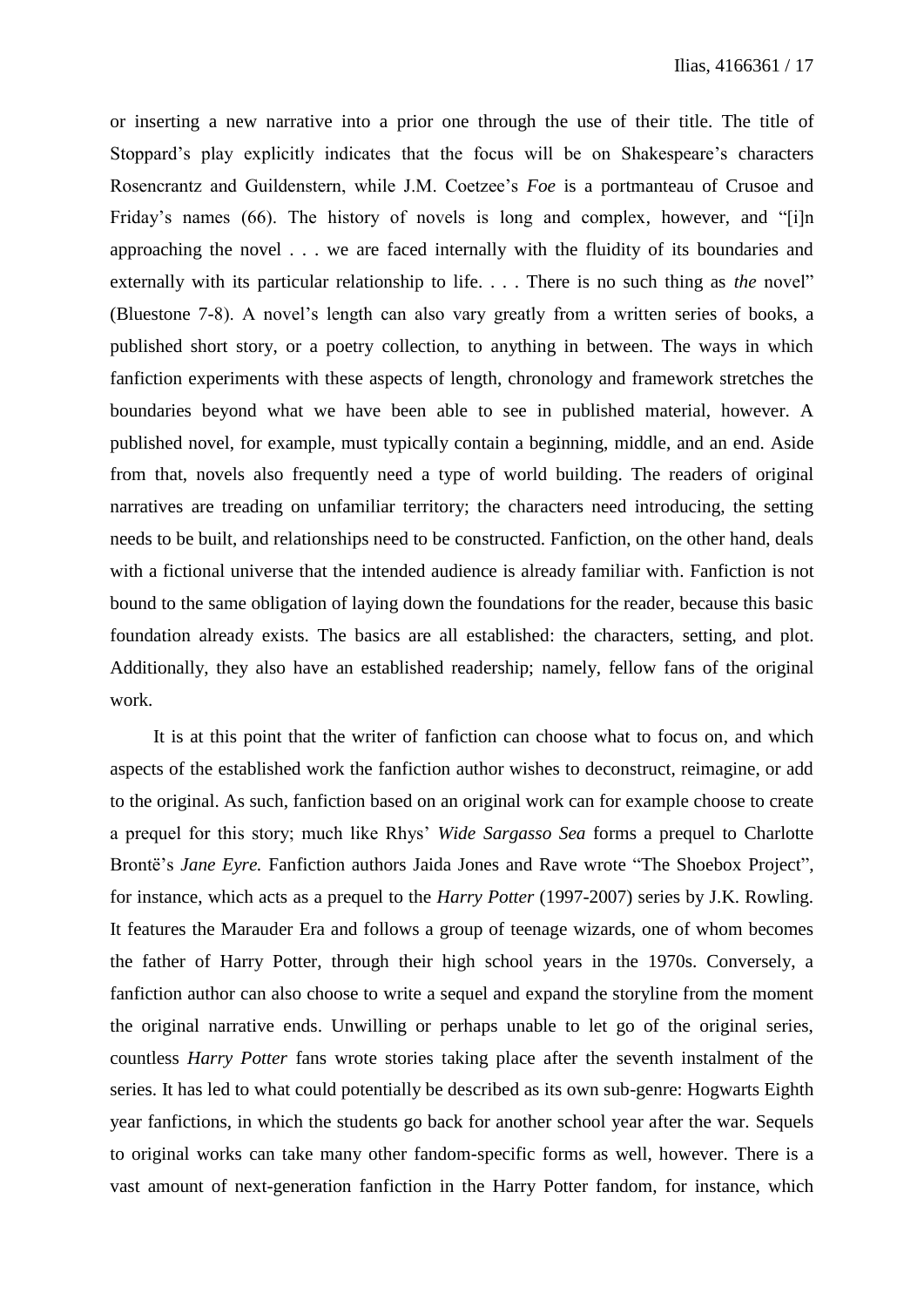feature the children of the main characters of the Harry Potter series. Fans left unsatisfied with the epilogue provided by J.K. Rowling, on the other hand, have written stories that completely disregard the final chapter and create their own future settings in works labelled EWE, which stands for 'Ending, What Ending?' or 'Epilogue, What Epilogue'. Harry Potter fans are not the only ones who turn their dissatisfaction with the source work into reinterpreted fanfiction, however. Henry Jenkins states in *Textual Poachers*, for instance, that "[f]ans reject narratively specified events" and consequently "build upon the assumptions of the fan meta-text, respond to the oft-voiced desires of the fan community, yet move beyond the status of criticism and interpretation; they are satisfying narratives, eagerly received by a fan readership already primed to accept and appreciate their particular versions of the program" (155). This reiterates that fanfiction is the result of the shared conversation within an online community, brought on by shared wishes and resulting in a reconstructed narrative.

Fans reconstruct and rework more than the beginning or ending of an established narrative; the online fan writing community has the entire timeline of the original material at their disposal. Mad Maudlin's Sherlock Holmes fanfiction "Apotheosis", for example, is a post-Reichenbach piece in which John Watson chooses to engage Moriarty in the final fight, which leads to Watson being presumed dead instead of Holmes. This fanfiction was written as a response to a writing prompt requesting a reversal of the "The Adventure of the Empty House" scenario in which Holmes returns after having been presumed dead. These writing prompts, frequently also featured as 'kink memes', are most commonly found on *Live Journal* or other blog services that provide threaded commentary. The prompts are submitted by fans, ranging from a vague suggestion to more elaborate and thought-out scenarios, which are subsequently 'filled' in the comments section by fellow fans in the form of fanworks; usually fanfiction. Despite its name, kink memes do not necessarily entail sexually explicit material. The prompts could be of any kind of nature, often encouraging the author to be creative with the prompt and building and expanding on what the fans already know of the established narrative.

Should a scene from the original work have left behind the feeling of dissatisfaction, for instance, fans could also request a particular section of the original source to be rewritten. Jamison claims in "Love Is a Much More Vicious Motivator" that "[t]aking dissatisfaction for inspiration is a common and very productive strategy in fanfiction, but it is also one of the least understood by outsiders" (60). This lends itself to different kinds of interpretations of the same scene, or rewriting it by viewing the original source through a different lens. Busse and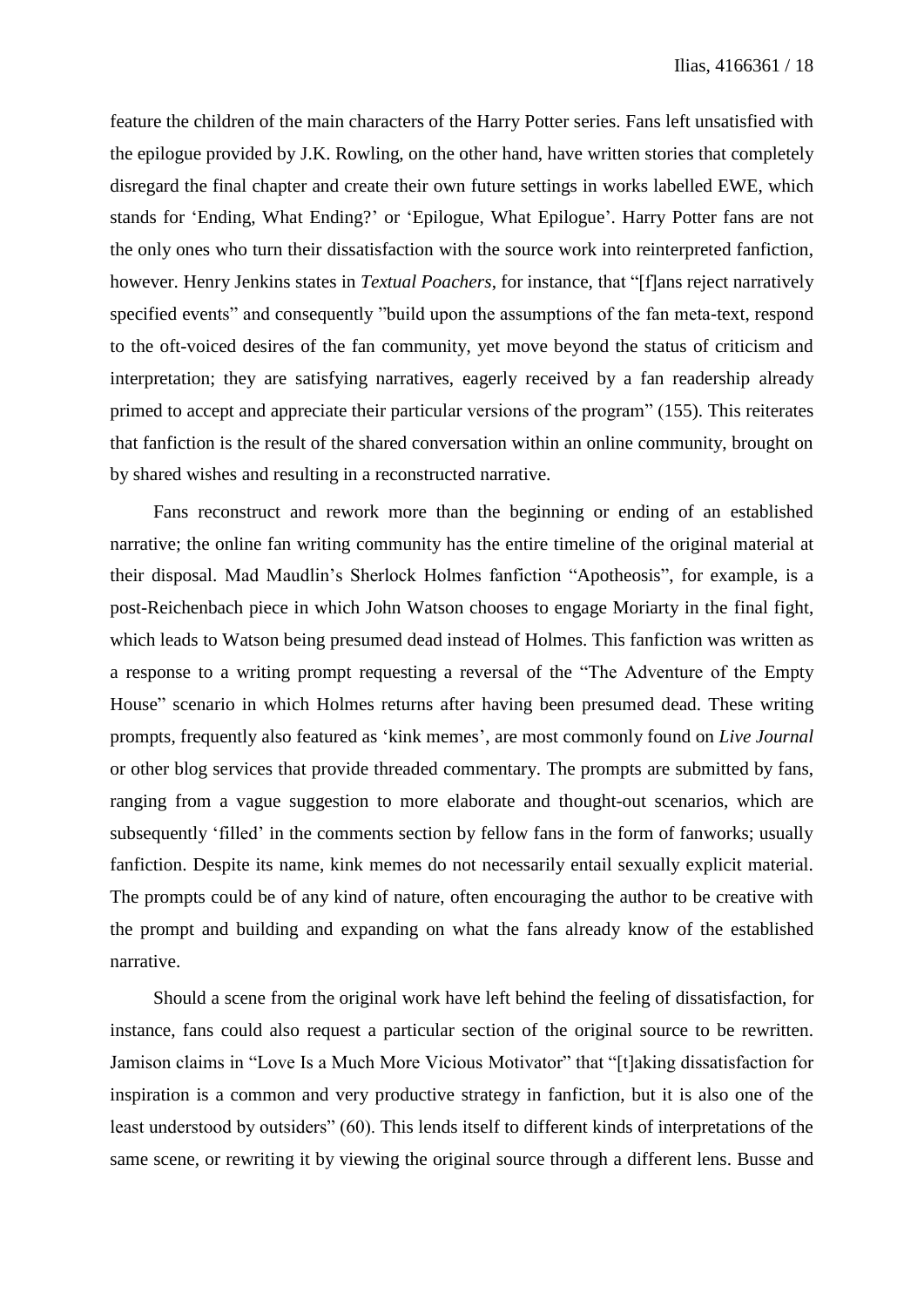Lothian, for instance, argue that "[f]an writers use the characters, plots, and bodies from their chosen texts as raw material which can be manipulated to explore questions of most interest to them as well as issues and plot points raised by the source" (108). Fanfiction, therefore, critically looks at the source material and challenges the plot points that fans felt should be changed. This includes the gender representation of fan favourites, for example, as "manipulations of gendered embodiment frequently lead to the exploration of feminist concerns" (Busse and Lothian 108). Transforming a character's gender identity offer social commentary on an established narrative while simultaneously challenging their traditional gender role. This is one of the ways in which fanfiction turns fans' disappointment with the original material and manipulates and reconstructs plot aspects in direct response. Subsequently, these types of fanfictions "provide insights and critiques which rival any academic analysis" (Busse and Lothian, 106). Additionally, a fanfiction author could write scenes or scenarios they felt were missing from the original novel; expanding the original narrative with a scene that can be incorporated seamlessly within the original narrative. Faithwood's short story "Not Your Face", for example, is a character analysis of Draco Malfoy; a scene that many commentators felt should have been included in the original narrative. Faithwood presents a scene that reveals what Draco would see depicted in the Mirror of Erised; the subsequent depiction subtly suggests a queer retelling of the original series. Other authors choose to accept the original plot up to a certain point and disregard the rest, creating fanfiction that reflects what they think should have happened afterwards.

Not all fanfiction is written after the completion of the original work they are based on, however. For example, fanfiction written while the original source work is still in progress, like a TV-series or other serialised media. Once the original source releases new material, new plot points thwart countless fanfictions and their content. Many fanfiction writers' exploration of future events are contradicted by the narrative the original chose to adopt. Screenwriter and producer Joss Whedon is particularly renowned for doing this in his television series *Buffy the Vampire Slayer* (1997), to the extent that it has led to the term 'Jossed' being added to fan lexicon. The source material does not dictate any boundaries that the fans must adhere to, however. On the contrary, fanfiction frequently acts as a counterculture against mainstream ideas and interpretations (Busse, *Framing Fan Fiction* 106). Some fanfiction authors have even taken on the laborious task of retelling the entire original narrative from start to finish. This is best seen in the fanfiction series *The Sacrifices Arc*, heralded as one of the longest fanfictions with a word count of roughly three million. The author goes by the pseudonym of Lightening on the Wave, and rewrote the entire Harry Potter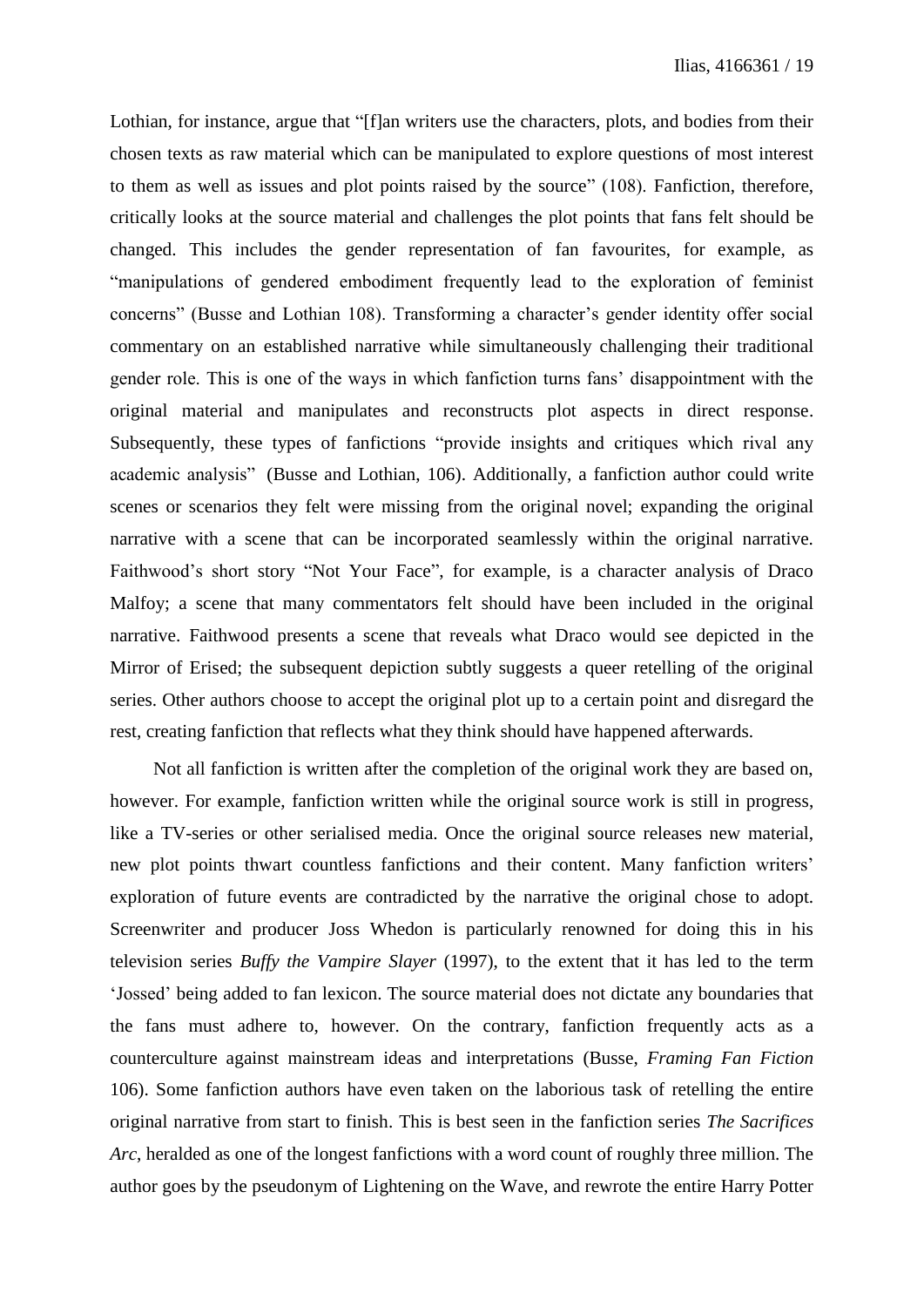series over the course of nearly a decade. *The Sacrifices Arc* deconstructs J.K. Rowling's original series, reworking the plot and offering an alternative exploration of its characters. In the process, *The Sacrifices Arc* criticises the way in which J.K. Rowling portrays social structures such as race and class in her original *Harry Potter* series.

The aforementioned examples of fanfiction are all examples of adjustments that writers can make to the timeline of the source the fanfiction is based on. Aside from timeline-adjusted fanfiction, there are other forms that written fanworks can take. The most self-evident form is that of the canon-universe; in other words, the "collection of texts considered to be the authoritative source for fan creations" (Busse, *Framing Fan Fiction* 101). Therefore, most fans take it to mean that canon is the version of events that the source material presents, and that it refers to the "official or sanctioned 'reality' as defined by the source material" (V.Arrow 328). The term was first used in fannish context by the Sherlock Holmes fandom, whose fans referred to Arthur Conan Doyle's writing as the canon (Busse, *Framing Fan Fiction* 101). This can be traced back to Ronald Knox' 1911 essay "Studies in the Literature of Sherlock Holmes", in which Knox satirised the German New Criticism by applying their methods of analysis of the Bible to Conan Doyle's stories. While Knox had compared Conan Doyle's work to the Bible in jest, fans quickly took it upon themselves to refer to the Holmes stories as the 'canon' from that point onward. Since then, the term has become adopted in fannish circles and is quite regularly used. There exists a counter term for this as well: 'fanon', a portmanteau combining the words canon and fan, indicating a type of "common fan consensus not based on observable or textual 'truth'" (V.Arrow 328). When a fandom-fact is so widespread within the fandom that it is taken as unquestionable part of the narrative, fanon can at times be confused for canon.

Canon-compliant fanfiction adheres the same sequence of events and conventions present in the original canon; that does not, however, mean that canon-compliant fanfiction cannot be innovative or transformative in its own right. In the article "The Writing and Reading of Fan Fiction and Transformative Theory", Veerle van Steenhuyse argues that "[i]f writers of fan fiction simply described the primary text, readers would no longer have the challenge of imagining something new and such texts would be too boring to be immersive" (6). Lacrimula Falsa's "A Star In A World Of Candles", for example, is a canon-compliant character exploration of the X-Men character Charles Xavier, created as an exercise for writing in the second person. Fanfiction normally mentions the degree to which it is canoncompliant and whether or not it diverges at some point, leading to new settings or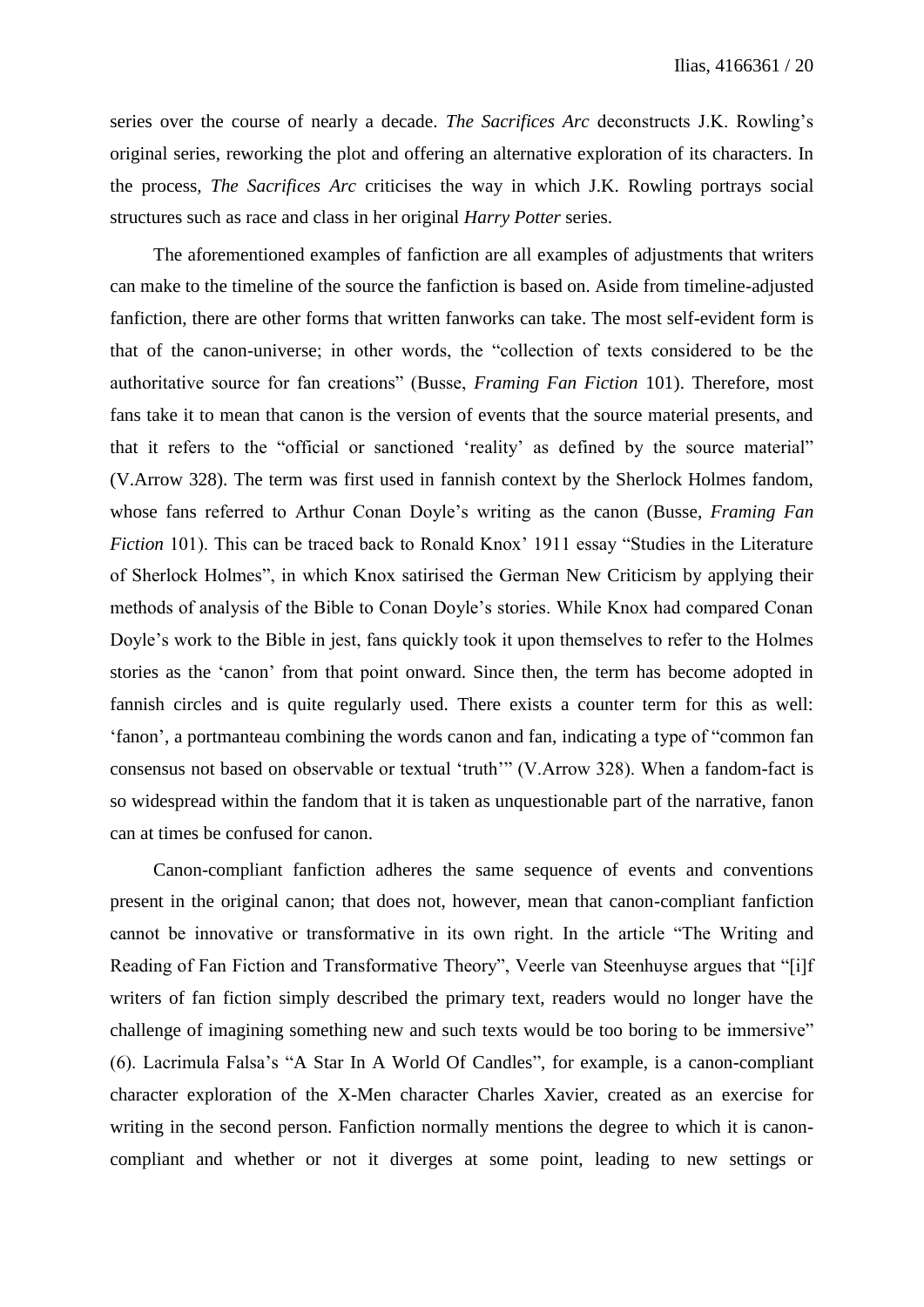environments for the characters.

These different settings lead to another highly common and popular category: namely the Alternative Universe, frequently abbreviated to 'AU'. The premise is simple; the author presents a story that features an alternative version of the canon. The degree to which the narrative is transformed varies from author to author. Semi-canon compliant fanfiction is still considered to be an alternative universe to some fans, in the sense that it still deviates in some way to the original source. There is a myriad of categories and genres within the umbrella term AU. The most straightforward example is one in which the author goes outside of the scope the original source work created: by placing the original characters in a different setting. An example of this can be seen in "Tired and Wired (We Ruin Too Easy)" by Softshinythings, which takes the characters of HBO war series *Band of Brothers*, *The Pacific*, and *Generation Kill* and explores the events of these characters attending university together. A vice versa scenario is also possible, however: using an established setting or universe, and populating it elements or characters of other narratives (Busse, *Framing Fan Fiction* 116). This is done in Badacts' "Corvus, Vulpes, Lupus", wherein characters from Nora Sakavic's *The Foxhole Court* (2013) are presented with 'daemons' from the fictional universe of Philip Pullman's *His Dark Materials* (1995) trilogy. Badacts' fanfiction explores the events of Sakavic's characters featuring daemons, and simultaneously presents another form of fanfiction: a crossover AU, "combining two different sets of characters from two media sources into a single story" (Hellekson and Busse 11).

These fanfictions cross the boundaries between separate narratives and populate an established universe with another set of existing characters; stories in which two worlds collide. The remixing of two already existing universes and incorporating them into one harmonious narrative framework takes a lot of skill. It is easy to go wrong with a crossover AU, which has led it to a acquiring a less than stellar position among other fanfiction categories. Despite the crossover AU's bad reputation, however, author John Kessel wrote what can be considered an award-winning crossover AU. Kessel's *Pride and Prometheus* (2008), a novelette that features characters from both *Pride and Prejudice* (1813) as well as *Frankenstein* (1818), mixes two established fictional worlds together. It won the 2009 Hugo-Award for Best Novelette. Another Hugo-winning novel is Neil Gaiman's *A Study in Emerald* (2003), which places Sherlock Holmes in H. P. Lovecraft's Cthulhu Mythos universe.

In fanfiction, there lies a world of endless possibilities. Scholar Rachel Barentblatt observes in her essay "Transformative Work: Midrash and Fanfiction" that "Sherlock Holmes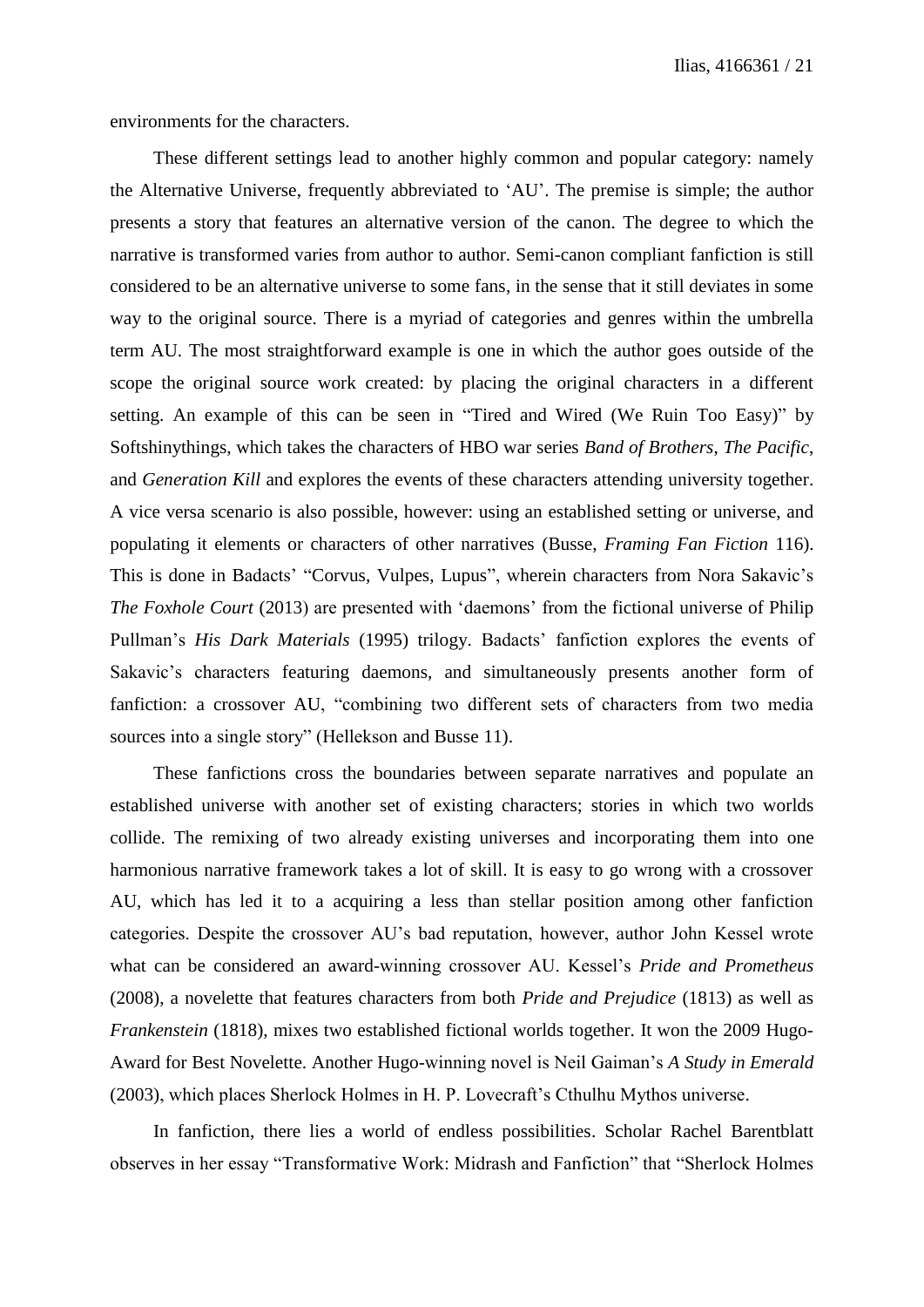can solve mysteries he never encountered; the USS Enterprise can explore even more new worlds and civilizations; Harry Potter can become a side character in Hermione Granger's life story, instead of the other way around" (172). There is no consensus on how to best write fanfiction. While no conventional categories exist, as fanfiction often tends to cross genres, fanfiction nevertheless has its own sub categories; this includes fandom-specific categories, however, which makes it impossible to list all categories (Hellekson and Busse 10). There are common sub genres that recur most frequently, however; categories that fans are likely to encounter in most fandoms. There are, for example, common AU tropes that remain beloved to the fan writing community; characters of an existing work are cast in an alternative universe setting. Casting characters in a high school setting like Softshinythings' "Tired and Wired (We Ruin Too Easy)", for instance, is a popular fanfiction premise. Conversely, there are also college and teachers AUs, along with coffeeshop AUs and its similar companions, the bakery and bookshop AU. These types of alternate universes frequently present light-hearted content and are filled with Hollywood-esque meet-cutes. Recently, fans have come up with 'meet-uglies' to combat meet-cutes, presenting an awkward and unlikely scenario for two characters to meet; such as accidental house break-ins after a drunken night out, sharing a walk of shame on a Sunday morning, or mishaps that end up with getting to know each other in hospitals.

There is an endless list of the various AUs, however, as fans continuously create innovative and creative scenarios to subject their characters to. In addition to from alternative universes, a recurring fanfiction category includes 'fix-it fic'. This often occurs after a canonical event leaves the fans with the desire to fix the situation in the canon. Arthur Conan Doyle's short stories were often not edited before they were published, for example, which led to many inaccuracies. The *Sherlock* fandom dealt with this by providing fix-it fanfiction that solved the loopholes if possible, or alternatively used these loopholes to shape their own version of events.

Aside from tropes, fanfiction authors can apply specific narrative frameworks: 'Five Times This and One Time That', for instance. Blind\_Author's "Five Times Sherlock's Gender Didn't Matter, and the One Time It Did" uses this fanfiction convention, depicting a female Sherlock Holmes and offering five scenarios in which this gender-change was of no consequence and one time it was. This narrative structure enables the author to compile different scenarios that would not chronologically fit within a continuous prose narrative. At the same time, this particular fanfiction uses the 'five plus one' fanfiction convention to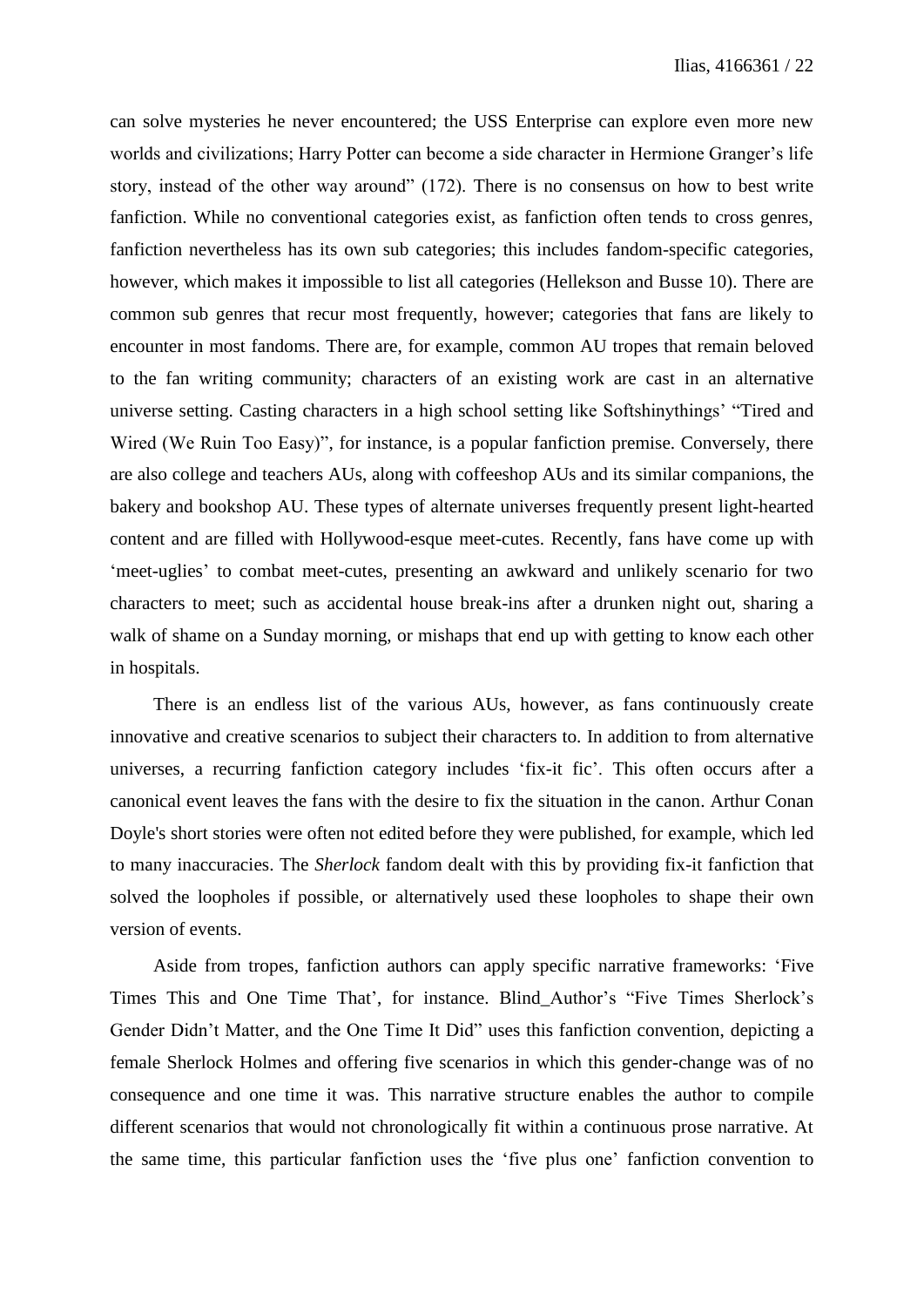explore the issues raised by Sherlock's reinterpreted gender identity. Aside from these forms of fanfiction, or rather alongside these, there are also types of fanfiction that are unique to their own fandom. One example of fandom-specific fanfiction, this one particular to the Sherlock Holmes stories, is the "221-B" format in which the stories are exactly 221 words, and the last word starts with a letter B (Fries 50). This is another interesting framework that can be used to efficiently and succinctly respond to certain issues, and it is merely one of many.

Another example that is unique to the Holmes fandom is the 'The Great Game': a type of "participatory fiction" that operates on the strong belief that Sherlock Holmes is a historical person whose adventures were documented by a biographer, John Watson, and that Arthur Conan Doyle is merely the literary agent that chronicled their adventures in what was dubbed by fans to be the "Sacred Writings" (Jamison 8). Referring to the canonical works of Doyle as the Sacred Writings is what led fans to adopting the term 'canon' for the collected Holmes works, as "[o]ur current idea of canonicity derives from this sense of a unified and godlike authority" (Goldman). This has not prevented fans from experimenting and reconstructing these Doyle's sacred writing, however. Fanfiction authors in general "are not often concerned about obeying canonical rules. They enjoy the source text's blueprints while not being restrained by it" (Busse, *Framing Fan Fiction* 117). The *Sherlock* fandom has indeed not let itself be limited, and is still producing reconstructed narratives that challenge Doyle's original material. According to Anne Jamison, in fact, "the *Sherlock* fandom lives up to the literary promise of online fanfiction –– consistently producing experiments in topic form that a dedicated audience is willing to try and, often enough, embrace for the fresh perspectives and twists on beloved characters and scenes they offer" (55). The myriad of forms that fanfiction can take in regards to story length, thematic content and experimenting with narrative structure showcase the innovative narratological possibilities of fanfiction.

#### 1.4 Fanfiction: the Deconstruction and Transformation of Original Material

These narratological possibilities of fanfiction are partly due to the way in which fanfiction deconstructs the established narrative and takes over the metaphorical writing reins from the author. When French theorist Roland Barthes argued that the birth of the reader can only come at the cost of the author's death in his essay *The Death of the Author*, published in 1967, he likely did not have fanfiction in mind. Barthes contends, however, that "a text is made of multiple writings, drawn from many cultures and entering into mutual relations of dialogue,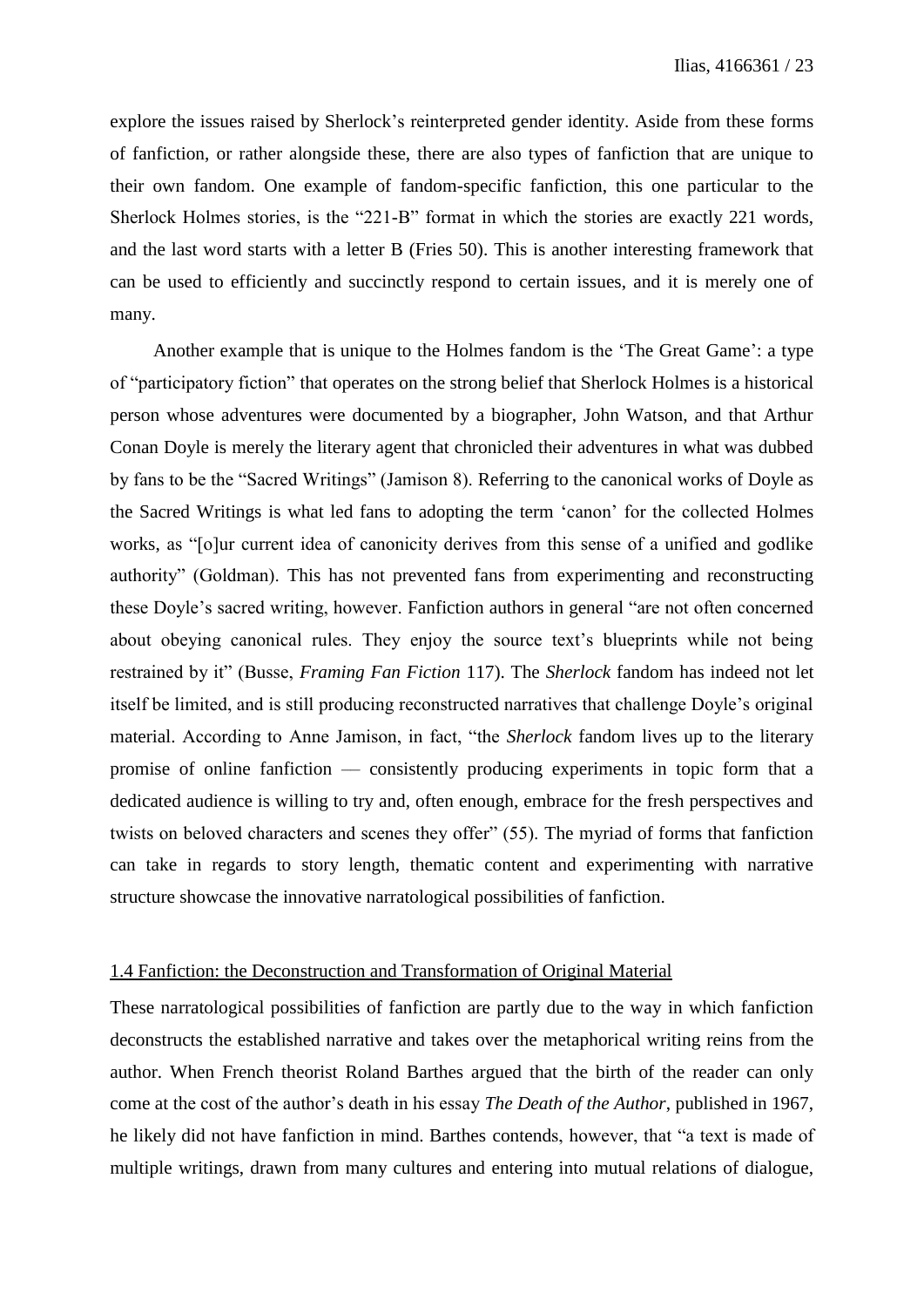parody, contestation, but there is one place where this multiplicity is focused and that place is the reader, not, as was hitherto said, the author" (148). Hellekson and Busse reiterate Barthes' statement in their introduction to *Fan Fiction and Fan Communities in the Age of the Internet: New Essays*, mentioning "Barthes's notions of entering, interpreting, and expanding the text," and how this is a "concept crucial to an understanding of fan culture: that of pleasure and play" (31). The multiplicity of the text can, and has, inspired a vast amount of different interpretations. Readers are consequently able to put these interpretations into words for the next generation, or for their peers. Stories do not stay a fixed, static product that one author created. If a story or fictional character becomes popular or widespread, such as Doyle's character Sherlock Holmes, there will inevitably be retellings in the form of "spinoffs, pastiches, and adaptations" (Jamison 40).

Different interpretations or retellings of a story result in the longevity of a narrative. Sherlock Holmes, for example, became a household name during Doyle's lifetime (Priebe 11) and continues to be the most well-known fictional detective (C. Roden and R. Roden ix). Any time a story is told, it is leaving other stories out; stories that are just as valid and deserve to be told. Retellings occur most often with stories that are already widespread and known. As such, there is a growing trend of children's tales being rewritten in altered perspectives: stories that are familiar to nearly everyone. Lisa Jensen's *Alias Hook* (2013)*,* for example, is a retelling of *Peter Pan* (1911) written from Captain Hook's point of view. Fairy tales and children's stories are not the only classic stories that have frequently been retold, however. John Gardner's novel *Grendel* (1971), for example, is a retelling of the Anglo-Saxon poem *Beowulf*. It uses the antagonist's point of view, however, and is written from the perspective of Grendel, who is often depicted as a monster.

Fanfiction, too, frequently uses this strategy; *Little Red Riding Hood* told from the perspective of the Big Bad Wolf, or *Peter Pan* told entirely from the point of view of villain Captain Hook. It can also be argued, however, that the original villain of this particular tale is Peter Pan himself; J.M. Barrie's original novelisation of *Peter Pan* implies that Peter kills the Lost Boys once they reach adolescence to ensure that they never grow up, while Hook is the one trying to save the boys. Inversions of the heroes and antagonists can also be seen in fanfiction subverting the popular Dragon myth; instead of the hero slaying the dragon and being rewarded with the princess, the princess slays the dragon herself and is her own champion. K.M. Morrison, writing under the pseudonym Gyzym, wrote a series of fairy tale rewritings that combined the traditional narratives and portrayed a significantly reinterpreted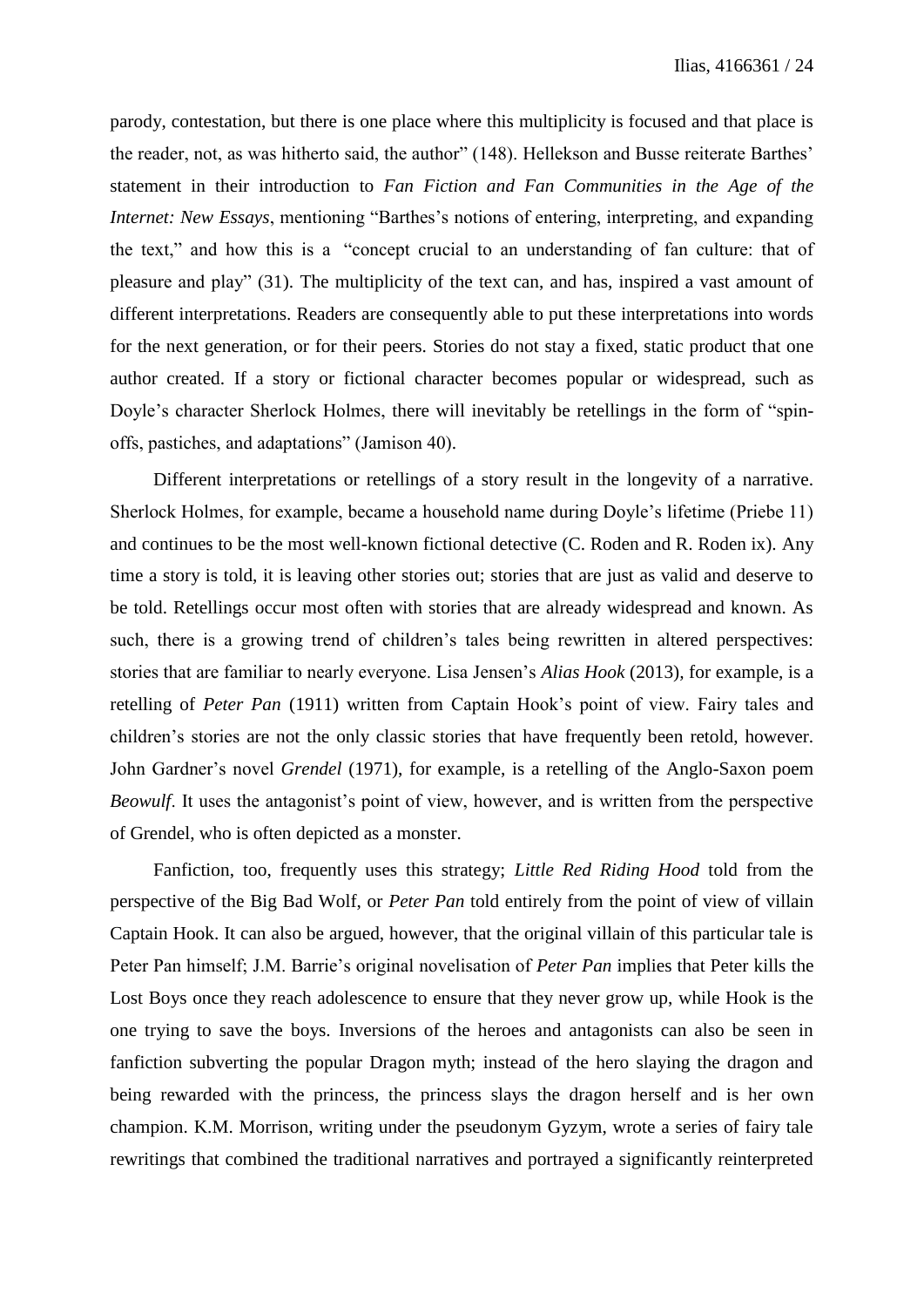character study that questions and reconstructs its characters' sexual identities. Gyzym's queer reinterpretation of the narrative of Snow White/Sleeping Beauty, "The True Story Of What Once Was", warns the reader: "Be not fooled by the trappings history has provided: this is an assassination story" ("The True Story Of What Once Was"). Gyzym's fairy tale rewriting "Learning an Angry Language", too, presents a reinvention of the traditional narrative by portraying a subversive, queer reading of *Little Red Riding Hood* (named Scarlett here) and *Rapunzel*. It disregards the damsel in distress trope when Scarlett "paints her name into the water" after attacking a prince, for example ("Learning an Angry Language"). The author also presented a "retelling of the fairytale *Beauty and the Beast*, now with more lesbians, fae legends, and . . . violence" ("Show You What That Howl Is For"). She continues by saying "[p]lease be warned; this is, for all intents and purposes, a horror story, and contains mentions of murder, suicide attempts, suicidal tendencies, sexual and non-sexual power play, whipping, and general madness" ("Show You What That Howl Is For").

Additionally, the author has also written fairly radical reinterpretations of biblical stories and themes. Her feminist reworking of the Fall of Man, for example, is incorporated in the story "I Just Happen to Like Apples (I Am Not Afraid of Snakes)", using characters from Neil Gaiman and Terry Pratchett's *Good Omens* (1990) universe. Furthermore, Theappleppielifestyle presents a retelling of both fairytales and Greek mythology in the form of poetry in "Reinventing Rescuing". The author writes pieces that subvert the traditional narratives that make female characters the victim of their fate, and instead portrays a reinterpretation of those narratives; one in which they are the masters of their own fate. These aforementioned fanfictions are examples of the way in which fanfiction authors take the reins into their own hands and create their own versions of old tales and subsequently creating cross-genre transformative works that have no place in current mainstream publishing.

While there are multiple ways and forms in which fanfiction is written, and many authors have chosen to remain within the canonical boundaries of the original material, there are also authors who have taken a slightly different approach. Fanfiction is able to deconstruct and reform the traditional narrative framework into a product that includes an element that the original work was previously lacking. An important aspect of fanfiction for the online writing community is the possibility of representation. For many fans, fanfiction is "… about twisting and tweaking and undermining the source material of the fanfiction, and in the process adding layers and dimensions of meaning to it that the original never had" (Grossman xiii). This often includes the amount of unconventional gender performances and subversive content that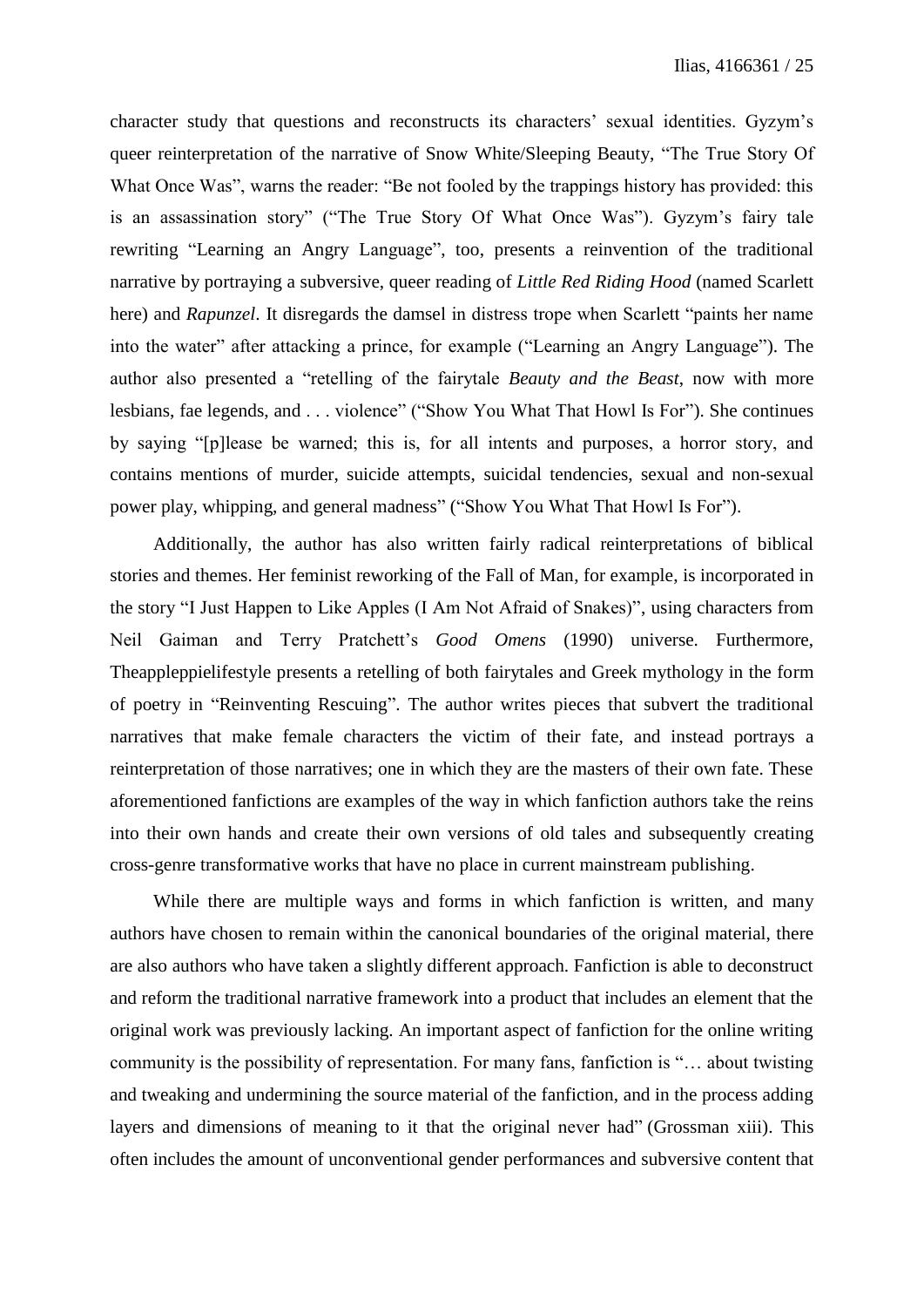is freely present in fanfiction: "[i]t's also about prosecuting fanfiction's larger project of breaking rules and boundaries and taboos of all kinds" (Grossman xiii).

Categorising this content in fanfiction is important for readers, so fans know where to find certain content or, conversely, how to avoid certain content. As stated before, fanfiction does not operate in conventional categories. Hellekson and Busse suggest that fanfiction can nevertheless be sorted into three genres: slash, het, and gen!fic (10). Slash fiction focuses on the relationship and interaction between fictional characters of the same sex, usually "based on perceived homoerotic subtext" (Hellekson and Busse 10). While this was originally restricted to male/male pairings, it is now generally believed to pertain to the sexual or romantic attraction between any same-sex pairing. Nevertheless, most fans take care to distinguish fem!slash to refer specifically to female-focused slash. Het refers to heterosexual or heteroromantic relationships, while gen "denotes a general story that posits no imposed romantic relationships between the characters" (Hellekson and Busse 10).

Most creators and actors involved in the production of an original source work tend to shy away when confronted with fanfiction, especially one that posits a romantic or sexual relationship between the actors or the characters they play. While many involved in the source material are uncomfortable with the idea of their character in such unfamiliar territory, there are also actors who embrace it. When asked about fanfiction in an interview with Elizabeth Minkel, *Sleepy Hollow* (2013) actor Orlando Jones for instance shared the following:

> I like the slash, and I think I like it because I feel there are so many people who are under-represented – or not represented at all – in mainstream Hollywood entertainment. I really enjoy the fan fiction that embraces character and themes that showcase those people – their love, their desires, their passions. I think that's really cool – and I hope the show as it continues embraces that more, because that's an opportunity to tell stories that other people might not be familiar with. (Minkel)

Jones goes on to say that "it's another way to go but it's no less valid than what we're doing" (Minkel). His statement not only resonated with fans but also emphasises the importance of representation; specifically about narratives that are underrepresented in mainstream entertainment. This includes narratives for marginalised groups and their ability to present subversive, reinterpreted material. This sentiment is reiterated in "Hero with a Thousand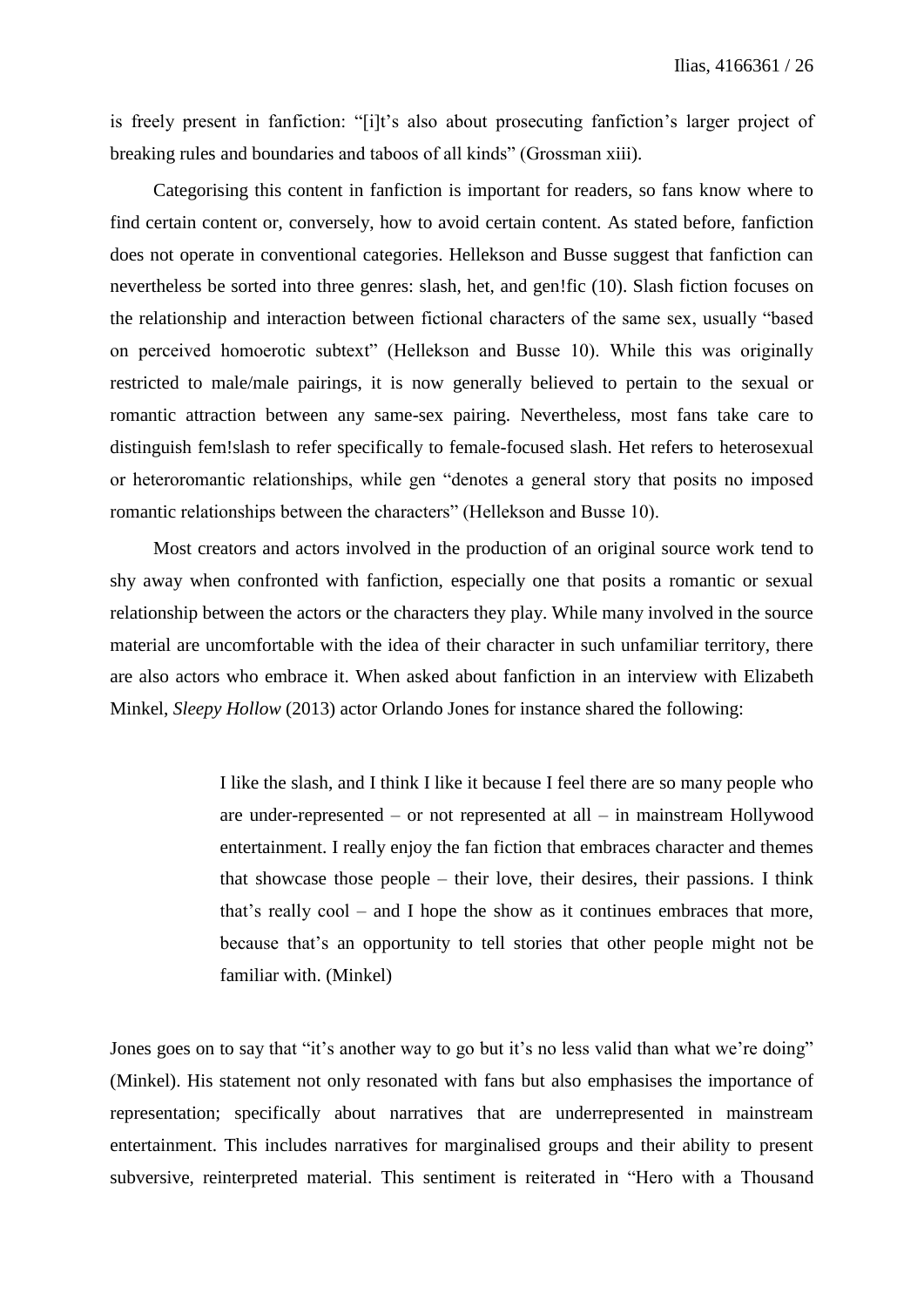Copyright Violations: Modern Myth and an Argument for Universally Transformative Fan Fiction", in which the critic Natalie Montano argues that "[t]he transformative nature of fan fiction goes beyond mere copyright law . . . Its ability for non-professionals and people of all ages, genders, and races to reinterpret mainstream stories to their own, individual experiences is an alternative form of myth creation for underrepresented voices that could not otherwise exist" (703). Fanfiction is inherently subversive, giving voice to marginalised experiences that cannot be found in mainstream media.

This could explain fans' displeasure with BBC's *Sherlock* screenwriter Steven Moffat and his view on fanfiction. In an interview for "Entertainment Weekly", Steven Moffat told James Hibberd the following:

> A load of [Sherlock fanfiction] has been superb. There's a tendency to disparage it. I don't agree. Even the slash fiction, that's a great way to learn to work. No one really does three-act structure, but just trying to put words that make somebody else turned on, that's going to teach you more about writing than any writing college you can go to. It's creative and exciting. I refuse to mock it—because I'm a man who writes Sherlock Holmes fan fiction for a living! (Hibberd)

Despite the seemingly positive nature of his statement, it hit a nerve with *Sherlock* fans. Moffat's statement treats fanfiction as training wheels for later work, which disregards the subversive and counterculture aspects of fanfiction and its transformative nature. It also shows a lack of appreciation or understanding of fanfiction and the fan writing community when there is an emphasis on 'even' slash fanfiction being deemed acceptable. Given the fact that fandom is a space dominated by marginalised groups in society, the online fan writing community does not write for the typical mainstream audience. Nevertheless, it bases itself on available texts. Fanfiction in the context of Sherlock Holmes is difficult to distinguish itself from published pastiches and homages, for instance, but there exists a vast amount of both. The original Holmes stories lend themselves towards being retold from different perspectives. This is not restricted or limited to the time the stories were first published; many of the short stories contain elements that are currently still of interest to the reading public, decades after the stories' first release.

The Sherlock Holmes books have been told and retold countless times. Both producer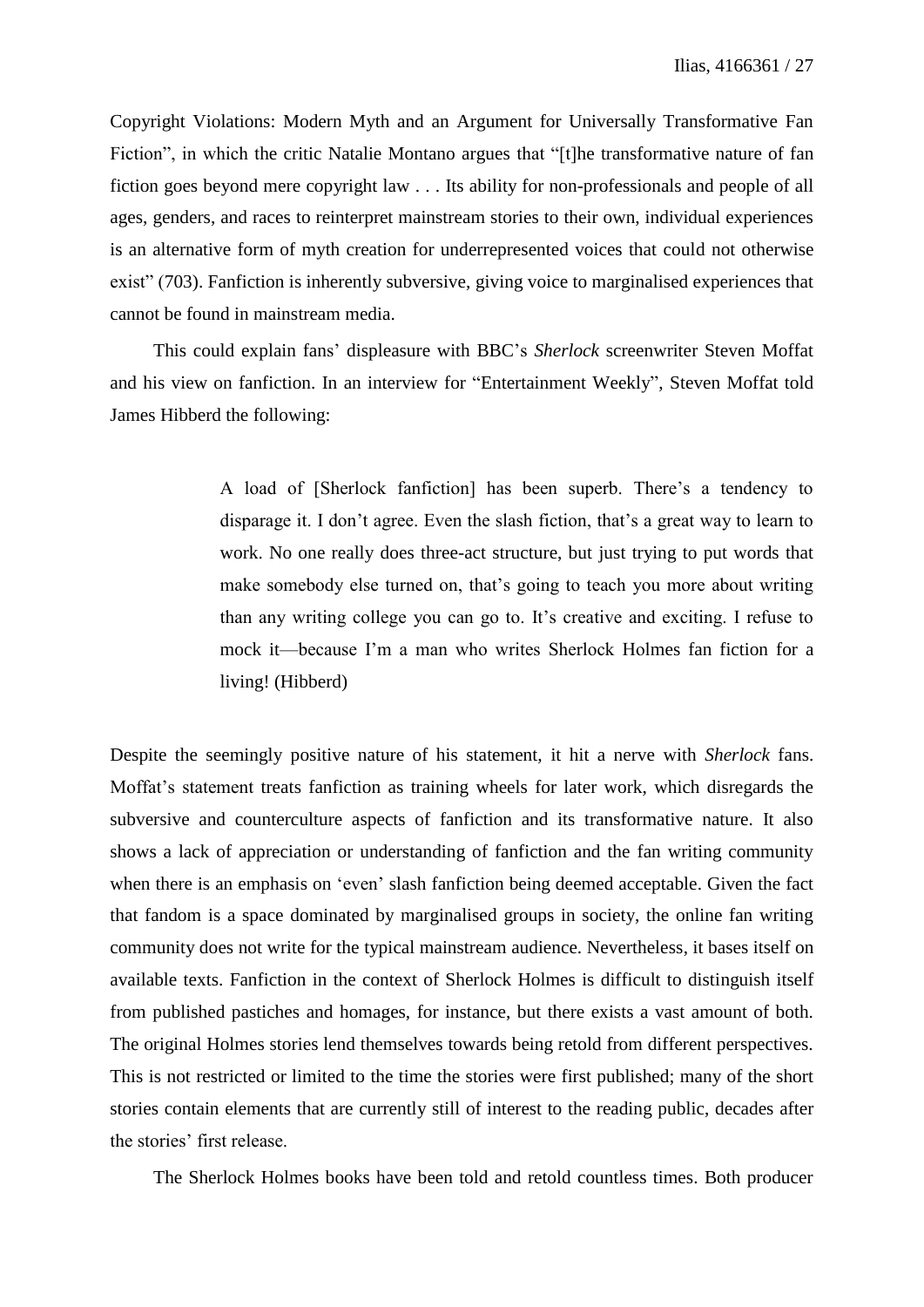and fan operate based on the same source text, however. Slash fans of Sherlock Holmes and John Watson, for example, pick up on the presence of homoerotic subtext. Fanfiction, subsequently, "was a way of making visible the hidden thread of attraction that runs through the complex bond between the two characters. It elevated subtext to text" (Grossman xiii). Sometimes there is not merely subtext present in the source text, however. Arthur Conan Doyle's A Scandal in Bohemia" features Irene Adler canonically cross-dressing, for example, portraying an unconventional gender performance that fanfiction authors pick up and expand on. Astolat's "The Maiden Voyage of the Tiresias", for instance, features Holmes being the one that cross-dresses. This particular fanfiction raises questions about the construction of gender, as Watson notes that he "never should have believed it him, so perfectly did [Holmes] mimic a woman's manner" (Astolat), indicating that there is more to gender besides Holmes' physical appearance and feminine attire.

Fanfiction calls for a deeper exploration of characters' gender identities. This exploration is done by constructing a transgender narrative of an established character like Sherlock Holmes, for example, or by providing a genderqueer reading of one of Doyle's short stories. Conversely, when there is a lack of representation, fans could incorporate this in their rewritings. Busse and Lothian state that "it is scarcely surprising, then, that questions of gender presentation, representation, and equality are central to fan fiction and discussions" (108). The exploration of gender identity within fanfiction and the resulting discussions in the fan community helps many fans come to terms with their own social experiences, encouraged by open conversation.

## 1.5 Conclusion:

In conclusion, the myriad of forms that fanfiction takes as well as its various genres portray the transformative and inherently subversive nature of fanfiction. Fanfiction authors take the traditional narrative framework and reframe and reinterpret it from the point of view of individual social experiences, which in turn provides representation for marginalised groups in society. Aside from that, fanfiction and fan communities engage with the original material and explore of themes and topics of gender identity and sexed bodies that would otherwise be neglected in published novels targeted at mainstream audiences. By exploring the narratological possibilities of fanfiction, it becomes evident that fanfiction presents innovative ways of deconstructing and reinterpreting established narratives to allow for the challenging and criticising of the original narrative framework.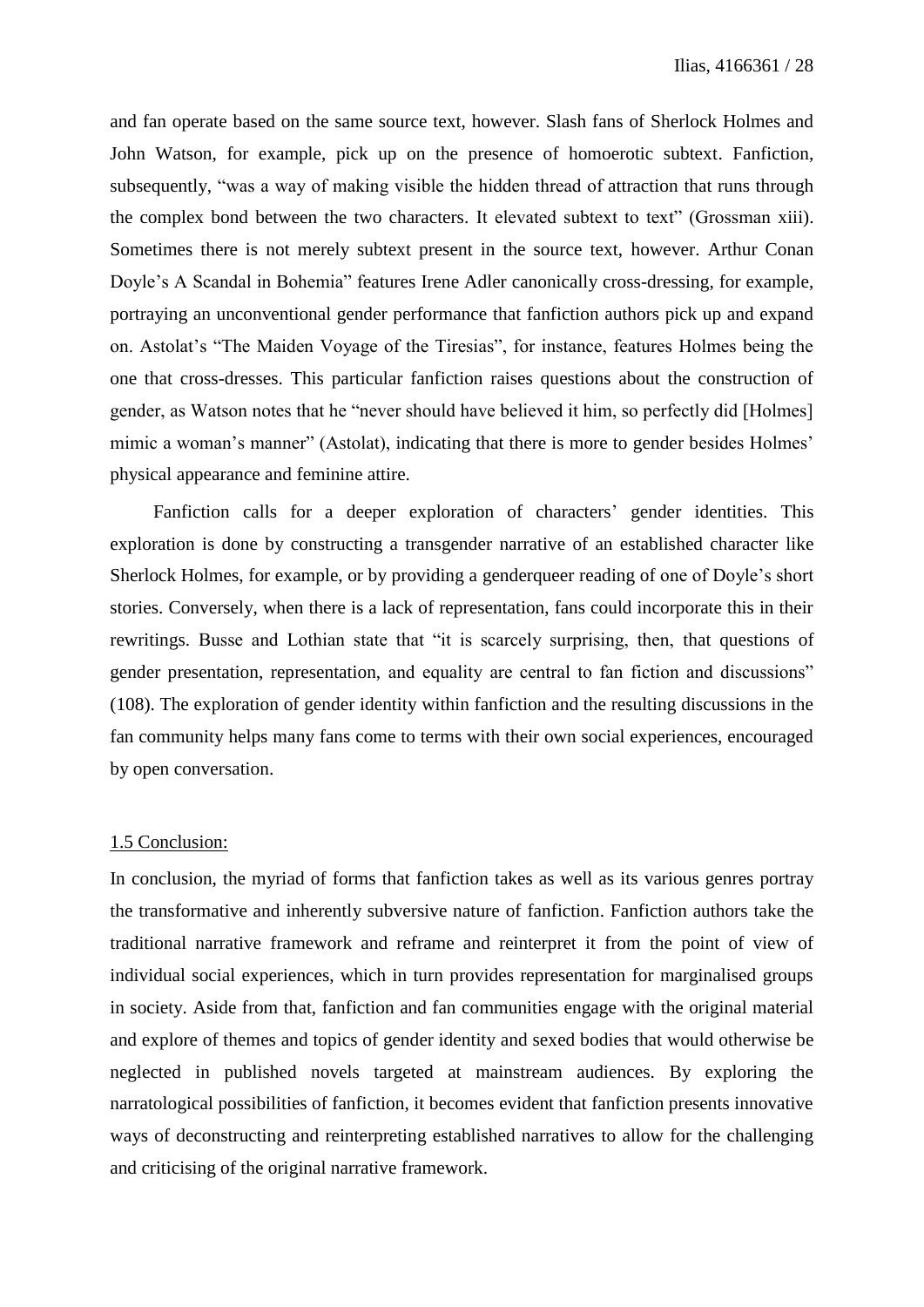# Chapter Two: Gender in Sherlock Holmes

#### 2.1 Introduction

A famous detective disguising himself as a clergyman to obtain evidence for a case against a cross-dressing woman, who in turn proves to be the only woman capable of besting the great Sherlock Holmes: Arthur Conan Doyle's short story "A Scandal in Bohemia" features intriguing gender performances. This chapter examines the gender performativity in this short story, as well as other selected stories by Doyle such as "The Adventures of the Speckled Band", "The Disappearance of Lady Frances Carfax", "A Case of Identity", and "The Adventure of the Mazarin Stone". These particular stories were not only chosen for their characters' noteworthy gender performance and unconventional gendered behaviour, but also for the way in which certain characters do adhere to gender norms. By providing a close textual analysis of the short story "A Scandal in Bohemia", this chapter will explore the ways in which masculinity and femininity are performed by various characters. Gender and the theory of gender performativity form the focus in the following chapter. By using terminology present in gender theory, the conventional gender roles in the Sherlock Holmes short stories will be examined, as well as the ways in which characters support these roles on the one hand and challenge traditional gender norms on the other hand. By applying Judith Butler's gender performativity theory on Arthur Conan Doyle's selected short stories and examining the characters' gender performance through the lens of this theory, it becomes evident that there are characters in Doyle's canonical series involving Sherlock Holmes that both comply with as well as defy the strict Victorian gender roles and their corresponding feminine and masculine traits.

#### 2.2 Introduction to Gender

"One is not born, but rather becomes, a woman," Simone de Beauvoir famously states in her book *The Second Sex,* published in 1949 (301). As a French existentialist, de Beauvoir's statement echoes the values of existentialism; the emphasis is mainly on the assumption that "man has no given character which determines his actions, but that he is free" (Copleston 19). De Beauvoir therefore proposes that a person is not born to do or be any particular thing, and instead is in process of being shaped by their choices and experiences from the moment of their birth. This sentiment is essential for gender studies, as well: starting from the moment of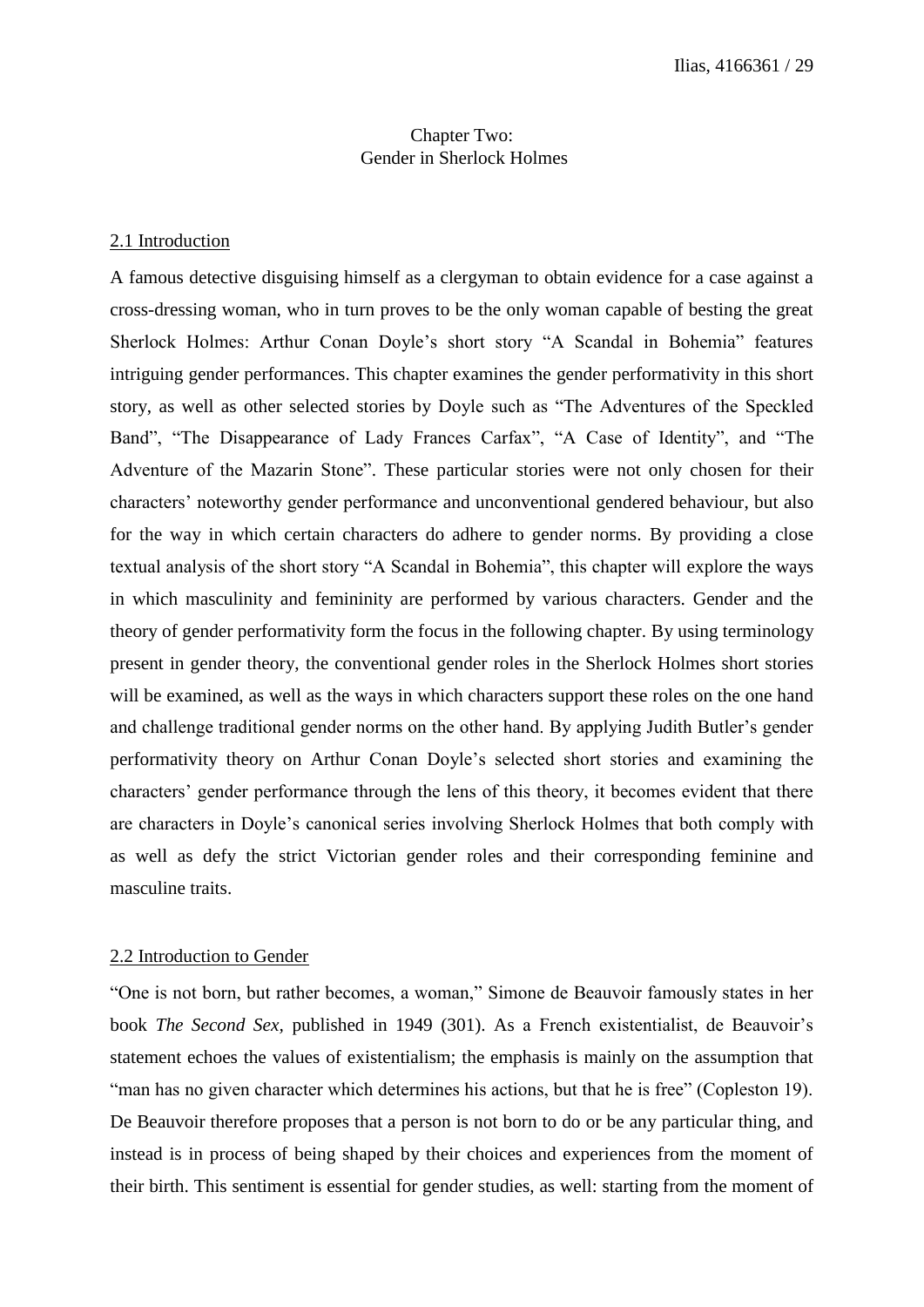birth, every human being is exposed and affected by gender and gendered behaviour. Gender can be seen as a socially constructed concept that divides the biological sex into a binary gender system and consequently creates a distinction between gender and sex. "On the Construction of Gender, Sex, and Sexualities"*,* published in *The Psychology of Gender* in 2004, explains how gender as a term was originally adopted as a means to establish a distinction between biological sex and the social aspects of femininity and masculinity (Marecek et al. 192-216). Judith Butler also notes in "Sex and Gender in Simone de Beauvoir's *Second Sex*" that Beauvoir's "formulation distinguishes sex from gender and suggests that gender is an aspect of identity that is gradually acquired" (35).

Having established that, Butler states that a person's "*sex* is understood to be the invariant, anatomically distinct, and factic aspects of the female body, whereas *gender* is the cultural meaning and form that the body acquires, the variable modes of the body's acculturation" (35). This echoes the definition that was taught in the late 1960s and early 1970s, where the distinction was explained as the following: "Sex . . . was what was ascribed by biology: anatomy, hormones, and physiology. Gender, we said, was an achieved status: that which is constructed through psychological, cultural, and social means" (West and Zimmerman 125). Gender, when considered to be the cultural equivalent of a person's sex, has created socially gendered rules that dictate what type of behavioural characteristics constitute as masculine and which characteristics constitute as feminine.

The accumulation of these socially gendered rules, then, leads to "the formation of gender roles, by which people are expected to have characteristics that equip them for the activities typical of their sex" (Eagly, Wood and Johannesen-Schmidt 270). Gender identity and gender performance are abstract concepts that affect an individual's behaviour, most frequently without them noticing or even being consciously aware of the effect gender has in their lives. Gender has embedded itself so intricately within society and pervades people's everyday lives to such an extent that they have become blind to it. Gender is present in "our institutions, our actions, our beliefs, and our desires, that it appears to us to be completely natural" (Eckert and McConnell-Ginet 9). Considering the assumption that gender roles are subject to social practices that change and evolve rather than remaining a fixed gender identity, the gender roles people have ascribed to for centuries can be called into question. If a person's gendered behaviour can be extracted from their biological sex, this opens up all sorts of new possibilities to view and reflect on gender identity.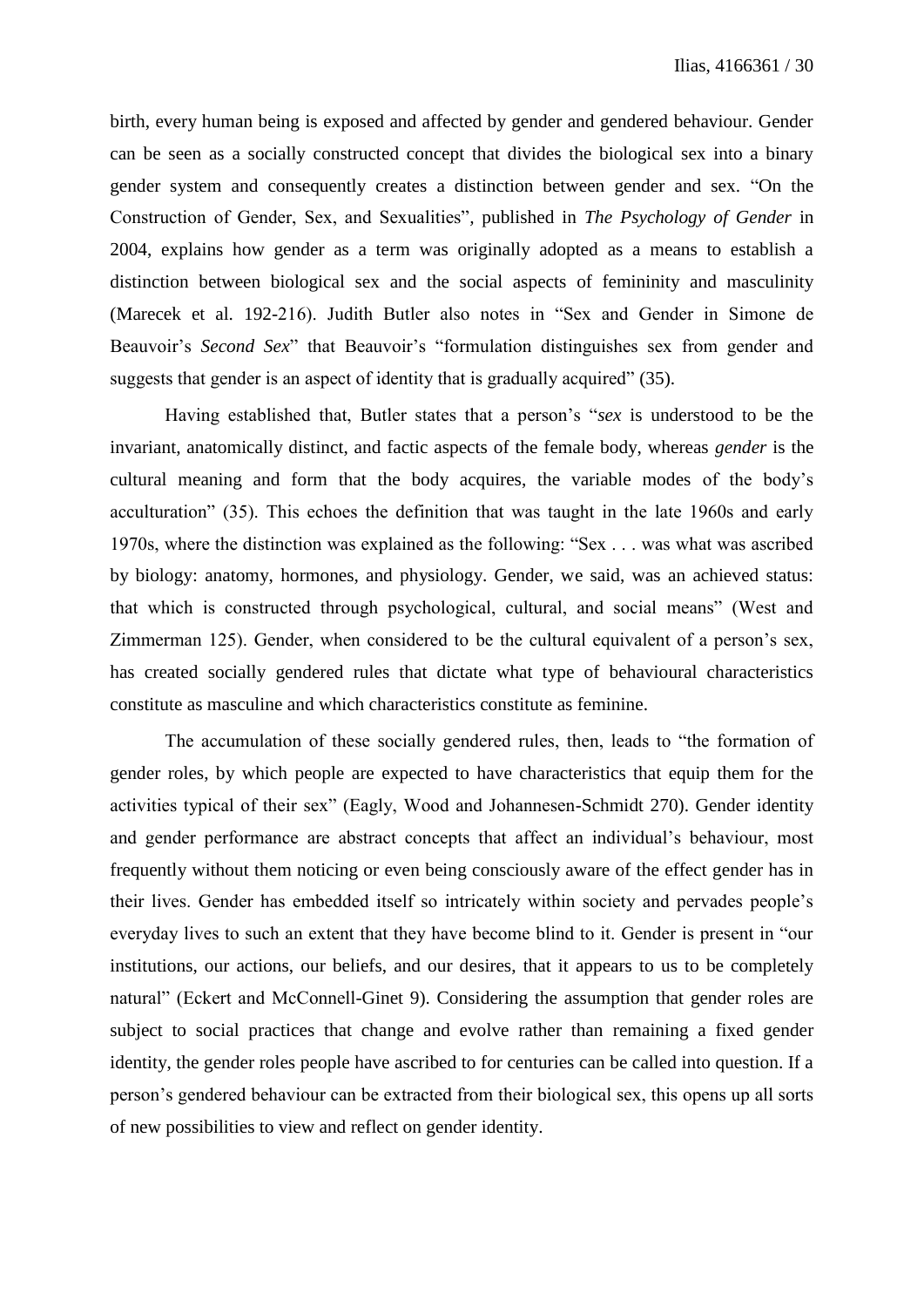#### 2.3 Gender Performativity Theory

Exploring new and challenging ways to examine gender identities can best be seen in gender theorist and philosopher Judith Butler's work, which reflects on the construction of gender by placing it within the concept of performativity. Butler's gender performativity theory is often attributed to her book *Gender Trouble,* published in 1990. However, Butler first proposes her theory on gender performance in her 1988 essay "Performative Acts and Gender Constitution: An Essay in Phenomenology and Feminist Theory". In this essay, Butler states that "gender is in no way a stable identity or locus of agency from which various acts proceede [*sic*]; rather, it is an identity tenuously constituted in time — an identity instituted through a *stylized repetition of acts*" (519). In other words, rather than a gender identity resulting in a series of behavioural acts, Butler claims that a repetition of acts instead results in a gender identity. Butler continues by requesting the reader to regard gender "as a corporeal style, an 'act,' as it were, which is both intentional and performative, where 'performative' itself carries the double-meaning of 'dramatic' and 'non-referential'" (521-22). Here, Butler combines gender and performativity and first proposes that gender is a performative act: a certain kind of gendered performance that is the result of a repeated sequence of acts.

Butler also suggests that the performance is not necessarily imposed on us, despite the fact that the "gendered body acts its part in a culturally restricted corporeal space and enacts interpretations within the confines of already existing directives" (526). In her later work, Butler emphasises a crucial difference between performance and performativity. In an interview with Max Miller in 2011, Butler states that:

> When we say that gender is performed, we usually mean that we've taken on a role; we're acting in some way. . . . To say that gender is performative is a little different. For something to be performative means that it produces a series of effects. We act and walk and speak and talk in ways that consolidate an impression of being a man or being a woman. . . . We act as if that being of a man or that being of a woman is actually an internal reality or something that's simply true about us, a fact about us. Actually, it's a phenomenon that is being produced all the time and reproduced all the time. (00:00:06-00:01:27)

Whereas a performance takes on a role and embodies gender within that moment, performativity is an on-going process; it is repeated again and again, almost incessantly.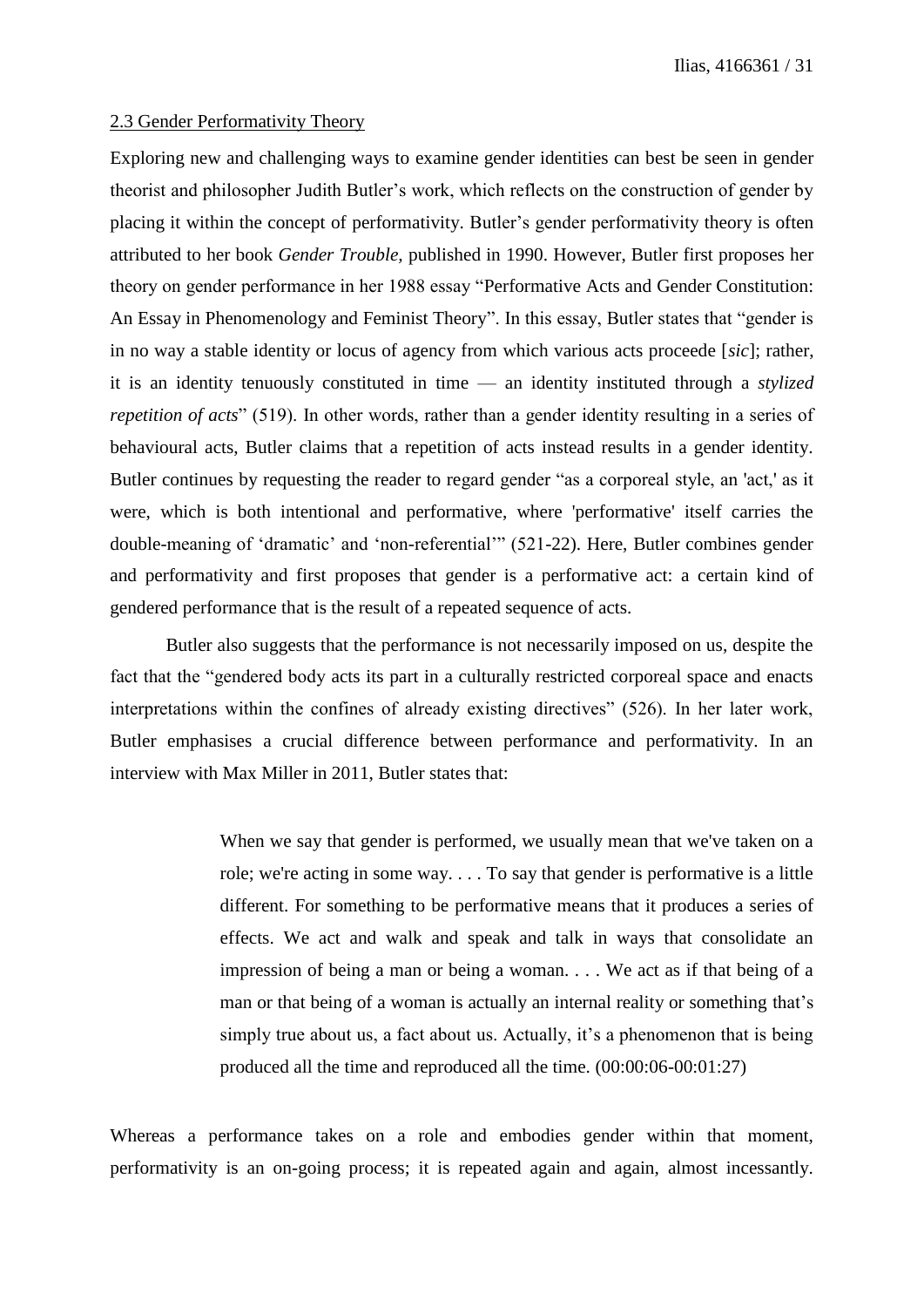While it produces the effect that an individual gives off a certain impression, performativity also produces an effect in other people and their perception of someone's gender; their reaction can range from approval to disgust, depending on how well someone is 'doing' gender ("Performative Acts" 522). Gender performativity is embedded and acted out within each individual's daily life almost thoughtlessly. It is important to note, however, that gender performativity is not an act in the sense that one can simply stop acting that way. It is, instead, an on-going performance that is out of an individual's control. Butler also points out that gender is also not an individual producing a performance: it is the performance producing an individual. There is, in fact, nothing 'behind' the performance; the performance is all there is ("Performative Acts" 522). This sentiment is repeated in *Gender Trouble*, wherein Butler reiterates that "gender proves to be performance— that is, constituting the identity it is purported to be. In this sense, gender is always a doing, though not a doing by a subject who might be said to pre-exist the deed" (25). The same is later again echoed in her 1993 paper "Imitation and Gender Insubordination", where Butler states that gender is "a kind of imitation for which there is no original" (313). The gendered acts are repeated and imitated, yet there is no act or being that constitutes as the original.

Judith Butler's theory of gender performativity has changed the way gender can be looked at. The impact of a gendered performance changes the way in which gender is perceived as a whole: the marginalised community that deliberately seeks out or creates content for others within their 'safe zone' regarding gender identity, for example, does so because of the way in which gender is currently perceived. Gender is still a social construct for which there is a 'norm', and any individual who deviates from that standardised gender norm is met with social policing; is told to 'act normal' or to seek help from a psychiatrist in order to be able to adapt to the behaviour their gender demands them to have. In her interview with Miller, Butler mentions that this is true for 'sissy boys' or 'tomboys', for example (00:01:44-00:04:48). A boy wanting to play with Barbie dolls is quickly dissuaded from the notion; a girl choosing what is considered to be a 'boys' toy', such as plastic swords or toy cars, is told that she should choose the softer, household or beauty-oriented toys instead; toys that stimulate becoming a nurturing, feminine individual.

The way we look at gender has far-reaching consequences not only in personal achievements and decisions such as choosing careers, but also in allowing behaviour in others in the form of gender policing. The learning process starts almost immediately from the moment of birth: the colours we are put in at birth determine our behaviour for the rest of our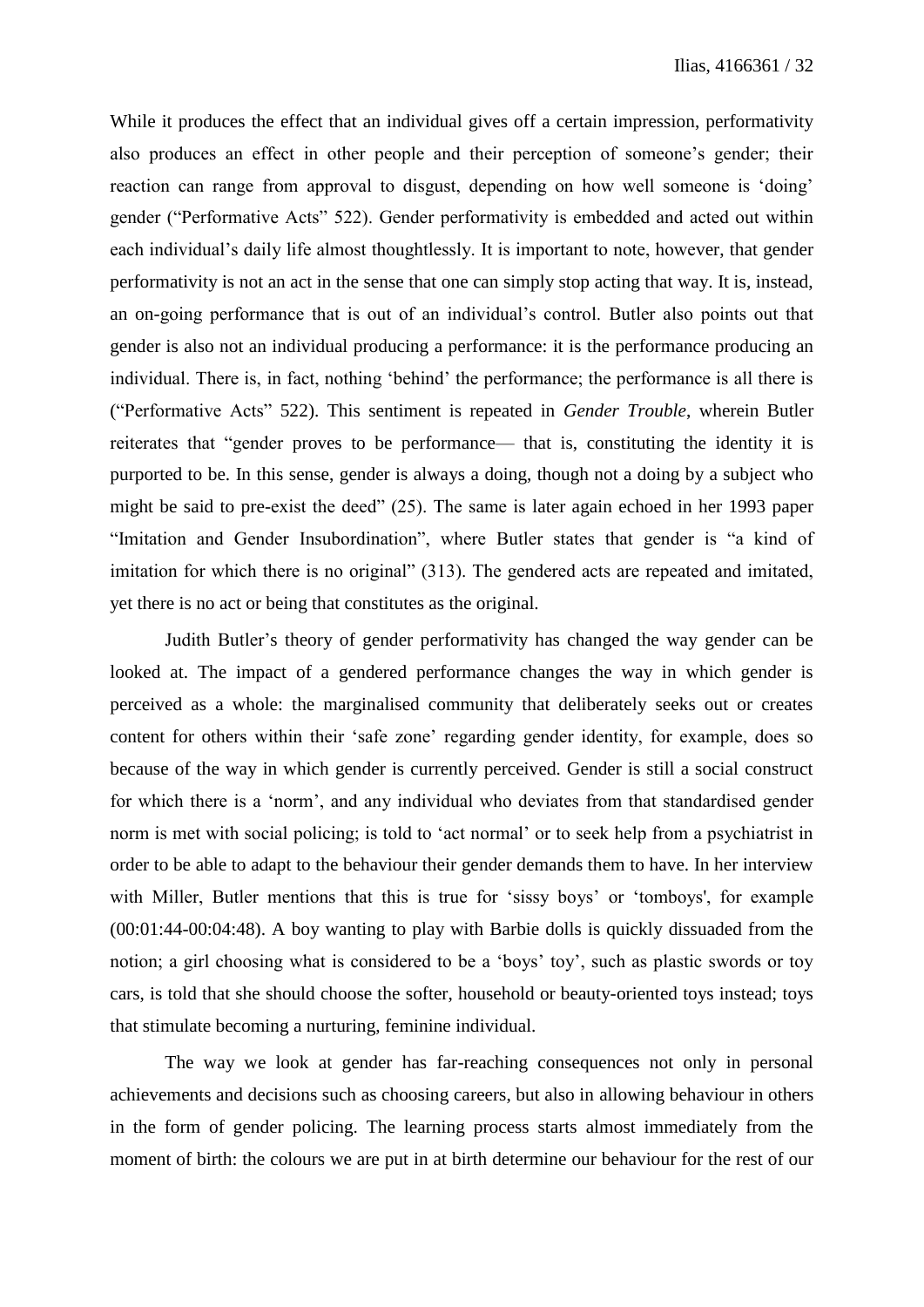lives, and that behaviour is met with social policing in order not to stray from the norm. In her interview, Judith Butler mentions "institutional powers such as psychiatric normalisation" (00:02:07-00:02:10) as examples of social policing. What starts out as parents berating their child over their social transgressions, for example, could grow into the parents intervening to change their child's behaviour in the form of visits to a psychiatrist. Butler also mentions how "informal practices" (00:02:15) such as bullying, escalating from teasing to violent altercations, all "keep us in our gendered place" (00:02:17-00:02:19).

#### 2.4 Gender in Victorian Sherlock

Gender and the application of gender within a fictional narrative can be examined by first looking at the social gender norms and societal expectations surrounding the author. Sir Arthur Conan Doyle, for example, has produced 56 short stories and four books involving the fictional character of Sherlock Holmes. These works were published between the character's first appearance in print in 1887 and the publication of the final short story in 1927. The Holmes series were published in a period falling largely within the Victorian (1837-1901) and Edwardian (1901-1910) period of British history. As such, readers could expect Doyle's stories to include and reflect on the social setting and mainly Victorian ideals and values of the time and context in which the works were written.

The Victorian era is a time frequently characterised by rapid changes and developing technology (Knewitz 1; Greenblatt and Adams 985). In the midst of a whirlwind of change, stability was sought by maintaining a strict sense of morals and values, as "the increasing social mobility of the Victorian era highlighted the need for moral examples and models of conduct" (Hadley 34). This had a particular effect on the working classes of society, one in which "industrialization and urbanization changed working roles and, hence, roles within the family" (Parker 13). The Industrial Revolution particularly affected patriarchal relationships in the working classes. There was a decreased interaction between fathers and sons, leading to a "crisis of masculinity" of sorts in the nineteenth century, claims Julia Round in her "Out of House and Holmes" essay (136). While this could have led to a variety of expressions of masculinity, it instead seemed to have narrowed down how to best 'be a man'. In "The Emancipation of Women - Its Motives and Achievements" sociologist Viola Klein points out that the middle classes, on the other hand, seemed to have "put a premium on the idleness of their women" (264). Klein goes on to say that "[a]part from bearing children, the social function of the bourgeois woman was to be a living testimony to her husband's social status,"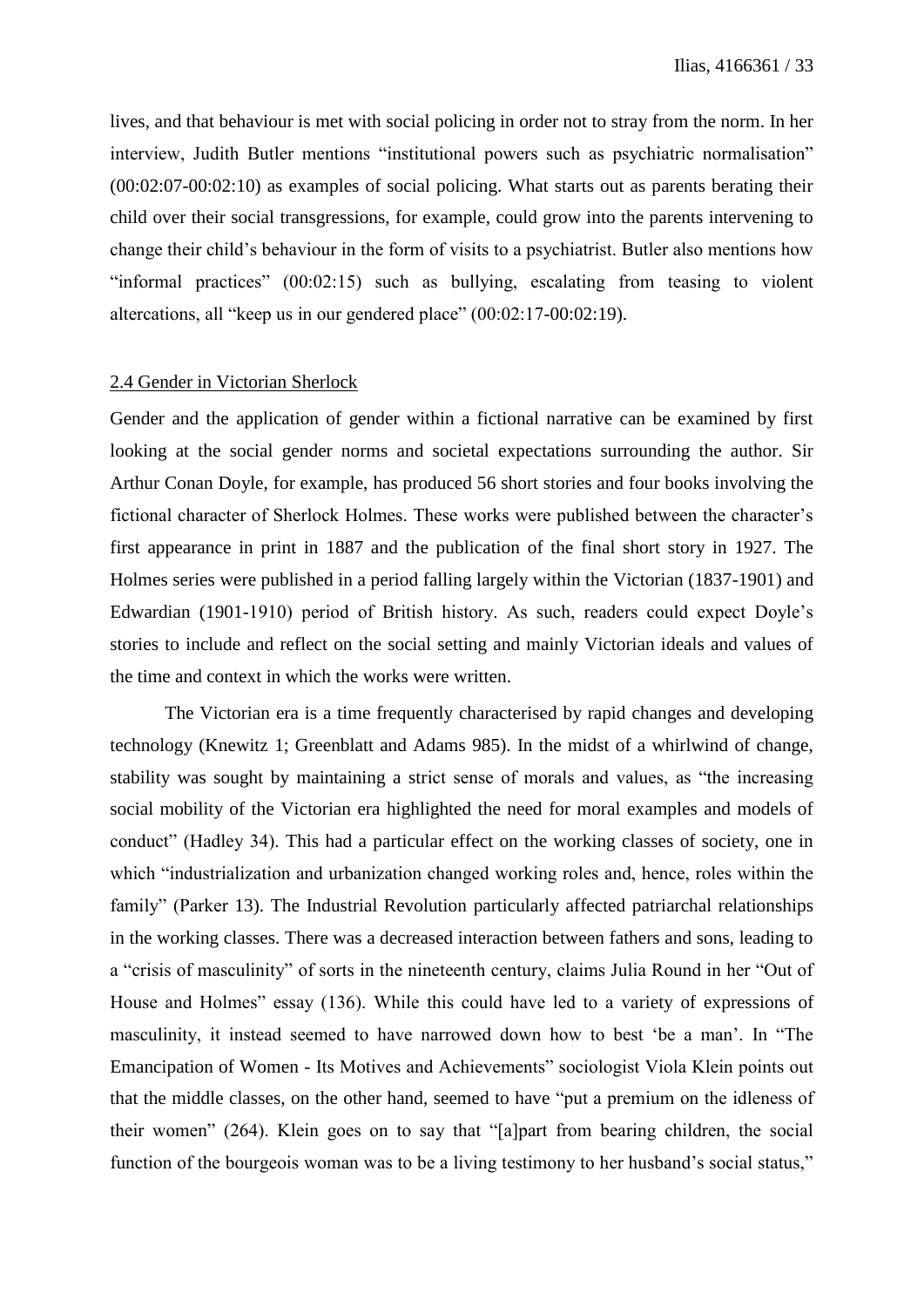and as such, her values "did not include either industry or intelligence" (264). Ideas about socially accepted forms of behaviour, whether it be the masculinity of working classes or idle femininity of the bourgeoisie, began to spread and become the social norm.

The spread of ideas was facilitated by another important characteristic of the Victorian period: this was also an era marked by the development of large-scale printing presses that could produce more printed material, ensuring a more widespread literacy in Britain (Greenblatt and Adams 993; Coatsworth et al. 172). This significant increase in literacy resulted in "radical changes in the way that culture was expressed and disseminated; and it was during that era that first the 'Woman Question' and then wider issues of gender roles and sexuality became topics of discourse" (Parker 8). Victorian ideals and the norm for how men and women ought to behave were rigidly set in place partly due to the members of Victorian society repeatedly acting according to behavioural gender norms. In Butlerian terms, Victorian gender roles were performative; the contemporary society continuously repeated gendered acts, which produced the effect of rigid behavioural standards. The social roles of men and women were accompanied by character traits specifically attributed to men and a different set of characteristics adopted by women, creating a very distinct and clear-cut schism between gender roles. In "Gender and Feminism: An Overview", Chris Beasley claims that "[g]ender in Western society refers to the binary division (into two categories) of human beings and social practices to the point of this division even being construed as oppositional" (11).

This oppositional binary of gender is reflected in the nature of masculine and feminine traits, or rather, how these traits are frequently the polar opposite of one another. Scholar Susan Kent, for example, proposes in *Sex and Suffrage in Britain, 1860-1914* that "[m]en possessed the capacity for reason, action, aggression, independence, and self-interest," thus belonging to the public sphere, while "[w]omen inhabited a separate, private sphere, one suitable for the so called inherent qualities of femininity: emotion, passivity, submission, dependence, and selflessness, all derived, it was claimed insistently, from women's sexual and reproductive organization" (30). Consequently, gendered traits were linked directly to biological sex, and Victorian norms operated on that assumption: "[u]pon the female biological entity, a sexed body, nineteenth-century theorists imposed a socially and culturally constructed 'femininity', a gender identity derived from ideas about what roles were appropriate for women" (30).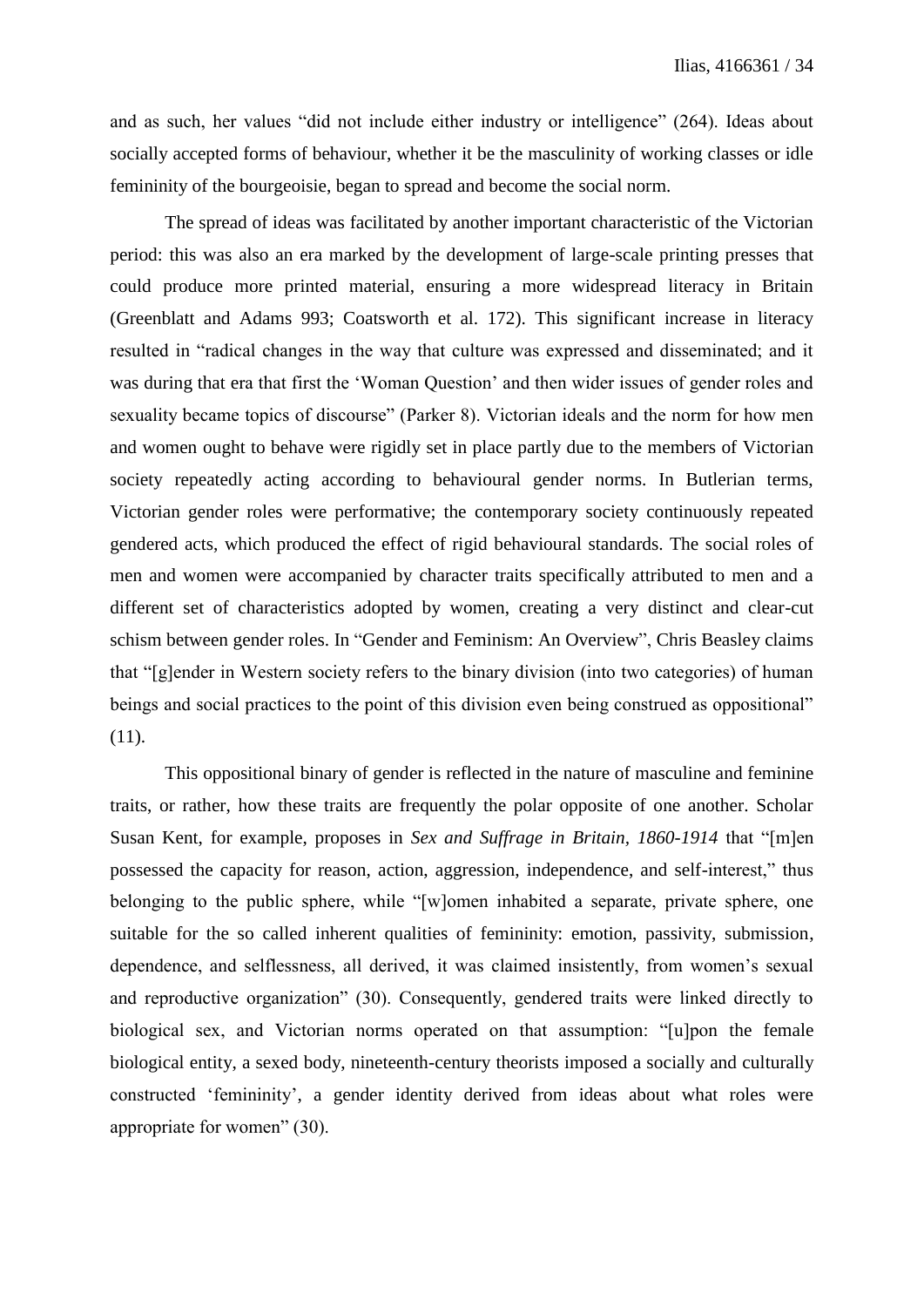Surrounded by rigid gender roles, a Victorian individual's gender performance would likely mirror that which its Victorian society demanded it to be. The masculine and feminine traits, such as the one Kent listed, describe a certain 'act' an individual can perform, either deliberately to avoid social policing or as an unconscious mimicking of others. Butler states in "Performative Acts and Gender Constitution: An Essay in Phenomenology and Feminist Theory" that it is these acts that together form gender, or rather: "the various acts of gender creates the idea of gender" (522). These gendered behavioural traits are linked to gender performativity in the sense that they are acts that are continuously performed: e.g. a man acting with aggression while the woman submits or reacts emotionally. Additionally, social forms of politeness also portray a repetitive act: the contemporary gentleman standing once a woman enters or leaves the room, or the act of taking off his hat as a sign of respect; actions that are so repeated that it becomes an ingrained habit that conveys gendered behaviour. These acts are performed again and again, in a multitude of scenarios and manifestations, in a way that produces the effect of leaving a gendered impression on others: through the repetition of what are deemed masculine or feminine acts, the individual performing these masculine or feminine acts are perceived as either male or female.

In the Sherlock Holmes stories, Doyle generally portrays gender roles that largely adhered to the Victorian gender traits mentioned above by Kent. Doyle's mother, Mary Doyle (née Foley), "brought him up on tales of chivalry and chivalry and fairness were guiding principles throughout his life" (O'Leary 24). This is reflected in the masculine qualities of the male protagonists that appear in Doyle's work, and further aided by the female characters' frequent dependence on men's gallantry. In fact, Julia Round claims in "Out of House and Holmes" that "Holmes' rationality, logic and comradeship with Dr Watson are masculine traits that helped set the pattern for masculinity at the start of the twentieth century" (135). The stories' wild success and widespread fanbase (Jamison 40) ensured that a large portion of Victorian readers would have come across the depiction of Doyle's characters and the ways in which these characters present and perform gender. According to Round, masculinity in the Victorian era "was strongly associated with rationality, logical thought, and a lack of emotion" (135). Round continues by saying that "[l]ogic and rationality form the basis of Sherlock's thought processes, and are emphasised throughout the stories" (135). Holmes' logic and rationality, utilised while solving his cases and aiding those in need of his help, form the very basis of his character.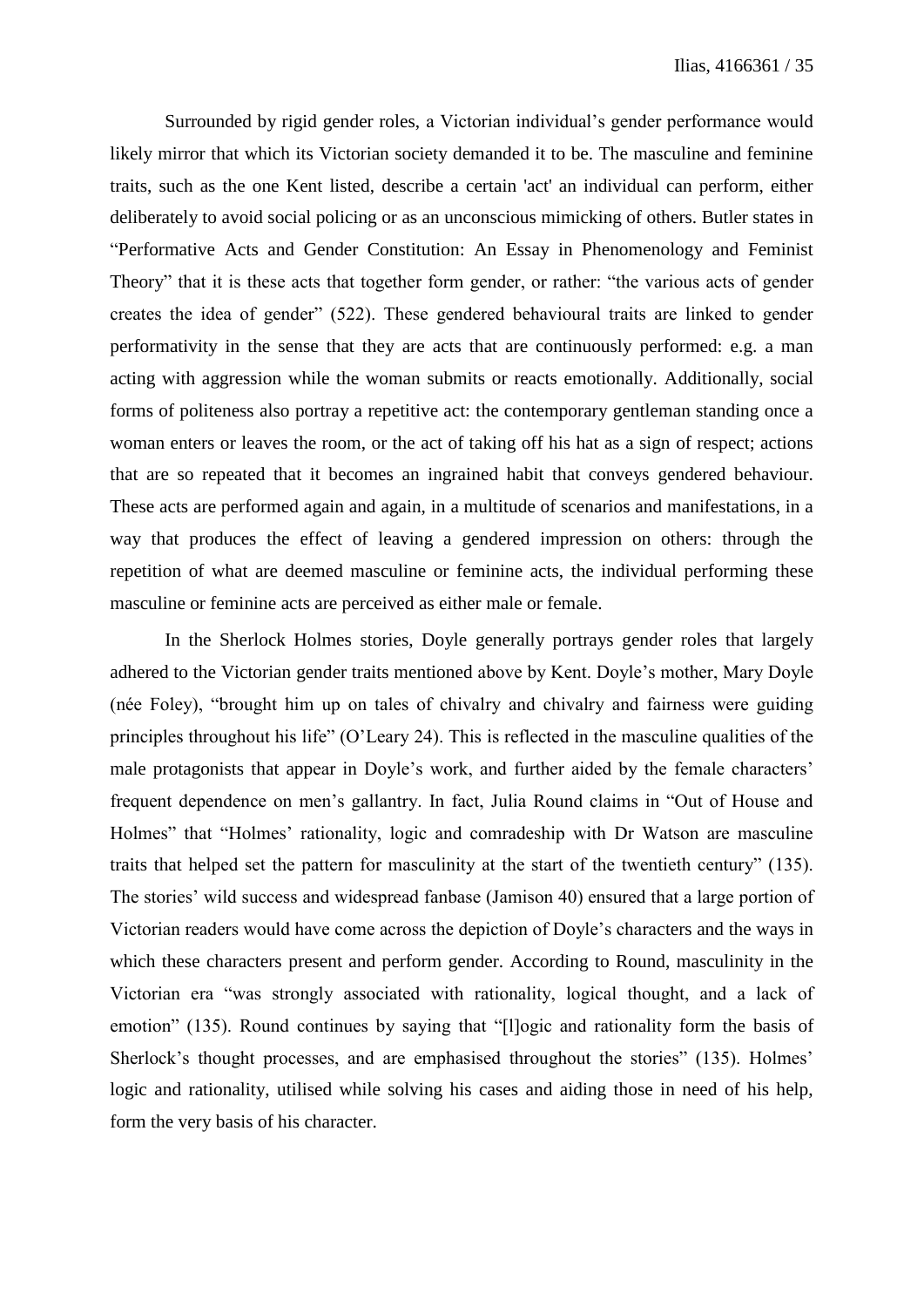Holmes' clever mind and superior deductive reasoning are especially showcased when he is in contact with 'regular' characters that do not share his deductive skills. The contrast to his method of thinking and even mode of existing becomes particularly apparent when faced with traditionally Victorian female characters. Meghan R. Gordon claims that Doyle provides this contrast in order to "further the ingenuity of deduction of Sherlock Holmes in placing him in juxtaposition to female characters who are typically eccentric, sensuous, or silent" (1). Holmes firmly roots his deductive skills within objective truths and exact sciences, and rejects any romanticism that might mire his analytic reasoning. This can be seen in his reaction to Watson's brochure titled "A Study in Scarlet", which according to Holmes was too tinged with romanticism (*The Sign of Four* 76). Holmes' rejection of emotionality is also seen in "The Statement of the Case", the second chapter to *The Sign of Four*, wherein Holmes states that "[t]he emotional qualities are antagonistic to clear reasoning" (82). Even when voicing his sympathetic opinion on topics regarding women, Holmes tells Watson: "I use my head, not my heart" ("The Illustrious Client" 950). This echoes the Victorian sentiment that any form of rational or higher thought was ascribed to the male gender, while matters of the heart were recognised as feminine.

In contrast to the masculinity portrayed by Holmes' character, the women he comes in contact with through his cases are often characterised by passive helplessness. An example of this is Miss Mary Sutherland in "A Case of Identity", whose meek obedience is characteristic of Victorian women, as is her acceptance of the fact that her stepfather handles the inheritance income that is rightfully hers. This situation is seen again in "The Adventure of the Speckled Band", a short story that features Helen Stoner, a middle-aged lady whose money is also controlled by her stepfather. Another example would be "The Disappearance of Lady Frances Carfax", a short story that depicts a case where men make an attempt to steal a young lady's inheritance; an attempt that would not occur were she capable of defending it in the first place.

Aside from being seen as the catalyst of problems in many of the Holmes short stories, Doyle's women are also often portrayed as being weak and incapable of solving their own problems and thus needing Holmes's assistance. This leads to the fact that women play a large role in establishing Holmes as a heroic figure: a masculine, rational gentleman and caretaker that solves the irrationality caused by women. The problem, caused by the assumed fragility and irrationality of women, then becomes a man's problem and is thereafter solved by Holmes' rationality: his deductions. Both Holmes' rational masculinity and the women's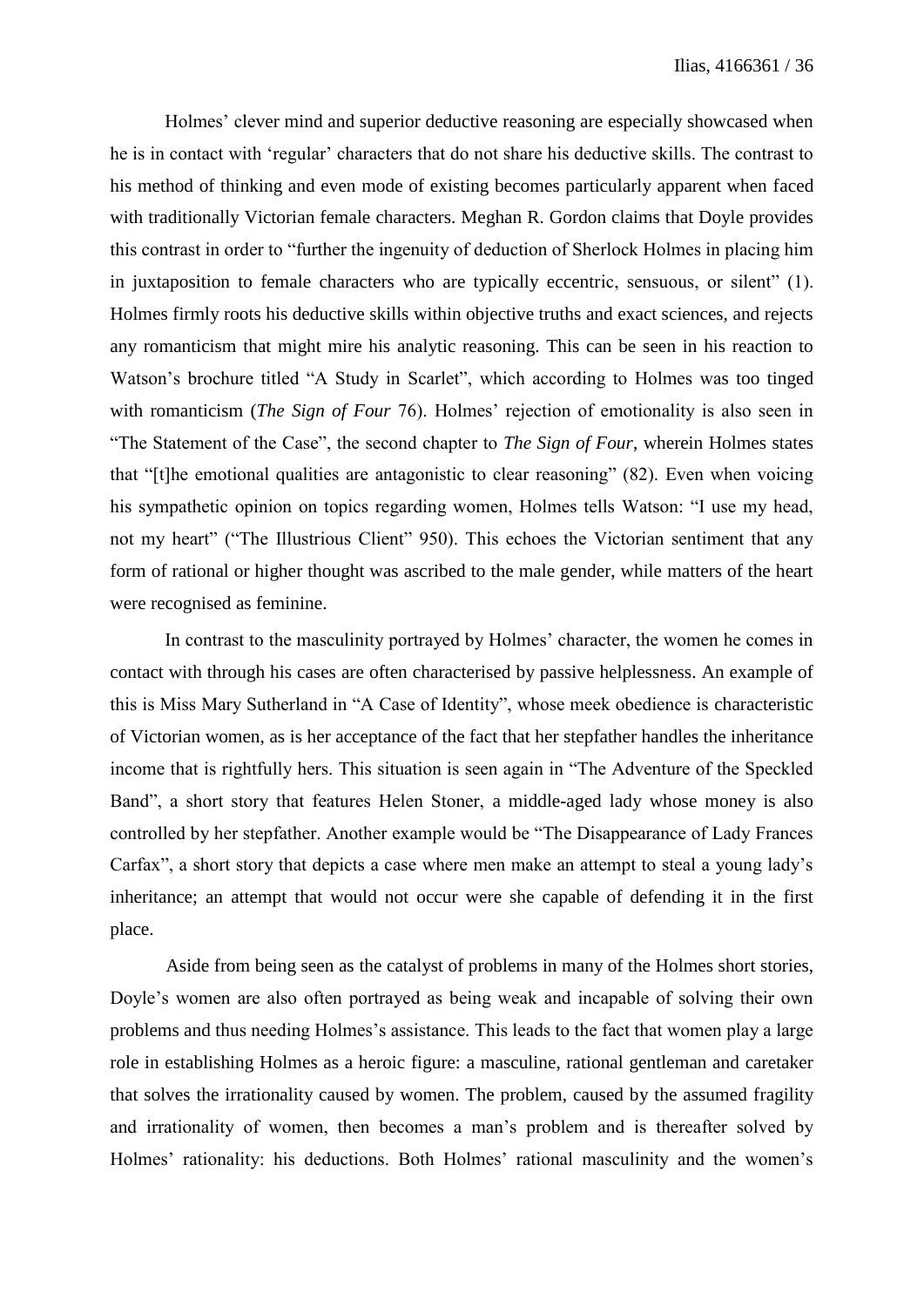helpless and emotional femininity fit into the conventional Victorian gender roles of Doyle's period. These are roles that are played or 'performed' by Doyle's characters again and again, establishing a repetition that leads to the performativity of gender; the construction of gender as what Butler calls the "*effect* of a regulatory regime of gender differences in which genders are divided and hierarchized *under constraint*" ("Critically Queer" 21). The repetition of gender differences and the consequent performativity of gender are echoed by the gender norms of Doyle's Victorian surroundings.

Doyle's women were not always complacent with their prescribed gender roles, however. Helen Stoner, for example, is an observant and responsible character, constricted by the Victorian laws that rendered women dependant on either their husbands or, if they were unwed, their fathers. Furthermore, until the Married Woman's Property's Acts passed between the years 1870-1908, "married women could not own or handle their own property," and "[e]ducational and employment opportunities for women were limited" (Greenblatt and Adams 990). Women that were not yet married, such as Stoner, could not touch their money either way. Her character, on the other hand, is an interesting mix of what were considered feminine and masculine traits; she performed gendered 'acts' that, while largely adhering to the Victorian female ideal, nevertheless also include acts that corresponded with masculinity. Miss Sutherland, too, had attempts to rebel against her obedient role by eloping, despite ultimately being duped and taken advantage of. There are also exceptions to Doyle's conventional gender roles, where the role of men and women had been reversed. Irene Adler is a prime example of a woman who is neither soft-hearted nor has a disposition towards kindness. Instead, she subverts traditional gender roles, deliberately performing gender to achieve a certain effect: Adler's gender performance differs depending on the situation she finds herself in. She is kind and gracious to those she considers in need of her help, for instance, but does not hesitate to deviate from the social conventions for her gender by donning male clothing and exploiting the freedom this grants her.

Holmes's character, too, does not display a fixed gender role and at times aligns with Victorian femininity in certain aspects. Round points out the emotional instability and changeability of his moods, for example, in "Out of House and Holmes" (137). While Holmes' rationality and level-headedness are prized above all else, he has developed certain practices that a Victorian hostess might have required, such as the ability to converse on a range of topics from plays, pottery, and music, to having "sophisticated culinary knowledge" (Round 137). These qualities combined with the fact that he resides in a domestic sphere with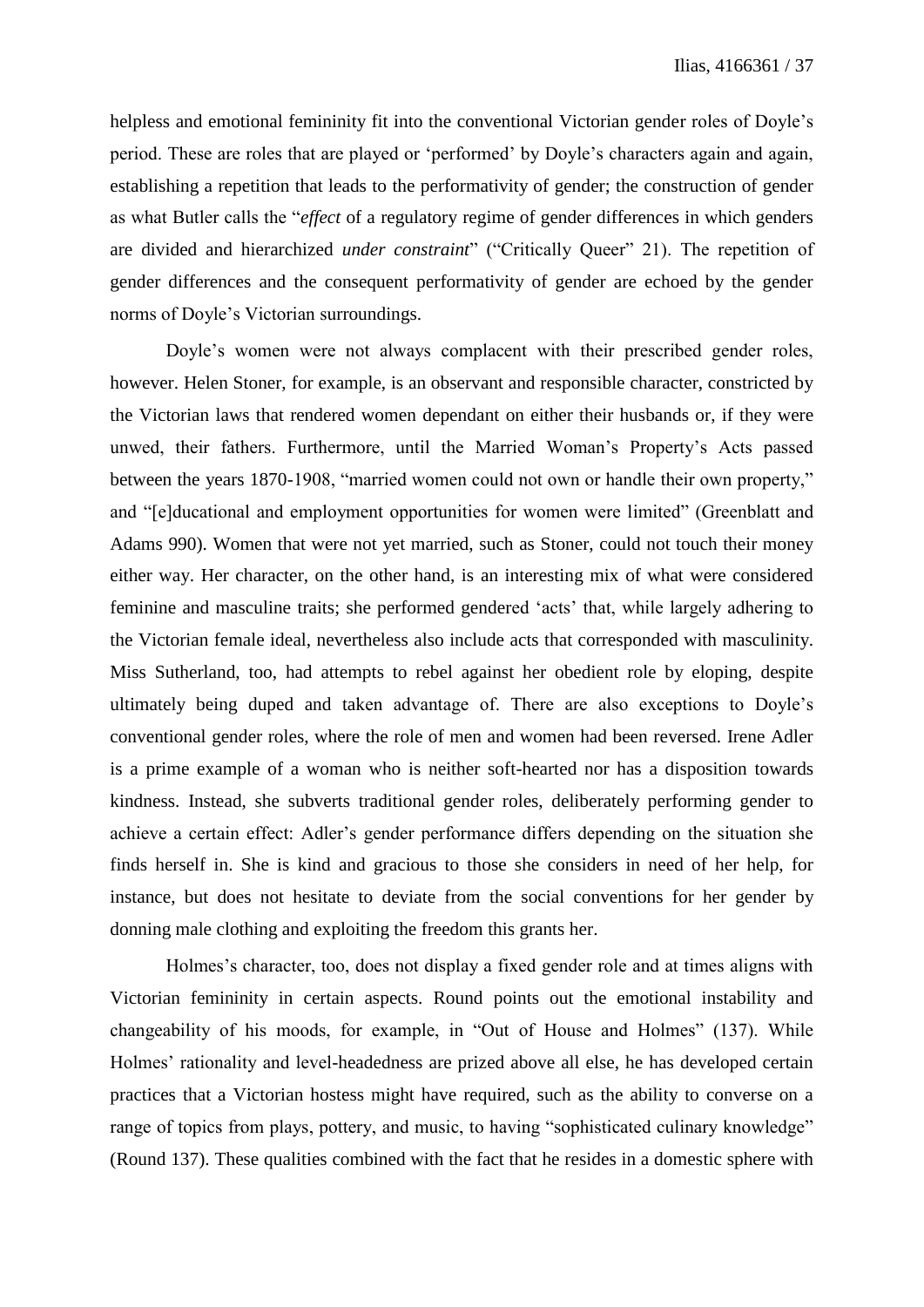Watson, a sphere usually inhabited by a married couple, mix interestingly with the rest of his masculine traits.

Upon closer examination, then, Doyle's characters did not always strictly adhere to Victorian gender roles. "[O]nce the need to define and redefine had been accepted, then there had been an acceptance that gender characteristics and roles were neither fixed, natural, nor obvious," Christopher Parker claims in *Gender Roles and Sexuality in Victorian Literature*  (11). This is true for Doyle's fictional characters, as well: female characters embody feminine characteristics while also being capable of actions thought to belong firmly to men, and vice versa. The characters' actions, both verbal and non-verbal, accumulate into a series of acts that, together, form and construct their gender. Butler points out that, assuming "gender is instituted through acts which are internally discontinuous," then in that case "the appearance of substance is precisely that, a constructed identity, a performative accomplishment" ("Performative Acts" 520). She goes on to say that these discontinuous acts can lead to a transformative gender performance, straying away from a fixed gender identity (520). Doyle's characters, too, can be read as having fluid rather than fixed Victorian gender roles. Aside from Doyle's two protagonists, for example, Christopher Redmond debunks the conventional female gender role of Mary Morstan by claiming that she is "no stereotypical bloodless and fainting Victorian maiden" in his book *In Bed With Sherlock Holmes* (47)*.*

Later media portrayals of Sherlock Holmes series re-establish this view, such as BBC's *Sherlock* portrayal of Mary Morstan, a serial killer capable of violence hitherto associated primarily with men. The BBC's depiction of Mary presents her gender performance as, at times, cold and ruthless; for example when she is interrupted by Holmes in her assassination of Charles Augustus Magnussen, and shoots Holmes to preserve her secret. More often than not, however, Morstan is reduced to a stereotypical damsel in distress and is either overlooked or dismissed as a character, much like a number of Doyle's female characters. Antonija Primorac, for example, argues in "The Naked Truth: The Postfeminist Afterlives of Irene Adler" that reinterpretations of Doyle's work continue to treat female characters conservatively, claiming "the myths about the Victorian era . . . still have a firm grip on the contemporary imagination," and how this "can be clearly seen from the way these recent adaptations treat Conan Doyle's late Victorian text and its gender-bending heroine" (107). While Primorac is referring to the portrayal of Irene Adler, this statement is true for female characters such as Mary Morstan as well. Sherlock Holmes fans' treatment of minor female characters such as Mary Morstan, later becoming Mary Watson, could also be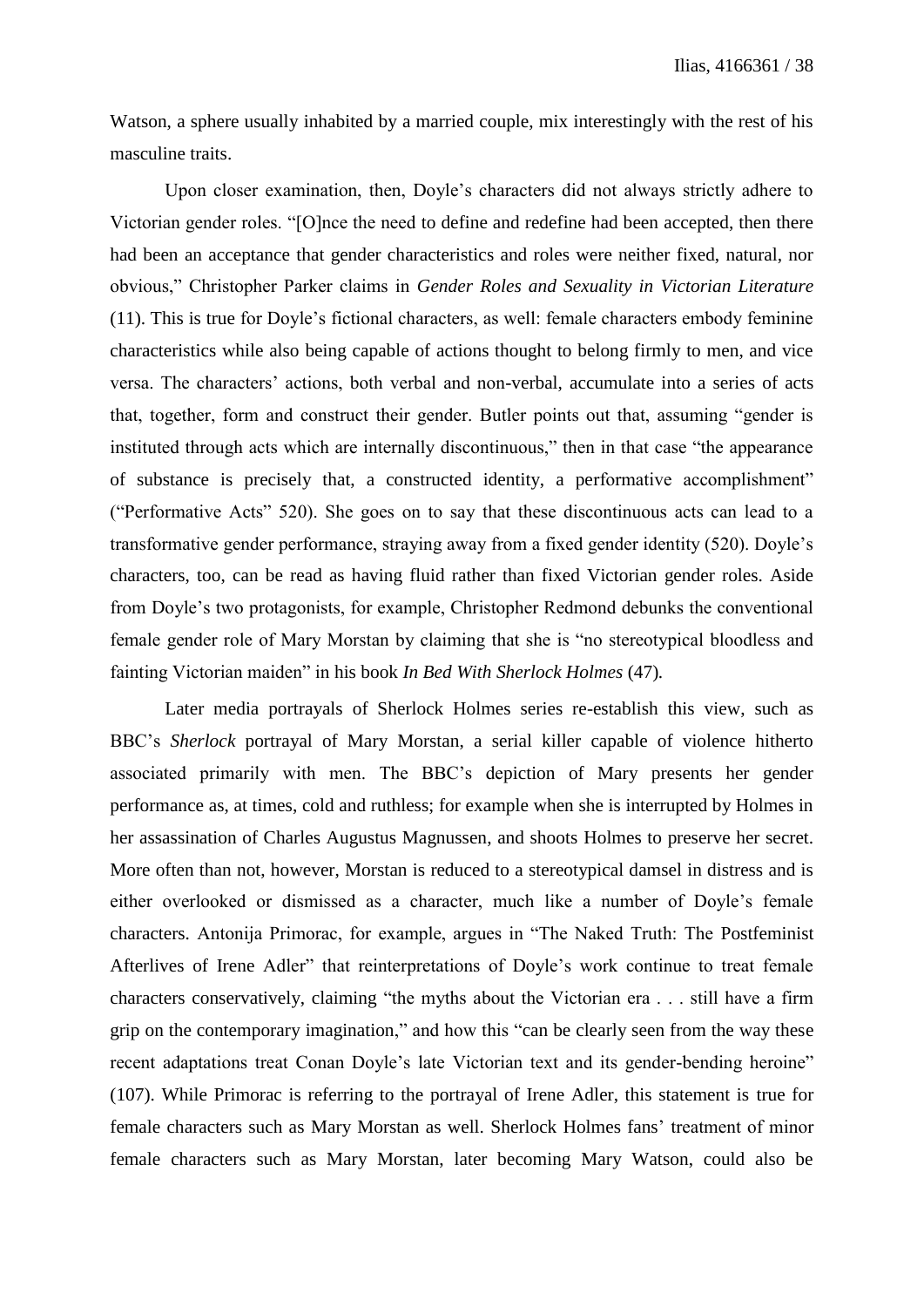considered an extension of the continuous negligence of her character in Doyle's original material. It is therefore important to note the canonical abandonment or at least neglect of Mary's character; not only by Holmes, whom the reader expects to have little regard for Mary, but more prominently the implied desertion by her own husband.

Despite Watson's initial marital bliss ("A Scandal in Bohemia" 145), and given the fact that Watson and his wife had enjoyed wedded domesticity for the three years that Holmes was presumed dead, Watson is seen repeatedly abandoning his wife in favour of accompanying Holmes on his cases. To add insult to injury, Watson continues to frequently spend the night at 221B Baker Street, leaving his wife on her own. During "The Final Problem", Watson takes the negligence and abandonment of his wife even further. Holmes had come up with a plan to catch Moriarty, one that required him to leave London for his own safety. When requesting Watson to accompany him on this trip, Watson barely hesitated before leaving town, and his wife, altogether. Fans can only take this to mean that Watson considers Holmes to be more important than the domestic, married life; more important than Watson's wife.

If the original work sets the precedence to treating the character of Mary Watson (nee Morstan) with such negligence, it is not surprising that the fans continue this treatment and, in some cases, make it considerably worse in fanfiction. While frequently written off as uninteresting, the character of Mary Watson is given an incredible boost after her portrayal in the BBC adaptation *Sherlock*. She is portrayed as being more than a wife only interested in upholding the domestic sphere, the way she was primarily written in the source material, and instead is revealed to have a complicated and layered character. This has led some fans to become more interested in cultivating their own version of her backstory by writing character analyses, for example, and exploring the multi-faceted characteristics of Mary's character that extended past mere feminine traits.

Masculinity and femininity are not the only gender characteristics that are addressed in the canonical series of work, however. In "The Adventure of the Mazarin Stone", for example, Sherlock approaches the subject of his own gender by stating: "I am a brain, Watson. The rest of me is a mere appendix" (972). Sherlock's statement echoes and reflects Judith Butler's suggestion in "Performative Acts and Gender Constitution: An Essay in Phenomenology and Feminist Theory" that, without the repetition of gendered acts, "there would be no gender at all" (522). Holmes' gender performance could be read as either masculine or feminine, depending on the acts and moments that are analysed, but if those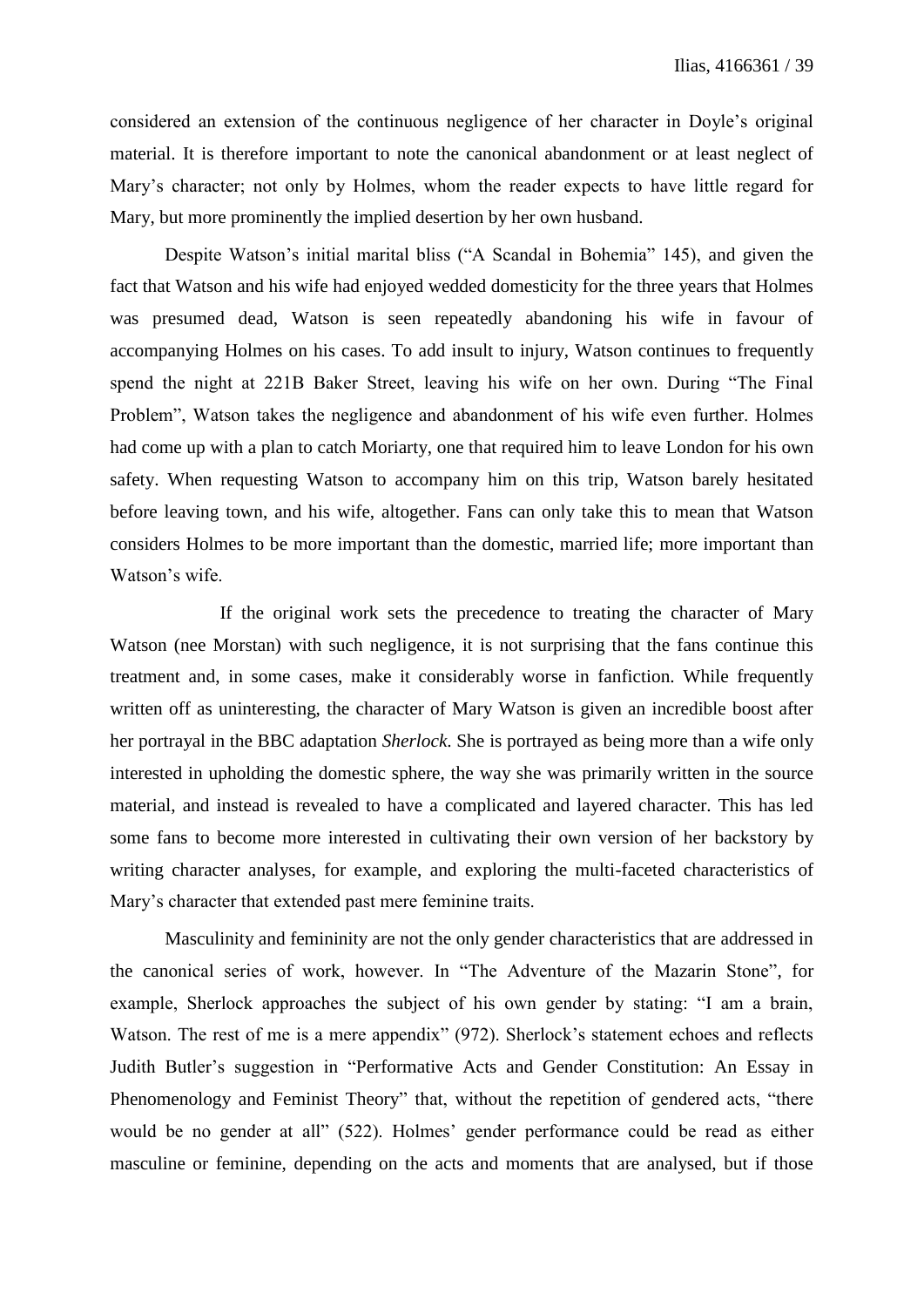were taken away the only thing that would truly be left is that which Holmes values and prizes the most: his brain. Holmes is not concerned which gender identity he intentionally or unintentionally portrays to outsiders, because Holmes is not concerned with gender: when people deal with Holmes, they are dealing with a brain. In short, while Arthur Conan Doyle's characters are frequently portrayed within conventional and traditional gender roles, there are multiple instances in which characters either defy their predesigned roles or carry a mixture of masculine and feminine traits that make up their gender performativity.

## 2.5 Close Textual Analysis: Gender In Context (A Scandal in Bohemia Analysis)

Doyle's portrayal of characters that display both masculine and feminine traits can be best seen in the short story "A Scandal in Bohemia". This short story depicts a case in which the King of Bohemia employs Holmes to retrieve a photograph portraying the King and a woman named Irene Adler; if leaked to the public, this photograph could ruin the King of Bohemia's chances to successfully wed the Scandinavian King's second daughter, Clotilde Lothman von Saxe-Meningen. During the course of this case, the reader encounters various ways in gender is deliberately performed and ways in which gender is performative.

The story delves right into the matter of gender, starting from its first line: "To Sherlock Holmes she is always *the* woman. I have seldom heard him mention her under any other name. In his eyes she eclipses and predominates the whole of her sex" (145). The woman in question is the character Irene Adler, making her first appearance in the Sherlock Holmes universe. Already, there is an emphasis placed on her gender. Adler has effectively captured Holmes' interest, a feat which no other woman had managed thus far. Viewing this short story through the lens of Butler's gender performativity, Adler's actions have made such an impact on Holmes in a way that it produced the effect of dismissing all other gender performances in light of Irene Adler.

It is also interesting to note that this very first section of "A Scandal in Bohemia" implies that gender is interlinked with sex; any future roles Adler takes on or acts out will be associated with her biological sex. Whereas society assumes gender roles are a result of biological distinctions, Judith Butler claims that this is not the case. Butler's *Gender Troubles*  proposes that "[t]he supposed neutrality of biological difference actually serves to impose ideas about gender identity and sexuality" ("An Introduction to Judith Butler's Gender Troubles" 00:02:45-00:02:55). This short story portrays an insight into the way in which Holmes regards the female sex and gender; one woman, in particular. Irene Adler's character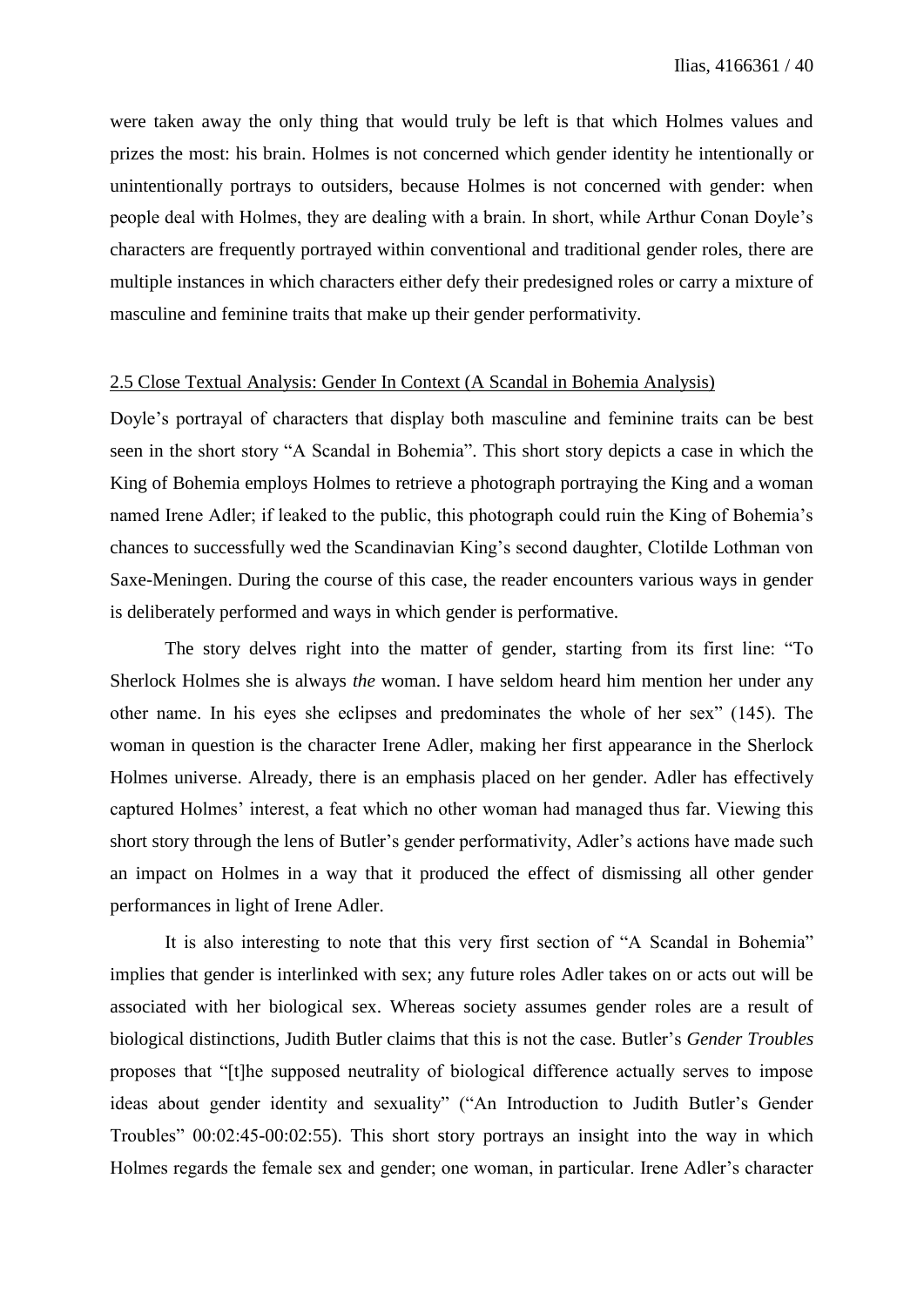grips him, evidenced from the very first line. The narrative is sure to make it clear, however, that "it was not that he felt any emotion akin to love for Irene Adler" (145). Watson continues to note that:

> All emotions, and that one particularly, were abhorrent to his cold, precise but admirably balanced mind. He was, I take it, the most perfect reasoning and observing machine that the world has seen, but as a lover he would have placed himself in a false position. He never spoke of the softer passions, save with a gibe and a sneer. They were admirable things for the observer -- excellent for drawing the veil from men's motives and actions. But for the trained reasoner to admit such intrusions into his own delicate and finely adjusted temperament was to introduce a distracting factor which might throw a doubt upon all his mental results. (145)

Holmes' revulsion to all emotions firmly posits him in a masculine role: the picture perfect Victorian model for masculinity with his reasoning and level-headed mind. This type of rationality and emotional disconnect is an act in which he feels comfortable and at ease, whereas the role of a lover would be a 'false position': a position in which he does not belong or a performance that would feel untrue to his character. This would imply that the position of being a lover is not merely unappealing to Holmes, but also an erroneous situation for him to be faced with. This could be taken to mean that Holmes is simply not interested in matters of the heart. On the other hand, the fact that being a lover is described as "a distracting factor," even one "which might throw a doubt upon all his mental results" (145) would suggest that love is merely a distraction; unwanted, perhaps, but not impossible. Previous short stories have shown that Sherlock Holmes has little interest in romantic or sexual partners, regardless of sex or gender. Holmes is described as being "deeply attracted by the study of crime" (145), instead.

Irene Adler is the first mention of any woman coming close to shifting his focus. When the King of Bohemia first describes her, it becomes apparent to the reader that Adler is not the typically submissive Victorian woman. Irene Adler shows a strength and stubbornness of character, not to mention notable tenacity, by holding onto an incriminating photograph of her and the Bohemian King. The photograph of Adler and the Bohemian King could spell the ruination of his imminent betrothal to another woman, and Adler has managed to hold onto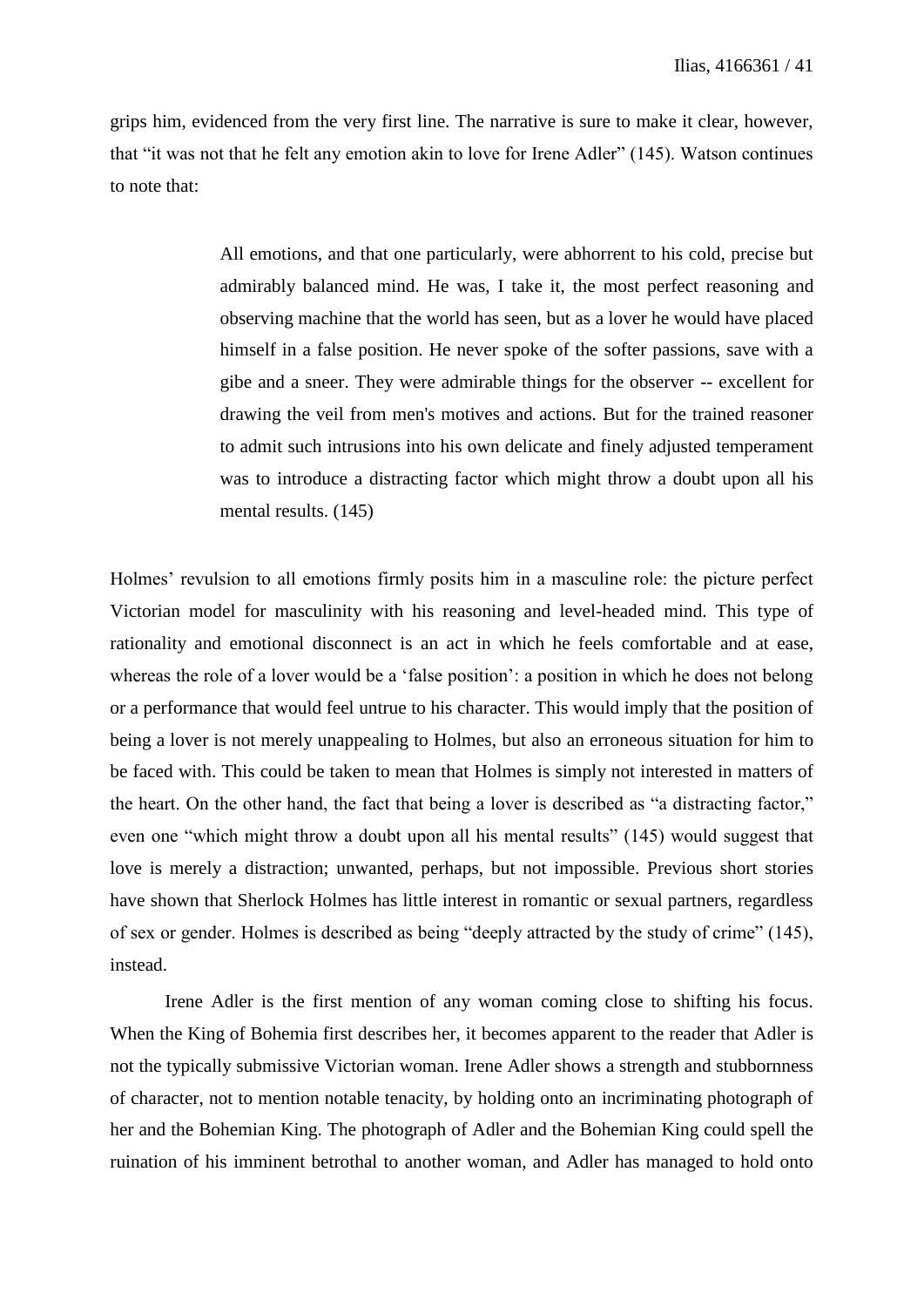the photograph despite the King's various attempts at procuring it. She has outsmarted all of the King's attempts, and is described by him as having "a soul of steel. She has the face of the most beautiful of women, and the mind of the most resolute of men" (150). The focus is on physical attributes when it comes to measuring the value of women versus the importance of the mind in men: Adler possesses both. Irene's femininity is first noted by Holmes when he says that "[s]he is the daintiest thing under a bonnet on this planet" (152), whereas Watson notices that she possesses a certain "grace and kindliness with which she waited upon [an] injured man" (155-56). From Holmes' and Watson's observations, Irene Adler gives the impression of an ideal Victorian maiden, suggesting that her gender is performative in the sense that her gentle posture and continuous acts of kindness unconsciously produce the effect of leaving an impression on those who observed her: in this case, the impression of what constitutes as an ideal Victorian woman.

It could also be the case, however, that this impression is the result of a deliberate performance: a case of Adler taking on a role. It would not be the first instance that she has played a role, as she claims: "I have been trained as an actress myself. Male costume is nothing new to me" (158). Here, she is referring to the evening that she observed Holmes while wearing a male disguise in the form of an ulster coat, and passingly wished him a goodnight (157). While Holmes recognised the voice that bid him goodnight, he could not see through her disguise. The moment that people see the outwardly appearance of a sexed body in a male uniform, for example, they automatically assign gendered behavioural qualities to that individual. As such, it was not a common assumption to make that a person that gives the impression of being a young man is actually a young woman. After implying that it was she who bade him goodnight that evening, Adler proceeds by stating that she has "often take[n] advantage of the freedom which it gives" (158), referring to the act of dressing as a man.

This statement suggests that she is aware of the limitations placed on her position in society, and the reason why she specifically sees it as a freedom to be able to take on a role and act according to different gender rules. She is giving a gendered performance by putting on the garments signifying a different gender, and therefore breaking out of the domestic sphere inhabited by women. Christopher Parker claims in *Gender Roles and Sexuality in Victorian Literature* that "[w]omen had been breaking out from the domestic sphere, to which they had painstakingly been allotted, both in 'life and literature'" (13). Irene can be seen as doing just that: breaking out of her assigned, conventional gender role. The deliberate act of roleplaying a masculine gender emphasises the moment Irene reverts back to her 'regular'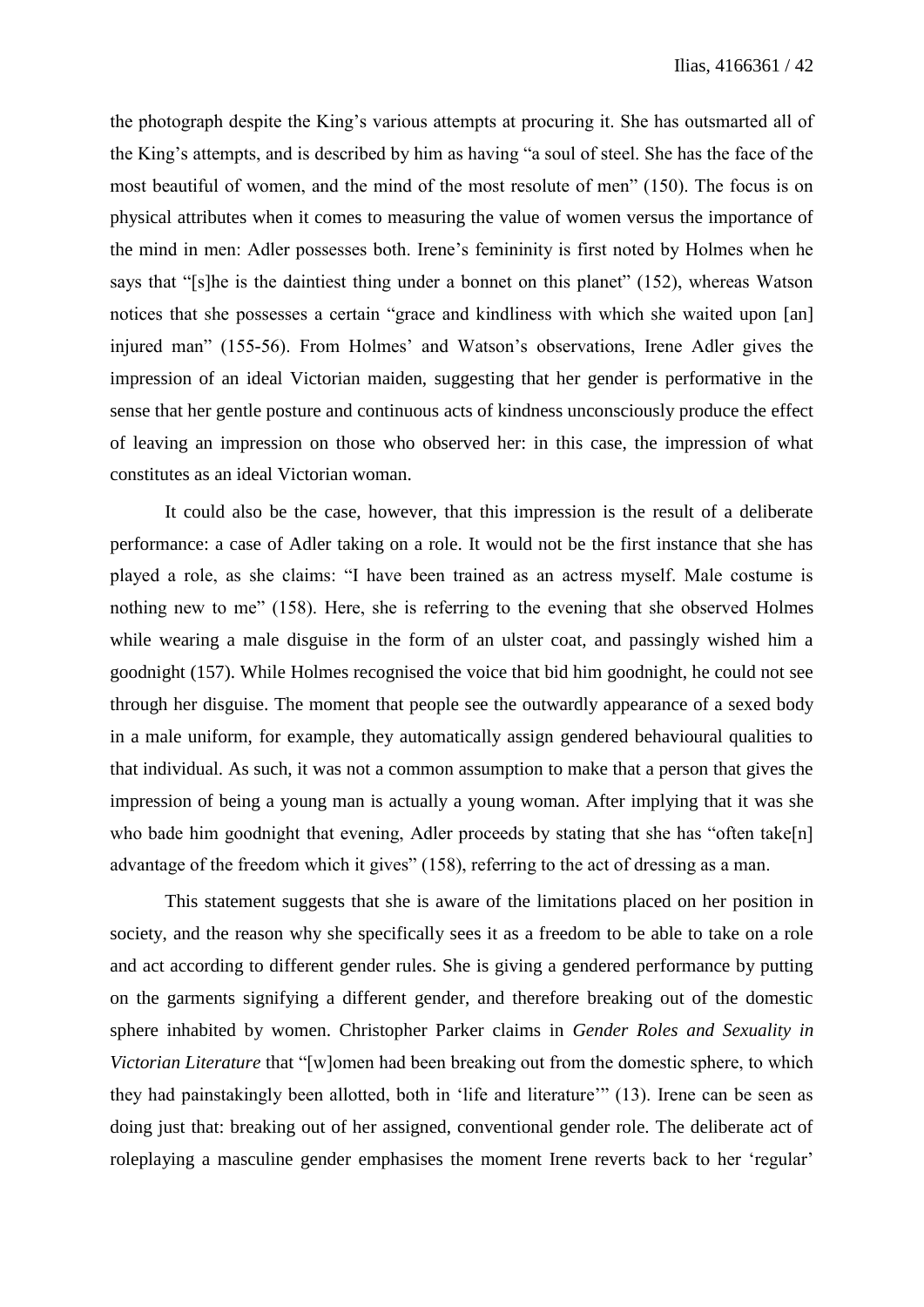performance of being a woman. It calls into question whether her femininity is deliberately and consciously performed, too, rather than being a performative act over which she has no control. There is a distinct but important difference between 'gender being performed' versus 'gender performativity'. Butler explains that gender performance is when "we've taken on a role, we're acting in some way, and that our acting or our role playing is crucial to the gender that we are and the gender that we present to the world" (00:00:10-00:00:23). The gender performance that Adler wants the world to see is one that possesses more freedom than has been given to women in the Victorian period. When Holmes remarks that her recent marriage to the lawyer Godfrey Norton would change her life and habits (157), he does so with the knowledge that married women owed obedience above all else to their husbands.

Changing her gender performance has allowed Irene to be perceived differently. Irene has performed the deliberate act of putting on a persona in the very literal sense: she has donned the clothing of another gender. This alone is not enough to convince others that she is, indeed, the masculine role she intends to play. The manner of walking and speaking plays a large role as well, for example, as do more abstract facets to masculinity that together construct a person's gender. When she wears her customary feminine clothing, she still displays her clear wit and personal strength, however. It is not necessary for a woman to only be feminine, or a man to only be masculine: they are interchangeable character traits that could be applicable to any individual regardless of gender, despite the fact that the dominant societal norms prescribe masculinity to the male gender. Doyle's depiction of Irene Adler allows for flexibility: Adler can portray masculinity without losing her femininity.

Adler's dual portrayal of feminine and masculine qualities might not be so far-fetched, according to Parker's claim in *Gender Roles and Sexuality in Victorian Literature* that despite the fact that "Victorians had a clear idea of what constituted appropriate qualities of femininity and masculinity," they were still "quite willing to ascribe 'feminine' characteristics to men and 'masculine' characteristics to women" (11). In Judith Butler's interview with Max Miller, however, Butler contends that anyone acting outside of gender norms will frequently be met with disapproval and a considerable amount of unease. Butler states that there is a "violence imposed by ideal gendered norms, especially against those who are gender-different or non-conforming in their gender presentation" (Butler 00:02:45-00:02:56). This is especially true for visible transgressions of unwritten gender norms. Butler, for example, states in *Gender Trouble* that "[i]n imitating gender, drag implicitly reveals the imitative structure of gender itself - as well as its contingency" (137). Anita Brady and Tony Schirato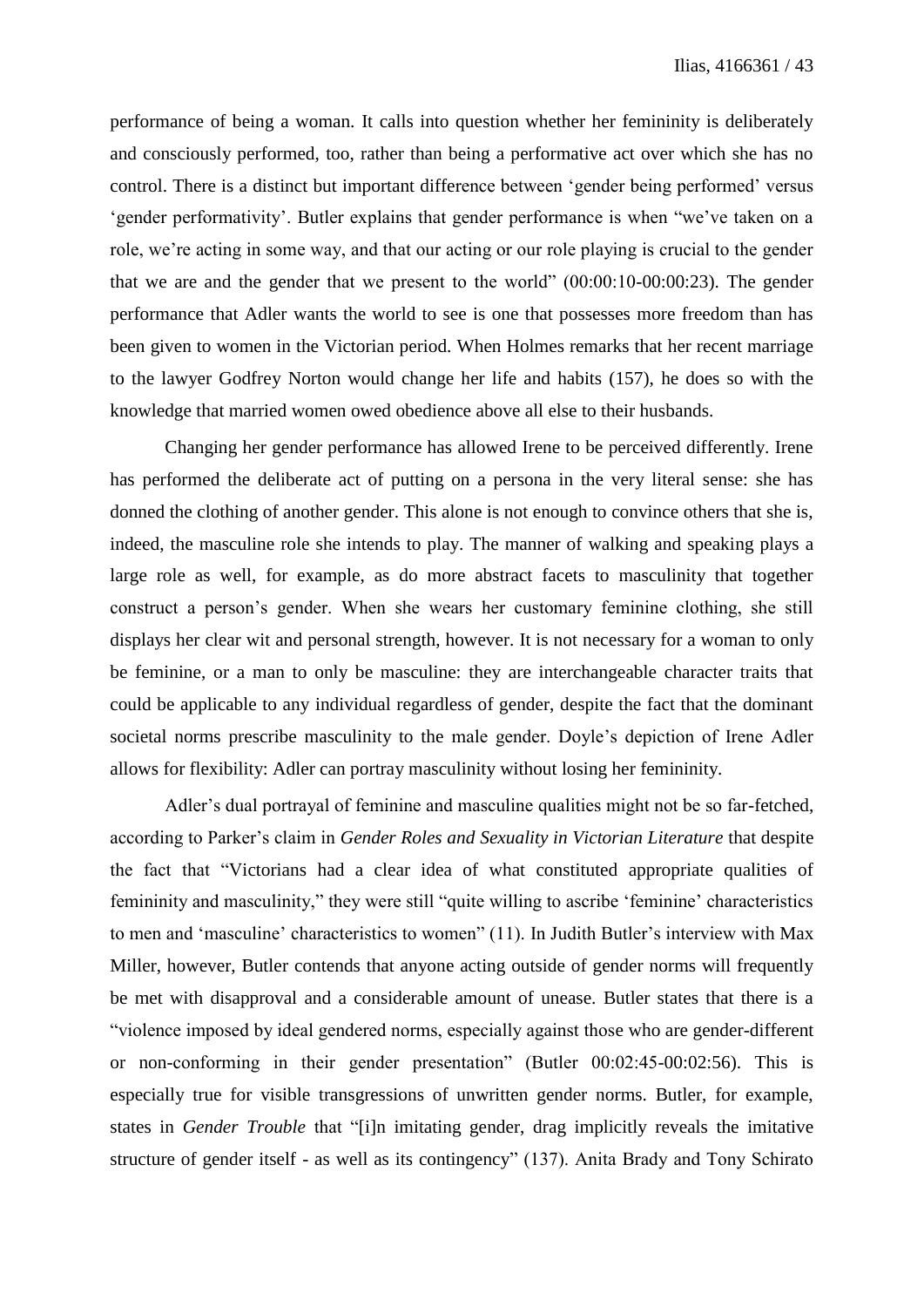explain in *Understanding Judith Butler* that the visible performance of drag, for example, "exercises its subversive potential by complicating the relation between 'imitation' and 'original' in gender performance, repeating gender in such a way as to reveal its reliance on repetition" (57). Repetition is key in both the construction of gender and the revealing of this construction. Brady and Schirato go on to say that "[i]t is drag's cultural status as a misperformance of gender that foregrounds gender *as* a performance, but also as one that is culturally mandated to cohere with sex" (57). Irene's performance counts as drag, as an imitation, but on the other hand her female gender performativity is also an imitation of the feminine ideals surrounding her. She embodies and portrays both by performing gender, one consciously and the other unconsciously.

Irene Adler is not the only character that is good at disguises. The afternoon he first spies on Adler, Holmes himself is in disguise as a "drunken-looking groom, ill-kempt and side-whiskered, with an inflamed face and disreputable clothes" (151). Watson notes his companion's "amazing use of disguises", a talent that succeeded in fooling even Watson despite him being accustomed to Holmes wearing disguises (151). Indeed, Holmes is not new to disguising himself, and in fact continues to do so in order to gather evidence for the solving his case: Holmes remarks that he had to make preparations to take on a new role (154). Rather than embodying the role of a woman, which does later occur the Holmes film adaptation *Sherlock Holmes: A Game of Shadows*, Holmes embodies a different type of masculinity by changing the way he performs gender. Watson remarks: "It was not merely that Holmes changed his costume. His expression, his manner, his very soul seemed to vary with every fresh part that he assumed. The stage lost a fine actor, even as science lost an acute reasoner, when he became a specialist in crime" (154). Holmes' changed performance is not a simple matter of changing clothing or masking physical features: he embodies new characteristics and transforms himself to the extent that it changes other people's perception of him. In the end, Holmes and Adler are both "stepping outside of their everyday roles as individual beings and adopting particular identities that are assertively divorced from their own" (Katyal 321). The roles that Holmes and Adler take on have very different effects, however. While Holmes' performance is more theatrical and facilitates his cases, Adler's is a gendered performance that allows Irene's behavioural characteristics to comply with masculine ideals.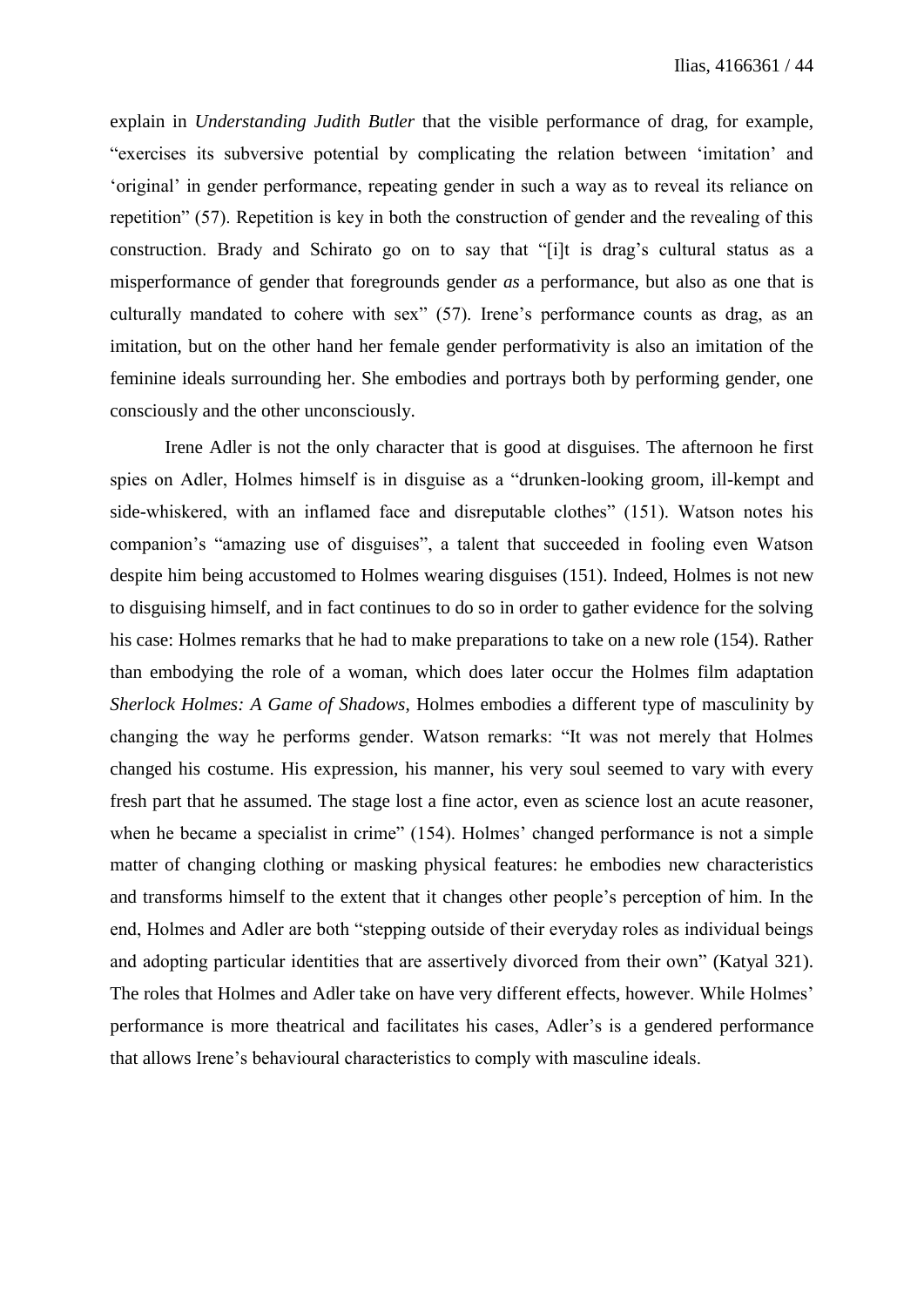## 2.6 Conclusion

The Victorian era was rife with strict behavioural codes, which can be reflected in the literature of this period. Arthur Conan Doyle's works surrounding Sherlock Holmes portray recognisably traditional gender roles in the Victorian period. Doyle also introduces characters that present subversive and unconventional gender performances, however, challenging the contemporary gender norms. In conclusion, while Doyle's characters largely adhere to the strict Victorian gender roles of his time, there are certain characters, most prominently Sherlock Holmes and Irene Adler, who display a mix of masculine and feminine traits when performing gender. By exploring these characters through Judith Butler's gender performativity theory, it becomes clear that their gender performance is constructed through a combination of feminine and masculine acts, which in turn are repeated again and again in order to leave an impression of gender.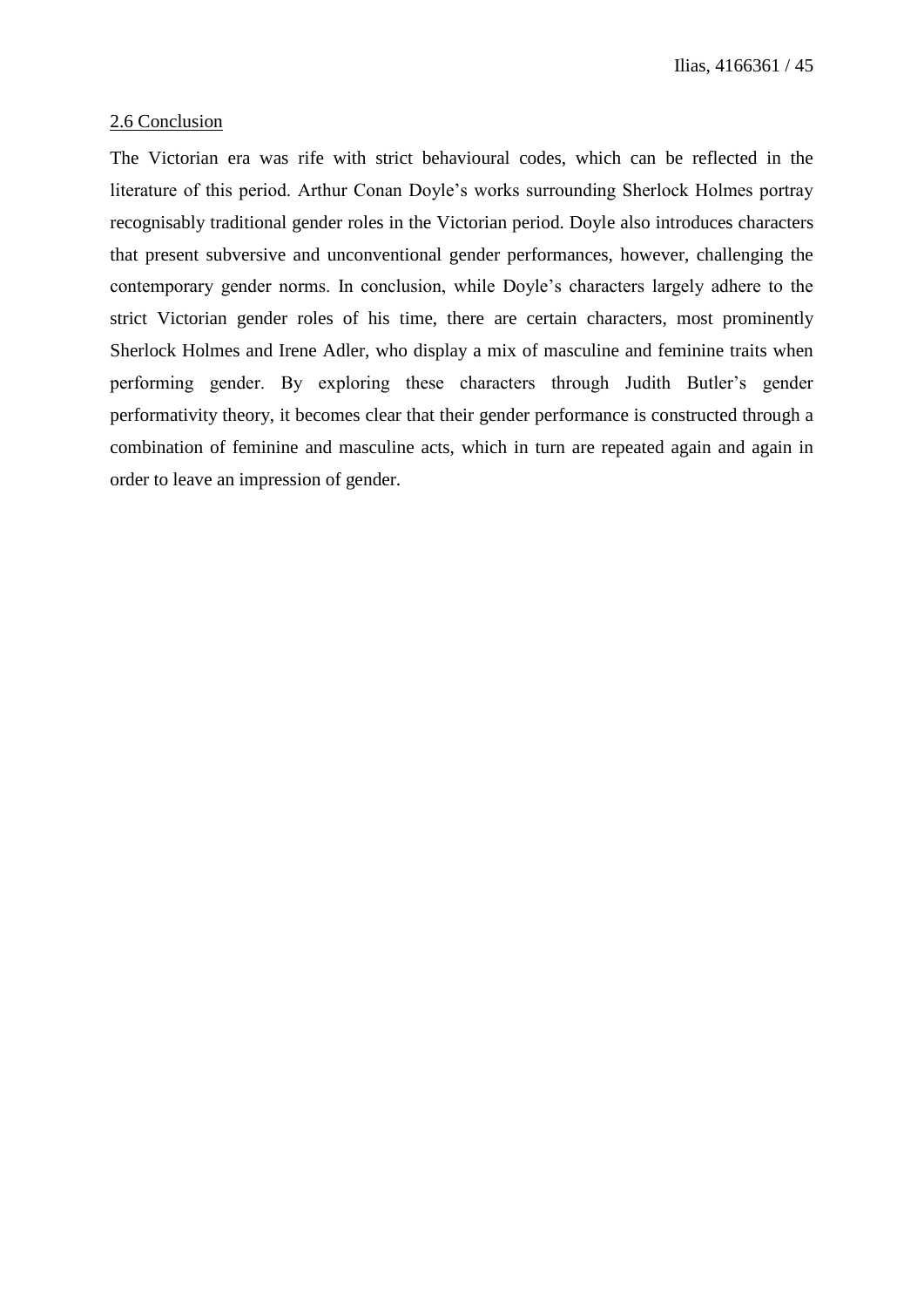## Chapter Three: Gender in Fanfiction

### 3.1 Introduction

Imagine if Sherlock Holmes and John Watson were female space cadets solving intergalactic crime, or a scenario in which female!Sherlock is a detective conducting a social experiment by disguising herself as male, or perhaps even a universe in which changing gender is a natural aspect of reaching adolescence. All of these scenarios are possible in fanfiction. This chapter examines fanfiction titles such as Introductory's "Equivalence", Etothepii's "Seems So Easy for Everybody Else", Ishmael's *Body of Evidence* series, and other fanfiction titles that use scenarios featuring gender performativity. These particular fanfiction titles are chosen for their exploration of gender identity or for portraying new ways of performing gender. Other fanfictions such as Darkest\_bird's "A Fold in the Universe" and Fresne's "Gordian" are chosen for the fandom-specific conventions they contain, leading to innovative ways of presenting gender identities and providing social commentary on gendered power struggles.

This chapter first introduces the precedent of reimagining gender roles in adaptations of Sherlock Holmes, and how the topic of gender is subsequently explored and reconstructed in fanfiction. It also focuses in particular on Sherlock Holmes fanfiction that uses elements of the unconventional gender performances in the original work. Furthermore, this chapter will look at authors of fanfiction who use the lack of gender-challenging roles as an initiative to write their own version of those characters; in other words, fanfiction in which the characters do not conform to societal gender norms or perform gender differently than expected. The main focus of this chapter will be the exploration of gender identity within fanfiction and the way in which these works have expanded the treatment of gendered characters. By analysing multiple fanfictions that deal with the topic of gender and applying Judith Butler's gender performativity theory in a close reading of Ishmael's *Body of Evidence* series and Introductory's "Equivalence", it will become evident that the transformative nature of fanfiction and its narratological possibilities provide a new way of expressing and performing gender.

### 3.2 Re-Imagining Sherlock Holmes:

Arthur Conan Doyle's works concerning the life of fictional detective Sherlock Holmes had reached a stage of great popularity and success after the short stories became featured in *The*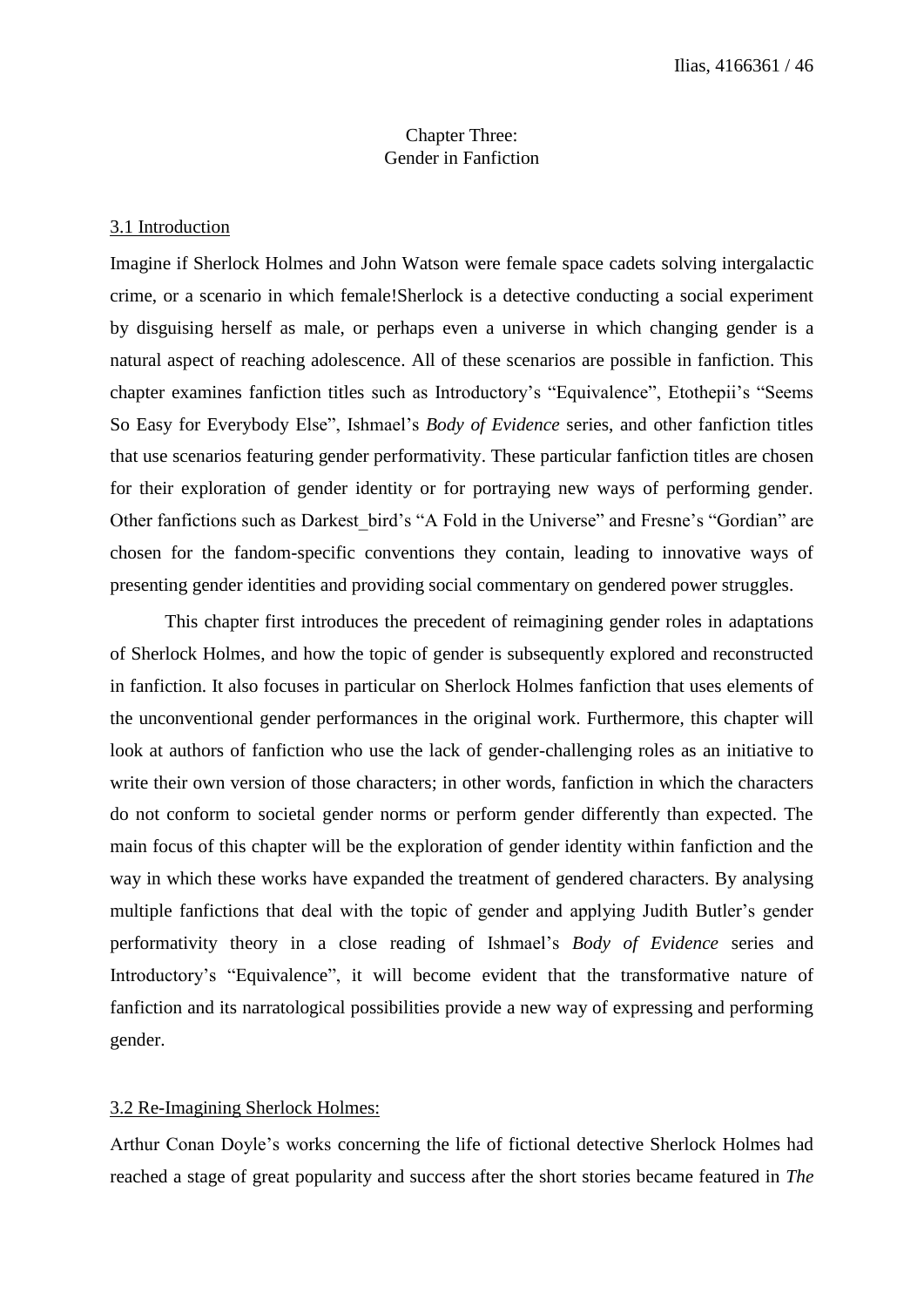*Strand Magazine* (Jamison 40). One of the effects of such popularity, especially when the source material was part of an on-going serialisation, was that Doyle's Sherlock Holmes became a household name and was thus subject to chatter and speculation among the reading public (Priebe 11). Its success therefore led to the works becoming a favoured subject of discussion, "igniting conversations fueled by observation, passion, and intelligence" (Priebe 11). It was only a matter of time before one of these speculations found their way into publication, and this indeed became the case: Samuel Rosenberg's *Naked is the Best Disguise: The Death and Resurrection of Sherlock Holmes* is recognised as the first book to speculate on the hidden meanings and messages in Doyle's Sherlock Holmes stories (Redmond 127). The novel offers literary criticism that was received with disdain by Rosenberg's peers, offering speculations that "sound both far-fetched and distasteful" (Redmond 127). Despite the book's negative reception, however, Rosenberg set a precedent for other scholars to speculate on potential clues that Doyle left throughout his works.

While Rosenberg has been acknowledged as the first to focus specifically on the hidden clues Doyle might have left behind, he was certainly not the only one to have theorised about the Holmes series. Otis Hearns, for example, even speculated on the precise size of Mary Morstan's bust, claiming, "she had a bust of at least size 32 and at most size 34. While in comparison with over-opulent nymphs of that day like Lily Langtry this might be meagre, it is nothing to apologise for; it could hold pearls worth more than £3,000, and Watson liked it. Watson was not a leg man" (qtd. in Redmond 46). Numerous other critics in the past have published their own speculations and projected their thoughts and ideas onto the works of Doyle; including speculations regarding changes to the gender of Doyle's characters. The first of these gender-related reinterpretations appeared in 1941, when novelist Rex Stout proposed his infamous 'Watson Was a Woman' theory in a speech addressed to the Baker Street Irregulars, an exclusive group of Sherlock Holmes fans. In this speech, Stout claimed that Watson was female and was in fact married to Holmes, "finding abundant evidence in 'The Sacred Writings' of Watson's female gender in her nagging Holmes about drugs and smoking and pestering him to talk" (Jamison 45).

The re-imagining of conventional gender performances in Sherlock Holmes is far from a one-time occurrence, however. The 1987 film *The Return of Sherlock Holmes* features a Jane Watson, for example. Novelist Sherry Thomas also changed the gender of one of the main characters and wrote a gender-swapped 'Charlotte' Holmes in her 2016 novel *A Study in Scarlet Women*. This novel is not to be confused with Brittany Cavallaro's *A Study in*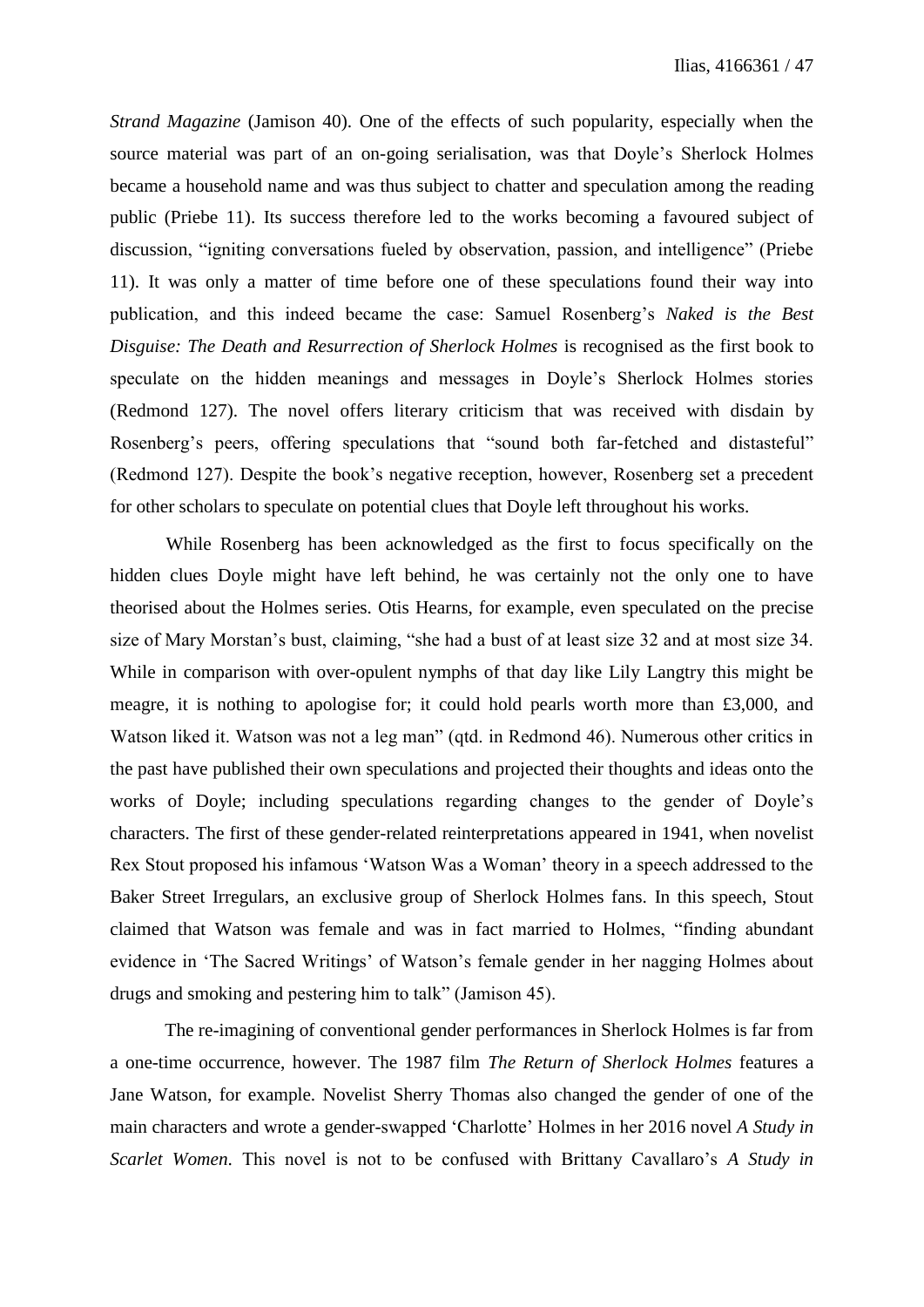*Charlotte* (2016), featuring the female descendants of Holmes and Watson. The protagonists are not the only ones whose gender identity is subject to reinterpretation, however, as can be seen in the 1999 animated television series *Sherlock Holmes in the 22nd century*, featuring female Inspector Beth Lestrade. Additionally, author Heather W. Petty's *Lock & Mori* (2015) features female James "Mori" Moriarty. A female portrayal of Holmes' arch-nemesis Moriarty can also be found in the contemporary, and in fact still on-going, CBC's *Elementary*  television series. *Elementary* includes multiple occurrences of genderswapping, portraying a recovering heroin-addict and consulting detective Sherlock Holmes who is aided by his female sober-companion, Joan Watson. The critic Malcah Effron notes in her essay "Holmes' Companions: Refiguring Watson as a Woman" that Watson's female character, while initially criticised for being placed in a stereotypical caretaker role, eventually evolves into a strong and independent character and develops into more than a devoted supporting character. Instead, Watson forms a true partnership with Holmes (Effron). Watson's progression indicates a significant shift in not only character development but also in the gender politics of the show. Effron contends that "[i]in this capacity, the female Watson not only allows for reimagining of women in the Sherlock Holmes *oeuvre*—attributing to them strength and character denied to all but one female in the Sacred Writings—" but that it also provides a way "to move away from generic assumptions that a bumbling sidekick narrator is necessary to hide the thoughts of the detective and thus the excitement of the denouement from the reader" (Effron). The reimagining of canonical gender roles, then, can be a way to critically engage with the source work and create new, subversive material.

# 3.3 Gender in Fanfiction

The act of subverting pre-existing canonical roles and expanding upon characters' gender performances is not limited to already published creative works. In fact, the narrative framework of fanfiction inherently provides a new perspective on an already existing source text. Its mode of storytelling, at its core, is an expansion of the established narrative: a reimagining and reinterpretation of the original narrative. It is not a great leap to think that authors of fanfiction will make their own calculations and speculations about gender identities, as published authors and producers for instance have already done, and write accordingly.

By writing subgenres of fanfiction that incorporate various gender performances, fanfiction authors adapt and reinterpret their favourite characters' gender identity and make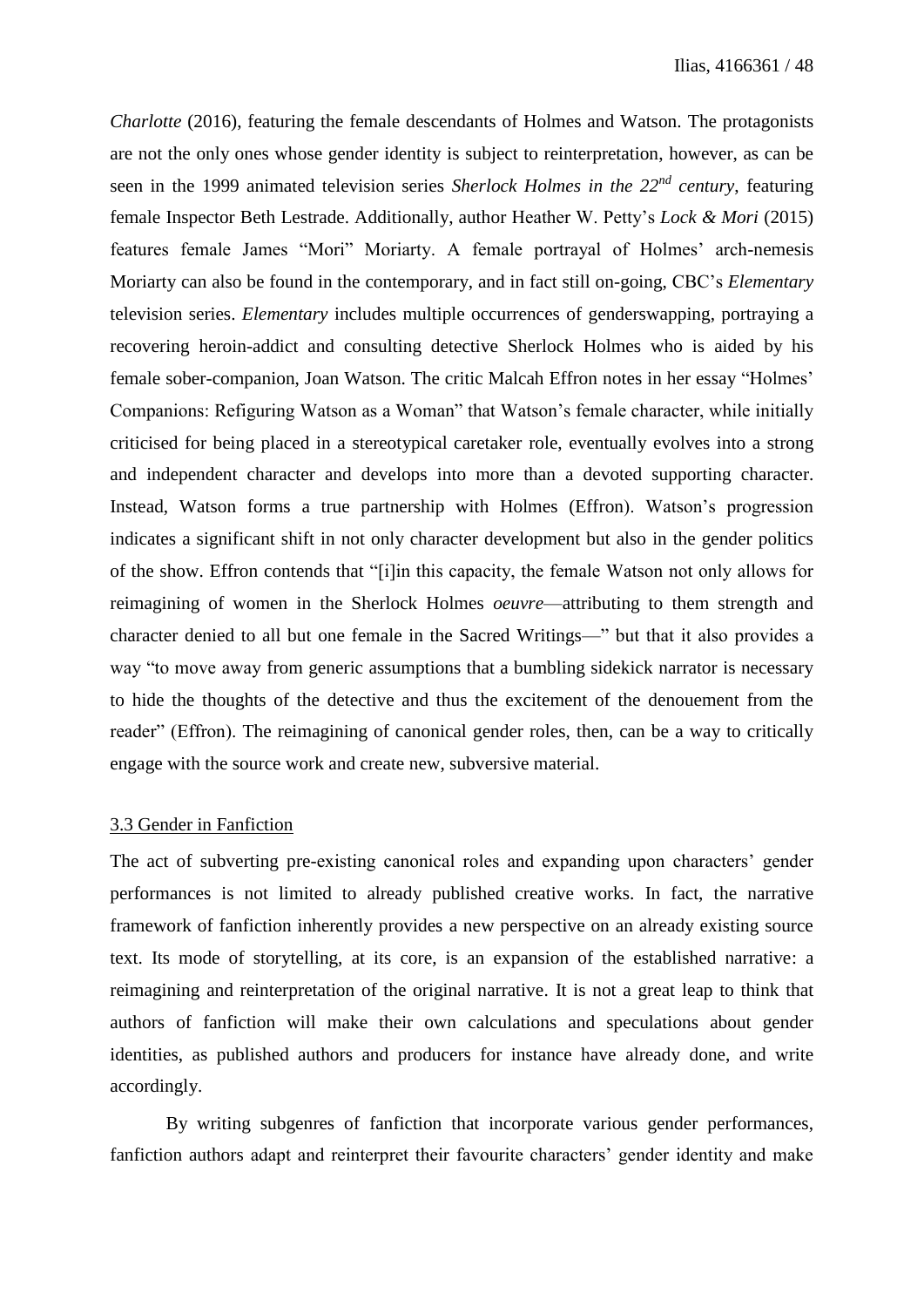them more tangible and relatable to themselves and other marginalised fans. The characters do not have to be relatable to the general public, and they do not even have to cater to certain target groups. Fanfiction authors write for themselves and fellow community members because the representative content they wish for is either not readily available, or not available in the form they hoped it would be, so fans create the content themselves using characters they identify with. Consequently, Kristina Busse states in the introduction to her work, *Framing Fan Fiction: Literary and Social Practices in Fan Fiction Communities*, that fanfiction "allows fans to reimagine the source material to not only negotiate their own identities and sexualities[,] but also do so within a community of like-minded people" (13). In this manner, gender identity and gender performativity are explored within a textual media and, through the sharing of fanfiction, becomes a shared experience.

Fanfiction also engages in the discussion about gender identity and performativity without dictating an absolute truth to the representation of the characters the authors choose to write about, because the fanfiction merely presents a portrayal of their own headcanon and does not claim to be authoritative (Polasek, par. 5.14). In other words, fanfiction does not dictate how the reader should interpret the character's representation. This also makes it appealing for readers who are still in the process of trying to figure out their own gender identity. The authors themselves can also utilise the writing about gender topics as a reflection on the process of discovering their own gender identity; that is, writing for the purpose of discovering the self. This sentiment is echoed in Polkinghorne's "Narrative and Self-Concept", published in 1991, in which he states that "the story that serves to configure a person's life into a self and to provide personal identity is the self-narrative" (145). Fanfiction authors coming to terms with their gender identity in the form of the self-narrative and exploring this theme within fanfiction can result in the author's gender identity translating into the character's gender identity, and consequently writing the character's gender performance accordingly.

The subject of gender identity is one that fanfiction authors have incorporated in their stories or fictional universe in several ways. Fanfiction can provide social commentary by portraying unconventional gender performances; in other words, by having a character repeatedly act outside of the expected norm for their gender. These norm-defying actions do not have to be grand acts of gender expression, however. Rather, according to a Butlerian way of thinking, they can form a series of small subtle acts and gestures that accumulate and consolidate into the impression of gender being done differently. This can be seen in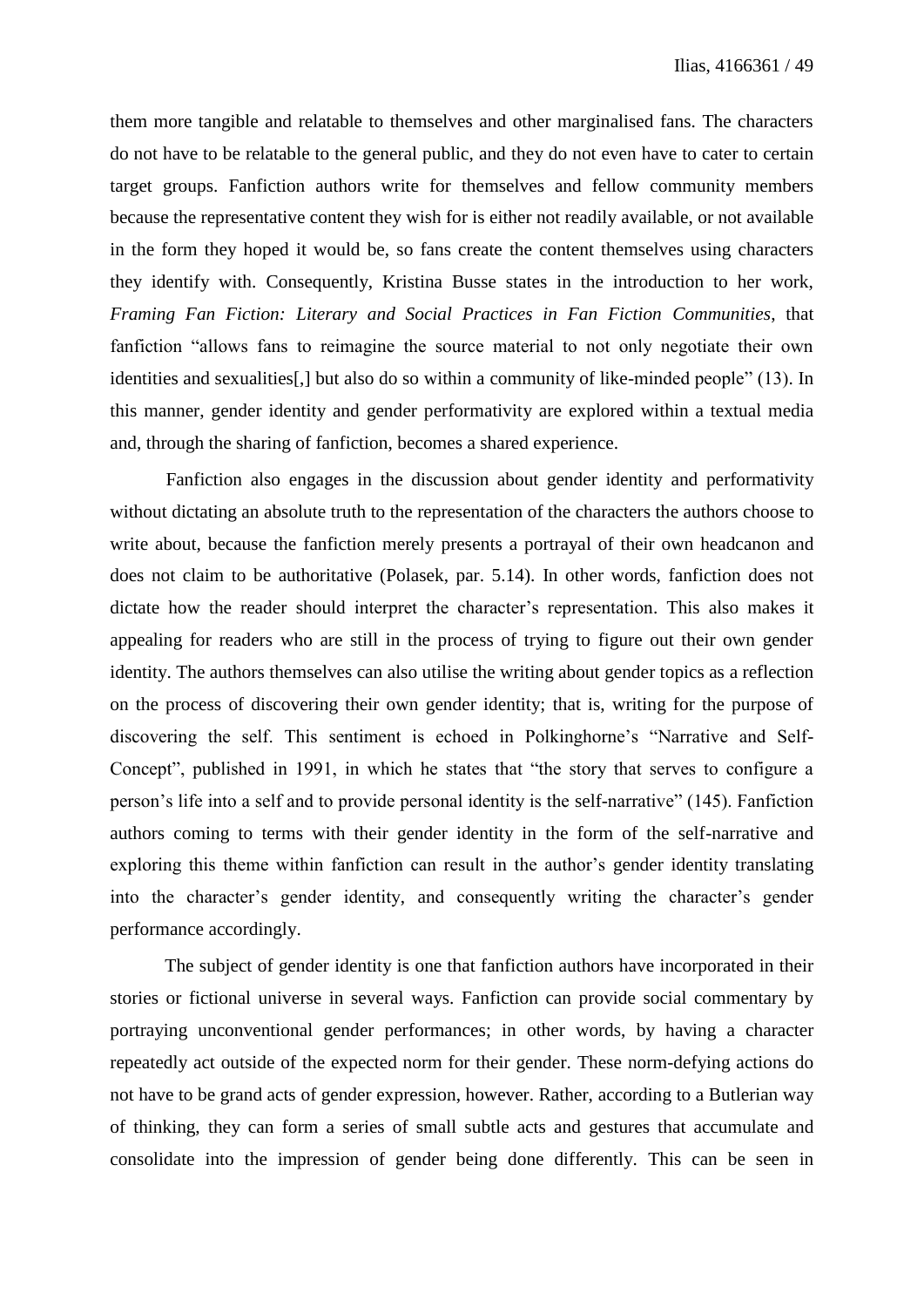fanfictions that include male characters that like to wear nail polish on multiple occasions, for example, which is featured in Whisperdlullaby's "Colours of the Rainbow (Shine So Bright)". A slightly more unconventional gendered act is portrayed in FeelsForBreakfast's "Like Holly Or Blood", in which male characters explore the act of wearing make up, as well as a large number of other fanfictions in which men experiment with what are assumed to be feminine outwardly appearances. Fanfiction authors, consequently, can transform the way in which these characters perform gender. The cultural transformation of gender is explored in Judith Butler's "Performative Acts and Gender Constitution: An Essay in Phenomenology and Feminist Theory", in which Butler states: "if gender is instituted through acts which are internally discontinuous, then the appearance of substance is precisely that, a constructed identity" (520). Fanfiction authors are able to reinterpret a character's gender performance, thereby disrupting their canonical behaviour and exploring "the possibilities of gender transformation [that] are to be found in the arbitrary relation between such acts, in the possibility of a different sort of repeating, in the breaking or subversive repetition of that style" (Butler 520).

A variety of other ways exists in which gender in fanfiction is addressed, reshaped, transformed, or performed in some manner. A number of these ways are explored in "Bending Gender: Feminist and (Trans)Gender Discourses in the Changing Bodies of Slash Fan Fiction", in which scholars Kristina Busse and Alexia Lothian analyse fanfictions that "present sex changes, gender-switches, crossdressing, impregnation, transgender life narratives, and radical genderqueer politicizations of . . . characters" (107). An example Busse and Lothian use to introduce their subject is a *Stargate: Atlantis* fanfiction in which male protagonist John Sheppard finds himself in temporary possession of a new set of genitals, and explores his changed body (105). Consequently, his sexed body has transformed, which begs the question whether his gender behaviour will follow suit or remain consistent with his previous sexed body. The premise of changing characters' sexed or gendered bodies can be applied to any creative work and explored within the innovative narrative framework of fanfiction: a female John Watson; a suddenly re-embodied Hermione Granger; a crossdressing Sherlock Holmes embodying female mannerisms in a male sexed body, to name but a few. Looking at regendered characters, Busse and Lothian explore the way in which "familiar characters in unlikely situations construct their identities and negotiate sexed bodies in gendered environments" (108), stating: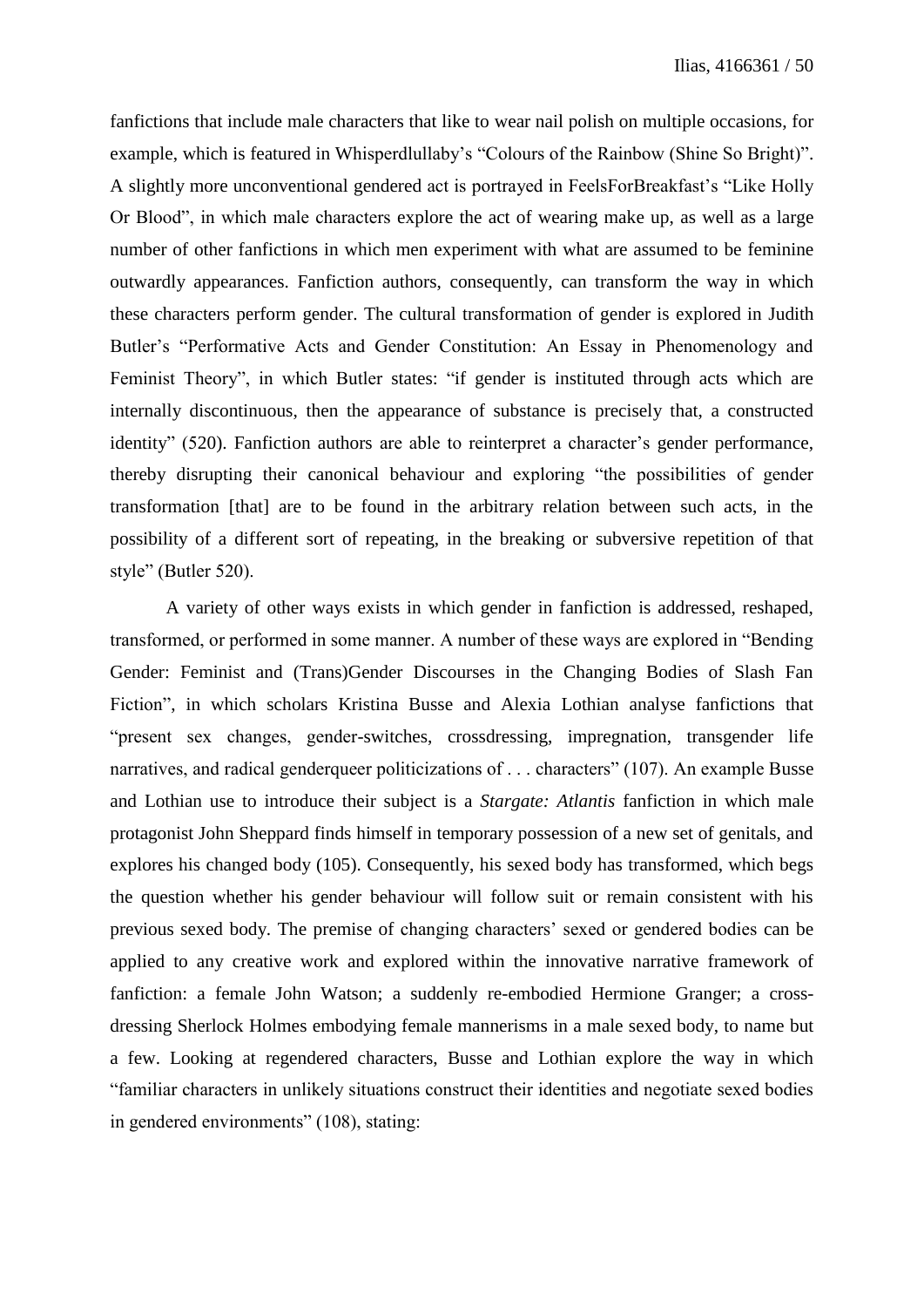Forcing male characters to experience the social and cultural, physical and emotional realities of life in a female body, genderfuck stories ask whether and how much these socio-biological facts – objectification, sexual vulnerability, the possibility of becoming pregnant – constitute womanhood. They also ask to what degree originally-male characters remain themselves through such changes: when the cultural predicates by which one gains one's sense of identity change, is one still the same person? In many cases, these questions are answered with surprisingly stereotyped understandings of the intersections of biology and gender. (109)

Busse and Lothian, therefore, examine to what degree having a changed body affects a character's gender identity in gender-changed fanfictions. The switching of gender, or rather 'genderswap', is a fanfiction practice that academic Ann McClellan writes about extensively in "Redefining Genderswap Fan Fiction: A Sherlock Case Study". McClellan describes genderswap as a label that is "most often used to describe stories where characters have become differently sexed," followed by the assertion that fanfiction which features genderswapped characters "reflects and reinforces common cultural misunderstandings about differences between sex and gender" (par. 0.1). This statement reiterates Busse and Lothian's earlier deduction about the lack of differentiation between sex and gender in most genderswapped fanfictions (109). McClellan also notes that, while the character's body becomes differently sexed, their gender behaviour usually remains similar to their original bodies (par. 3.1). This similarity, or indeed lack of change in gender behaviour, has led to certain fans preferring to use the label 'sex!swap' instead, referring to the changing of sexed bodies rather than the character's gender identity. This difference has become an important distinction to make, as it can cause problematic misinterpretations of the label.

The changing of gender within fanfictions is called a number of different terms aside from genderswapping, including labels such as 'genderbending', 'gender-switching', 'genderfucking', or by adding 'fem!' or 'girl!' as a pre-fix to a character's name (McClellan par. 10.2). There are also fanfiction authors that use the pre-fix 'cis!', a shortened denotation of the term cisgender, to indicate that the character's gender matches the sex they were assigned at birth. In other words, the term or label 'cis!girl Sherlock' can be used to denote that the story features an interpretation of the character Sherlock Holmes that was born female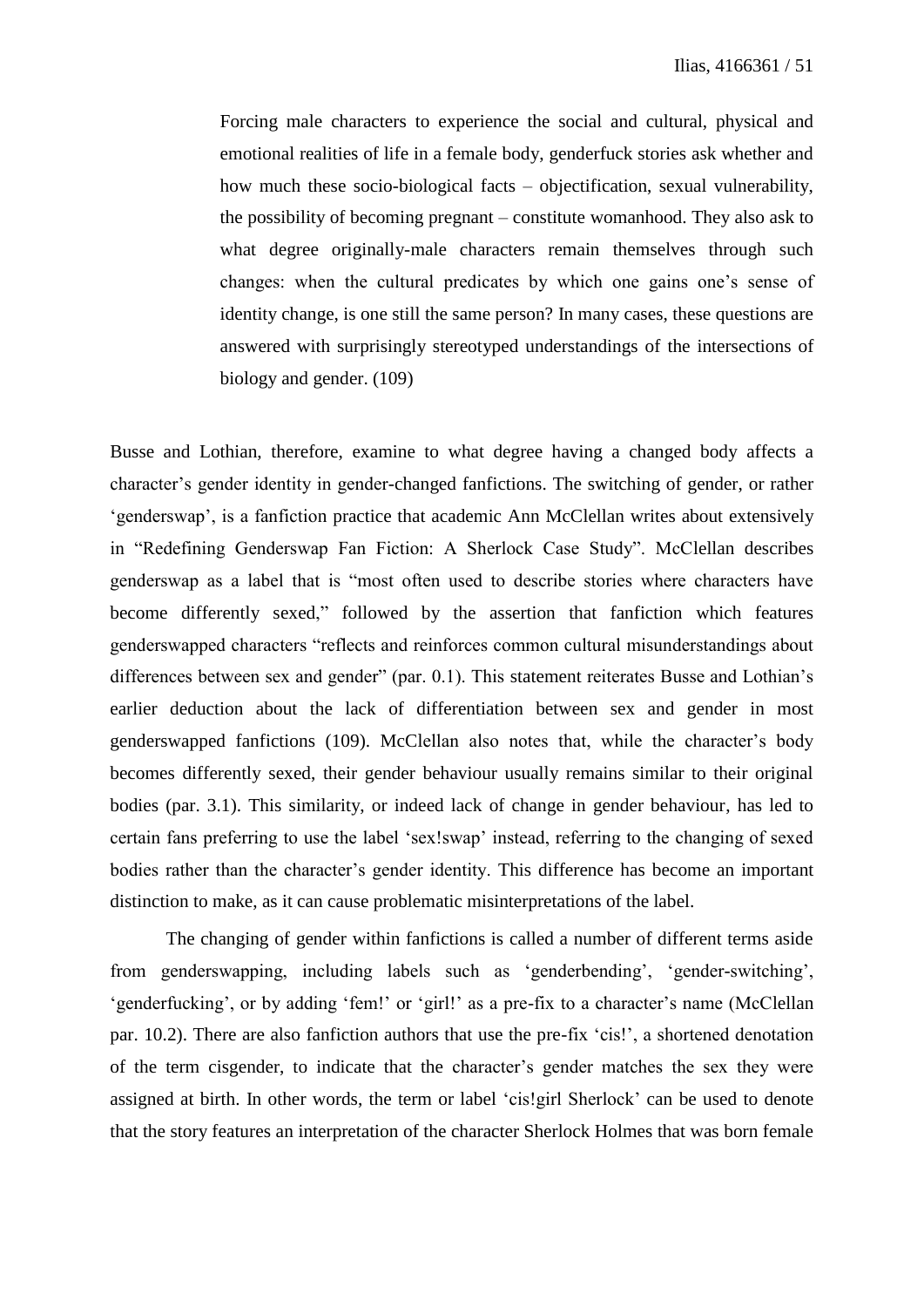and also identifies as female. These types of fanfictions stand in contrast to MtF or FtM fanfictions, which feature trans!bodies or transgendered characters.

There are constantly new terms appearing within the fanfiction community as members of the community become more conscious of the nuances and progress in academic and social studies regarding gender identity, growing and adapting alongside these new developments. Genderbending, for example, has largely fallen out of use because its usage is considered derogatory (Dhoest, Szulc, and Eeckhout 101), and the use of the term 'swapping' could indicate a gender binary and exclude other gender identities. The actual terms and phrases used to label fanfictions depend on the author's preference and knowledge on the matter, but one thing seems to be certain: the regendering and reinterpretation of characters will continue, as "these fictional tropes manipulate the bodies of their protagonists for a variety of purposes, ranging from the spurious and voyeuristic to the political and subversive" (Busse and Lothian 105). Fanfiction authors continue to create ways in which they can reimagine their favourite characters and expand upon their existing narratives, and by doing so they produce new and innovative ways to perform gender.

# 3.4 Secondary Gender in Fanfiction

An example of these innovative and distinctive ways to perform gender in fanfiction can be found in the Omega!verse. It exists as a particular subgenre in fanfiction that offers an alternative form of existing biological bodies and an expansion on the understanding of gender as the topic is currently known. The subgenre Omega!verse is also known under the label of A/B/O universe, because it includes alpha, beta, and omega dynamics that are present in animal behaviour. This new gender-related genre is wholly unique to fanfiction and cannot be found outside of fandom. It is said to have originated in the *Supernatural* fandom around 2010-2011 (Netweight). The A/B/O universe is a genre that is explored in increasing amounts of fandoms, however. The Sherlock Holmes fandom, for example, is currently ranked third on AO3 with 1,704 works featuring the tag Alpha/Beta/Omega Dynamics. Works featuring the A/B/O dynamics frequently include the transformation of male sexed bodies to include reproductive abilities, among other biological changes, and consequently explore the situation of a man "whose physical alteration brings him to consciousness of the experiences of women in sexist society" (Busse and Lothian 108).

The changing of male bodies to include primary sexual characteristics such as a uterus, or other biological explanations that would result in the ability to produce children, is not a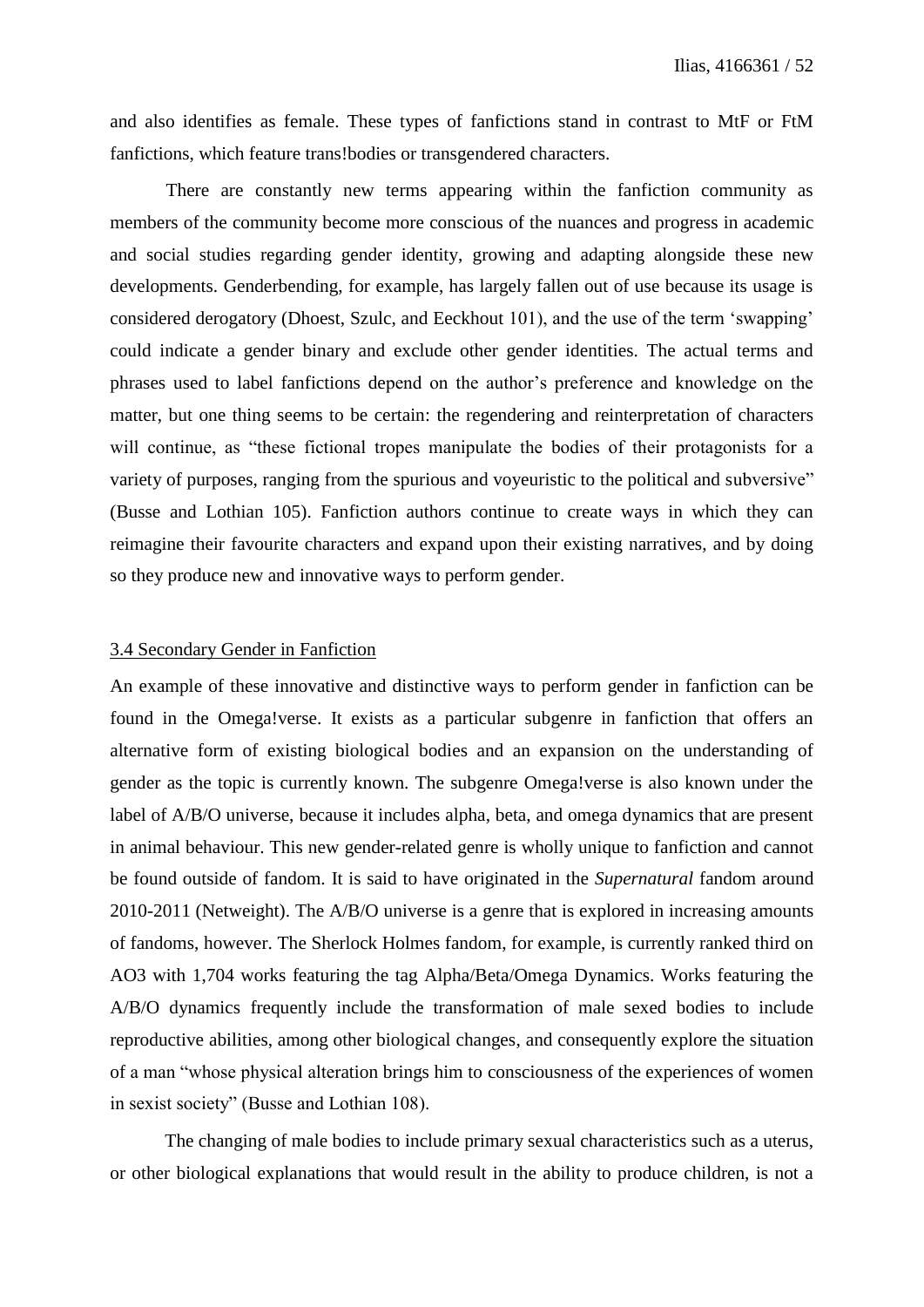phenomena that started with Omega!verse, however. M!preg, a fanfiction label indicating male pregnancy, predates the creation of the Omega!verse and even the Internet (Ingram-Waters par. 1.4). In "'Dogfuck Rapeworld': Omegaverse Fanfiction as a Critical Tool in Analysing the Impact of Social Power Structures on Intimate Relationships and Sexual Consent", Milena Popova states that Omega!verse is, in fact, an "amalgamation of several common tropes" (13). These tropes include the aforementioned m!preg but also the popular tropes of mating or bonding for life, brought together to form a new subgenre of fanfiction that explores gender in innovative ways.

Omega!verse is a fictional, alternative universe in which humans have six genders instead of two; or rather, the Omega!verse features secondary gender characteristics that divide the human population into a hierarchical system based on these secondary gender roles. In "Pon Farr, Mpreg, Bonds, and the Rise of the Omegaverse", Kristina Busse explains that "[m]any A/B/O stories posit societies where biological imperatives divide people based on wolf pack hierarchies into sexual dominants (alphas), sexual submissives (omegas), and everyone else (betas)" (317). Depending on the fanfiction author's preferences, these stories may feature other animal behaviour such as scenting, mating, imprinting, and the characters may experience heat cycles (317). The alphas, regardless of their primary gender, are generally seen as the privileged leaders of society, and act accordingly; dominant, aggressive, and confident behaviour is unsurprising in an alpha, whereas an omega character is expected to be submissive, amenable and obedient. Betas exist in a neutral role, unaffected by the hormones that biologically affect alphas and omegas; as such, they can be seen as regular human beings (Norabombay). It is interesting to note that primary genders are almost rendered redundant in the Omega!verse, as secondary gender characteristics determine the character's hierarchical role in society. Alphas, regardless of primary gender, dominate and lead whereas omegas are frequently forced into the role of the oppressed.

The secondary gender roles and their characteristics of the A/B/O universe are met with a mixed reception. Judith May Fathallah's *Fanfiction and the Author: How Fanfic Changes Popular Cultural Texts* calls the Omega!verse "highly contentious" within the fan community, with "some [people] condemning it as revolting and sick, [and] some admiring its deconstruction of bodies and gender roles" (66). This statement is reiterated by *Tumblr* user lierdumoa, who claims: "Omegaverse is really a fascinating fandom invention. 50% of it is totally problematic and reinforcing a lot of fucked up patriarchal, rape culture values. The other 50% is some of the most insightful, subversive social commentary I've ever read on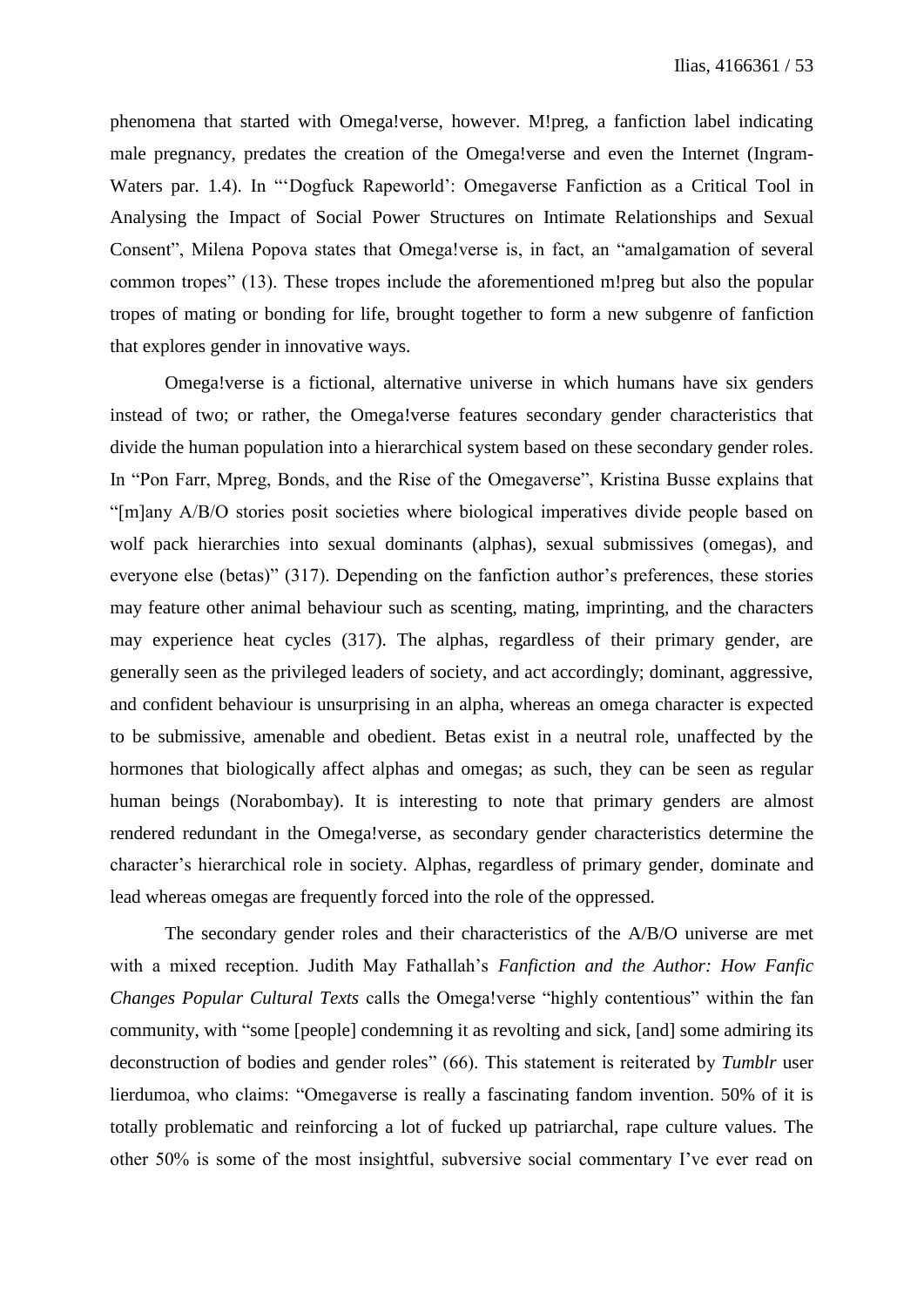gender identity/gender roles/queer oppression" (qtd. in Fathallah 66). This dichotomy is presented because A/B/O stories can veer both ways; the characters can give in to their baser, biological needs and present problematic power imbalances, or the story can explore and subvert these power imbalances and provide insightful social commentary on gendered power issues.

SailorChibi's "Opposites Attract", for example, features a Sherlock that "has successfully ignored biology" for the better part of his life (83). This changes, however, when he meets Omega!John, who brings out "his natural tendency towards possessiveness and the alpha-dominant side of him" (83). This story provides a fairly straightforward example of the A/B/O trope. The inherently problematic aspect of the A/B/O trope, however, arises if the story includes mating or heat cycles, which most Omegaverse fanfictions do: an omega in heat is helpless to their baser instinct to mate and reproduce with an alpha. This is treated as a biological inevitability whether the omega in question would consent to this outside of a heat cycle or not, which presents a plethora of sexual consent issues. The author can choose to have their omega reduce the risk of such a situation occurring by taking medical suppressants, for example, or otherwise regaining agency over their own body. Moreover, the author can subvert existing gender roles by expanding the limitations of sexed bodies. In the Omega!verse, for instance, reproductive abilities are not solely limited to female bodies, breaking down the assumption that "gender is commonly linked to social interpretation of reproductive biological distinctions", and thus "reject[ing] any suggestion that it is necessarily connected to notions of reproduction" (Beasley 12). Due to the fact that Omega!verse provides a transformation of sexed bodies, male omegas' bodies are capable of childbirth and are likened to female bodies, raising questions about male omegas' perceived masculinity and their subsequent treatment in society.

The treatment of omegas in the Omega!verse is explored "A Fold in the Universe" by Darkest\_bird as a way of providing social commentary on gendered power struggles and to "interrogate some of the issues and prejudices of our day" (Busse, "Pon Farr" 322). The author offers a novel-length fanfiction that portrays a dystopian universe in which male omegas, or Omega Y's as they are called in the story, are seen as inferior sub-species that need to be protected and coddled because they are increasingly rare, and prohibited from entering public places after dark such as bars (112) and parks without their alphas present (159). John, an omega, complies with the prescribed gender behaviour and hides his displeasure until he switches bodies with the contemporary BBC *Sherlock*'s portrayal of John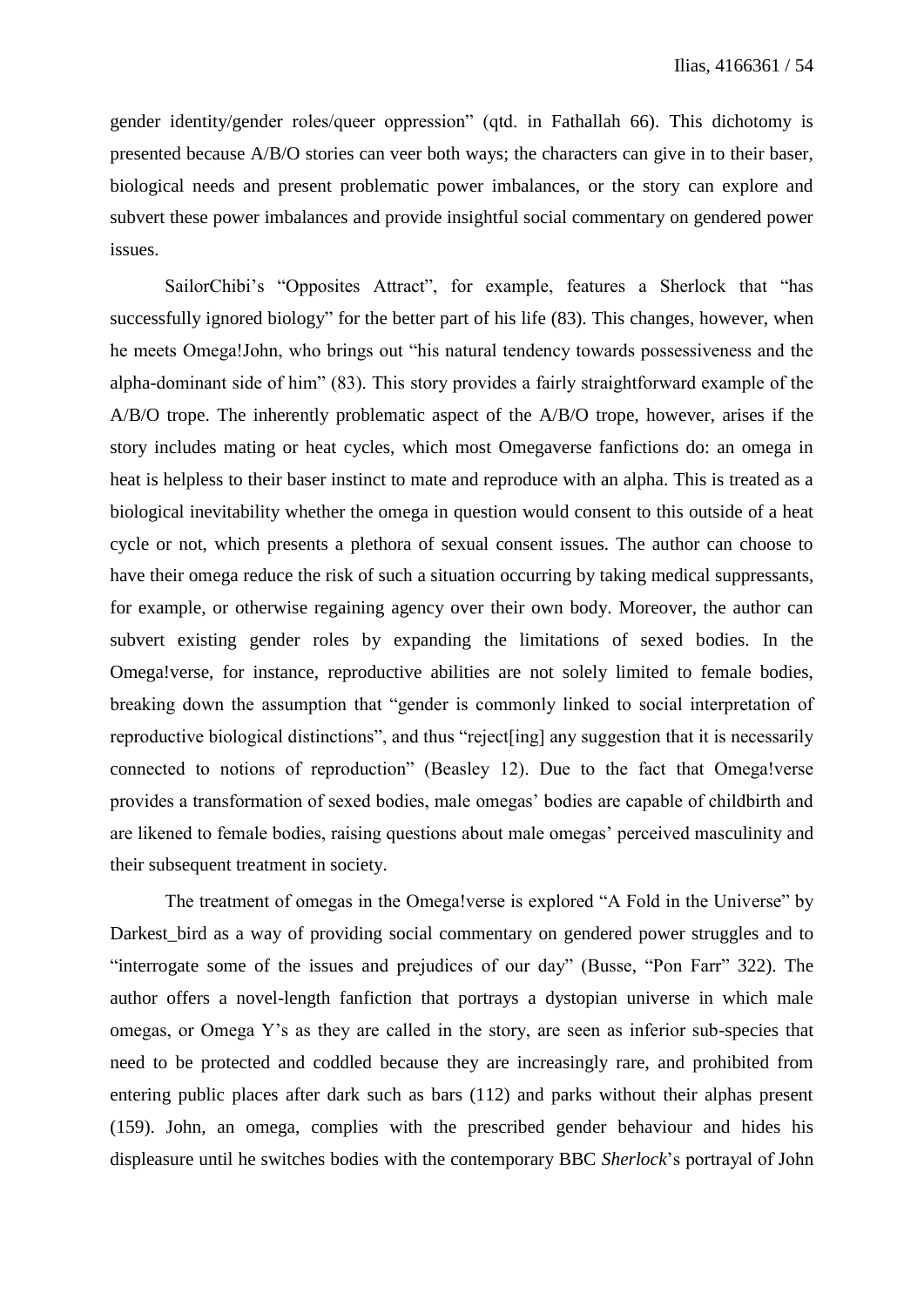Watson, a parallel universe-swap in which omega!John realises how different society would be treating him without his secondary gender. The treatment of omegas in this story, consequently, can be seen as a thinly veiled metaphor for the politics surrounding gendered power struggles. The author draws parallels between the role of omegas and certain expectations placed on women, and calls for a change using a dramatized, dystopian version of the Omega!verse to do so. The Omega!verse, in this way, can be used as a tool to provide social commentary while simultaneously offering a new way of expressing and performing gender.

### 3.5 Gender in Sherlock Fanfiction

Aside from the Omega!verse, the topic of gender and gender identity is discussed and explored in several other ways within Sherlock Holmes fanfiction. One of these ways is by incorporating unconventional gender performances that are already present in the canonical works written by Doyle. Sherlock Holmes's talent for disguises, for example, is featured in the short story "A Scandal in Bohemia". Fans take the canonical fact that Holmes likes to wear a disguise for a case, and spin it into a story that explores his gender performance while cross-dressing. JaneTurenne's "One Week", for example, features a cross-dressing Sherlock Holmes as a result of a wager between him and Watson. When confronted with the sight of Holmes in drag, however, Watson admits to "hesitate to use the pronoun 'he'", as Holmes presents a decidedly female appearance (170). Watson goes on to note:

> As is always the case with Holmes's disguises, he had changed more than simply his outward trappings. How he managed by his posture alone to convey not only the impression of a woman, but of a woman of ill-repute, I have no notion, and yet he did. When he stepped into the room it was with a woman's gait, that slight accentuation about the hips, and when he bid me, "Good evening, Doctor Watson," it was in a voice which, while not quite an imitation, lilted upwards in a way not entirely his own. In every detail, down to the way his eyelids fluttered, he was transformed. (170)

Holmes manages to embody the female gender in ways that go beyond mere physical appearance: his posture, gestures, even his voice and his way of walking, as well as other gestures that suggest gendered behaviour. In "Performative Acts and Gender Constitution: An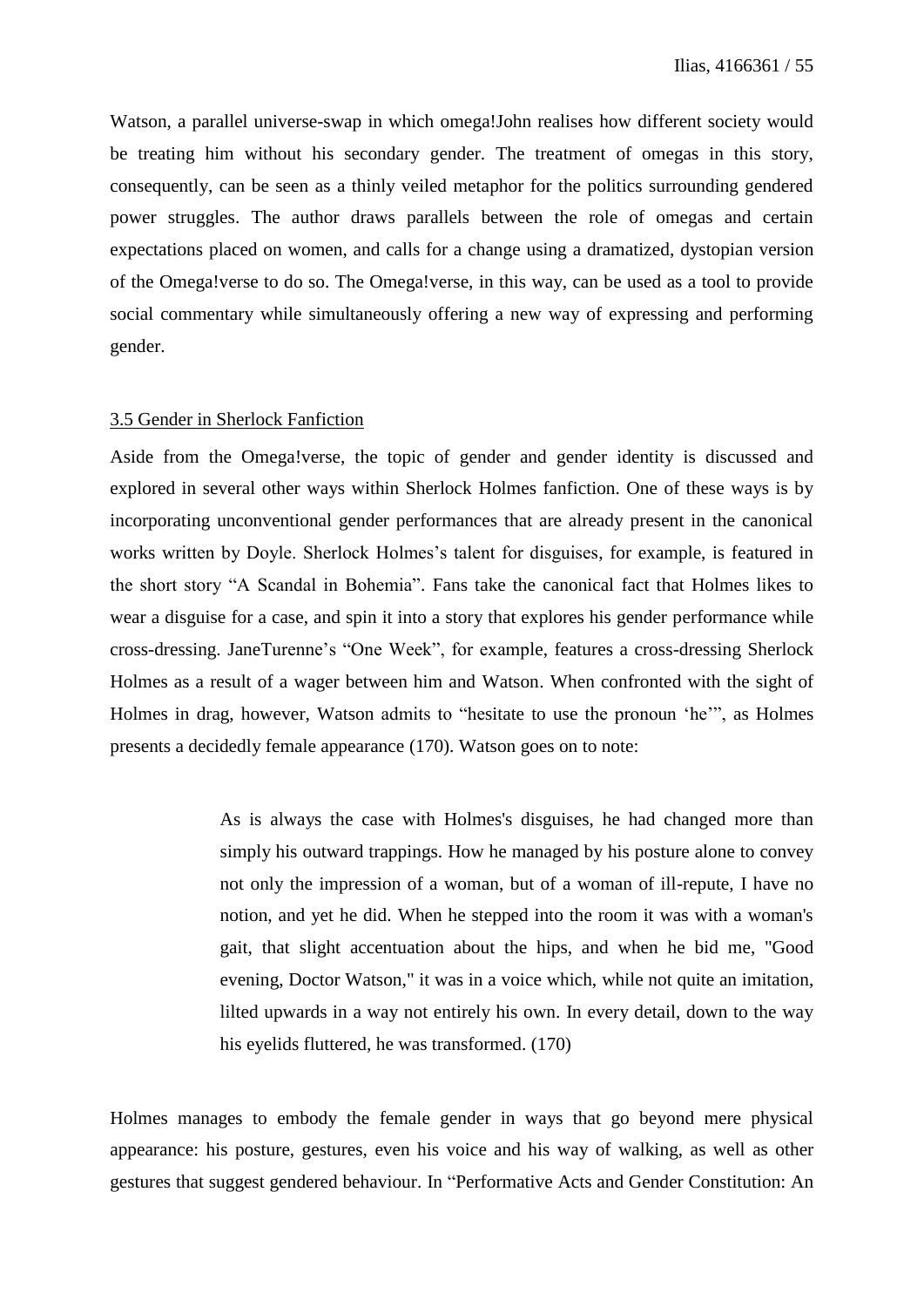Essay in Phenomenology and Feminist Theory", Judith Butler claims that "the effect of gender is produced through stylization of the body and, hence, must be understood as the mundane way in which bodily gestures, movements, and styles of various kinds constitute the illusion of an abiding gendered self" (140). These seemingly mundane ways in which the body moves result in a certain effect when repeated: a gender performativity that others recognise as female, in Holmes' case. Holmes understands that there is more to a gender performance than just looking the part. This was not the first instance that he had disguised himself as female, in fact, as it was "an excellent method of gathering information" (178). Butler, however, contends that gender itself is not a conscious performance. She argues that "[g]ender performativity is not a matter of choosing which gender one will be today. Performativity is a matter of reiterating and repeating the norms by which one is constituted: it is not a radical fabrication of the self. It is a compulsory repetition of prior and subjectivating norms, ones which cannot be thrown off at will" ("Critically Queer" 22). Gender, therefore, is an unconscious performance that cannot be controlled or stopped at will.

The Sherlock in this story does not cross-dress in order to wilfully change his own gender identity: instead, he is mimicking gendered acts as a conscious performance in order to obtain information for his cases (178). By doing so, however, he shows knowledge of gender constructions and which aspects of human behaviour and posture result in the impression of gender. Butler claims that "[i]n imitating gender, drag implicitly reveals the imitative structure of gender itself – as well as its contingency" (*Gender Trouble* 137). Therefore, drag essentially proves and exposes the performativity of gender: the reliance on repetition and imitation in order to construct gender.

There are fanfiction authors that take it a step further and take away the cross-dressing element in Sherlock's disguises; they take away the disguise altogether, in fact, and leave the readers with a female reading of Sherlock. In other words, they write a genderswapped Sherlock Holmes. On the use of previously existing characters in the fandom practice of genderswapping, McClellan wrote the following in "Redefining Genderswap Fan Fiction: A Sherlock Case Study":

> Genderswap fan fiction purposefully uses familiar characters in order to reify the cultural significance of that character and simultaneously to distance the audience from previous portrayals; such characters carry all of the cultural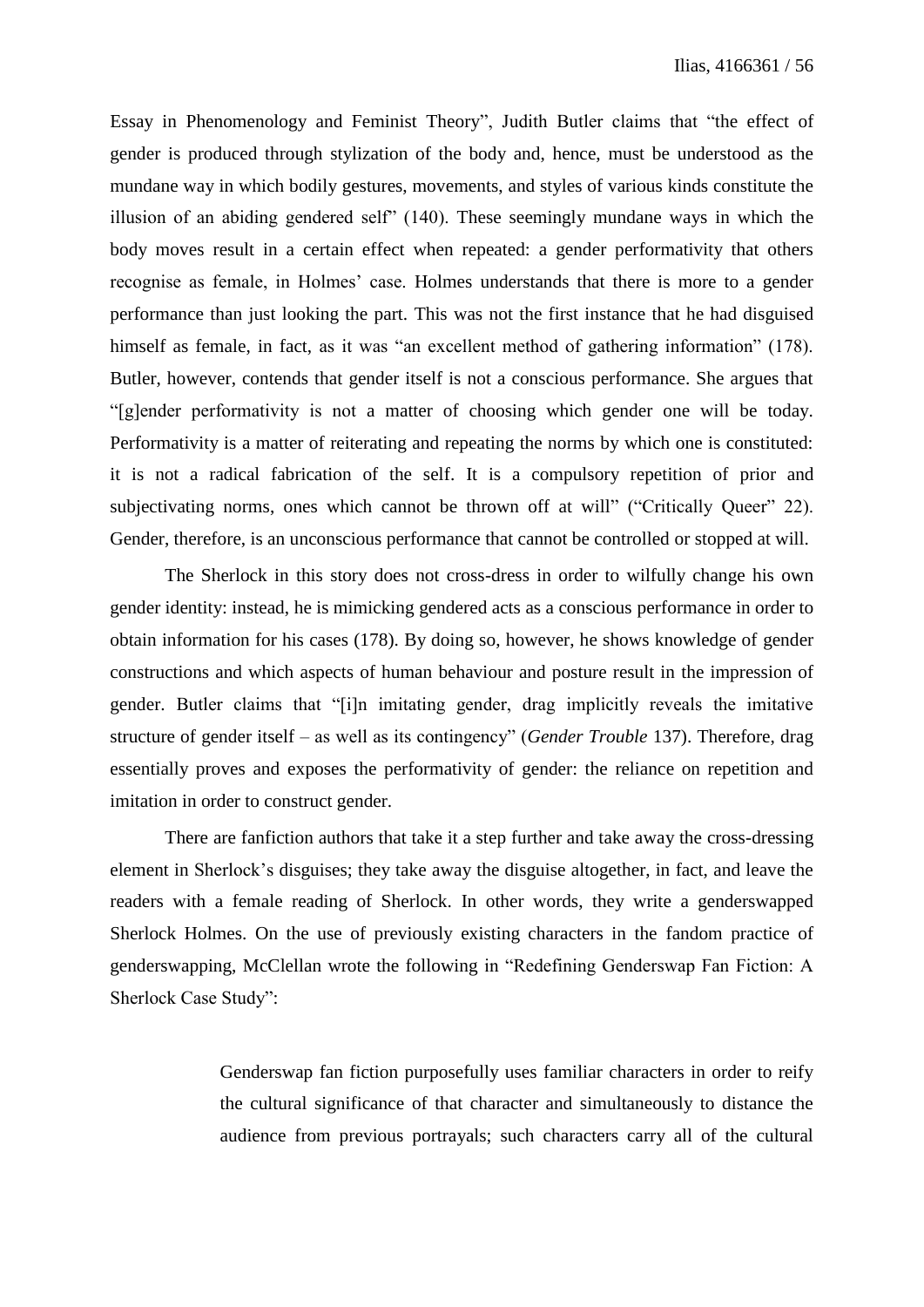capital of the original canonical figures as well as the defamiliarization needed to challenge traditional gender and sexual stereotypes. (par. 2.2)

A fitting way of doing so is by using familiar characters such as Sherlock Holmes, who has already seen a prolific literary afterlife and as a result carries a rich cultural history. In the introduction to *The Complete Sherlock Holmes*, Christopher and Rachel Roden claim that Holmes is one of the most adapted literary characters in the world (ix). The reimaginging and even regendering of Holmes has precedence, but regendering him within the narrative framework of fanfiction can lead to new and creative ways of transforming gender. By taking a known character and expanding or transforming their gender performance, fanfiction authors explore and reconstruct an existing character's gender performance in innovative ways. One of these ways is by presenting a genderswapped version of a pre-existing character.

The Sherlock Holmes fandom has its fair share of genderswapped or regendered fanfictions. Most of these fanfictions can be found under the tag "Alternate Universe - Gender Changes", of which there are currently 474 works. Regendered fanfictions can also be found under other tags, however: the 'genderswap' tag has 107 works, 'genderbending' has 50 works, and 'female Sherlock Holmes' has 91 works whereas 'female John Watson' has 53 works. Authors have also used the tags 'gender or sex swap', 'gender dysphoria', and 'gender issues', 'gender confusion' and 'gender non-conforming', among others. A number of these stories feature a Sherlock or Watson that wake up with a different set of genitalia, which would more correctly be labelled "sex-swap" rather than genderswap. "Shame Is Overrated" by PrettyArbitrary, for example, features John Watson waking up with an STI that causes his genitals to temporarily change. Other genderswapped fanfictions use the genderswap label to portray cisgender female characters. This can be seen in "And Then You Wake" by SomeoneElsesDream, a cis!girl Sherlock reinterpretation of BBC *Sherlock*'s first episode. The portrayal of female Sherlock's mannerisms, personality, and self-confident attitude all remain the same as the canonical male character of the original series. In this particular fanfiction, however, Sherlock's masculine behaviour gets questioned and policed by her peers. The social policing of gender is explored in Butler's "Performative Acts and Gender Constitution: An Essay in Phenomenology and Feminist Theory". Butler claims that "gender is a performance with clearly punitive consequences," and proceeds to argue that "those who fail to do their gender right are regularly punished" (522).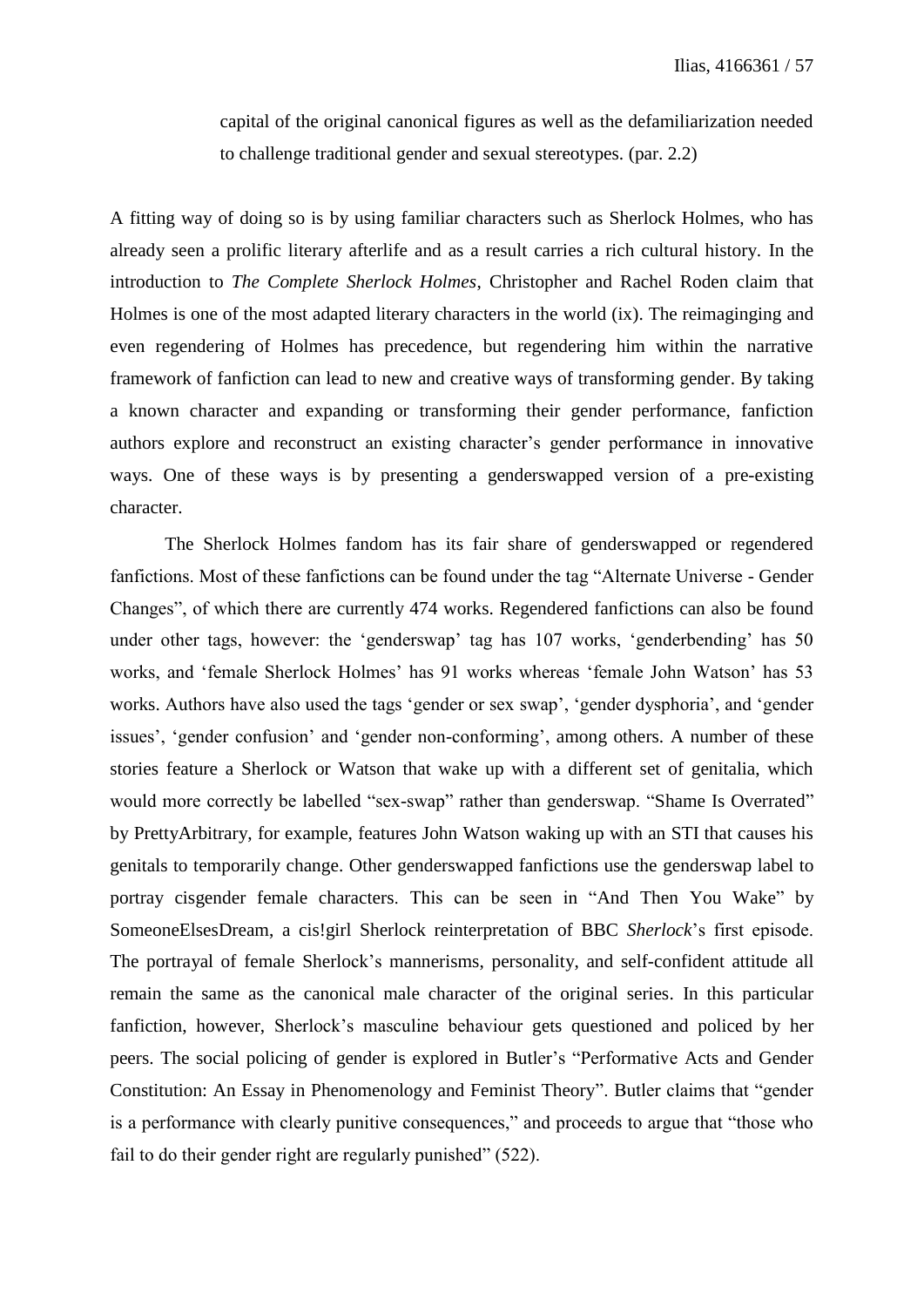This is the case with the Sherlock in this story. She is assaulted for "running around like a boy" and criticized for her small breasts, which her assailants take as a sign that "she's barely a girl at all" (SomeoneElsesDream 10-11). This shows that her assailants equate gender with the physical appearance of a sexed body. This assumption is called into question by the narrative, as "highlighting the assumed connection between a woman's genitals and her gender identity simultaneously reveals cultural stereotypes about womanhood and critiques them" (McClellan par. 6.3).

The majority of genderswapped fanfiction, however, provides a transgender narrative. By reinterpreting Sherlock Holmes' gender identity, fanfiction challenges the established gender norms within the traditional narrative. Moreover, it critiques the limited agency afforded to the character's gender performance. Writing a familiar character like Sherlock Holmes as transgender allows fans to explore gender identity and issues of gender dysphoria within an existing cultural narrative. "A Room Untended" by Red, for example, explores some of the "coping mechanisms that are statistically over-employed by those who are unable to transition" (6) referring to self-starvation to delay the onset of menstruation and development of breasts, as well as referring to the use of narcotics to cope with gender dysphoria and eventual self-isolation and avoidance of intimacy. "Seems So Easy for Everybody Else" by Etothepii portrays another trans!Sherlock narrative, and explores the dissonance between biological sex and gender, as well as the significance of names as an identity marker. Sherlock's "legal documents name him as Sophie and the marker for his sex is F. Technically, this is accurate, because sex and gender are not the same, and his sex *is* female" (70). This story also points out the misconception between sex and gender, as one of the characters exclaims: "You're a girl — I know you're a girl. We've had sex" (67). Here, the character implies that Sherlock's must be a woman because of his genitals, despite Sherlock's masculine gender behaviour and his own request "to be treated as a man" (66). Despite Sherlock's gender performance, his corporeal body is still linked to other people's perception of him and his gender identity. That is not to say that his gender performance is not criticised as well. He is told he is not feminine enough (49), and other characters such as Sherlock's partner worry on how this will reflect on them, despite Sherlock stating that his "gender has nothing to do with [him] and it is not up for negotiation" (67).

"Soldier at War" by Bit\_Not\_Good is another fanfiction wherein the effect of gender performance on other characters is addressed. Whereas the other transgender narratives focused on the sexed body and the possible dissonance and dysphoria experienced between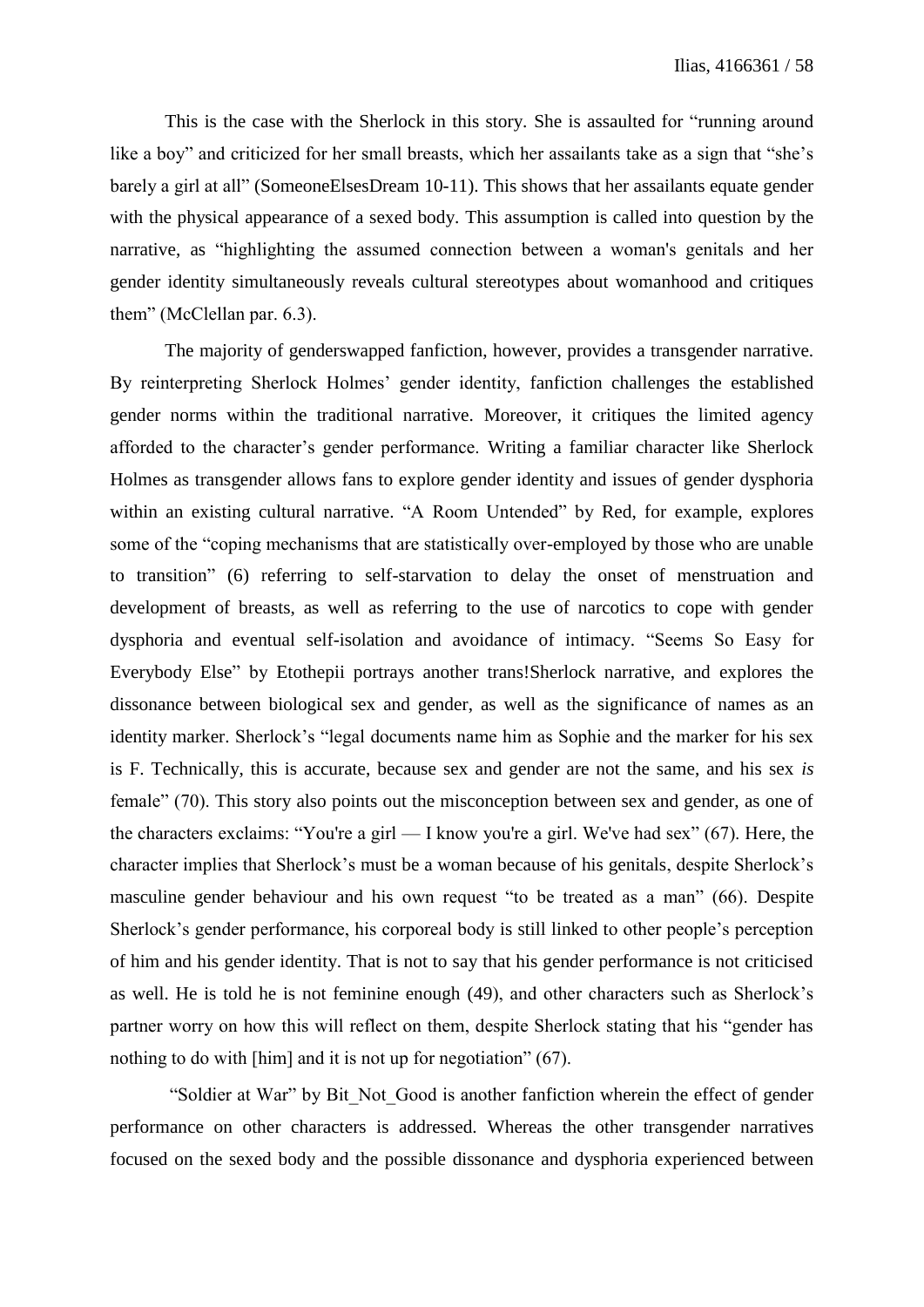gender identity and the character's body, this drabble-sized fanfiction points out that "[i]t wasn't the breasts that bothered John, or the vagina. Those were rather lovely body parts to have, when all was said and done, and he wasn't really interested in the pain and scarring and general *fuss* which would be required to remove and reshape them" (3). Instead, this story points out the effect that the character's sexed body has on others. This is best seen in the following sentence: "It wasn't that he hated the shape of his body- it was that he hated what the shape of his body caused people to do" (5). The author does explicitly acknowledge that there is no universal experience for gender dysphoria, and, as such, this story should not form the template for analysing such gender issues. Nevertheless, the John in this story and his experiences with gender are as valid as any other characters' experiences.

The changing of gender performance during the course of the narrative is also featured in Fresne's Omega!verse fanfiction "Gordian". The Omega!verse is written slightly differently depending on the author and how they wish to incorporate the typical elements of the A/B/O trope. "Gordian" by Fresne features a portrayal of the A/B/O trope wherein the secondary gender characteristics are tied to certain smells. The scents that determine the gender differ; there is no exact combination of smells that constitute being omega, beta, or alpha. While the scent combination varies, it is nevertheless clear which secondary gender the smells eventually present. Fresne's Sherlock is Unscented, meaning that he has "never presented a gender" (34). This led to people treating him as a child (30), however, so Sherlock used perfumed scents to emulate the smell of a particular gender: "On any given day, Sherlock might come out of the bathroom smelling like an Alpha on the hunt (Alpha #8) or an Omega in heat (Omega #9), a Beta brooding (Beta #3)" (8).

Looking at this concept of 'wearing genders' through a Butlerian lens, it becomes interesting to note that Sherlock is able to choose which gender he wanted to be that day, while Butler is against this principle ("Critically Queer" 22). When the gender performance of a character changes in Fresne's "Gordian", this is reflected in the smell they give off. Sherlock's scent, for example, changes as "the borrowed scent mingled with Sherlock's own deepening scent" (24). Once his scent fully changed into one that is identified as omega, people started treating him differently based on his presented gender: "[n]ow strangers glanced at his eyes and then stared at his groin. Attempted to chat him up. Followed him with their eyes and made bitter remarks if he didn't smile at them. At odd moments assumed that he was an idiot" (61). Sherlock's gender performance itself remains unchanged, with the exception of the hormonal changes he goes through after presenting as an omega. In short,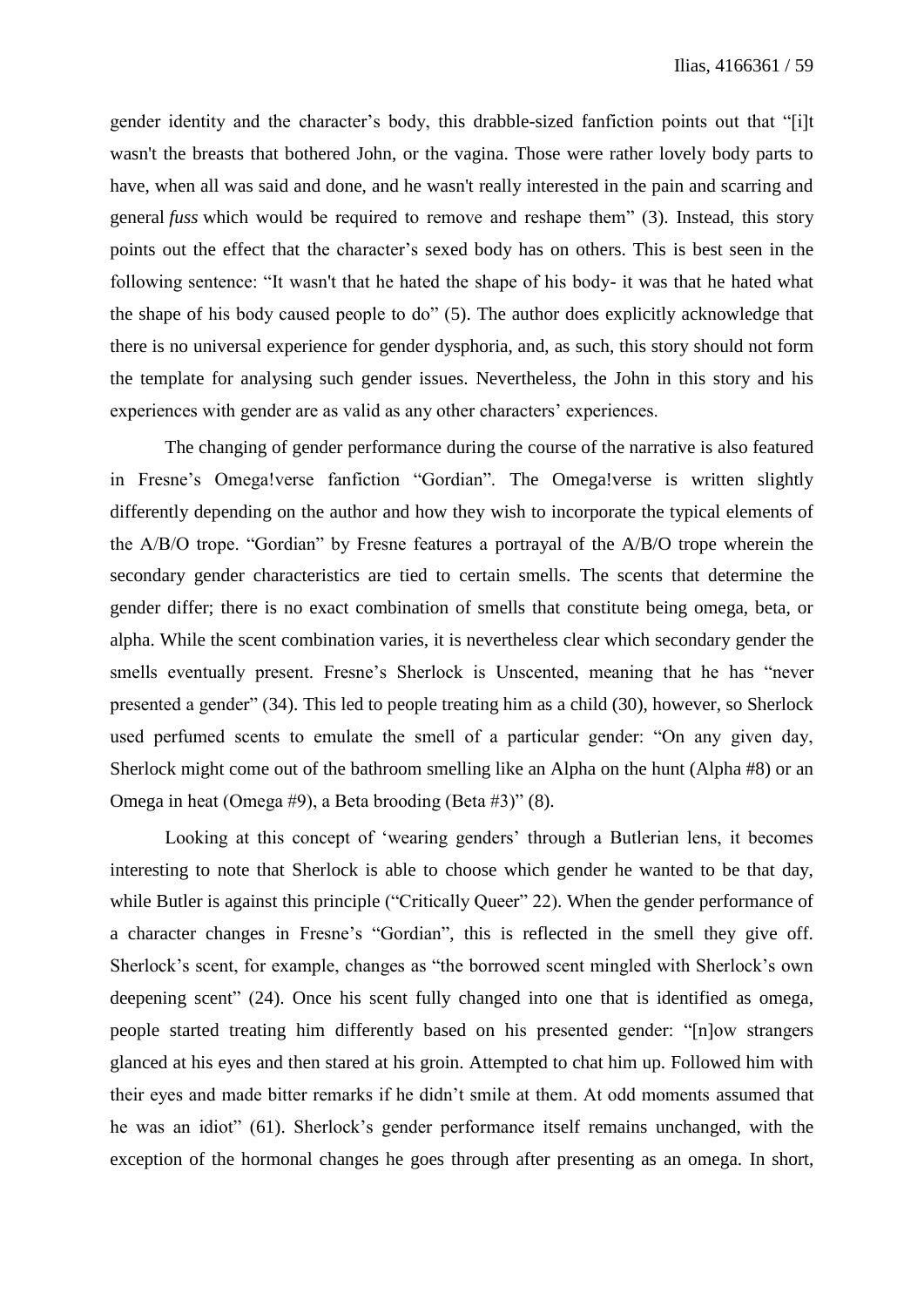this fanfiction explores the concept of gender within the Omega!verse by focusing on gendered scents and how particular smells effects other characters. Fanfiction authors in general are able to examine and criticize the gender performances in their own works by portraying genderswapped characters.

#### 3.6 Gender in Fanfiction: Close Analysis

Fanfiction has multiple other ways of incorporating and subverting the gender performance of existing characters. Ishmael's *Body of Evidence* series, for example, transforms the canonical gender performance of Sherlock Holmes by depicting him in the context of a transgender narrative. Ishmael's series is written in the second-person point of view. The use of a secondperson narrative has a confronting and at times disorienting effect on the reader, as though the reader is directly addressed (Herman 345). It is as though the reader is the one performing gender and, consequently, the one having to cope with the ramifications of the character's gender dysphoria. Due to the second-person point of view, the author only uses the pronoun 'you' when talking of Sherlock. There are no other pronouns used in addressing Sherlock; neither by the author nor the other characters in the narrative. There is a great deal of meaning behind a name, however. This is immediately evident from the first line, in which Sherlock is introduced as having been "born Sheridan Olivia Holmes" (4). The phrasing already draws the reader's attention; this is Sherlock's 'birth' name rather than his current name, as it "didn't occur to [him] to switch to anything else. Not yet" (4). Sherlock, despite being addressed as Sheridan or 'Sheryl' at the start of the series, later identifies as male. Consequently, all of his experiences are male experiences, because a man is experiencing them. This includes the experiences he has as Sheridan and the possible gender dysphoria he experienced.

The narrative, from the start, points out Sherlock's dislike of the impractical clothing such as dresses and skirts that he was forced to wear, as well as his dislike for the praise he received because the compliments focused on his outward appearance rather than the qualities of his clever mind (4). Conversely, these compliments are thinly veiled prompts for him to act more traditionally feminine. His gender performance so far, however, has not deviated that much from the gender norm as an adventurous girl that loves the outdoors. The narrative soon points out, however, that he does not identify with the feminine things he is supposed to want, such as having children and being kind and nurturing (5); nor does he have "any particular affinity towards sports, cars, sex, or violence like most other boys did" (5-6).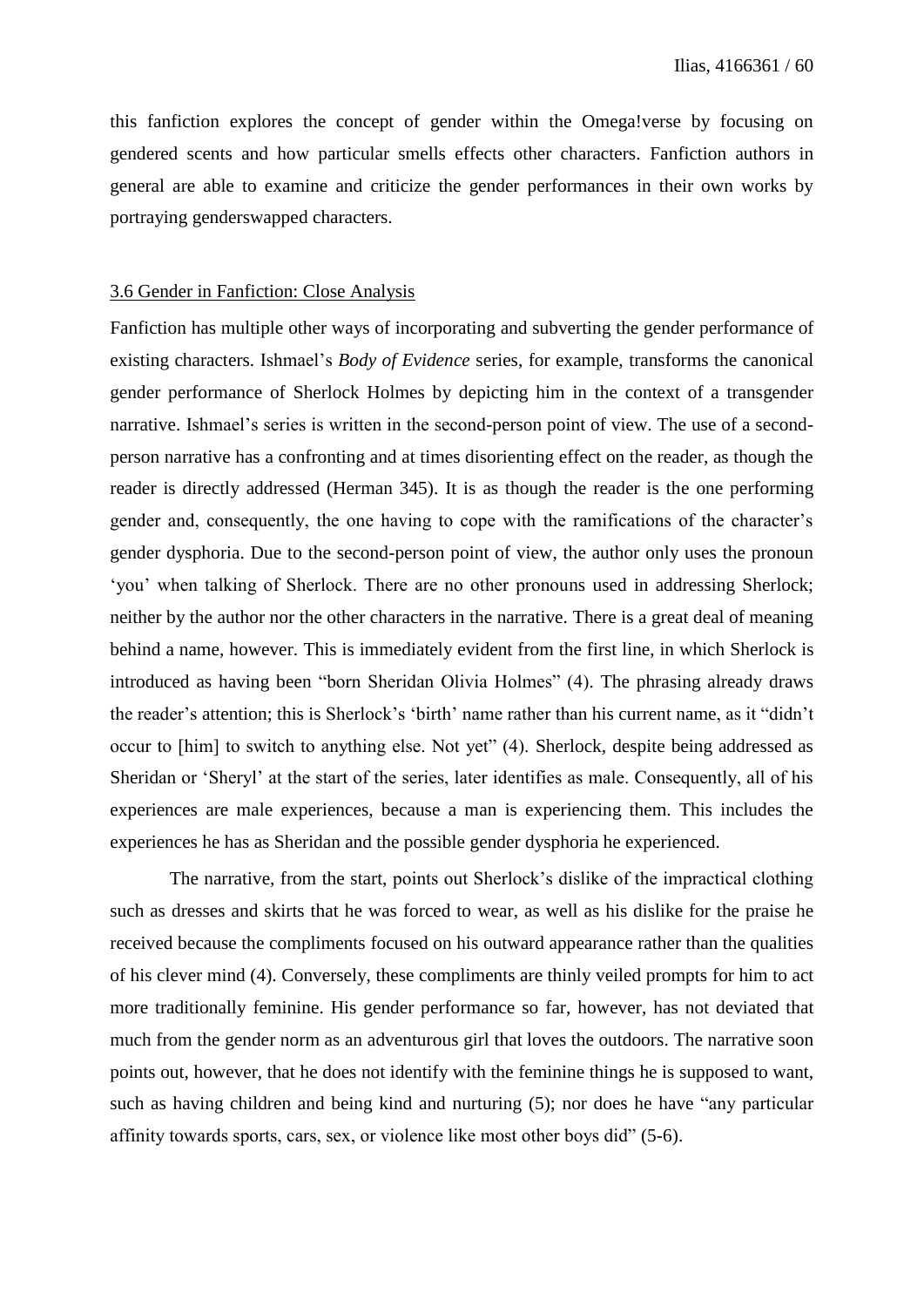While Sherlock does not have any awareness of gender as a construct yet, he nevertheless notices the discrepancy between bodies and the societal gender expectations placed on them. The narrative draws attention to the distinction between biological sex and the societal expectation that women must want children, something Sherlock has heard described as "the most amazing thing a woman can do" (4). Sherlock, however, "didn't know why having those parts meant  $\dots$  [wanting] the things people expected [him] to" (5). Here, biology is linked to societal expectations of gender, as "the body suffers a certain cultural construction, not only through conventions that sanction and proscribe how one acts one's body, the 'act' or performance that one's body is, but also in the tacit conventions that structure the way the body is culturally perceived" (Butler, "Performative Acts" 523-24). Sherlock has 'parts' that enable him to bear children, and cultural conventions and speech patterns dictate that this is a positive and desirable course of action. Despite this, Sherlock finds pregnancy "terrifying," and regards the growing fetus in his aunt's stomach as a "parasite" (3).

Sherlock slowly starts gaining more awareness of gender and how gender is performed, as he "started paying closer attention to how people act," deciding that he did not agree with a lot of the feminine expressions of gender, such as faking a lack of intelligence so boys would help them (6). Instead, Sherlock "carefully imitated the way men moved their bodies, the way they talked" (7). Sherlock is essentially changing his gender performance. This is not a subconscious act; rather, it is a conscious performance in the way that actors perform and "transform their identities" (Katyal 471). The imitation of a masculine gender performance is presented in the narrative as a child's way of analysing gender behaviour and cataloguing which traits to copy in order to blend in. This change and careful mimicking only extended to his behavioural traits, however, as Sherlock had "no particular desire for a penis" (9). His gender identity is divorced from the sexed body.

This later changes in "Body Image", the second story in the *Body of Evidence* series, wherein Sherlock is seen "emerging at last from [his] carefully constructed masculine shell" when he takes off his clothing to reveal his untransitioned body (5). This story navigates the sexual relationship between trans!Sherlock and John, and the possible pitfalls that arise during this exploration. In "Trans as Bodily Becoming: Rethinking the Biological as Diversity, not Dichotomy", transgender theorist Riki Lane contends: "There can be a difference between the body image and the corporeal body—but it is the body image that we act on in the world" (149). In Ishmael's "Body Image", Sherlock struggles to reconcile his body image and corporeal body; his masculine self that is presented in his gender performance and the sexed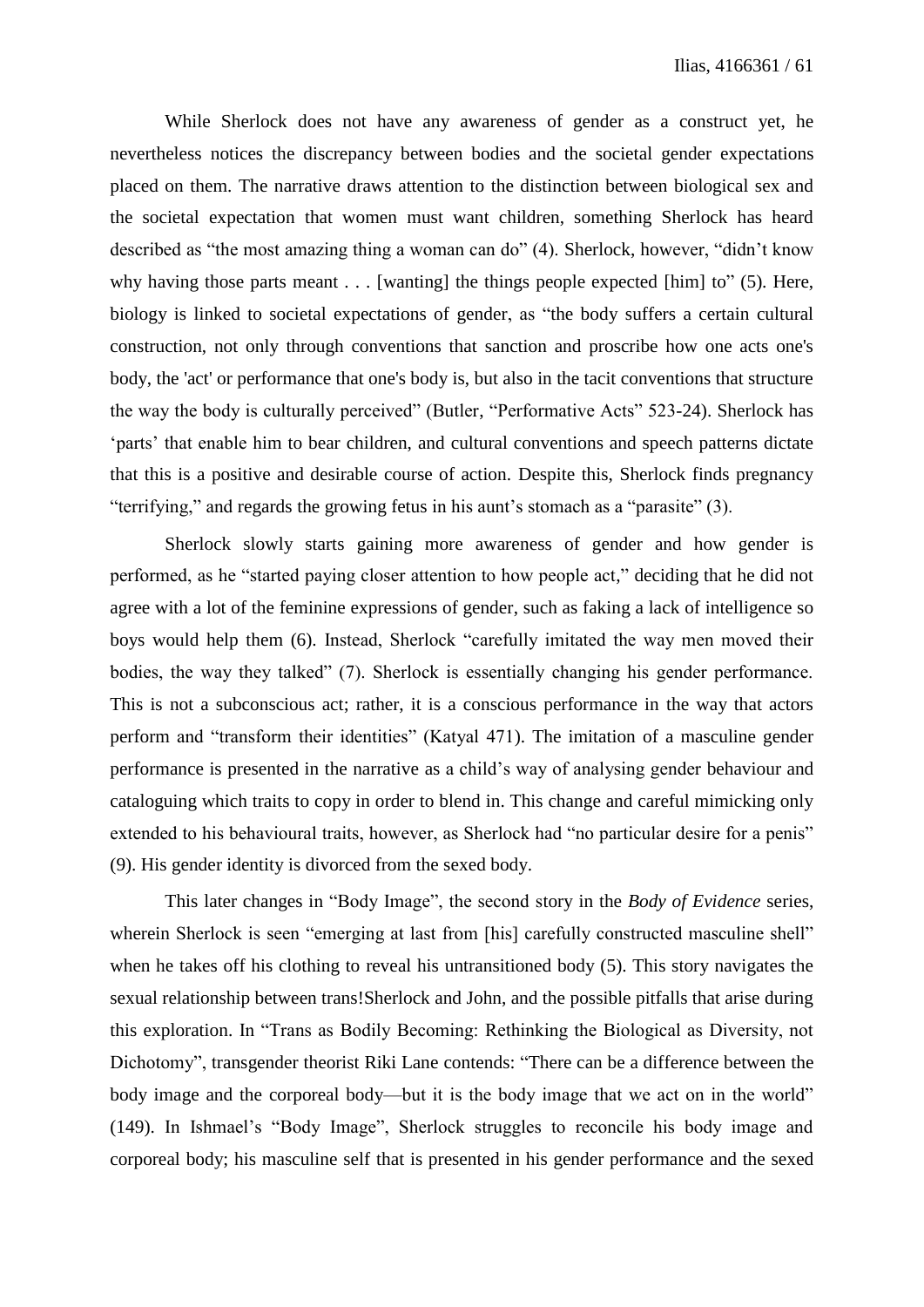body he loathes, "the litany of ways [his] body is wrong-right and uncomfortable, like an illfitting suit" (7). Sherlock is not the only one that notes this difference, as John observes "the additions and subtractions between presentation and . . . form" (6). In other words, John notes the disparity between Sherlock's masculine gender presentation and tries to reconcile it with a body whose anatomy he had previously thought of as female, reconfiguring "thirty-seven years of gender role reinforcement and sexual history" (7).

Sherlock's discomfort and unease with his body is reiterated in the final instalment of Ishmael's *Body of Evidence* series, "Body English", wherein Sherlock "wills [himself] to forget the feeling of waking up in the wrong body" (6). This feeling is compounded in the following sentence: "You feel your chest push against your binder with each breath and you feel too aware of how you are presenting something you cannot truly be" (7). Sherlock feels his gender presentation does not align with his corporeal body, and struggles with the resulting dysphoria. Nevertheless, Sherlock does not doubt his own gender identity, as his "masculinity and masculine identity are not necessarily centered on male biology at all" (McClellan par. 8.13).

Ishmael's *Body of Evidence* series is inspired by the fanfiction "Equivalence" by Introductory. Ishmael's first sentence, which reads "[y]ou were born Sheridan Olivia Holmes" (4), is an echo of Introductory's line, which is "[y]ou were born Anthea Westermack" (3). Introductory's "Equivalence" constructs a transgender narrative focused on the minor character of Anthea, Mycroft Holmes' assistant in the BBC's adaptation *Sherlock*. When this character is first introduced in BBC's *Sherlock* episode "A Study in Pink", John Watson asks whether Anthea is her real name, to which she replies that it is not  $(00:34:51-00:34:58)$ . This prompted the birth of "Equivalance", in which the author explores a scenario that would explain why this is not her real name; a scenario that explores the question of her name in the context of gender identity and the gendered expectations that are associated with names.

The story immediately draws attention to the cultural weight and meaning of a name: "Your very name condemned you to femininity, to short skirts and the demure flutter of eyelashes, because it was what was expected of you" (3). As Judith Butler explains in "Critically Queer", the performative naming of a child has social consequences. Butler claims that saying 'it's a girl!' is a cultural practice that "initiates the process by which a certain 'girling' is compelled" (22-23). Butler continues by saying: "the term, or rather, its symbolic power, governs the formation of a corporeally enacted femininity" (22-23). There is a cultural power and history in names. Names are not only gendered, but also carry an assumption of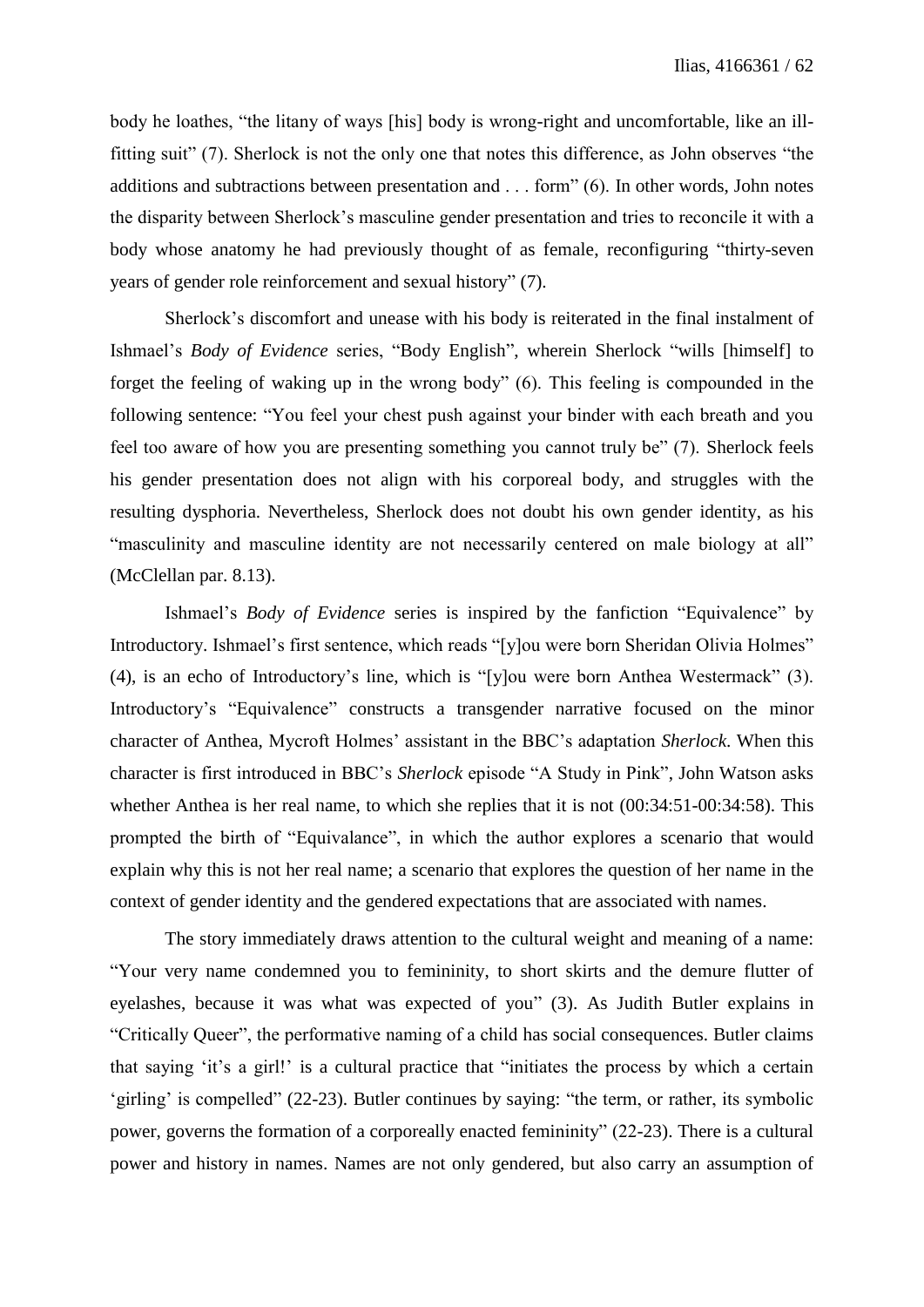certain gendered behaviour: a gender performance fitting the gendered name. Introdutory's protagonist Anthea, it is interesting to note, only seemed to have an issue with the feminine meaning of her name; Anthea is Greek for 'flower'. The protagonist notes that there are other girls whose names "meant *strength* or *courage* or *power*" whereas hers condemned her to femininity (3). Nevertheless, Anthea lived with this feminine name throughout the confusing stages in life wherein she thought herself a tomboy, a lesbian, and a freak, "caught between two extremes, confused and unable to compromise," before she "realized there was an alternative" (3-4). Anthea became aware of the fact that she did not have to choose either of the two extremes, and instead "pressed . . . into the liminal space between *male* and *female*" (4). Anthea was neither male nor female, existing instead in the non-binary space in-between: a genderfluid individual.

The story "Equivalence", like "Body of Evidence", is written in the second-person point of view. The second person narrative provides the author with an interesting narrative option: a second-person point of view eliminates the necessity of using a singular pronoun for the protagonist. When writing a genderfluid character, this seems the best way to avoid explicitly gendering them into a fixed identity. Introductory's protagonist, however, felt this "compromise became erasure instead of freedom" (4). Not conforming to the expectations of a fixed gender identity had begun to sit uneasily with Anthea, who had "panicked . . . picked a direction, and . . . fled" (4). Anthea had chosen the following:

> At twenty-three, you started living as a man. You threw out your old wardrobe and quit your job and picked your brand-new name out of the paper: James Moore, round and smooth like a glass marble on your tongue. . . . your coworkers drew their own conclusions, and you let them. You taught yourself how to walk with your hips stiff and your shoulders squared, how to knot a tie around your own neck, how to give up your seat on the tube, how to buy a woman a drink. You thought you had finally found who you were meant to be. (4)

This passage portrays a very deliberate changing of gender performance: a conscious transformation of certain movements and gestures that reify the impression of gender. Characters "perform gender identity through various behaviors ranging from clothing choices (women's skirts, high heels, and tight-fitting clothing; men's loose clothing, low-heeled shoes,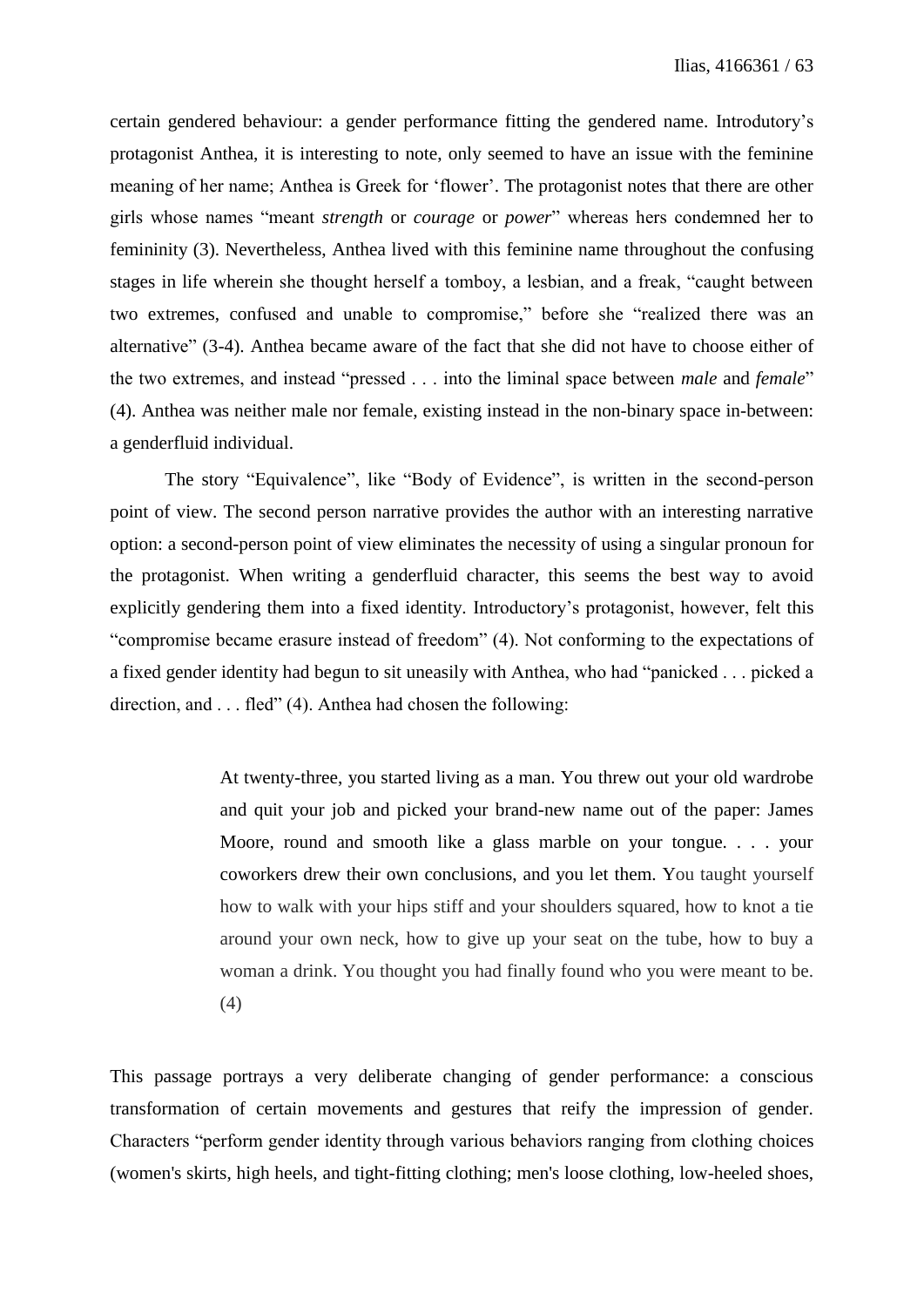and hats), to how they move their bodies, use their voices, and the activities they participate in" (McClellan par. 3.3). Anthea's gender transformation, too, does not only include changing outer appearances, but also deliberately includes a change in body stance, as well as social behaviour and speech patterns. This mimicking of gendered traits draws attention to the fact that "the action of gender requires a performance that is repeated. This repetition is at once a reenactment and reexperiencing of a set of meanings already socially established; and it is the mundane and ritualized form of their legitimation" (Butler, *Bodies That Matter* 191).

The conscious mimicking of these repetitive acts, however, simultaneously points out that gender is a construct that is made up out of these acts; it exposes the fact that it is reliant on this repetition and imitation (Butler, *Gender Trouble* 137; Brady and Schirato 57). Anthea, as James Moore, realises that this chosen identity was no longer working, that gender "is something bigger, something more vast and complicated than simply choosing which road to take, which door to open" (Introductory 11). Instead, for Anthea, it is the harmony of different gender performances that matters, "the two halves complementing each other perfectly" (9), suggesting a gender binary. Judith Butler, however, argues against the idea that gender can be something a person simply chooses to be ("Critically Queer" 22). She later concedes in "Performativity, Precarity and Sexual Politics" that "even when we decide to change gender, or produce gender, it is on the basis of some very powerful desires that we make such a choice. We do not precisely choose those desires" (xii). Introductory's "Equivalence" portrays a genderfluid protagonist that is wilfully taking back their sense of agency by way of gender expression. This is a fictional depiction of a character attempting to cope with gender dysphoria when they do not identify with the extreme gender norms that society maintains.

Butler, however, maintains that "[w]hen we act, and act politically, it is already within a set of norms that are acting upon us, and in ways that we cannot always know about" ("Performativity, Precarity, and Sexual Politics" xi). There is historical precedence to social gender norms, and even when people decide to change their gender performance, they do so while still operating within a fixed norm. Anthea, for example, embodies existing female traits, while Anthony mimics male gender performances. Even when Anthea chose to remain in the "liminal space between *male* and *female*" (Introductory 4), they did so within the parameters of existing gender norms. By portraying Anthea as a genderfluid character, however, Introductory explores the ways in which a character's gender performance can shift and change; adapting and transforming gendered traits until the protagonist feels comfortable with their gender identity. The story concludes with an echo of its first line, reiterating and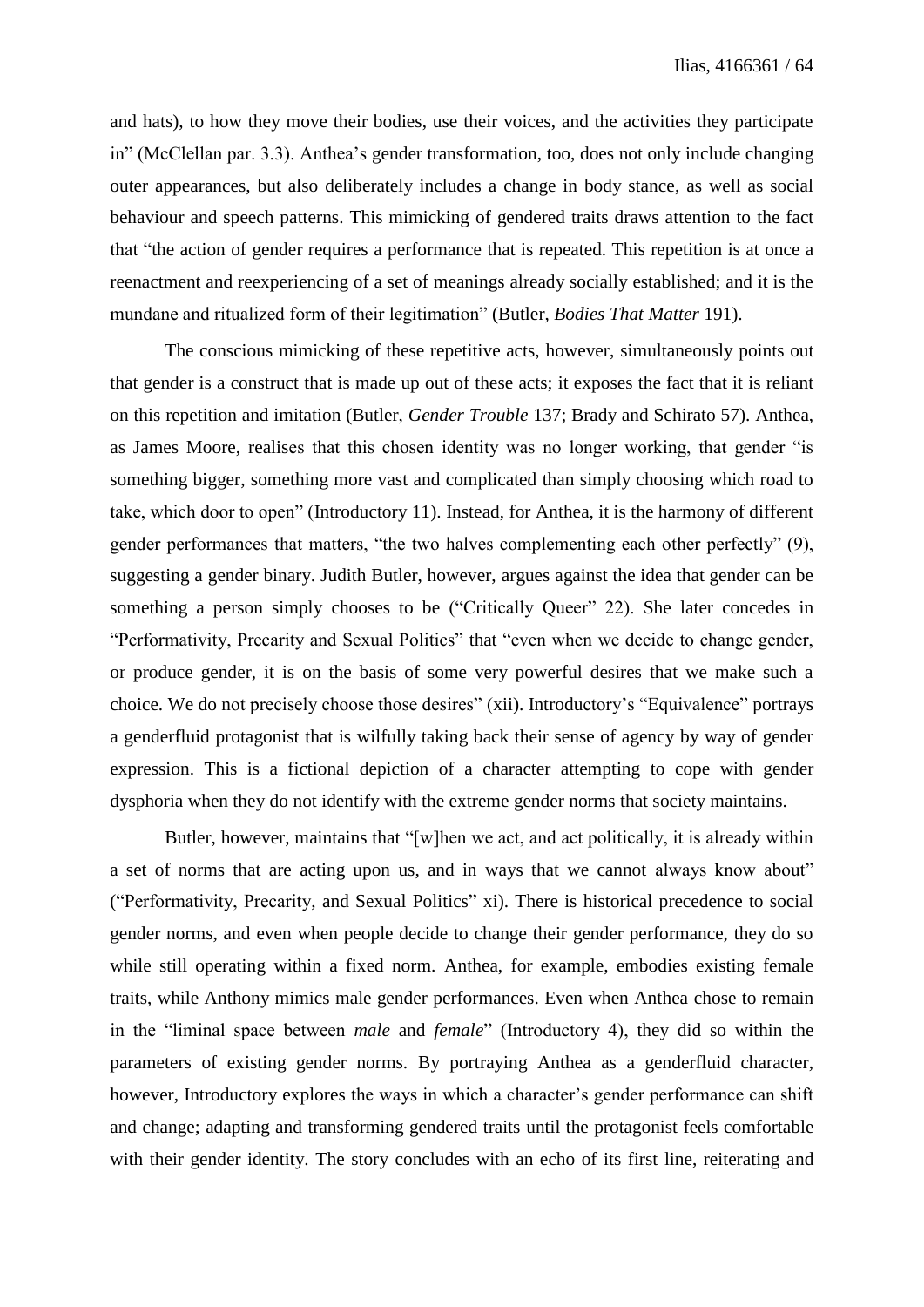answering a simple yet resounding question: "John Watson asks, *is that your real name*, and you pause for a moment and say no. That would imply you only have one" (14).

Introductory took a line from an episode and took it as an initiative to explore the gender performativity of a minor character. This is what fanfiction does: taking a certain element of a canonical work that interests the fan, and expanding on its narrative. Introductory does this by focusing on the character Anthea, a minor character who was not even given a surname in the original material and had an extremely limited amount of screen time; a character that does not even exist in Doyle's canonical works. A throwaway line in an episode was enough to spark an interest and resulted in an in-depth character analysis that explores the intricacies of gender performativity. Introductory's "Equivalence" features a line that, in turn, inspired other fanfiction authors to take the same premise and apply it to the characters of their choice, which is what Ishmael did in the *Body of Evidence* series for example. Introductory's story also inspired the creation of other fanfictions, however: Lizzledpink, for instance, created a companion piece to Introductory's "Evidence". Lizzledpink's companion piece is titled "Distinction", and depicts a retelling of "Equivalence" from Mycroft's point of view. It uses the same narrative techniques and mirrors the stylistic choices of "Equivalence", yet is written by a different author: a recreation and retelling of an existing story. Fanfiction, already a reinterpretation of existing material, provides a narrative that is shared and whose narrative, in turn, is also expanded and transformed within an interactive community that encourages and generates a constant cycle of creation.

### 3.7 Conclusion

There are multiple ways to perform gender in Sherlock Holmes fanfiction. The subversive nature of fanfiction allows for a deeper exploration of the characters' gender performance within certain social contexts, whether this is done by the regendering of characters or by introducing an entirely new gender construct like the Omega!verse, or even by calling the canonical gender behaviour into question and reflecting on this outside of the confines of the traditional framework. Fanfiction authors explore and subvert traditional gender roles by transforming an existing character's gender performance outside of their original narrative framework.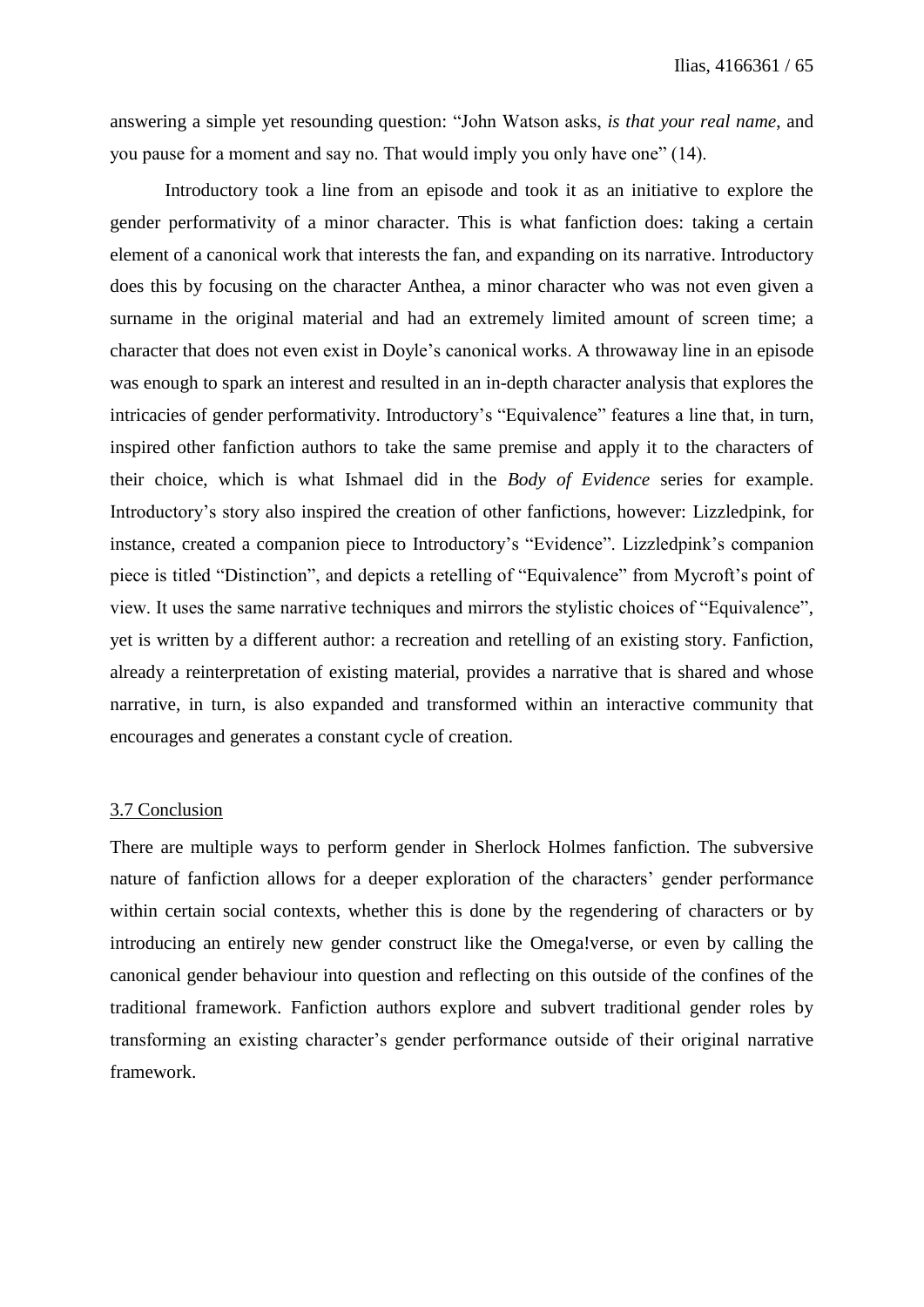### Conclusion

This research has examined the way in which the theme of gender is expressed, explored, or otherwise performed in the canonical Sherlock Holmes works versus the way in which gender is presented in fanfiction featuring the character of Sherlock Holmes. Viewing these stories through the lens of Judith Butler's gender performativity theory, it has become evident that the selected stories all feature characters that perform gender in a way that challenges traditional gender norms. This thesis has analysed gender in the Sherlock Holmes short stories "The Adventure of the Speckled Band", "The Disappearance of Lady Frances Carfax", "A Case of Identity", "The Adventure of the Mazarin Stone", and a close reading of "A Scandal in Bohemia". These particular short stories were chosen because they contain gendered elements that show that Doyle's characters largely adhere to the gender norms of the Victorian era. Despite this, however, there are instances in these short stories in which Doyle's characters subvert traditional gender norms and present unconventional gender norms. Minor characters like Mary Sutherland and Helen Stoner do this by rebelling in their own way against the constrictions placed on them by their society, Sutherland by eloping and Stoner by exhibiting observant and rational that were considered masculine. Furthermore, in Doyle's "A Scandal in Bohemia", Irene Adler portrays an unconventional gender performance by cross-dressing as a man in order to freely observe Sherlock Holmes.

The examined fanfiction "One Week", "Equivalence", "Gordian", "Seems So Easy for Everybody Else" and the *Body of Evidence* series, on the other hand, challenge and critique the limited agency afforded to the characters' gender performance in the original narrative. They were also selected because they portray ways in which the narratological possibilities of fanfiction makes it possible to present innovative ways to depict gender identity. Doyle's unconventional gender performances are present throughout Sherlock Holmes' cases and adventures. The narrative structure of fanfiction allows authors to focus specifically on gender presentation. In other words, whereas Doyle's canonical works generally encompasses a great deal of world building, characters, and casework, the chosen fanfiction titles instead pinpointed a specific scenario or element within Doyle's canon to focus on and reconstruct. The narratological possibilities of fanfiction afford writers the opportunity to infer their own version of how a particular scene should have unfolded, directly engaging the source material, or taking unconventional gender performances from the original work and expanding on this narrative. The cross-dressing element in "A Scandal in Bohemia", for instance, also appears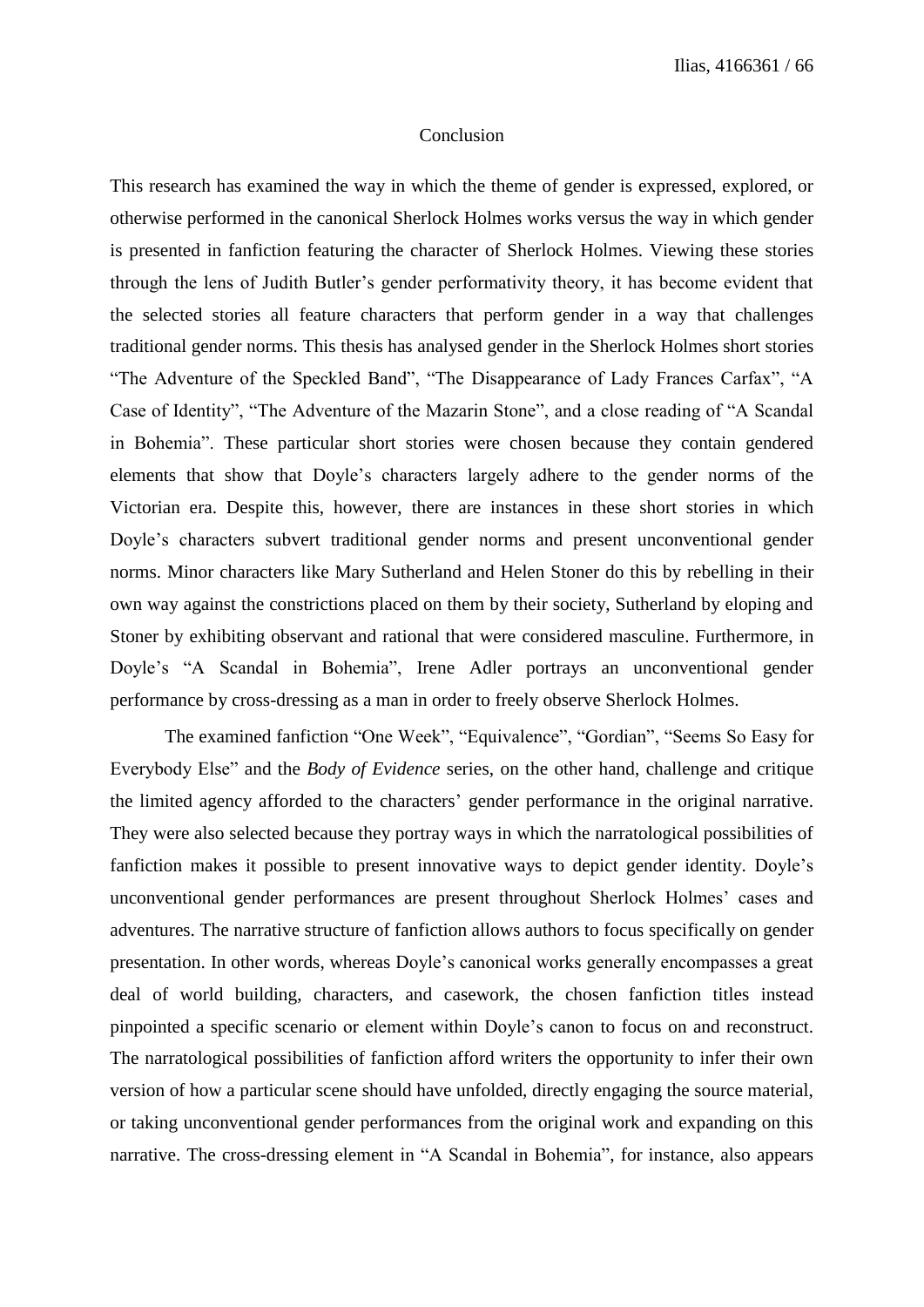in the fanfiction written about Sherlock Holmes. Holmes' natural talent at disguises presents itself in JaneTurenne's "One Week", but it is expanded to include drag. Holmes' drag performance features more than the mere changing of attire; his entire demeanour, gestures, posture and even his way of speaking has been altered. This demonstration of cross-dressing to embody feminine gender characteristics adheres to Judith Butler's performativity theory presented in *Gender Trouble*, in the sense that Holmes demonstrates that drag exposes the necessity of repetition and imitation of established gender norms to form a gendered impression.

JaneTurenne's "One Week" features a cross-dressing Sherlock Holmes instead of Irene Adler in drag, but both JaneTurenne's "One Week" and Doyle's "A Scandal in Bohemia" feature characters that cross-dress for the purpose of presenting another gender. The fanfictions "Equivalence" by Introductory and Ishmael's *Body of Evidence* series, on the other hand, present gender performances and challenge gender norms in other ways. Ishmael presents a genderqueer portrayal of Sherlock and constructs a transgender narrative, while Introductory's protagonist Anthea is genderfluid and portrays both masculine and feminine behavioural traits. A close reading of "A Scandal in Bohemia" has shown that Irene Adler also displays both masculine and feminine traits, but this differs from Anthea's fluid gender identity. Adler's gender presentation facilitates the situations she finds herself in, portraying feminine gentility when tending to Sherlock in disguise while juxtaposing this by regularly cross-dressing as a man and displaying "a soul of steel . . . and the mind of the most resolute of men" (150).

The reader does not find out whether Irene Adler uses an alias cross-dressing as a man in Doyle's canonical works. The fanfictions "Equivalence", "Seems So Easy for Everybody Else" and the *Body of Evidence* series, however, emphasise the importance of names and the cultural assumptions that are tied to gendered names, portraying the characters' struggle with the very base of their identities: their very name. Introductory and Ishmael furthermore draw attention to the character's realisation that their name is something that can be changed. This changing of the name signals their changing gender performance, whereas "Seems So Easy for Everybody Else" signals this change by using the pronoun 'he' instead of 'she'. As both Introductory and Ishmael's fanfictions are written in the second person point of view, they do not use pronouns for their characters, as they would do with a third person narration. The majority of Doyle's short stories are written in the first person point of view; John Watson is the narrator in all but four of the Holmes stories, two of which are narrated by Holmes, while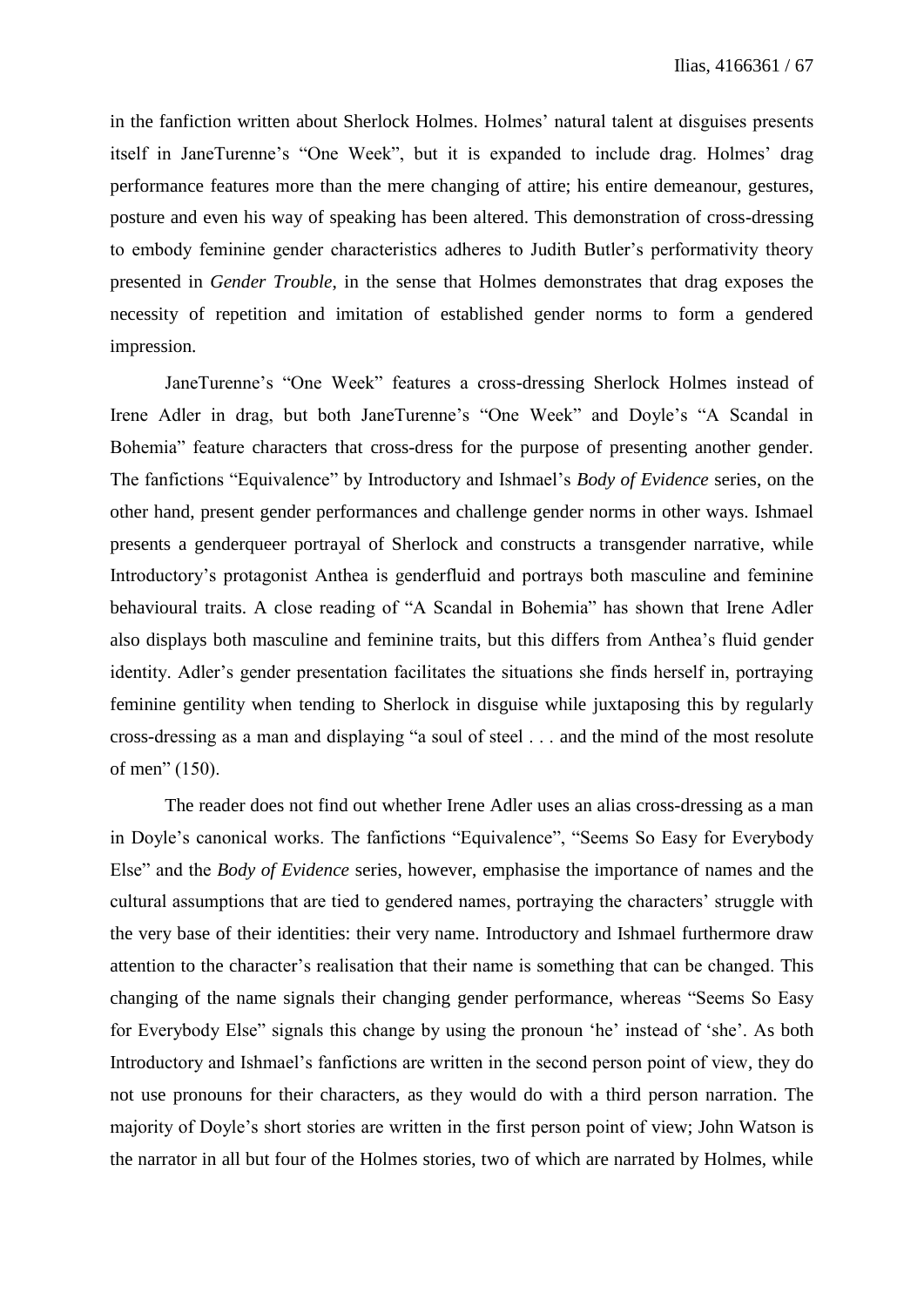the remaining two are written in the third person point of view. Due to the fact that both "Equivalence" and the *Body of Evidence* series are written in the second-person point of view, however, this negates the need to use pronouns to identify the protagonists. While using a first person narration like Doyle has achieves the same purpose, the second person point of view has a confronting effect that leaves the reader with the impression that they are the ones experiencing the character's gender issues.

Subsequently, the fanfiction stories differ from Doyle's canon because they vividly depict the characters' struggle of coming to terms with their gender identity through the eyes of others and how they are perceived during the changing of their gender performance. The effect of transforming gender performances is evident only to a smaller extent in Doyle's "A Scandal in Bohemia": Holmes does not question the presence of Irene Adler in drag, but there is no deeper exploration of the effects of gendered impressions like there is in the chosen fanfiction titles. Cross-dressed characters are as far as Doyle could portray unconventional gender performances, however. Amidst strict moral codes and established Victorian gender roles, Doyle had little opportunity or even inclination to pursue genderqueer characters in the way that Introductory and Ishmael have written their protagonist; or even in the way that any fanfiction author who utilises the genderswap label has done. The Omega!verse portrayed in Fresne's "Gordian" and Darkest\_Bird's "A Fold in the Universe", too, differs greatly from Doyle's canon. It provides a new way of presenting gender identities by featuring secondary gender characteristics and transforming sexed bodies as well as offering social criticism to current gendered issues.

By comparing and contrasting gender performativity within both the original Sherlock Holmes works as well as their corresponding fanfiction, this thesis has filled a gap in current research regarding gender performances in Sherlock Holmes and the correlation that exists with the gender performance in fanfiction, contributing to and expanding these fields of research. This research has opted to examine the gender performance of characters through the lens of Judith Butler's gender performativity theory. Further research could be conducted about the exact correlation between gender identity and sexed bodies in fanfiction, and the way in which characters deal with this dissonance in, for instance, transgender narratives. The majority of the fanfiction that is analysed in this research is slash fanfiction, raising an interesting question about the possible links between the characters' sexuality and their gender identity; unfortunately, this could not be discussed within the scope of this current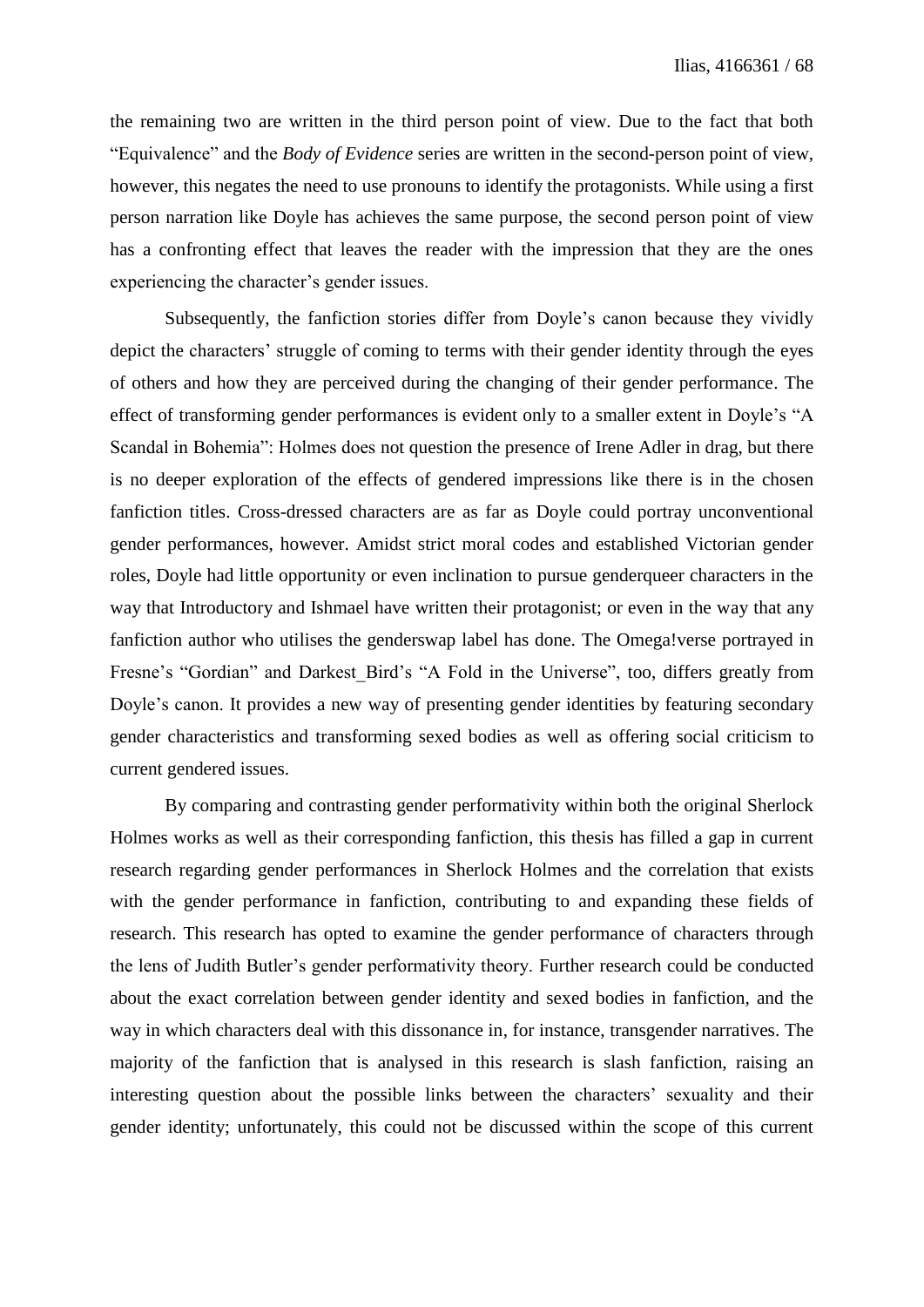research. The correlation between slash fanfiction and gender identity could also be cause for further research, however, and could yield interesting results upon closer examination.

With this current research, it has become evident that fanfiction expands and simultaneously narrows down on gendered elements present in the canonical works concerning the life of fictional detective Sherlock Holmes. The narratological possibilities of fanfiction are shown in the way in which the traditional framework of the source material is reshaped and restructured, allowing for a unique reimagining of the pre-existing story. By applying Judith Butler's gender performativity theory in Arthur Conan Doyle's "The Adventure of the Speckled Band", "The Disappearance of Lady Frances Carfax", "A Case of Identity", "The Adventure of the Mazarin Stone", as well as a close reading of "A Scandal in Bohemia" with the fanfictions "One Week", "Equivalence", and *The Body of Evidence* series as well as the other fanfiction titles discussed in this research, it has become evident that while Doyle's stories do contain instances of unconventional gender performances, fanfiction challenges and criticises gender performativity outside of the traditional narrative framework; this showcases, finally, how fanfiction performs gender in creative an innovative ways.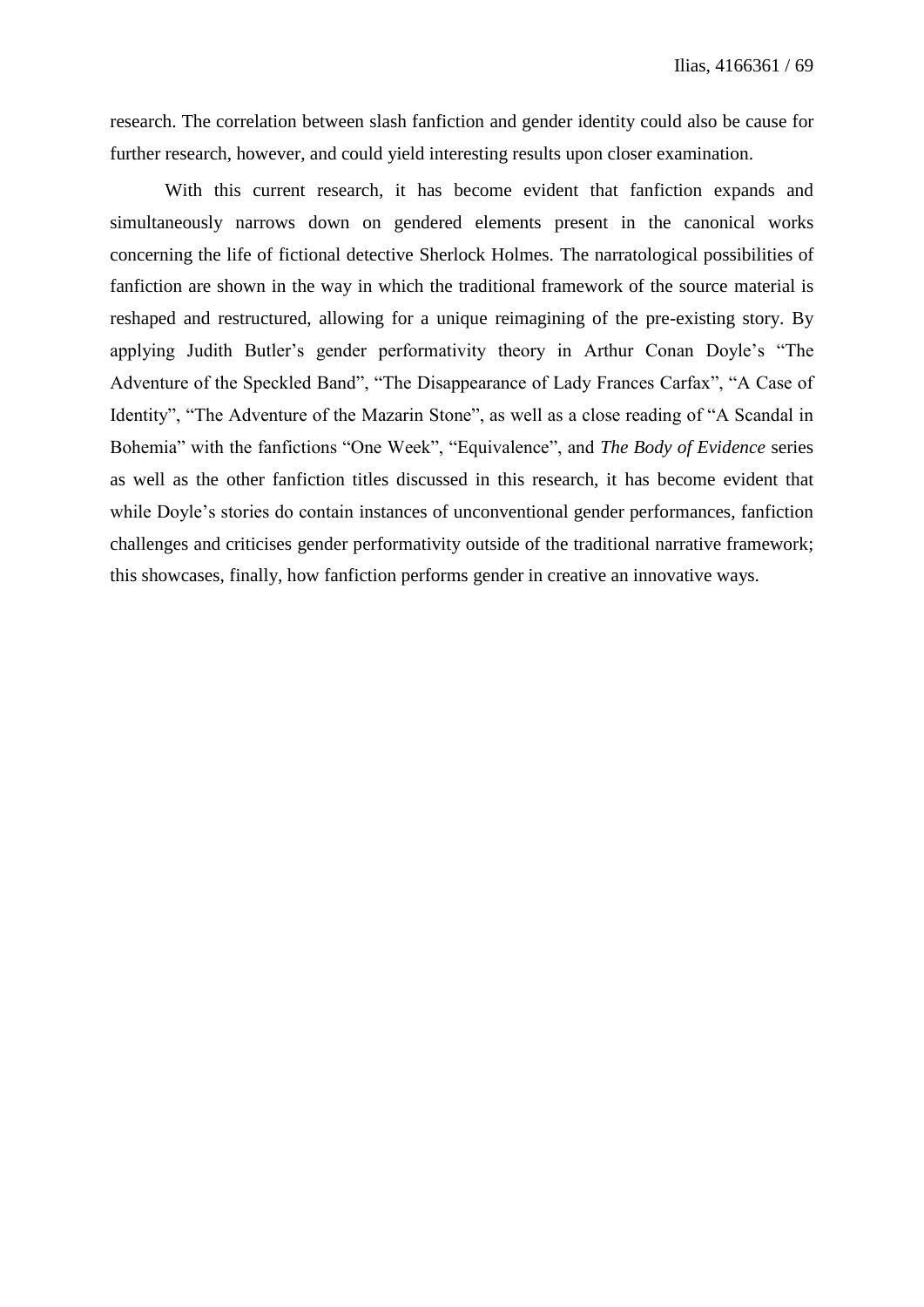#### Works Cited

- "About the OTW." Archive of Our Own. The Organisation for Transformative Works, n.d. Web. 07 Mar. 2015.
- "Archive of Our Own." Archive of Our Own. The Organization for Transformative Works, n.d. Web. 07 Mar. 2015.
- Arrow.V (aimmyarrowshigh). "Real Person(a) Fiction." *Fic: Why Fanfiction Is Taking over the World*. Ed. Anne Elizabeth Jamison. Dallas: Smart Pop, 2013. 323-32. Print.
- Astolat. "The Maiden Voyage of the Tiresias." *Sherlock Holmes* fan fiction. Sherlock Holmes/John Watson slash. *Archive of Our Own,* 07 Oct. 2003. EPUB File.
- "A Study in Pink." *Sherlock: Season One*, written by Steven Moffat, directed by Paul McGuigan, BBC One, 2010.
- Baker-Whitelaw, Gavia. "The Problem with Amazon's New Fanfiction Platform, Kindle Worlds." *The Daily Dot*. Billboard Music, 11 Dec. 2015. Web. 18 Dec. 2015.
- Barenblat, Rachel. "Transformative Work: Midrash And Fanfiction." *Religion & Literature* 43.2 (2011): 171-77. *JSTOR*. Web. 14 May 2015.
- Barthes, Roland. "The Death of the Author." *Image, Music, Text*. Trans. Stephen Heath. London: Fontana, HarperCollinsPublishers, 2010. 142-47. Print.
- Beasley, Chris. "Gender and Feminism: An Overview." *Gender and Sexuality: Critical Theories, Critical Thinkers*. 2nd ed. Los Angeles: Sage, 2008. 11-27. Print.
- Beauvoir, Simone De. *The Second Sex*. 3rd ed. New York, NY: Vintage, 2011. Print.
- Bit\_Not\_Good. "Soldier at War." *Sherlock Holmes* fan fiction. Gen. *Archive of Our Own,* 31 Oct. 2010. EPUB File.
- Blind Author. "Five Times Sherlock's Gender Didn't Matter (And One Time it Did)." *Sherlock* fan fiction. Sherlock Holmes/John Watson slash. *Archive of Our Own,* 22 Jul. 2012. EPUB File.
- Bluestone, George. "The Limits of the Novel and the Limits of the Film." *Novels into Film*. 3rd ed. Berkley: U of California, 1957. 1-64. Print.
- Brady, Anita, and Tony Schirato. *Understanding Judith Butler*. Los Angeles, CA: Sage, 2011. Print.
- Burrow, Merrick. "Conan Doyle's Gothic Materialism." *Nineteenth-Century Contexts* 35.3 (2013): 309-23. *Taylor and Francis Online*. Web. 5 Jan. 2018.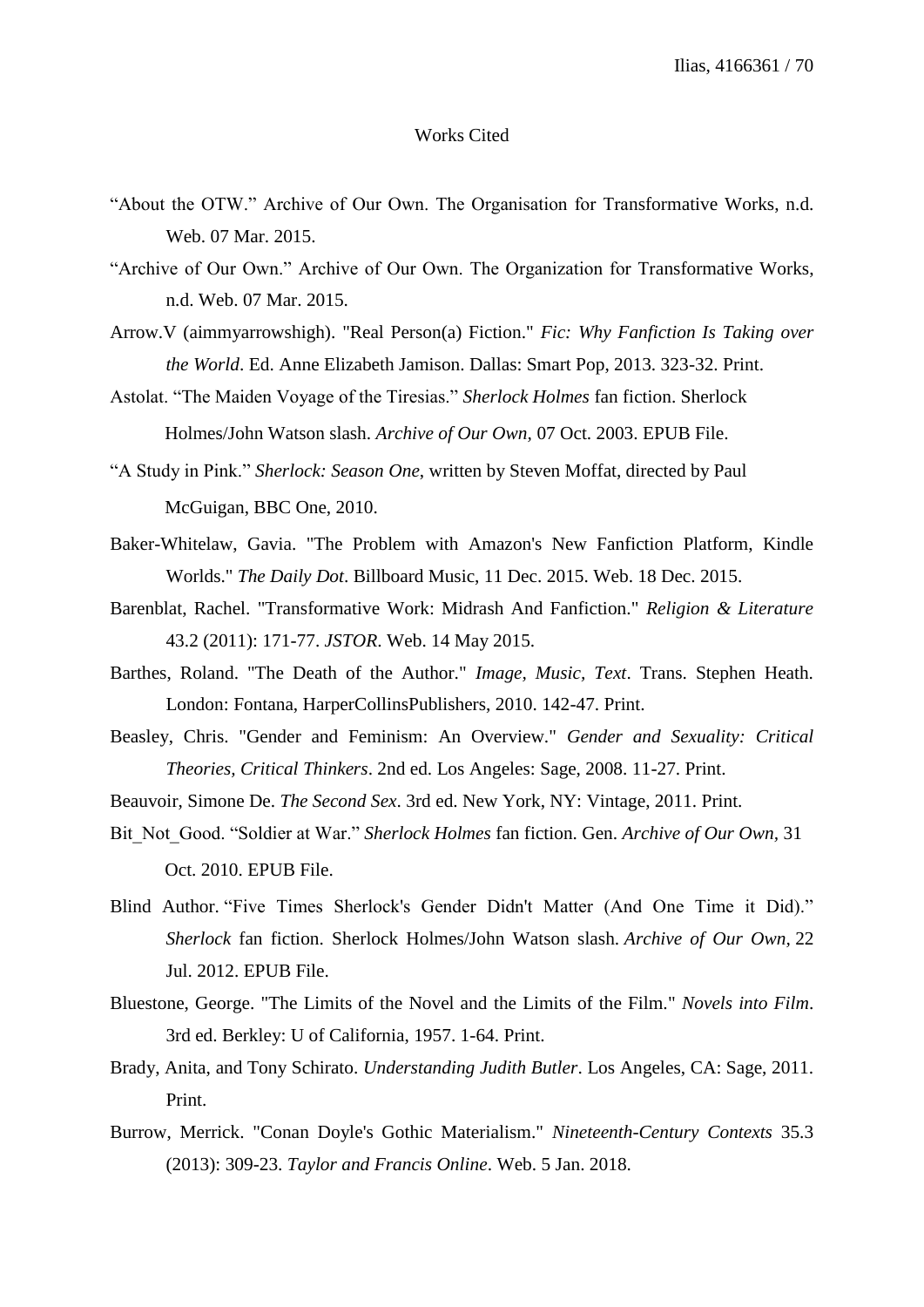- Busse, Kristina. "Introduction: In Focus: Fandom and Feminism (Gender and the Politics of Fan Production)." *Cinema Journal* 48.4 (2009): 104-07. *JSTOR*. Web. 14 May 2015.
- ---. *Framing Fan Fiction: Literary and Social Practices in Fan Fiction Communities*. Iowa City: U of Iowa, 2017. Print.
- ---. "Pon Farr, Mpreg, Bonds, and the Rise of the Omegaverse." *Fic: Why Fanfiction Is Taking over the World*. Ed. Anne Elizabeth Jamison. Dallas: Smart Pop, 2013. 316-22. Print.
- ---, and Alexia Lothian. "Bending Gender: Feminist and (Trans)Gender Discourses in the Changing Bodies of Slash Fan Fiction." *Internet Fictions*. By Ingrid Hotz-Davies, Anton Kirchhofer, and Sirpa LeppaÌÌnen. Newcastle upon Tyne: Cambridge Scholars Pub., 2009. 105-27. Print.
- Butler, Judith. *Bodies That Matter: On the Discursive Limits of "Sex".* New York: Routledge, 1993. Print.
- ---. "Critically Queer." *GLQ: A Journal of Lesbian and Gay Studies* 1.1 (1993): 17-32. *SAGE Journals*. Web. 15 Jan. 2017.
- ---. *Gender Trouble: Feminism and the Subversion of Identity*. 6th ed. New York: Routledge, Taylor & Francis Group, 2015. Print.
- ---. "Imitation and Gender Insubordination." *The Lesbian and Gay Studies Reader*. Ed. Henry Abelove, Michele Aina Barale, and David M. Halperin. 2nd ed. Abingdon: Taylor & Francis, 2012. 307-20. Print.
- ---. "Judith Butler: Your Behavior Creates Your Gender Understand Social Construction." Interview by Max Miller. *Big Think*. YouTube, 6 Jan. 2011. Web. 15 May 2015.
- ---. "Performative Acts and Gender Constitution: An Essay in Phenomenology and Feminist Theory." *Theatre Journal* 40.4 (1988): 519-31. *JSTOR*. Web. 3 May 2015.
- ---. "Performativity, Precarity, and Sexual Policies." *AIBR, Revista De Antropologia Iberoamericana* 4.3 (2009): I-Xiii. *AIBR*. Web. 26 Jan. 2018.
- ---. "Sex and Gender in Simone De Beauvoir's Second Sex." *Yale French Studies* 72 (1986): 35-49. *JSTOR*. Web. 3 May 2015.
- Coatsworth, John H., Juan Cole, Michael P. Hanagan, Peter C. Perdue, Charles Tilly, and Louise Tilly. *Global Connections: Volume 2, Since 1500: Politics, Exchange, and Social Life in World History*. Vol. 2. Cambridge: Cambridge Univsrsity, 2015. Print.
- Copleston, F. C. "Existentialism." *Philosophy* 23.84 (1948): 19-37. *JSTOR*. Web. 15 May 2015.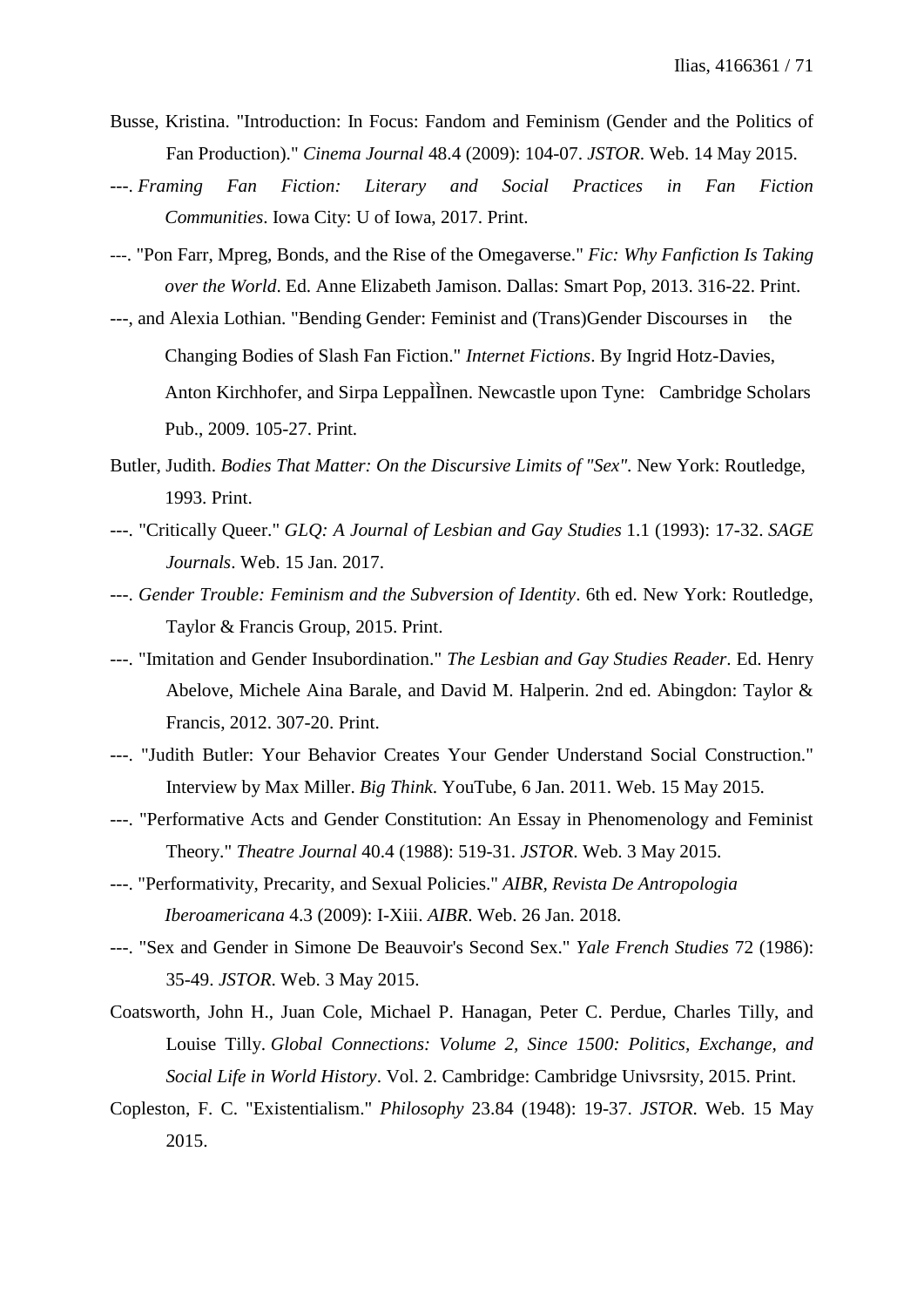- Coppa, Francesca. "An Archive of Our Own." *Fic: Why Fanfiction Is Taking over the World*. Ed. Anne Elizabeth Jamison. Dallas: Smart Pop, 2013. 302-08. Print.
- ---. "Writing Bodies in Space: Media Fan Fiction as Theatrical Performances." *Fan Fiction and Fan Communities in the Age of the Internet: New Essays*. By Karen Hellekson and Kristina Busse. 1st ed. Jefferson, NC: McFarland, 2006. 225-44. Print.
- Cuyler, Richard R. "Reviewed Works: Hamlet by William Shakespeare; Rosencrantz and Guildenstern Are Dead by Tom Stoppard." *Theatre Journal* 31.4 (1979): 550-52. *JSTOR*. Web. 4 May 2015.
- Darkest\_bird. "A Fold in the Universe." *Sherlock Holmes* fan fiction. Sherlock Holmes/John Watson slash. *Archive of Our Own,* 23 May 2016. EPUB File.
- Derecho, Abigail. "Archontic Literature: A Definition, a History, and Several Theories of Fanfiction." *Fan Fiction and Fan Communities in the Age of the Internet: New Essays*. Ed. Karen Hellekson and Kristina Busse. 1st ed. Jefferson, NC: McFarland, 2006. 61- 78. Print.
- Dhoest, Alexander, Lukasz Szulc, and Bart Eeckhout. *LGBTQs, Media and Culture in Europe*. London and New York: Routledge, Taylor Et Francis Group, 2017. Print.
- "Diana's Fan Fiction Policy." *DianaGabaldon.com*. N.p., n.d. Web. 15 Jan. 2018.
- Doyle, Arthur Conan. "A Case of Identity." *The Complete Sherlock Holmes*. 5th ed. New York: Barnes & Noble, 2009. 174-83. Print.
- ---. "A Scandal in Bohemia." *The Complete Sherlock Holmes*. 5th ed. New York: Barnes & Noble, 2009. 145-58. Print.
- ---. *Sir Arthur Conan Doyle: Memories and Adventures.* Hertfordshire: Wordsworth Editions, 2007. Print.
- ---. "The Adventure of the Empty House." *The Complete Sherlock Holmes*. 5th ed. New York: Barnes & Noble, 2009. 453-65. Print.
- ---. "The Disappearance of Lady Frances Carfax." *The Complete Sherlock Holmes*. 5th ed. New York: Barnes & Noble, 2009. 902-13. Print.
- ---. "The Final Problem." *The Complete Sherlock Holmes*. 5th ed. New York: Barnes & Noble, 2009. 438-52. Print.
- ---. "The Great Break." *Sir Arthur Conan Doyle: Memories and Adventures*. Hertfordshire: Wordsworth, 2007. 79-85. Print. Wordsworth Literary Lives.
- ---. "The Illustrious Client." *The Complete Sherlock Holmes*. 5th ed. New York: Barnes & Noble, 2009. 943-57. Print.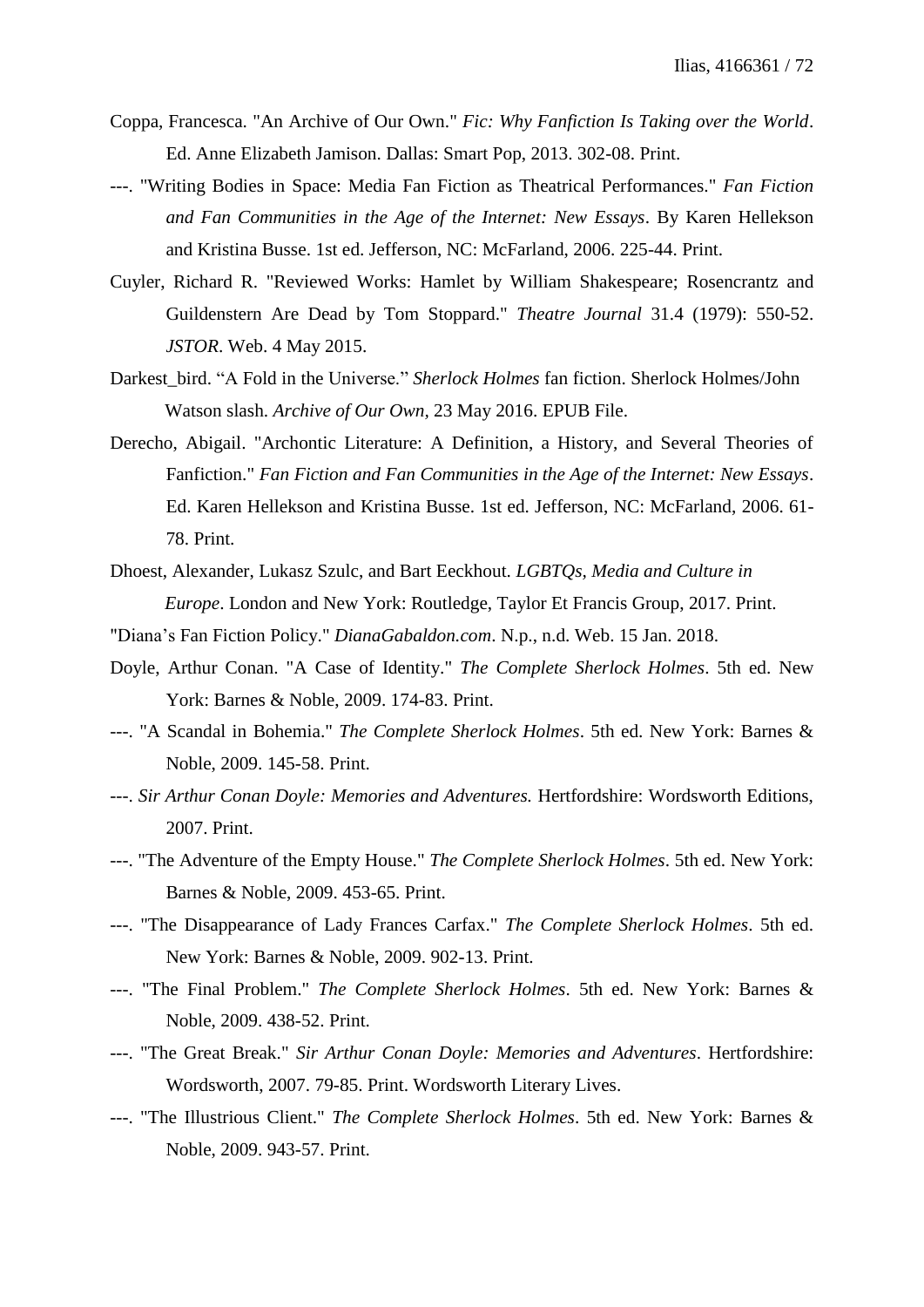- ---. "The Mazarin Stone." *The Complete Sherlock Holmes*. 5th ed. New York: Barnes & Noble, 2009. 970-80. Print.
- ---. *The Sign of Four. The Complete Sherlock Holmes*. 5th ed. New York: Barnes & Noble, 2009. 75-141. Print.
- ---. "The Speckled Band." *The Complete Sherlock Holmes*. 5th ed. New York: Barnes & Noble, 2009. 238-53. Print.
- Eagly, Alice H., Wendy Wood, and Marcy C. Johannesen-Schmidt. "Social Role Theory of Sex Differences and Similarities: Implications for the Partner Preferences of Women and Men." *The Psychology of Gender*. Ed. Alice Hendrickson. Eagly, Anne E. Beall, and Robert J. Sternberg. 2nd ed. New York: Guilford, 2005. 269-95. Print.
- Eckert, Penelope, and Sally McConnell-Ginet. "Learning to Be Gendered." *Language and Gender*. 2nd ed. Cambridge: Cambridge UP, 2015. 7-21. Print.
- Effron, Malcah. "Holmes's Companions: Refiguring Watson as a Woman." *Colloquium: Master of Arts Program*. Colloquium, 3 Jun. 2014. Web. 10 Jan. 2018.
- Etothepii. "Seems So Easy for Everybody Else." *Sherlock Holmes* fan fiction. Sherlock Holmes/John Watson slash. *Archive of Our Own,* 12 May 2011. EPUB File.
- Faithwood. "Not Your Face." *Harry Potter* fan fiction. Harry Potter/Draco Malfoy slash. *Livejournal,* 27 May 2009. EPUB File.
- Fathallah, Judith May. *Fanfiction and the Author: How Fanfic Changes Popular Cultural Texts*. Amsterdam: Amsterdam UP, 2017. Print.
- FeelsForBreakfast. "Like Holly Or Blood." *Harry Potter* fan fiction. Harry Potter/Draco Malfoy slash. *Archive of Our Own,* 08 Jan. 2016. EPUB File.
- Fresne. "Gordian." *Sherlock Holmes* fan fiction. Sherlock Holmes/John Watson slash. *Archive of Our Own,* 14 Sept. 2012. EPUB File.
- Fries, Wendy C. "Mad as a Box of Frogs." *Fic: Why Fanfiction Is Taking over the World.* By Anne Elizabeth Jamison. 1st ed. Dallas: Smart Pop, 2013. 48-53. Print.
- Gabaldon, Diana. "Fan-Fiction And Moral Conundrums." Blog post. *Blogspot*. Google, 3 Mar. 2010. Web. 15 Mar. 2015.
- Greenblatt, Stephen, and M. H. Abrams. "The Victorian Age." *The Norton Anthology of English Literature*. Ed. Stephen Greenblatt, M. H. Abrams, Deidre Lynch, Jack Stillinger, Catherine Robson, Carol T. Christ, Jahan Ramazani, and Jon Stallworthy. 8th ed. Vol. 2. New York, NY: W.W. Norton, 2012. 979-1000. Print.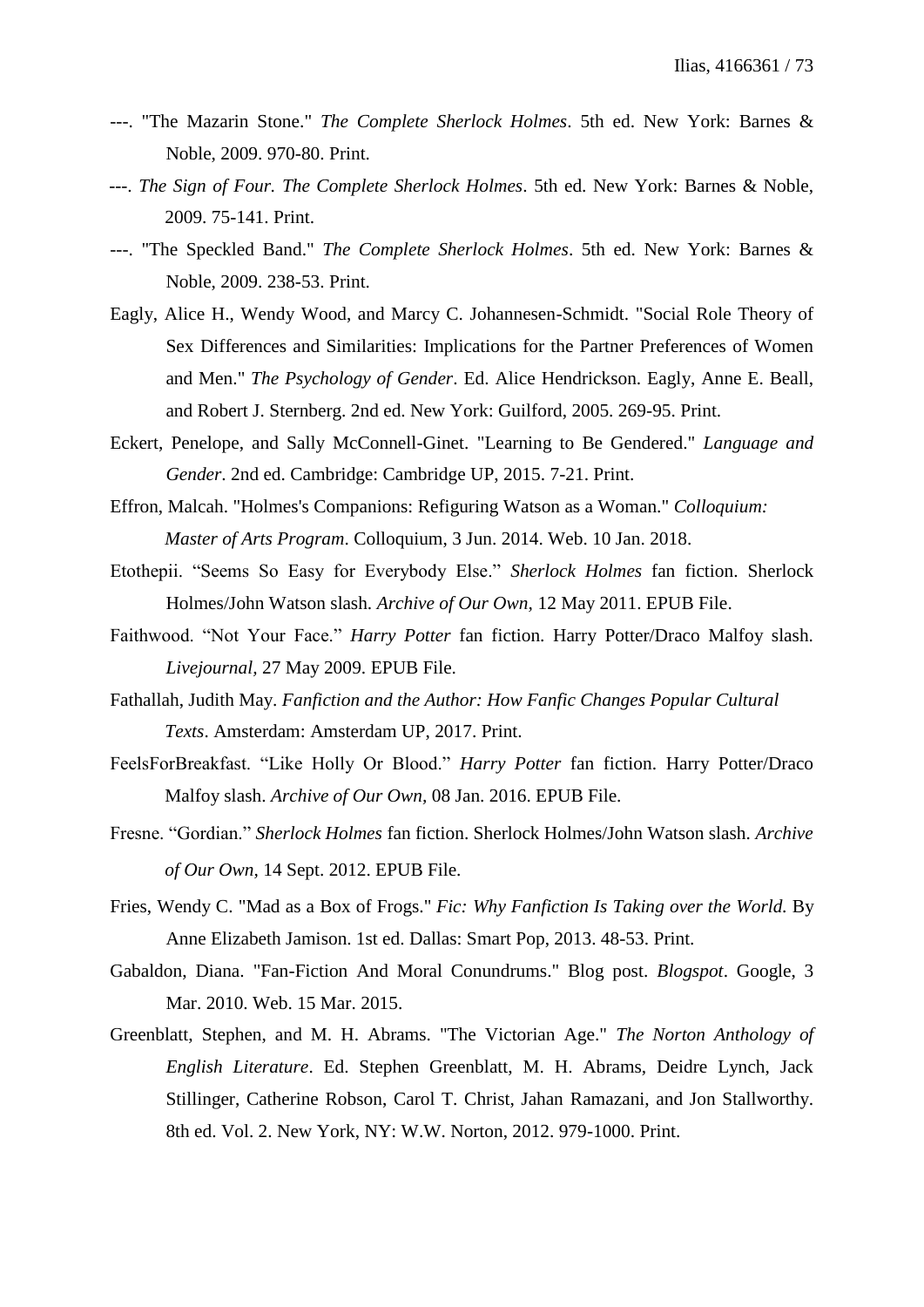- Goldman, Jonathan. "Winter Is Coming: How HBO's 'Game of Thrones' Is Going off Book and Breaking All the Rules." *The Millions*. C. Max Magee, 9 Apr. 2015. Web. 18 May 2015.
- Gordon, Meghan R. "Women: Worldly, Wordy, or Un-written An Analysis of the Women of Sherlock Holmes and the Victorian English Era." *Rollins Under Graduate Research Journal* 5.2 (2011): 1-5. *Rollins College*. 30 Dec. 2011. Web. 5 May 2015.
- Grossman, Lev. Foreword. *Fic: Why Fanfiction Is Taking over the World*. Ed. Anne Elizabeth Jamison. 1st ed. Dallas: Smart Pop, 2013. Xi-Xiv. Print.
- Gyzym. "I Just Happen to Like Apples (I Am Not Afraid of Snakes)" *Good Omens* fan fiction. Aziraphale/Crowley slash. *Archive of Our Own,* 8 Mar. 2012. EPUB File.
- ---. "Learning an Angry Language." *Fairy Tales* fan fiction. Little Red Riding Hood/Rapunzel femslash. *Tumblr*, 14 Mar. 2012. EPUB File.
- ---. "Show You What That Howl Is For." *Fairy Tales* fan fiction. Beauty/Beast femslash. *Livejournal,* 22 Mar. 2012. EPUB File.
- ---. "The True Story Of What Once Was." *Fairy Tales* fan fiction. Snow White/Sleeping Beauty femslash. *Tumblr,* 19 Mar. 2012. EPUB File.
- Hadley, Louisa. *Neo-Victorian Fiction and Historical Narrative: the Victorians and Us*. Palgrave Macmillan, 2010.
- Harris, Jocelyn. "Jane Austen, Jane Fairfax, and Jane Eyre." *Persuasions: The Jane Austen Journal* 29.1 (2007): 99-109. *Questia*. 2007. Web. 7 May 2015.
- Hellekson, Karen, and Kristina Busse. "Introduction: Work in Progress." Introduction. *Fan Fiction and Fan Communities in the Age of the Internet: New Essays*. Ed. Karen Hellekson and Kristina Busse. 1st ed. Jefferson, NC: McFarland, 2006. 5-32. Print.
- Herman, David. *Story Logic: Problems and Possibilities of Narrative.* Lincoln: U of Nebraska, 2004. Print.
- Hibberd, James. "'Sherlock' Season 4 Details from Steven Moffat: 'Frightening, Tough, Emotional Upheaval'." *EW.com*. Entertainment Weekly, 27 Mar. 2015. Web. 6 May 2015.
- Ingram-Waters, Mary. "Writing the Pregnant Man." *Transformative Works and Cultures* 20 (2015): n. pag. *TWC*. Web. 12 Jan. 2017.
- Introductory. "Equivalence." *Sherlock Holmes* fan fiction. Mycroft Holmes/Anthea Westermarck het. *Archive of Our Own*, 01 Jun. 2011. EPUB File.
- Ishmael. "Body of Evidence." *Sherlock Holmes* fan fiction. Sherlock Holmes/John Watson slash. *Archive of Our Own*, 02 Jun. 2011. EPUB File.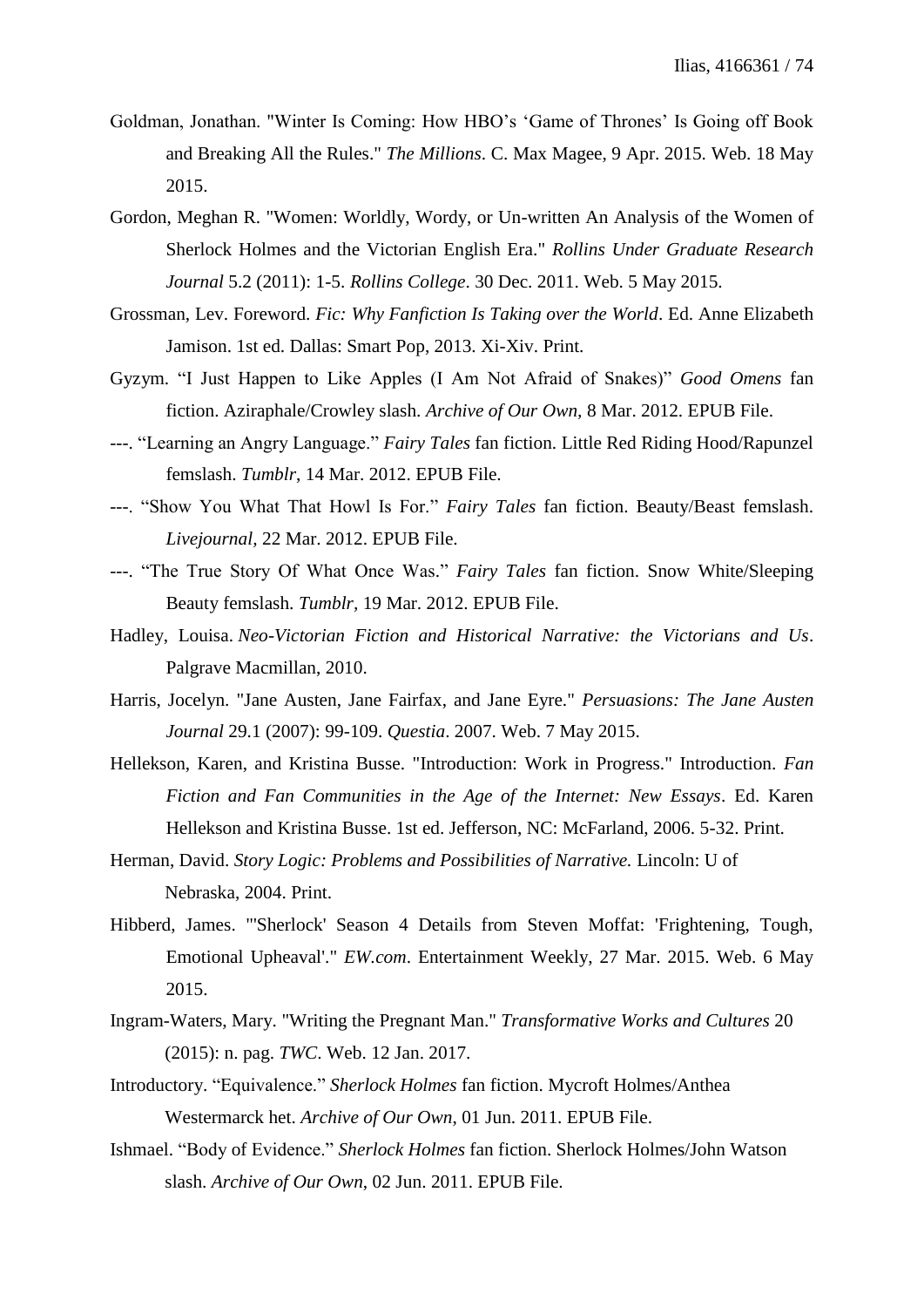- ---. "Body Image." *Sherlock Holmes* fan fiction. Sherlock Holmes/John Watson slash. *Archive of Our Own*, 12 July 2011. EPUB File.
- ---. "Body English." *Sherlock Holmes* fan fiction. Sherlock Holmes/John Watson slash. *Archive of Our Own*, 02 Dec. 2012. EPUB File.
- Jamison, Anne Elizabeth. "Love Is a Much More Vicious Motivator." *Fic: Why Fanfiction Is Taking over the World*. By Anne Elizabeth Jamison. Vol. 1. Dallas: Smart Pop, 2013. 54-70. Print.
- ---. "The Early Adventures of the Apocryphal Sherlock Holmes." *Fic: Why Fanfiction Is Taking over the World*. Ed. Anne Elizabeth Jamison. 1st ed. Dallas: Smart Pop, 2013. 42-46. Print.
- ---. "The Sherlock Holmes Material: A Study in Fanfic." *Fic: Why Fanfiction Is Taking over the World*. 1st ed. Dallas: Smart Pop, 2013. 39-41. Print.
- ---. "The Theory of Narrative Causality." Introduction. *Fic: Why Fanfiction Is Taking over the World*. Ed. Anne Elizabeth Jamison. 1st ed. Dallas: Smart Pop, 2013. 3-16. Print.
- JaneTurenne. "One Week." *Sherlock Holmes* fan fiction. Sherlock Holmes/John Watson slash. *Archive of Our own,* 17 Nov. 2009. EPUB File.
- Jenkins, Henry. *Textual Poachers: Television Fans and Participatory Culture*. New York: Routledge, 2013. Print.
- ---. "Transmedia Storytelling." *MIT Technology Review*. MIT Technology Review, 15 Jan. 2003. Web. 27 Jan. 2018.
- Katyal, Sonia K. "Slash/ing Gender and Intellectual Property: A View from Fan Fiction."*Diversity in Intellectual Property: Identities, Interests, and Intersections*. By Irene Calboli and Srividhya Ragavan. New York, NY: Cambridge U, 2015. 315-38. Print.
- Kent, Susan Kingsley. "'The Sex'." *Sex and Suffrage in Britain, 1860-1914*. 3rd ed. London: Routledge, 2004. 24-60. Print.
- Klein, Viola. "The Emancipation of Women, Its Motives and Achievements." *Ideas And Beliefs Of The Victorians: An Historic Revaluation Of The Victorian Age*. Ed. H. Grisewood. 3rd ed. London: Sylvan, 1949. 261-67. Print.
- Knewitz, Simone. *Making Progress: Pragmatism and Utopia in the Works of Charlotte Perkins Gilman and John Dewey*. London: Turnshare, 2005. Print.
- Knox, Ronald A. "Studies in the Literature of Sherlock Holmes." *The Diogenes Club: Studies in the Literature of Sherlock Holmes by Msgr. Ronald A. Knox*. Quintessential WebDesign, n.d. Web. 30 Jan. 2018.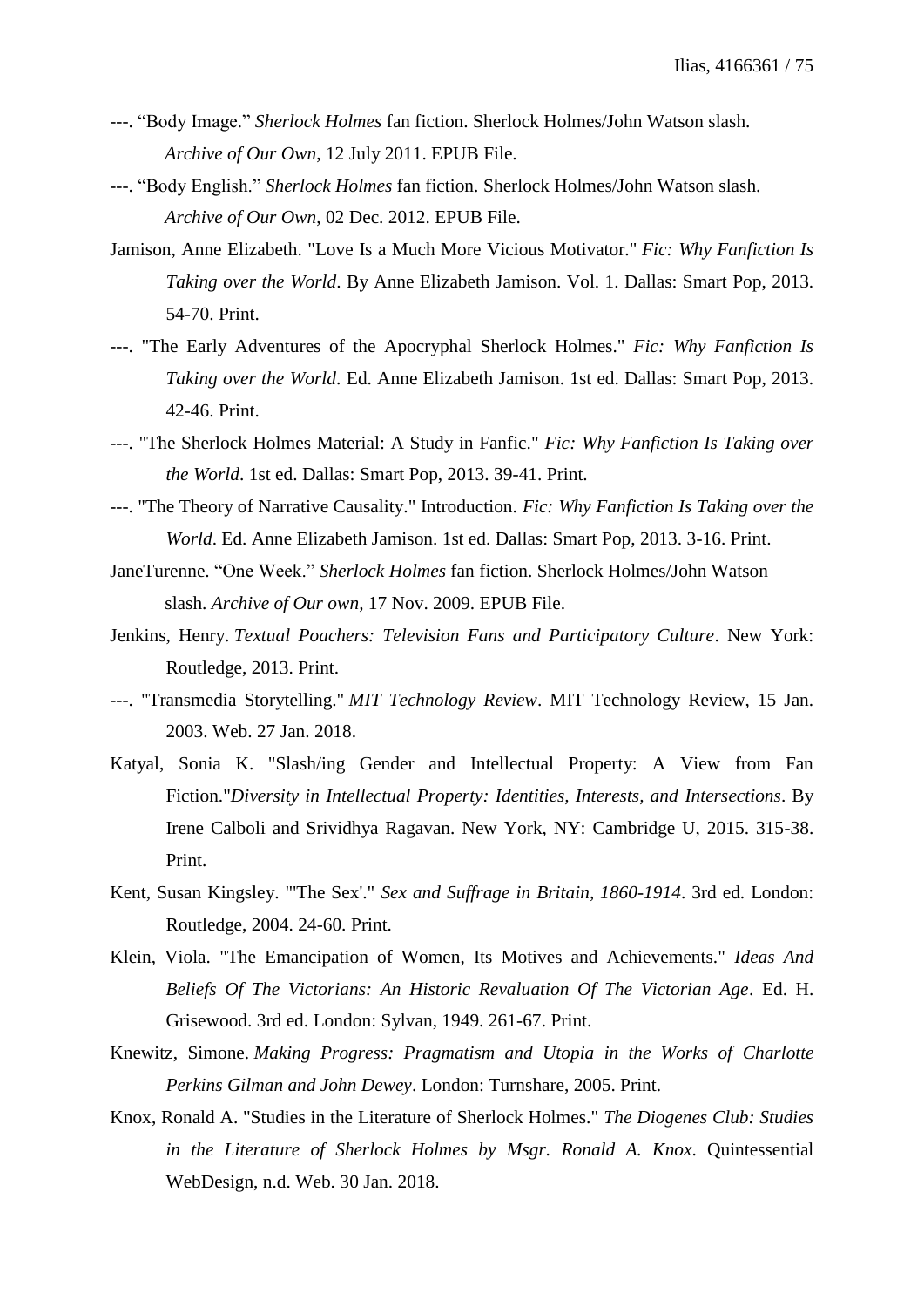- Lacrimula Falsa. "A Star In A World Of Candles." *X-Men: First Class* fan fiction. Gen. *Archive of Our Own,* 14 May 2015. EPUB File.
- Lightening on the Wave. "The Sacrifices Arc." *Harry Potter* fan fiction. Harry Potter/Draco Malfoy slash. *Fanfiction.net,* 15 Sept. 2005. EPUB File.
- Lizzledpink. "Distinction." *Sherlock Holmes* fan fiction. Mycroft Holmes/Anthea Westermarck het. *Livejournal,* 03 Feb. 2011.
- Macat. "An Introduction to Judith Butler's Gender Troubles A Macat Literature Analysis." Online video clip. Youtube. Youtube, 29 Oct. 2015. Web. 5 Jan. 2017.
- Mad Maudlin. "Apotheosis." *Sherlock* fan fiction. Gen. *Archive of Our Own,* 28 Nov. 2010. EPUB File.
- Marecek, Jeanne, Mary Crawford, and Danielle Popp. "On the Construction of Gender, Sex, and Sexualities." *The Psychology of Gender*. Ed. Alice Hendrickson. Eagly, Anne E. Beall, and Robert J. Sternberg. 2nd ed. New York: Guilford, 2005. 192-216. Print.
- Mcclellan, Ann. "Redefining Genderswap Fan Fiction: A Sherlock Case Study." *Transformative Works and Cultures* 17 (2014): n. pag. *Transformative Works and Cultures*. Web. 18 Jan. 2017
- Meyers, Jeffrey, and Valerie Meyers. Introduction. *The Sir Arthur Conan Doyle Reader: From Sherlock Holmes to Spiritualism*. By Arthur Conan Doyle. Ed. Jeffrey Meyers and Valerie Meyers. New York: Cooper Square, 2002. Ix-Xxxiii. Print.
- Minkel, Elizabeth. "Why It Doesn't Matter What Benedict Cumberbatch Thinks of Sherlock Fan Fiction." *New Statesman*. NS Media Group, 17 Oct. 2014. Web. 3 May 2015.
- Montano, Natalie H. "Hero with a Thousand Copyright Violations: Modern Myth and an Argument for Universally Transformative Fan Fiction." *Northwestern Journal of Technology and Intellectual Property* 11.7 (2013): 690-705. *Northwestern Law*. Web. 29 Jan. 2018.
- Netweight. "The Nonnies Made Them Do It!" *Alpha/Beta/Omega Dynamics* fan meta. *Archive of Our Own*, 28 Oct. 2013.
- Norabombay. "Alphas, Betas, Omegas: A Primer." *Alpha/Beta/Omega Dynamics* fan meta. *Archive of Our Own,* 13 May 2012.
- O'Leary, James C. "The Man with the Watches and the Test of Time." *The Practical Handbook of Bee Culture* 1.2 (2015): 24-31. 10 Dec. 2015. Web. 3 Mar. 2016.
- Parker, Christopher. *Gender Roles and Sexuality in Victorian Literature*. Aldershot, Hants: Scolar, 1995. Print.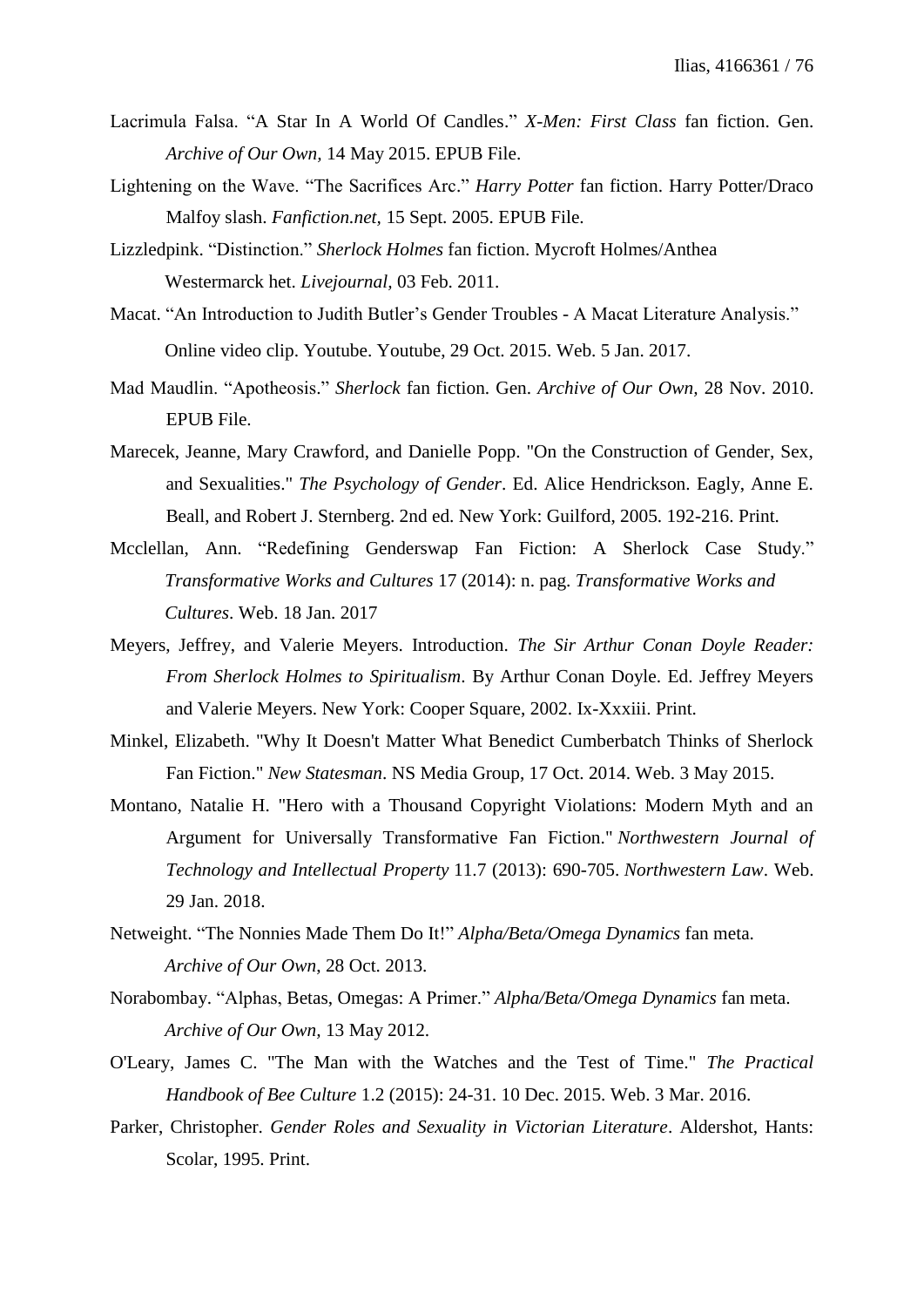- Polasek, Ashley D. "Traditional Transformations and Transmedial Affirmations: Blurring the Boundaries of Sherlockian Fan Practices." *Transformative Works and Cultures* 23 (2017): n. pag. *Transformative Works and Cultures*. Web. 8 Jan. 2018.
- Polkinghorne, Donald E. "Narrative and Self-Concept." *Journal of Narrative and Life History* 1.2-3 (1991): 135-53. Web. 10 Jan. 2017.
- Popova, Milena. "'Dogfuck Rapeworld': Omegaverse Fanfiction as a Critical Tool in Analysing the Impact of Social Power Structures on Intimate Relationships and Sexual Consent." Dissertation, UWE Bristol, 2017.
- PrettyArbitrary. "Shame is Overrated." *Sherlock Holmes* fan fiction*.* Sherlock Holmes/John Watson slash. *Archive of Our Own,* 28 Nov. 2011. EPUB File.
- Priebe, Trisha White. *A Sherlock Holmes Devotional: Uncovering the Mysteries of God*. Uhrichsville, OH: Shiloh Run, an Imprint of Barbour, 2015. Print.
- Primorac, Antonija. "The Naked Truth: The Postfeminist Afterlives of Irene Adler." *Neo-Victorian Studies* 6.2 (2013): 89-113. Web. 28 Jan. 2018.
- Red. "A Room Untended." *Sherlock Holmes* fan fiction. Sherlock Holmes/John Watson pre-slash. *Archive of Our Own,* 28 Sept. 2010. EPUB File.
- Redmond, Christopher. *In Bed With Sherlock Holmes: Sexual Elements in Arthur Conan Doyle's Stories of the Great Detective*. Toronto: Simon & Pierre, 1984. Print.
- Roden, Christopher, and Barbara Roden. "Introduction." *The Complete Sherlock Holmes*. By Arthur Conan Doyle. 5th ed. New York, NY: Barnes & Noble, 2009. Ix-Xvi. Print.
- Romano, Aja. "I'm Done Explaining Why Fanfic Is Okay." Blog post. *LiveJournal*. SUP Media, 3 May 2010. Web. 15 Mar. 2015.
- Rave, and Lady Jaida (Hannah Jones). "The Shoebox Project." *Harry Potter* fan fiction. Remus Lupin/Sirius Black slash. *Livejournal*, n.d.
- Round, Julia. "Out of House and Holmes." *Sherlock Holmes and Philosophy: The Footprints of a Gigantic Mind*. By Josef Steiff. Vol. 61. Chicago, IL: Open Court, 2011. 135-46. Print. Pupular Culture and Philosophy.
- SailorChibi. "Opposites Attract." *Sherlock Holmes* fan fiction. Sherlock Holmes/John Watson slash. *Archive of Our Own,* 17 Oct. 2012. EPUB File.
- Softshinythings. "Tired and Wired (We Ruin Too Easy)" *Band of Brothers, The Pacific, and Generation Kill* crossover fan fiction. Slash. *Livejournal,* n.d.